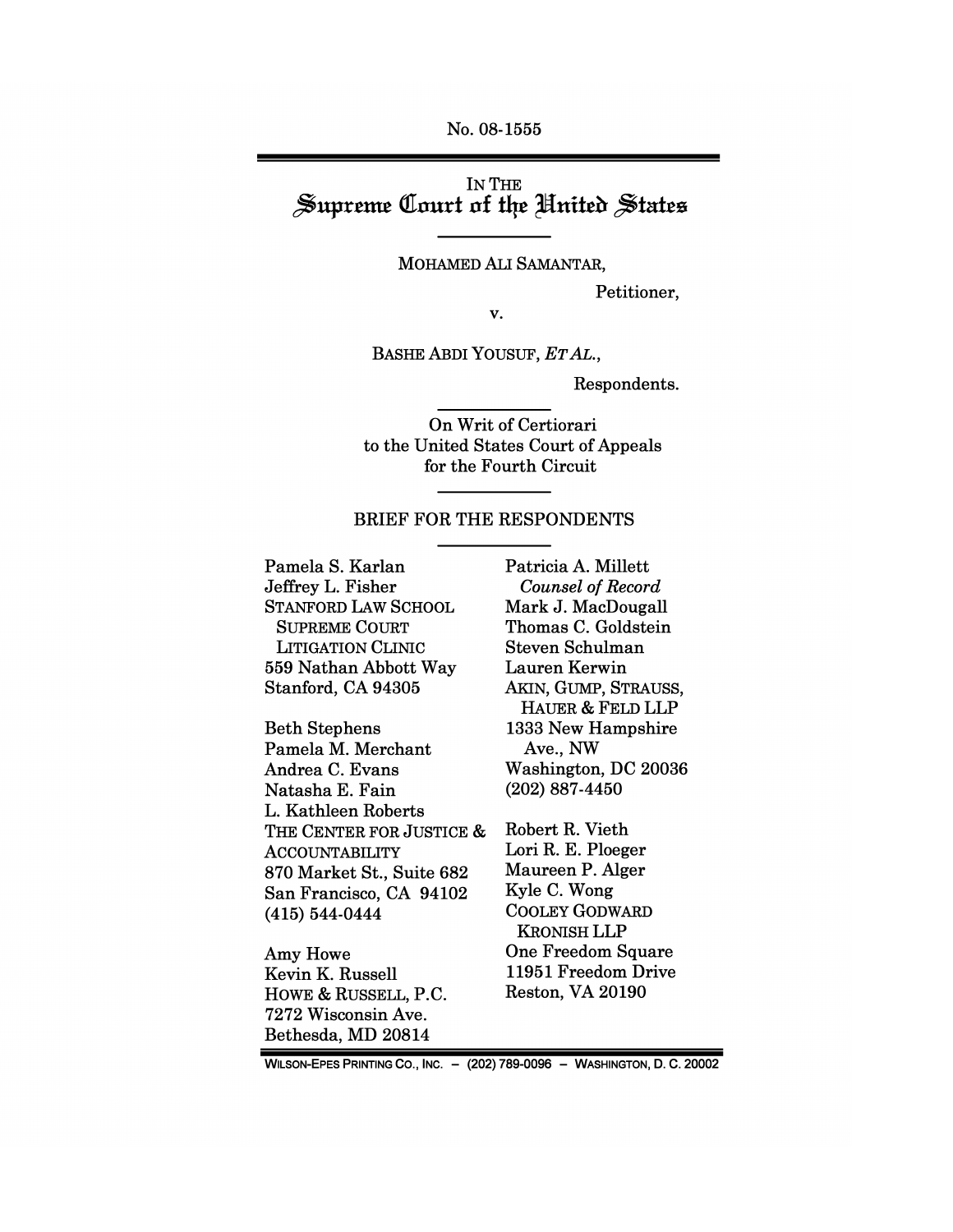#### **QUESTION PRESENTED**

The Foreign Sovereign Immunities Act, 28 U.S.C. §1602 *et seq.*, provides that a "foreign state" shall be immune from the jurisdiction of federal and state courts unless the case falls within one of the statutorily specified exceptions, 28 U.S.C. § 1604.

The question presented is:

Whether the Foreign Sovereign Immunities Act also immunizes from suit a former government official who is sued personally for money damages for acts committed in his official capacity.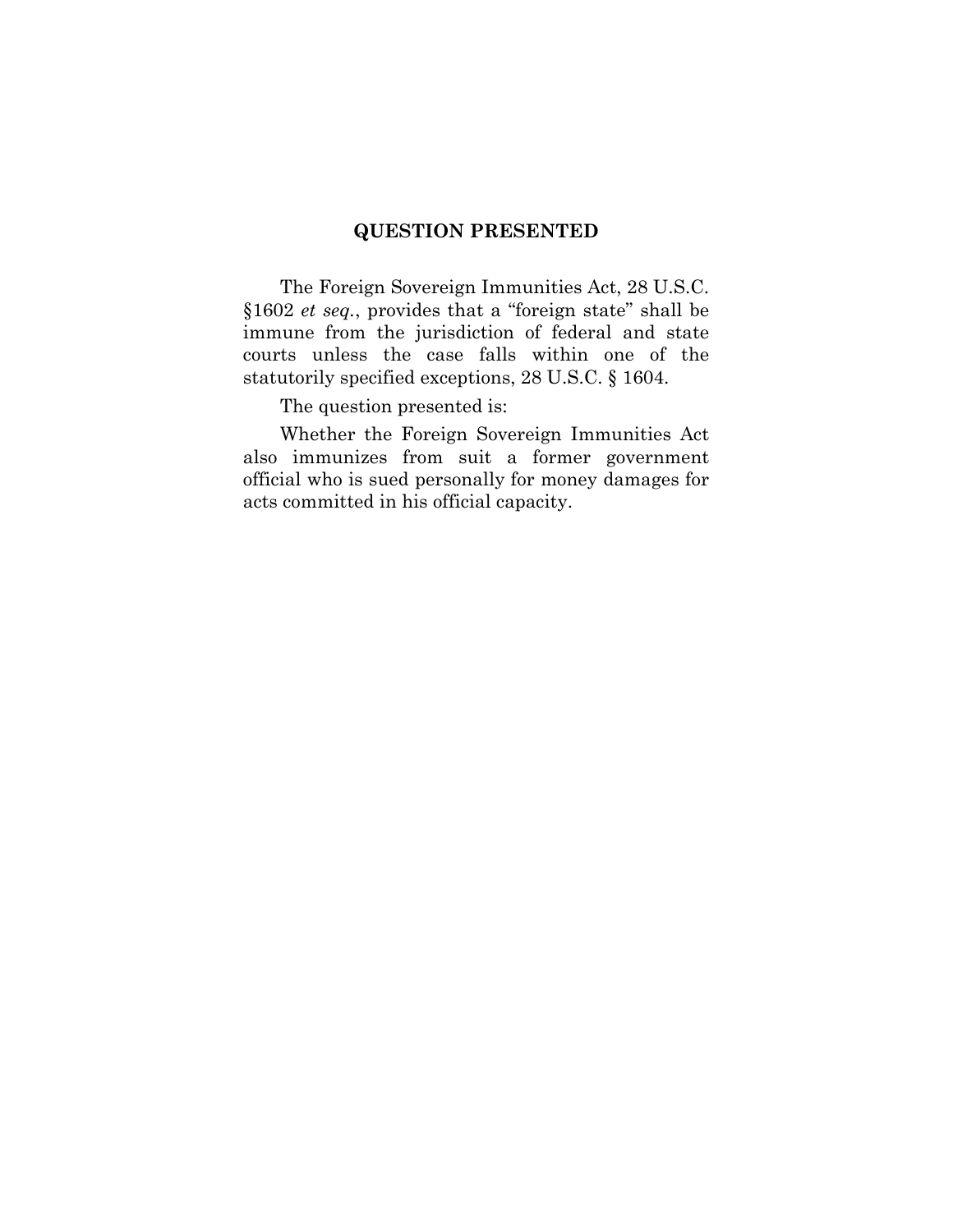## **TABLE OF CONTENTS**

| A.                                                                                                                                                |
|---------------------------------------------------------------------------------------------------------------------------------------------------|
| Factual And Procedural Background 3<br>$B_{\cdot}$                                                                                                |
|                                                                                                                                                   |
|                                                                                                                                                   |
| THE FOREIGN SOVEREIGN IMMUNITIES ACT<br>GOVERNS THE IMMUNITY ACCORDED TO<br>FOREIGN STATES, NOT THE INDIVIDUAL<br>IMMUNITY OF FORMER OFFICIALS 12 |
| A. The FSIA's Text Limits Its Immunity To<br>Foreign "States" As Distinct From                                                                    |
| 1. Foreign "State" Means a Political Body 13                                                                                                      |
| 2. The FSIA's Text Distinguishes Officials 15                                                                                                     |
| 3. The FSIA's Supplemental Definition of<br>"Foreign State" Excludes Individuals 19<br>The definition is supplemental, not<br>a <sub>z</sub>      |
|                                                                                                                                                   |
| A former official is not an "agency or<br>$\mathbf{b}$ .                                                                                          |
| The Structure Of The FSIA Excludes Former<br><b>B.</b>                                                                                            |
| Reading The FSIA And The Torture Victim<br>$C_{\cdot}$<br>Protection Act In Pari Materia Reinforces<br>The FSIA's Limitation To States  28        |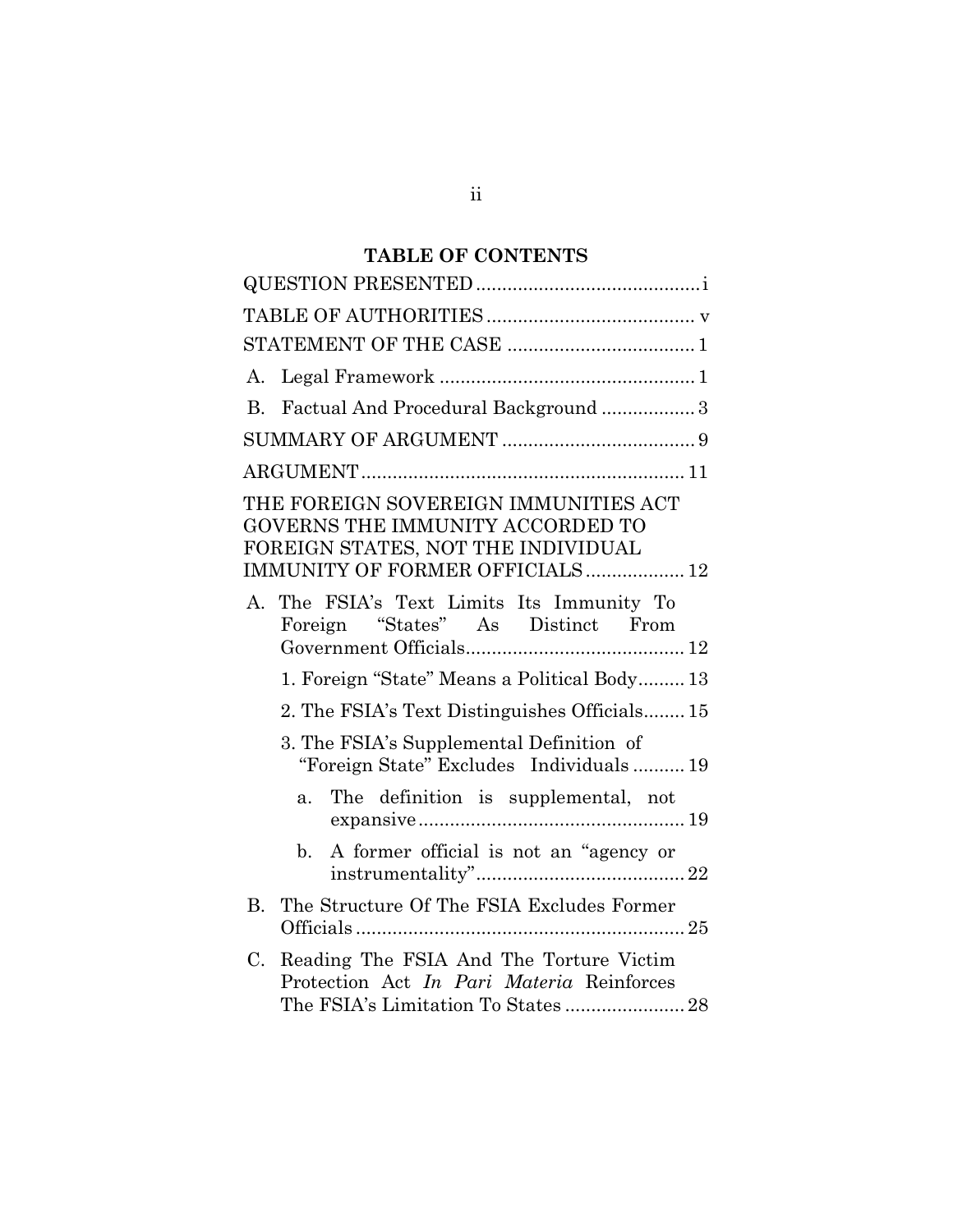| D. International And Domestic Law Have Long<br>Distinguished Between The Immunities Of<br>Foreign Officials And Those Of The Foreign<br>State |
|-----------------------------------------------------------------------------------------------------------------------------------------------|
| 1. Background Principles Do Not Require<br>Construing the FSIA to Immunize                                                                    |
| 2. United States Law Has Long<br>Distinguished Between the Immunities of<br>Individual Officials and Those of the State  36                   |
| 3. International Law Similarly Distinguishes<br>Between the Individual and the State39                                                        |
| Specialized individual immunities, not<br>$a_{\cdot}$<br>the state's own immunity, apply to                                                   |
| International law focuses on the<br>$h_{-}$                                                                                                   |
| 4. Former Officials Are Not the State 49                                                                                                      |
| E. Torture And Extra-Judicial Killing Cannot Be<br>Within The Lawful Scope Of An Official's                                                   |
| Foreign Policy Judgments Are For The<br>$\mathbf{F}_{\cdot}$                                                                                  |
|                                                                                                                                               |
| <b>ADDENDUM</b>                                                                                                                               |

## U.S. Const. Art. I, § 8, cl. 10......................................3a Foreign Sovereign Immunities Act, 28 U.S.C. § 1602 *et seq.* ..............................................................4a Actions against foreign states, 28 U.S.C. § 1330....38a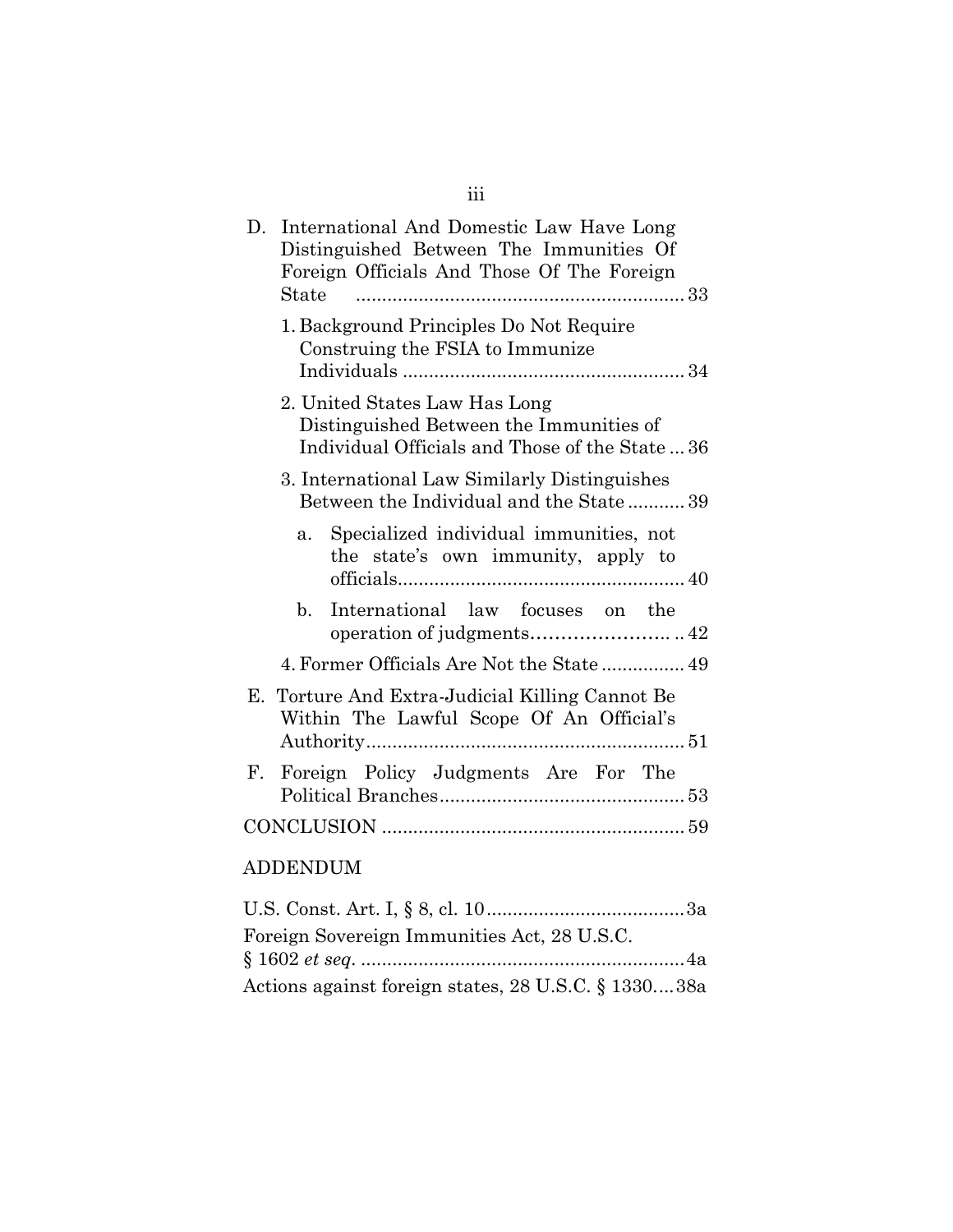Alien Tort Statute, 28 U.S.C. § 1350 ......................39a Torture Victim Protection Act of 1991, Pub. L. No. 102-256, 106 Stat. 73 (reproduced at 28 U.S.C. § 1350 note) ..................................................40a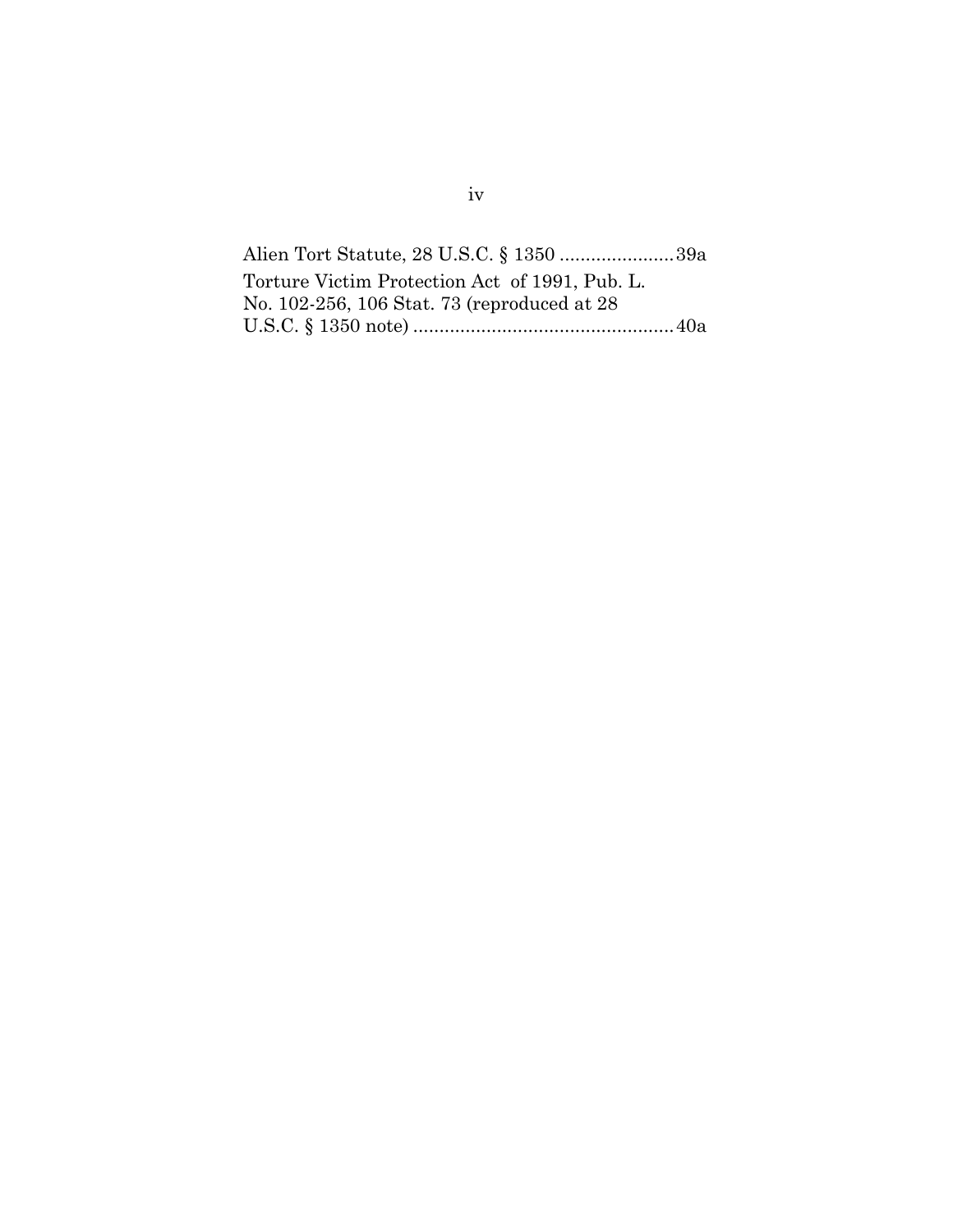# **TABLE OF AUTHORITIES**

## **CASES**

| Alden v. Maine,                               |
|-----------------------------------------------|
|                                               |
| Alfred Dunhill v. Republic of Cuba,           |
|                                               |
| Ali v. Federal Bureau of Prisons,             |
|                                               |
| Argentine Republic v. Amerada Hess Shipping   |
| Corp.,                                        |
|                                               |
| Ashcroft v. Iqbal,                            |
|                                               |
| Banco Nacional de Cuba v. Sabbatino,          |
|                                               |
| Barrett v. United States,                     |
| Bartlett v. Strickland,                       |
|                                               |
| Boos v. Barry,                                |
|                                               |
| Bradford v. Director Gen. of R.R.s of Mexico, |
| 278 S.W. 251 (Tex. Civ. App. 1925)  46        |
| Branch v. Smith,                              |
|                                               |
| Breard v. Greene,                             |
|                                               |
| Brooke Group Ltd. v. Brown & Williamson       |
| Tobacco Corp.,                                |
|                                               |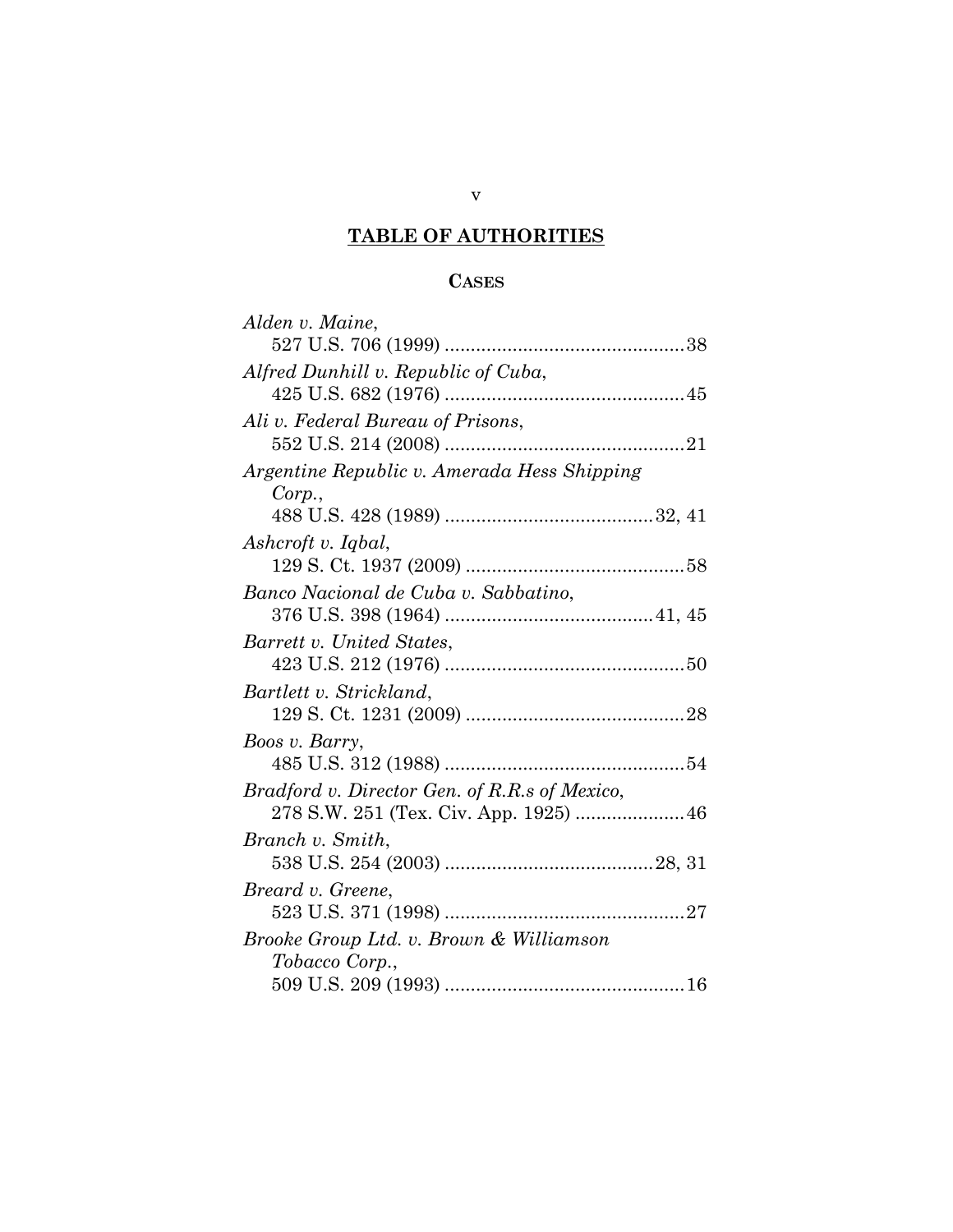| Butz v. Economou,                             |
|-----------------------------------------------|
|                                               |
| Chicago & S. Air Lines v. Waterman S.S.       |
| Corp.,                                        |
|                                               |
| Chisom v. Roemer,                             |
|                                               |
| Chuidian v. Philippine Nat'l Bank,            |
|                                               |
| Connecticut Nat'l Bank v. Germain,            |
|                                               |
| Department of the Army v. Blue Fox, Inc.,     |
|                                               |
| Doe v. Chao,                                  |
|                                               |
| Dole Food Co. v. Patrickson,                  |
|                                               |
| El-Fadl v. Central Bank of Jordan,            |
|                                               |
| Enahoro v. Abubakar,                          |
| 408 F.3d 877 (7th Cir. 2005) 23, 53           |
| Ex-King Farouk of Egypt v. Christian Dior, 84 |
| Clunet 717, 24 I.L.R. 228 (CA Paris 1957)51   |
| FDIC v. Meyer,                                |
|                                               |
| Fiallo v. Bell,                               |
|                                               |
| Filartiga v. Pena-Irala,                      |
| 630 F.2d 876 (2d Cir. 1980) 2, 51, 52         |
| First Nat'l City Bank v. Banco Para el        |
| Comercio Exterior de Cuba,                    |
|                                               |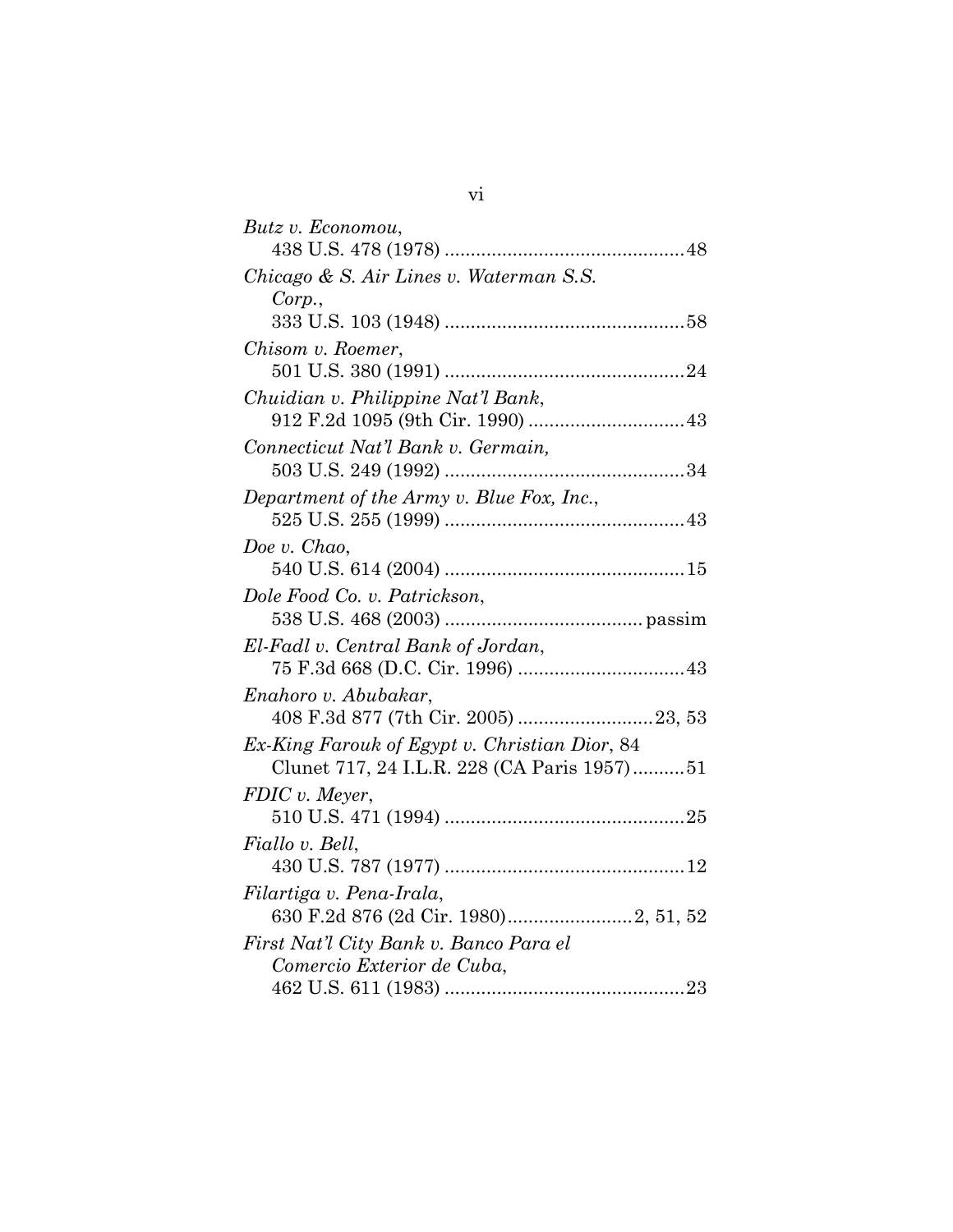| Fong Yue Ting v. United States,                |
|------------------------------------------------|
|                                                |
| Frame v. Nehls,                                |
|                                                |
| Greenspan v. Crosbie,                          |
| No. 74 Civ. 4734, 1976 WL 841 (S.D.N.Y.        |
|                                                |
| Grunfeld v. United States, 3 N.S.W.R. 36       |
|                                                |
| Gwaltney of Smithfield, Ltd. v. Chesapeake Bay |
| Foundation, Inc.,                              |
|                                                |
| Hafer v. Melo,                                 |
|                                                |
| Heaney v. Government of Spain,                 |
|                                                |
| Heintz v. Jenkins,                             |
|                                                |
| Hilao v. Estate of Marcos,                     |
|                                                |
| Holland v. Lampen-Wolfe, 1 W.L.R. 1573 (U.K.   |
|                                                |
| Hopkins v. Clemson Agricultural College,       |
|                                                |
| Hughes Aircraft Co. v. Jacobson,               |
|                                                |
| Idaho v. Coeur d'Alene Tribe,                  |
|                                                |
|                                                |
| INS v. Aguirre-Aguirre,                        |
|                                                |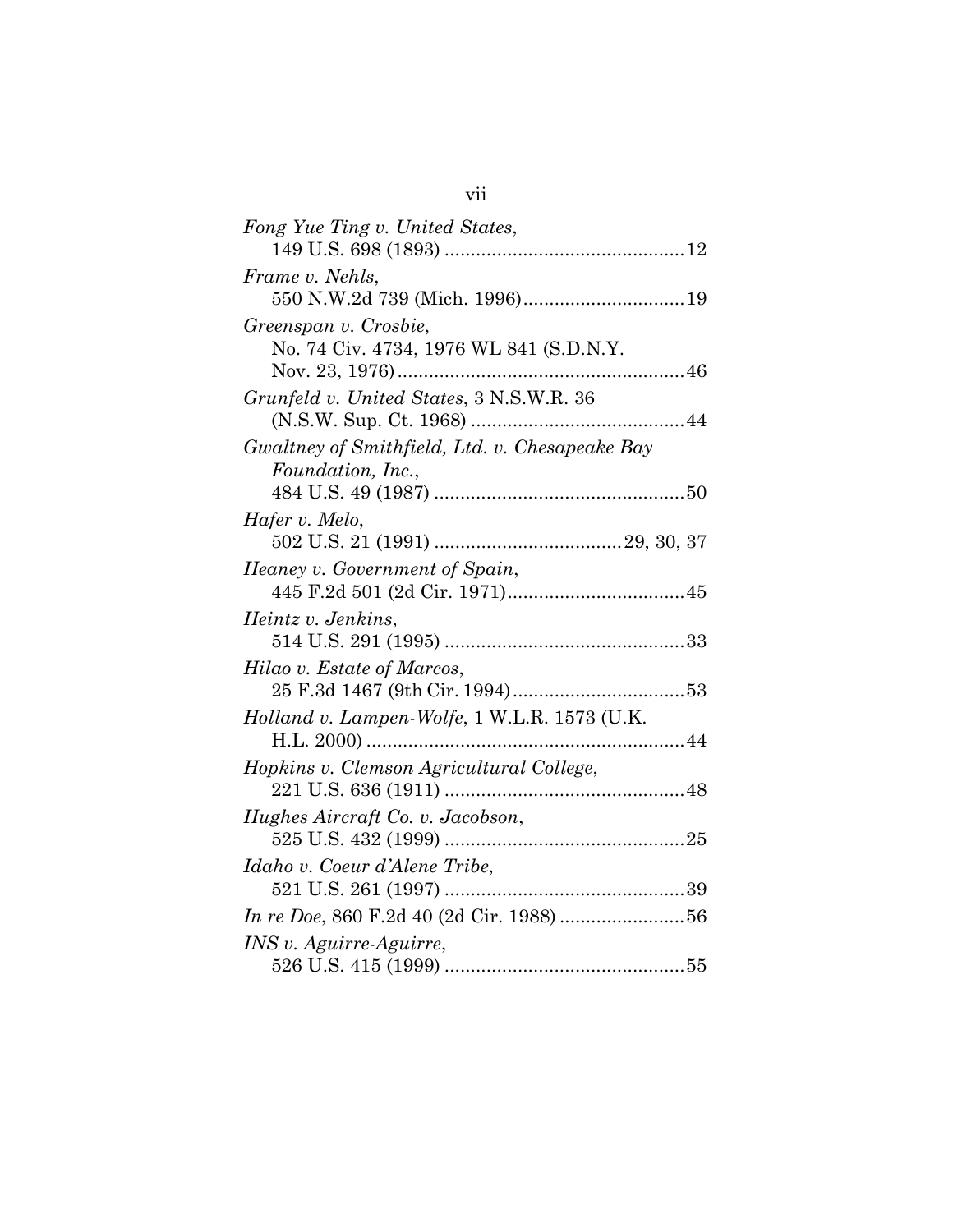| International Shoe Co. v. Washington,          |
|------------------------------------------------|
|                                                |
| Jaffe v. Miller, 13 O.R.3d 745 (C.A. 1993)  44 |
| Jones v. Ministry of Saudi Arabia, 1 A.C. 270  |
|                                                |
| Kadic v. Karadzic,                             |
|                                                |
| Larson v. Domestic & Foreign Commerce Corp.,   |
|                                                |
| Long v. The Tampico & Progresso,               |
|                                                |
| Lyders v. Lund,                                |
|                                                |
| Matar v. Dichter,                              |
|                                                |
| Medellin v. Texas,                             |
|                                                |
| Mills Music, Inc. v. Snyder,                   |
|                                                |
| Murray v. Schooner Charming Betsy,             |
|                                                |
| National City Bank v. Republic of China,       |
|                                                |
| Nixon v. Missouri Municipal League,            |
|                                                |
| Oetjen v. Central Leather Co.,                 |
|                                                |
| Oliner v. Canadian Pac. Ry. Co.,               |
| 311 N.Y.S.2d 429 (N.Y. App. Div. 1970) 46      |
| Pavelic & LeFlore v. Marvel Entertainment      |
| Grp.,                                          |
|                                                |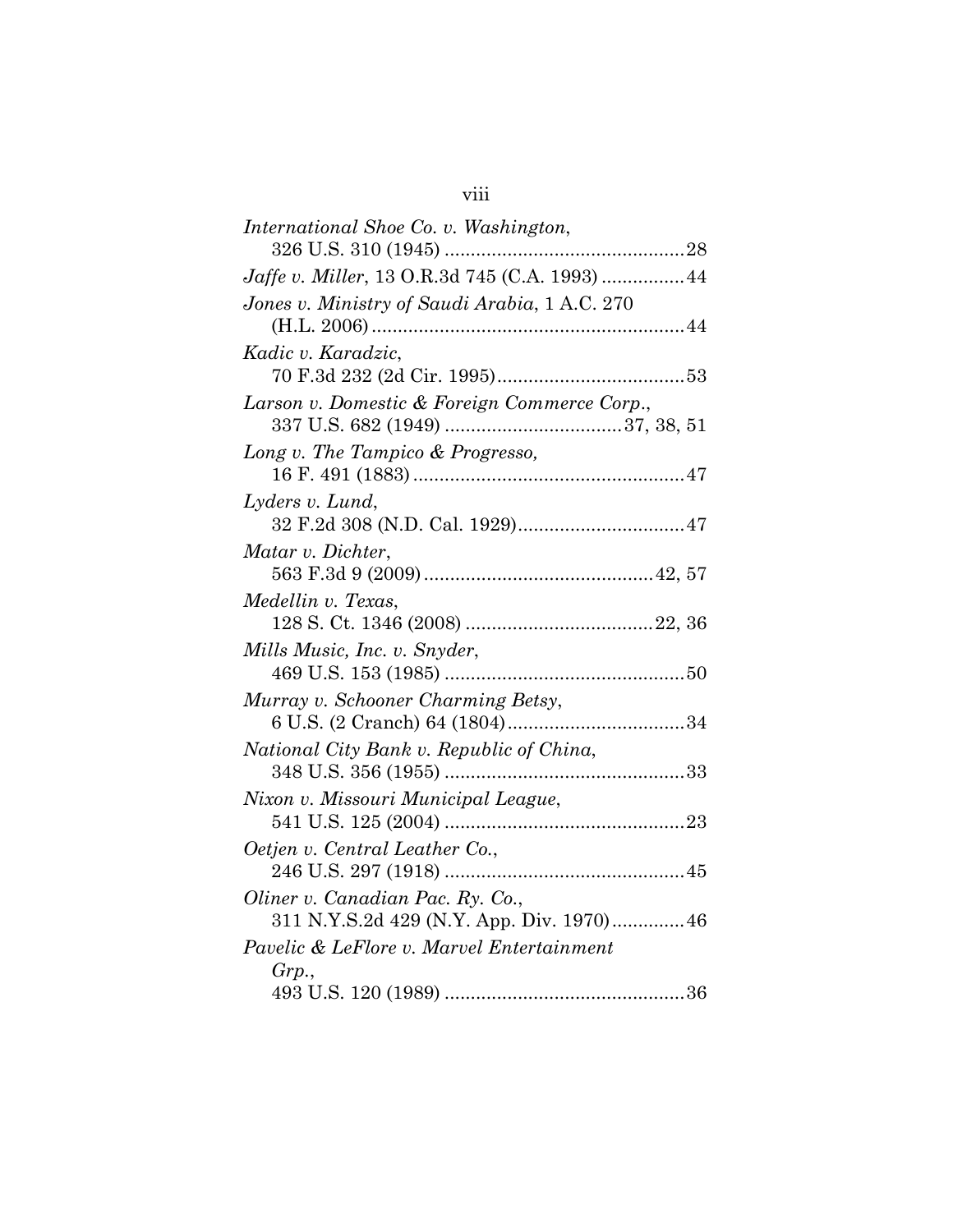| Pennhurst State Sch. & Hosp. v. Halderman,                                                                                             |
|----------------------------------------------------------------------------------------------------------------------------------------|
| Permanent Mission of India v. City of New<br>York,                                                                                     |
|                                                                                                                                        |
| Powerex Corp. v. Reliant Energy Servs.,                                                                                                |
| Prosecutor v. Anto Furundzijia,<br>1998 WL 34310018, Case No. IT-95-17/1-T<br>(Int'l Crim. Tribunal for the Former                     |
| Regina v. Bow Street Metropolitan Stipendiary<br>Magistrate and Others, ex parte Pinochet<br>Ugarte (No. 3), [2000] 1. A. C. 147 (U.K. |
| Republic of Argentina v. Weltover, Inc.,                                                                                               |
|                                                                                                                                        |
| Republic of Austria v. Altmann,                                                                                                        |
|                                                                                                                                        |
| Republic of Iraq v. Beaty,                                                                                                             |
|                                                                                                                                        |
| Republic of Mexico v. Hoffman,                                                                                                         |
|                                                                                                                                        |
| Republic of the Philippines v. Pimentel,                                                                                               |
|                                                                                                                                        |
| Ricaud v. American Metal Co.,                                                                                                          |
| Saudi Arabia v. Nelson,                                                                                                                |
| Scheuer v. Rhodes,                                                                                                                     |
| Schooner Exchange v. McFaddon,                                                                                                         |
| 11 U.S. (7 Cranch) 116 (1812) 40, 47                                                                                                   |

ix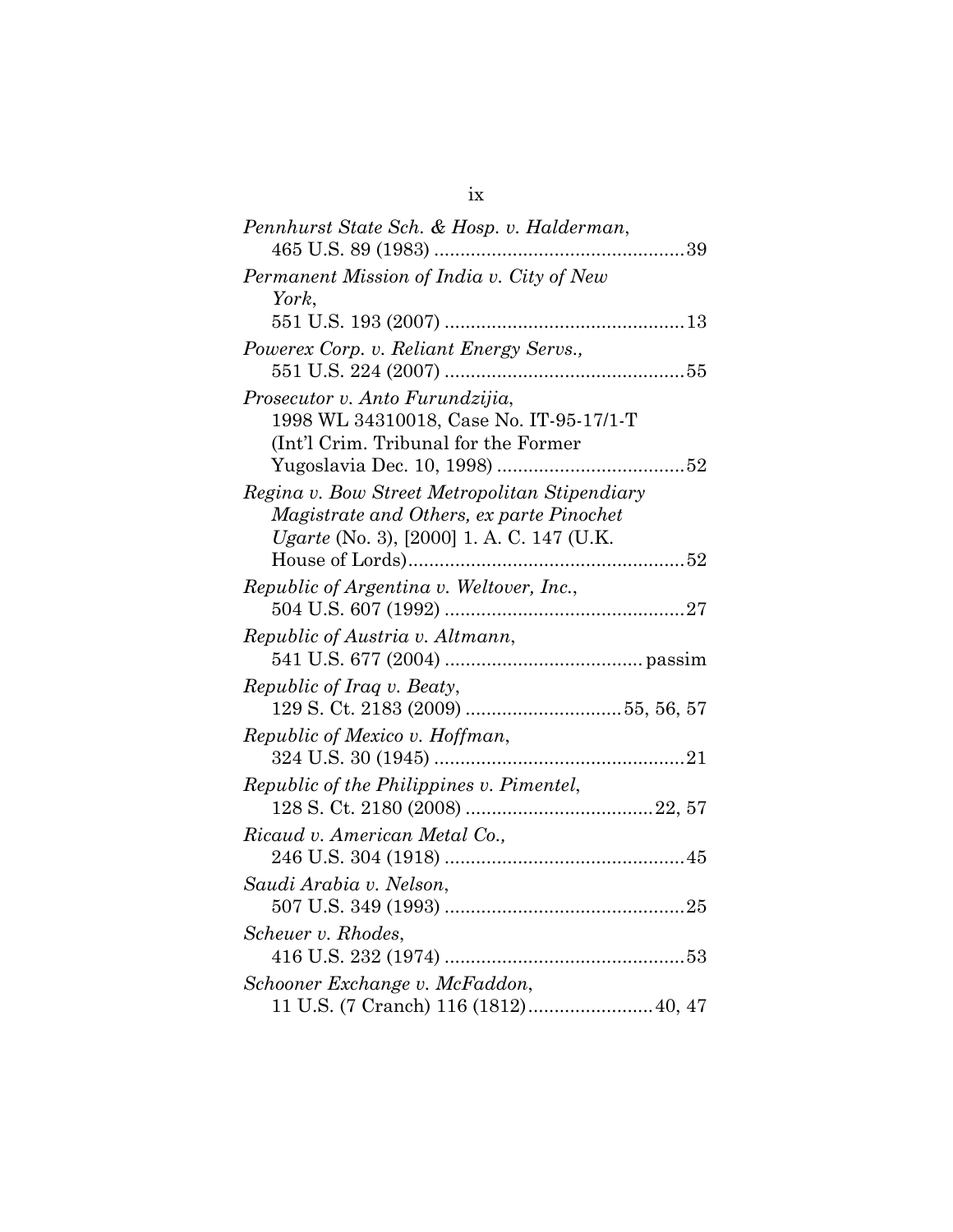| Seminole Tribe v. Florida,                      |
|-------------------------------------------------|
|                                                 |
| Sloan Shipyards Corp. v. United States          |
| Shipping Board Emergency Fleet Corp.,           |
|                                                 |
| Sosa v. Alvarez-Machain,                        |
|                                                 |
| Stafford v. Briggs,                             |
|                                                 |
| Syquia v. Almeda Lopez (Phil. Sup. Ct. 1949) 44 |
| Tel-Oren v. Libyan Arab Republic,               |
|                                                 |
|                                                 |
| Underhill v. Hernandez,                         |
|                                                 |
| Ungar v. Palestine Liberation Org.,             |
|                                                 |
| United States v. Freeman,                       |
|                                                 |
| United States v. Verdugo-Urquidez,              |
|                                                 |
| United States v. Wilson,                        |
|                                                 |
| Velasco v. Government of Indonesia,             |
| 370 F.3d 392 (4th Cir. 2004)  47                |
| W. S. Kirkpatrick & Co. v. Environmental        |
| <i>Tectonics Corp.,</i>                         |
|                                                 |
| Whitfield v. United States,                     |
|                                                 |

x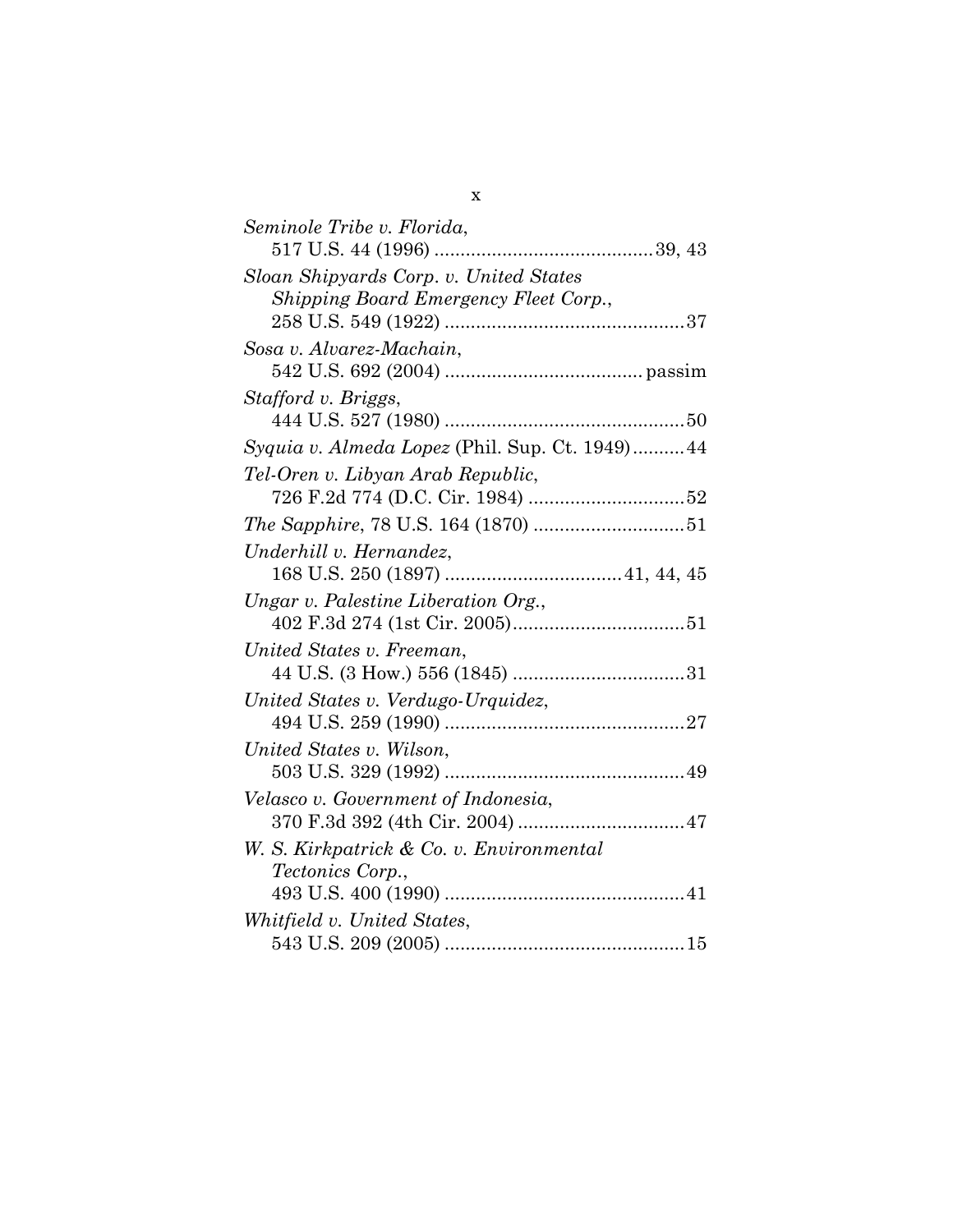# **CONSTITUTION, STATUTES, AND RULE**

| Anti-Terrorism and Effective Death Penalty<br>Act, Pub. L. No. 104-132, Title II            |
|---------------------------------------------------------------------------------------------|
|                                                                                             |
| Civil Liability for Acts of State Sponsored<br>Terrorism of 1996, Pub. L. No. 104-208, Div. |
| Diplomatic Relations Act, 22 U.S.C.                                                         |
|                                                                                             |
| Economic Espionage Act, 18 U.S.C.                                                           |
| Foreign Intelligence Surveillance Act, 50                                                   |
| Foreign Missions Act, 22 U.S.C.                                                             |
| Foreign Sovereign Immunities Act of 1976<br>28 U.S.C.                                       |
|                                                                                             |
|                                                                                             |
|                                                                                             |
|                                                                                             |
|                                                                                             |
|                                                                                             |
|                                                                                             |
|                                                                                             |
|                                                                                             |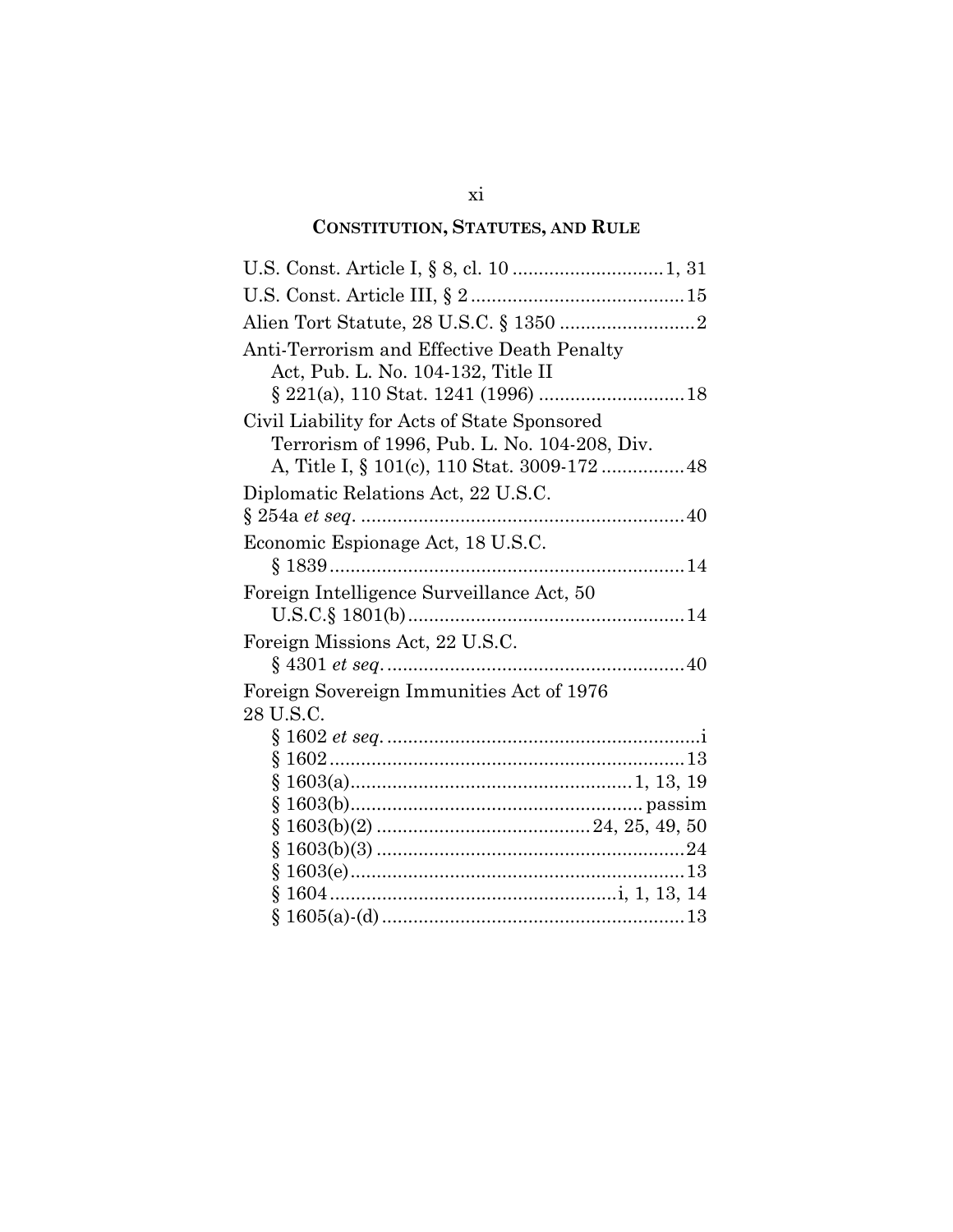| Ş                                              |  |
|------------------------------------------------|--|
| ş                                              |  |
| ş                                              |  |
| Ş                                              |  |
| Ş                                              |  |
|                                                |  |
|                                                |  |
| §.                                             |  |
| ş                                              |  |
| Ş                                              |  |
|                                                |  |
| ş                                              |  |
| ş                                              |  |
| ş                                              |  |
| ş                                              |  |
| ş                                              |  |
| Ş                                              |  |
| Ş                                              |  |
| Ş                                              |  |
| Ş                                              |  |
| Ş                                              |  |
| Ş                                              |  |
| Ş                                              |  |
|                                                |  |
|                                                |  |
| International Organizations Immunities Act,    |  |
|                                                |  |
| Torture Victim Protection Act of 1991, Pub. L. |  |
| No. 102-256, 106 Stat. 73 (reproduced at 28    |  |
|                                                |  |
| United Nations Headquarters Act, Pub. L. No.   |  |
|                                                |  |
|                                                |  |
|                                                |  |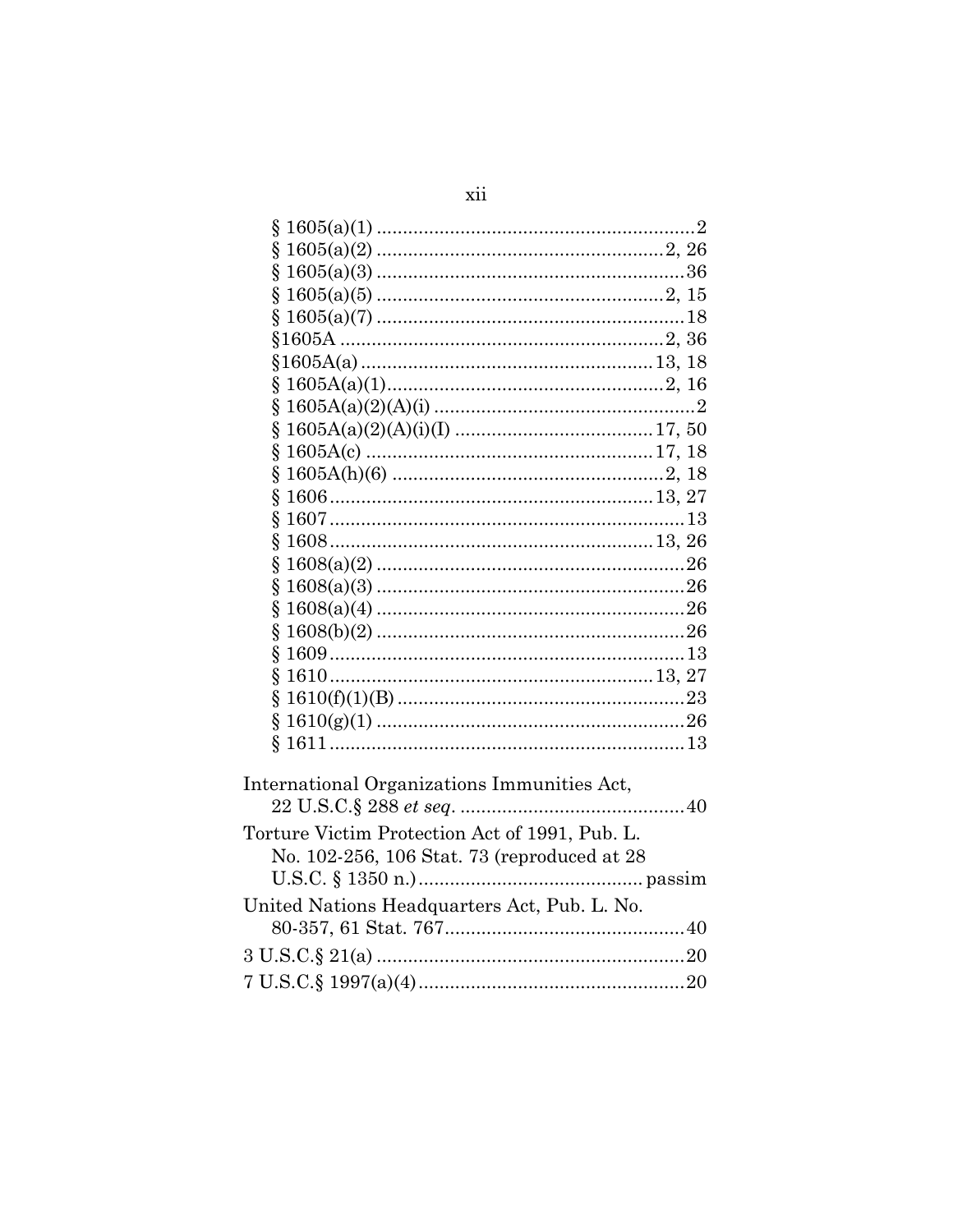| 28 U.S.C. |  |
|-----------|--|
|           |  |
|           |  |
|           |  |
|           |  |

| 42 U.S.C. |  |
|-----------|--|
|           |  |
|           |  |
|           |  |
|           |  |

## **OTHER AUTHORITIES**

| 137 Cong. Rec. S1378-1379 (daily ed. Jan. 31,                                                                                                                                    |
|----------------------------------------------------------------------------------------------------------------------------------------------------------------------------------|
|                                                                                                                                                                                  |
|                                                                                                                                                                                  |
| Constitution of the Somali Democratic                                                                                                                                            |
|                                                                                                                                                                                  |
| Convention Against Torture and Other Cruel,<br>Inhuman, or Degrading Treatment or<br>Punishment, <i>adopted</i> Dec. 10, 1984, 1465                                              |
| U.N.T.S. 85, S. Treaty Doc. 100-20                                                                                                                                               |
|                                                                                                                                                                                  |
| Foreign Sovereign Immunities Act: Hearing on<br>S. 825 Before the Subcomm. on Courts and<br>Administrative Practice of the Sen.<br><i>Judiciary Comm.</i> , 103d Cong., 2d Sess. |
|                                                                                                                                                                                  |
| H.R. Rep. No. 1487, 94th Cong., 2d Sess. (1976)23                                                                                                                                |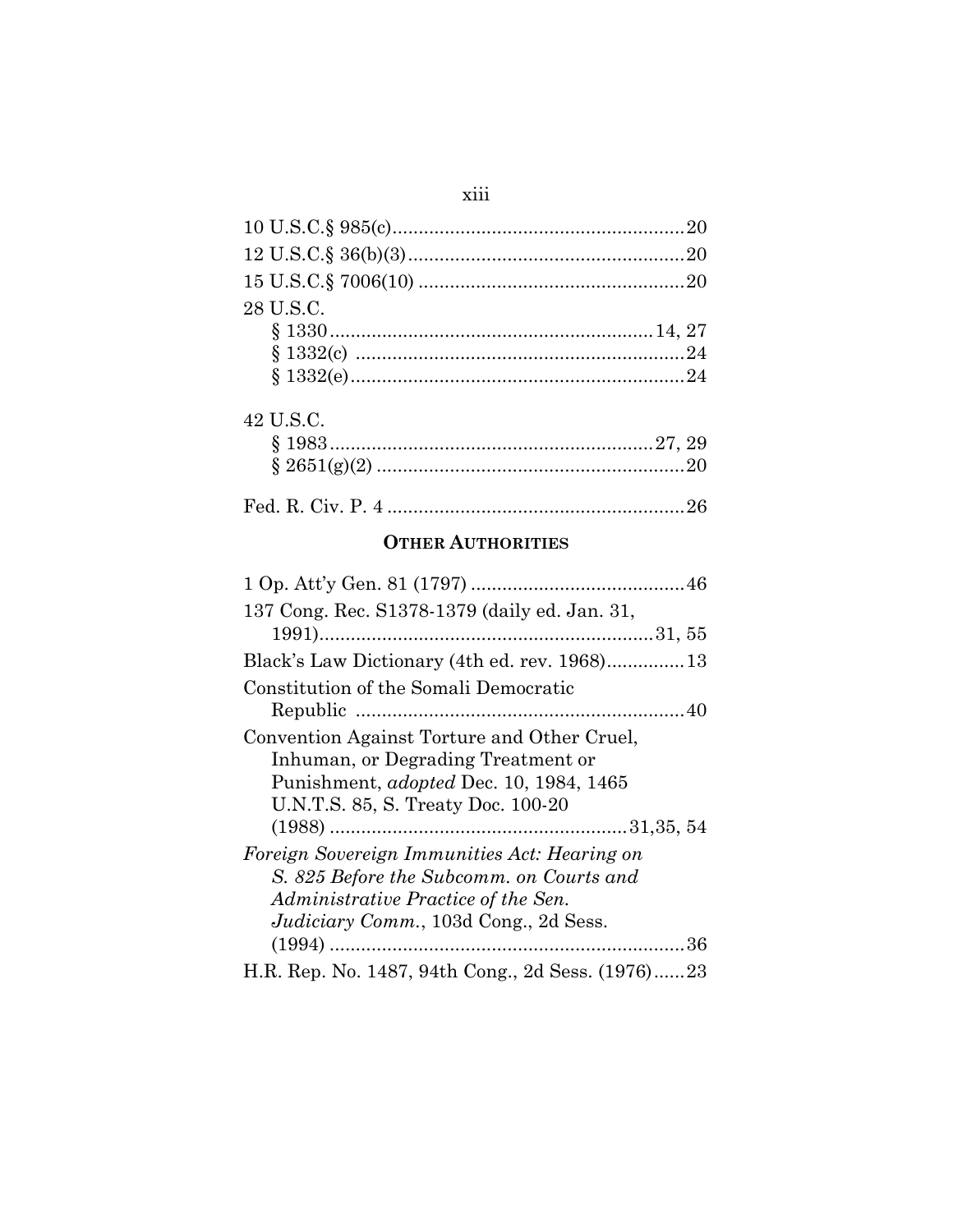## xiv

| H.R. Rep. No. 55, Pt. I, 101st Cong., 1st Sess.                                         |
|-----------------------------------------------------------------------------------------|
|                                                                                         |
| H.R. Rep. No. 367, Pt. I, 102d Cong., 1st Sess.                                         |
|                                                                                         |
| Immunities of Foreign States: Hearing on H.R.<br>3493 Before the Subcomm. on Claims and |
| Governmental Relations of the H. Comm. on                                               |
| <i>the Judiciary</i> , 93d Cong., 1st Sess. (1973)20                                    |
| J. Donoghue, Taking the "Sovereign" Out of the                                          |
| Foreign Sovereign Immunities Act, 17 Yale                                               |
|                                                                                         |
| NATO Status of Forces Agreement, June 19,                                               |
| 1951, 4 U.S.T. 1792; 199 U.N.T.S. 67.  40                                               |
| Restatement (Second) of the Foreign Relations                                           |
|                                                                                         |
| Restatement (Third) of the Foreign Relations                                            |
| Law of the United States (1987) 14, 43, 47, 51                                          |
| S. Rep. No. 249, 102d Cong., 1st Sess. (1991) passim                                    |
| Sandler, Vagts & Ristau, Sovereign Immunity                                             |
| Decisions of the Dep't of State, Digest of                                              |
| U.S. Practice in Int'l Law 1017 (1977)13                                                |
| State Dep't, Background Briefing on U.S.                                                |
| Assistance to the Somalia Transitional Fed.                                             |
| Gov't (June 26, 2009),                                                                  |
| www.state.gov/r/pa/prs/ps/2009/06a/125448.                                              |
|                                                                                         |
| State Dep't, Background Note: Somalia (Oct.                                             |
| 2009),                                                                                  |
| http://www.state.gov/r/pa/ei/bgn/2863.htm 3, 4                                          |
| State Dep't, Country Reports on Terrorism                                               |
| 2008 (April 2009),                                                                      |
| http://www.state.gov/documents/organizatio                                              |
|                                                                                         |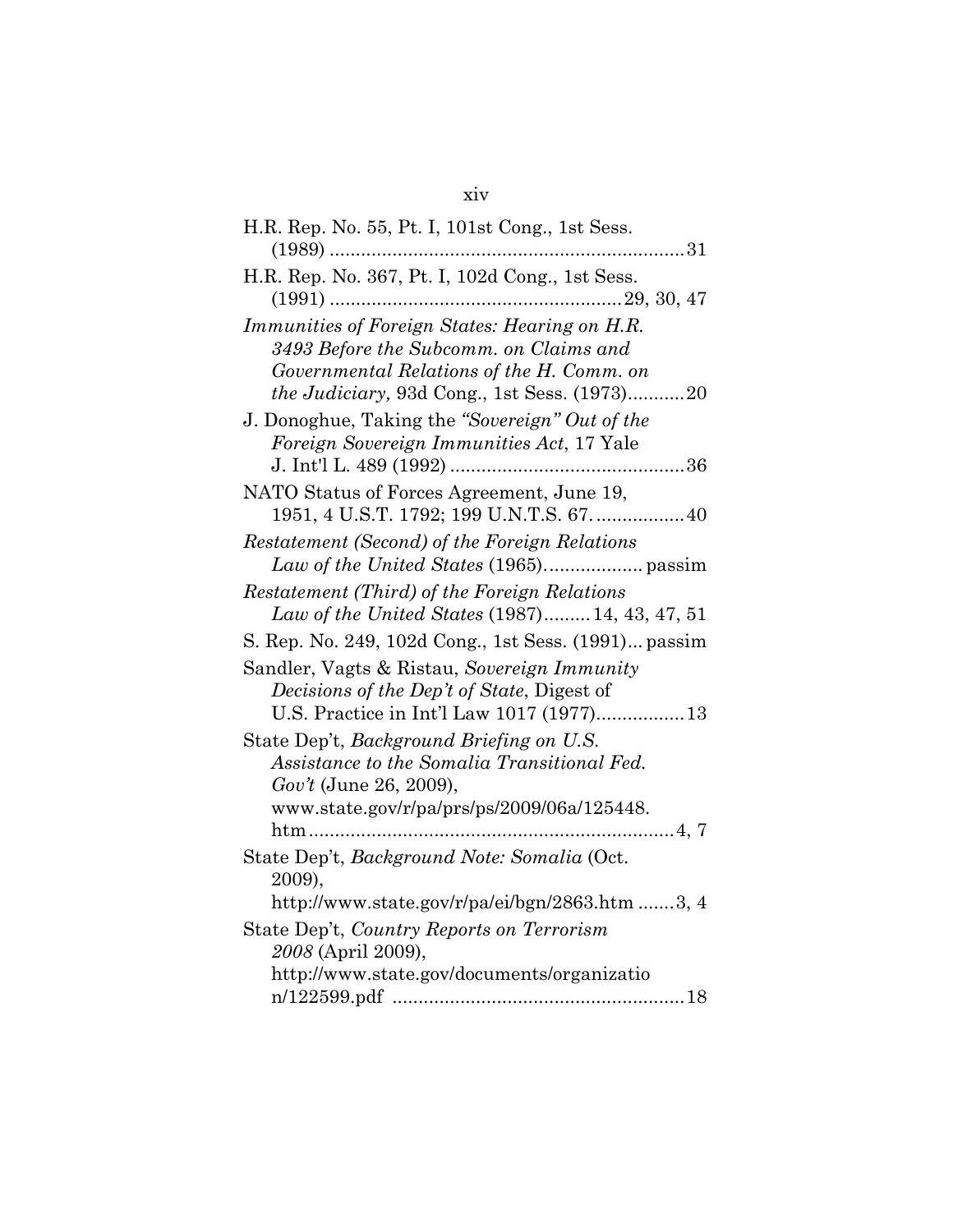| United Nations Treaty Collection, Status of       |
|---------------------------------------------------|
| Convention Against Torture (2010),                |
| http://treaties.un.org/doc/Publication/MTDS       |
| G/Volume%20I/Chapter%20IV/IV-9.en.pdf 35          |
| U.S. Amicus Br., Federal Ins. Co. v. Kingdom      |
|                                                   |
| Vienna Convention on Diplomatic Relations,        |
| April 18, 1961, 23 U.S.T. 3227, 500               |
|                                                   |
| Vienna Convention on Consular Relations,          |
| April 24, 1963, 21 U.S.T. 77, 596 U.N.T.S.        |
|                                                   |
| Webster's Third New Int'l Dictionary (1976)13, 19 |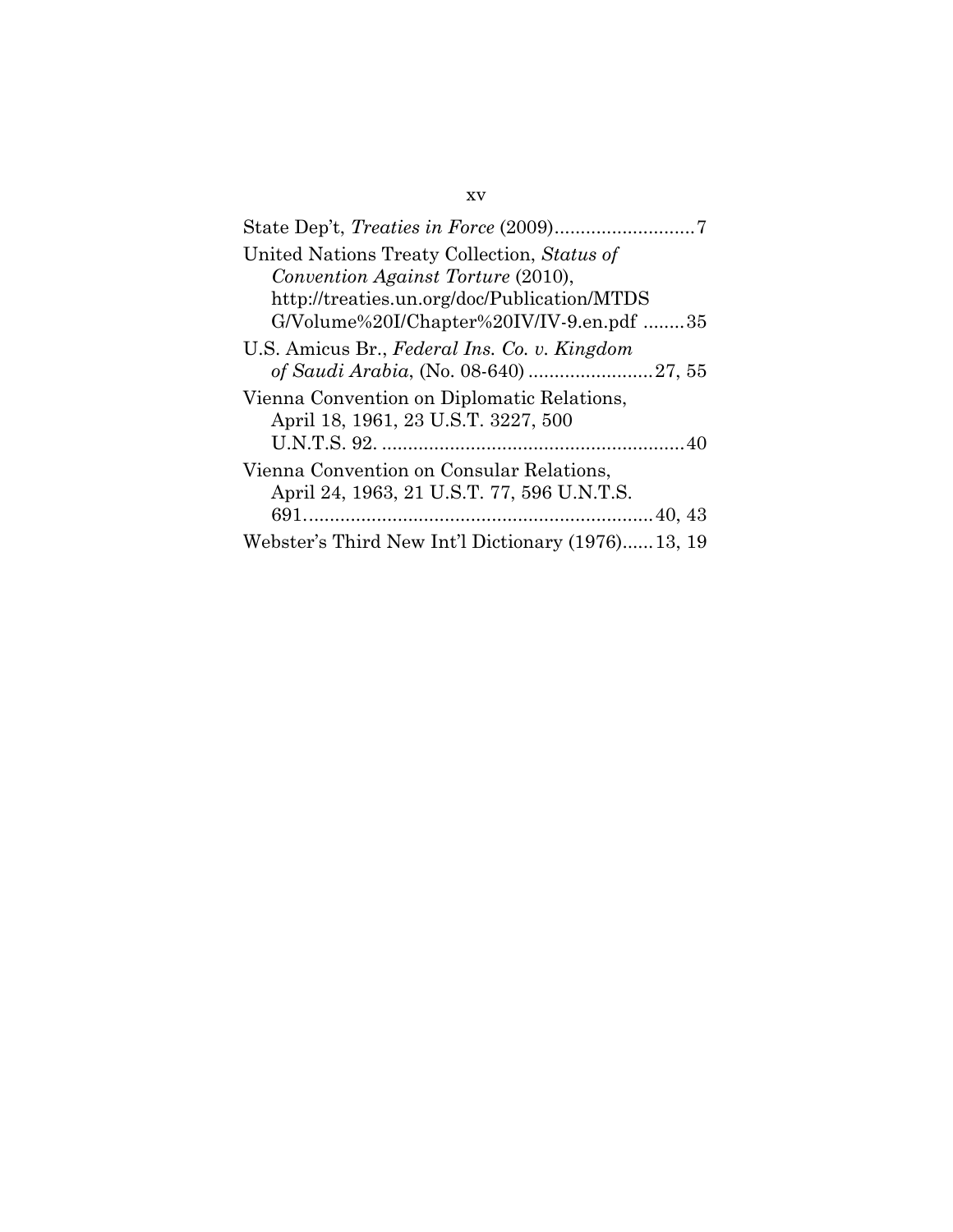#### **STATEMENT OF THE CASE**

#### **A. Legal Framework**

**1.** The Constitution empowers Congress to "define and punish \* \* \* Offenses against the Law of Nations." U.S. Const. Art. I, § 8, cl. 10.

**2.** The Foreign Sovereign Immunities Act (FSIA) provides generally that a "foreign state" is "immune from the jurisdiction" of federal and state courts, unless the claim falls within one of the statute's specified exceptions, 28 U.S.C. § 1604. Congress defined "foreign state" to "include[] a political subdivision of a foreign state or an agency or instrumentality of a foreign state." 28 U.S.C. § 1603(a). The FSIA defines "agency or instrumentality" to "mean[] any entity":

(1) which is a separate legal person, corporate or otherwise, and

(2) which is an organ of a foreign state or political subdivision thereof, or a majority of whose shares or other ownership interest is owned by a foreign state or political subdivision thereof, and

(3) which is neither a citizen of a State of the United States as defined in section 1332(c) and (e) of this title, nor created under the laws of any third country.

28 U.S.C. § 1603(b).1

<sup>1</sup> Section 1332(c) of Title 28 addresses the citizenship status of corporations and certain legal representatives.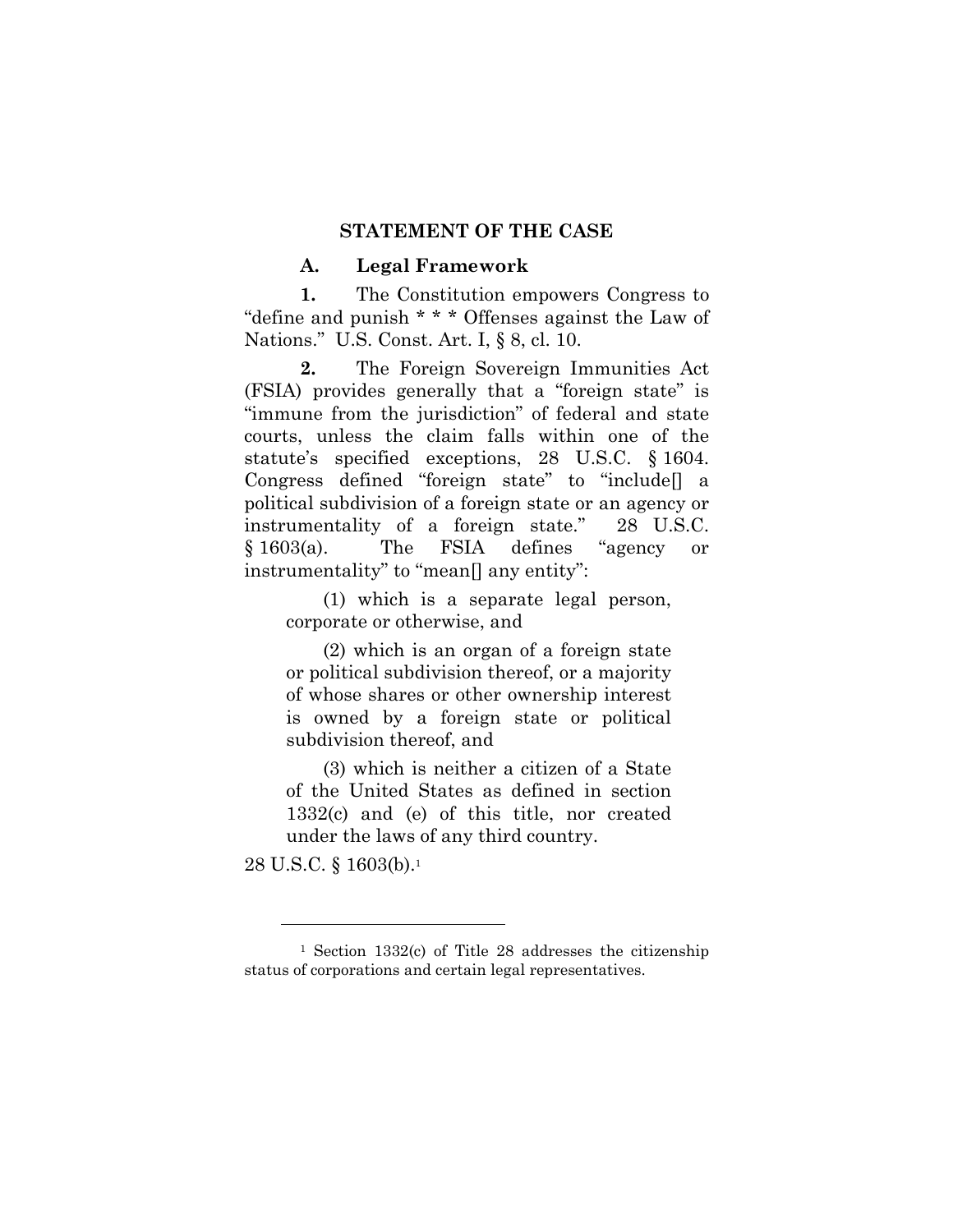Section 1605 of the FSIA identifies "[g]eneral exceptions" to a state's immunity, such as waivers of immunity and claims arising from a foreign state's commercial activities. 28 U.S.C.  $\S$  1605(a)(1)-(3). Section 1605 also excepts damages claims filed against a foreign state that arise out of torts in the United States caused by the conduct of either the "foreign state" "or of any official or employee of that foreign state while acting within the scope of his office or employment." 28 U.S.C.  $\S$  1605(a)(5). Section 1605A separately denies immunity for damages claims arising from "torture, extrajudicial killing, aircraft sabotage, hostage taking, or the provision of material support or resources" for such acts when committed by "an official, employee, or agent" of a foreign state that has been designated a "state sponsor of terrorism." 28 U.S.C.  $\S\S 1605A(a)(1)$ , (a)(2)(A)(i) & (h)(6).

**3.** The Alien Tort Statute, 28 U.S.C. § 1350, grants federal courts jurisdiction over "any civil action by an alien for a tort only, committed in violation of the law of nations or a treaty of the United States." The statute creates jurisdiction for treaty-based or federal common law causes of action enforcing universally accepted and carefully defined "international law norm[s]" "admitting of a judicial remedy." *Sosa v. Alvarez-Machain*, 542 U.S. 692, 715, 732 (2004). Two such norms are the international prohibitions on torture and on extrajudicial killing. *Id.* at 728; *Filartiga v. Pena-Irala*, 630 F.2d 876, 880 (2d Cir. 1980).

**4.** The Torture Victim Protection Act of 1991, Pub. L. No. 102-256, 106 Stat. 73 (reproduced at 28 U.S.C. § 1350 note), creates a federal cause of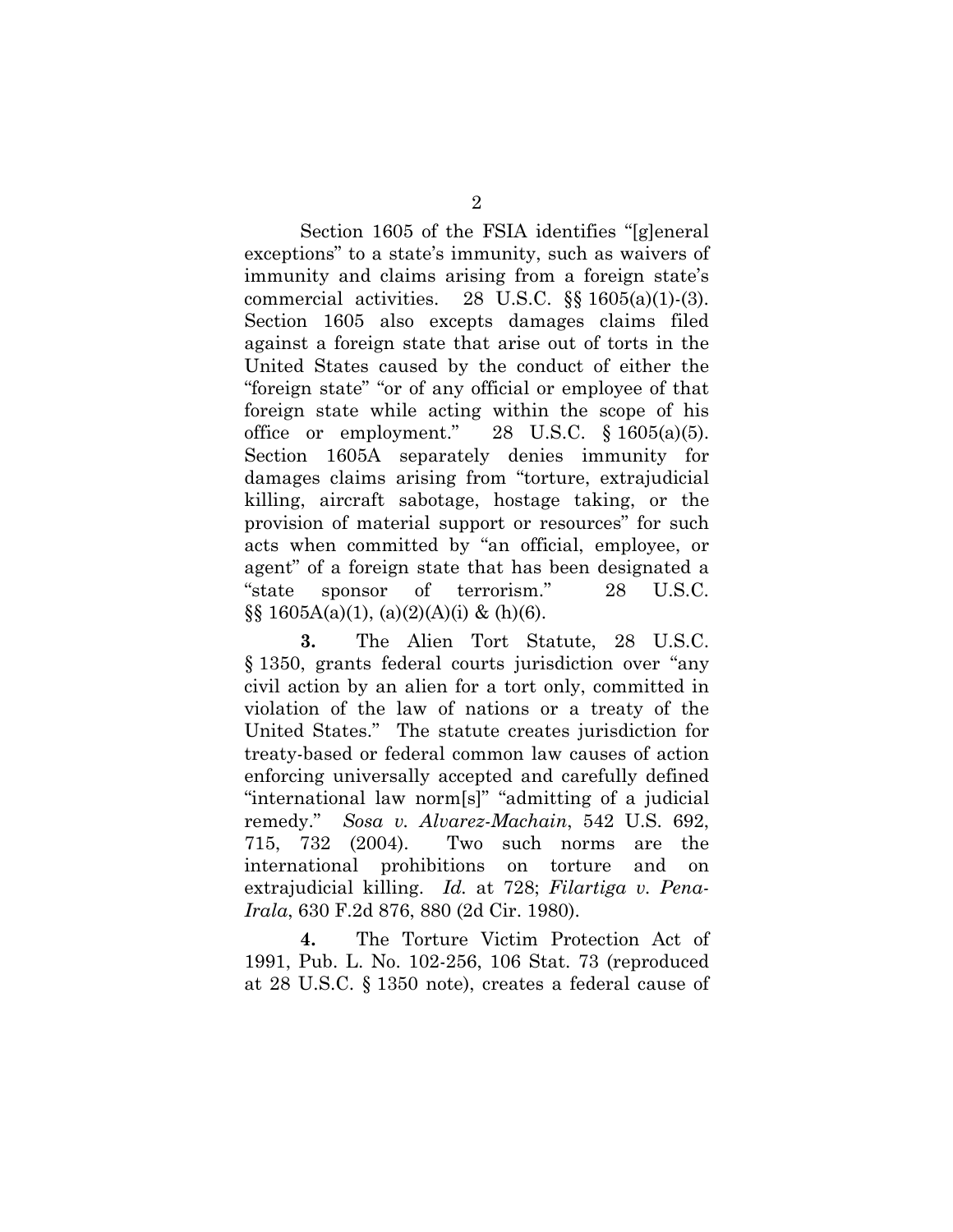action for money damages against "[a]n individual who, under actual or apparent authority, or color of law, of any foreign nation" commits torture or extrajudicial killings, *id*. § 2(a). The claimant, however, must first "exhaust[] adequate and available remedies in the place in which the conduct giving rise to the claim occurred." *Id*. § 2(b).

#### **B. Factual And Procedural Background**

 **1.** The Republic of Somalia was formed in 1960 when the former colonies of British Somaliland (in the north) and Italian Somaliland (in the south) combined to form an independent nation. State Dep't, *Background Note: Somalia* (Oct. 2009) ("*State Dep't Note*"), http://www.state.gov/r/pa/ei/bgn/2863.htm. In October 1969, Major General Mohamed Siad Barre overthrew Somalia's democratic government, declared himself President, and held that position by military force until he was driven from power in January 1991. *Ibid.*; J.A. 60.

From January 1980 to December 1986, petitioner served as Barre's First Vice President and Minister of Defense, and from January 1987 until September 1990, he served as Prime Minister. During those times, the Barre regime used its military and national security forces to "violently suppress[] opposition movements and ethnic groups, particularly the Isaaq clan in the northern region." *State Dep't Note*, *supra*. The military forces committed countless atrocities against civilians, including the widespread and systematic use of torture and extrajudicial killing. J.A. 61-63. The Barre regime collapsed in 1991, and petitioner fled to Italy. Six years later, he moved to the United States and now resides in Fairfax, Virginia. J.A. 57, 64.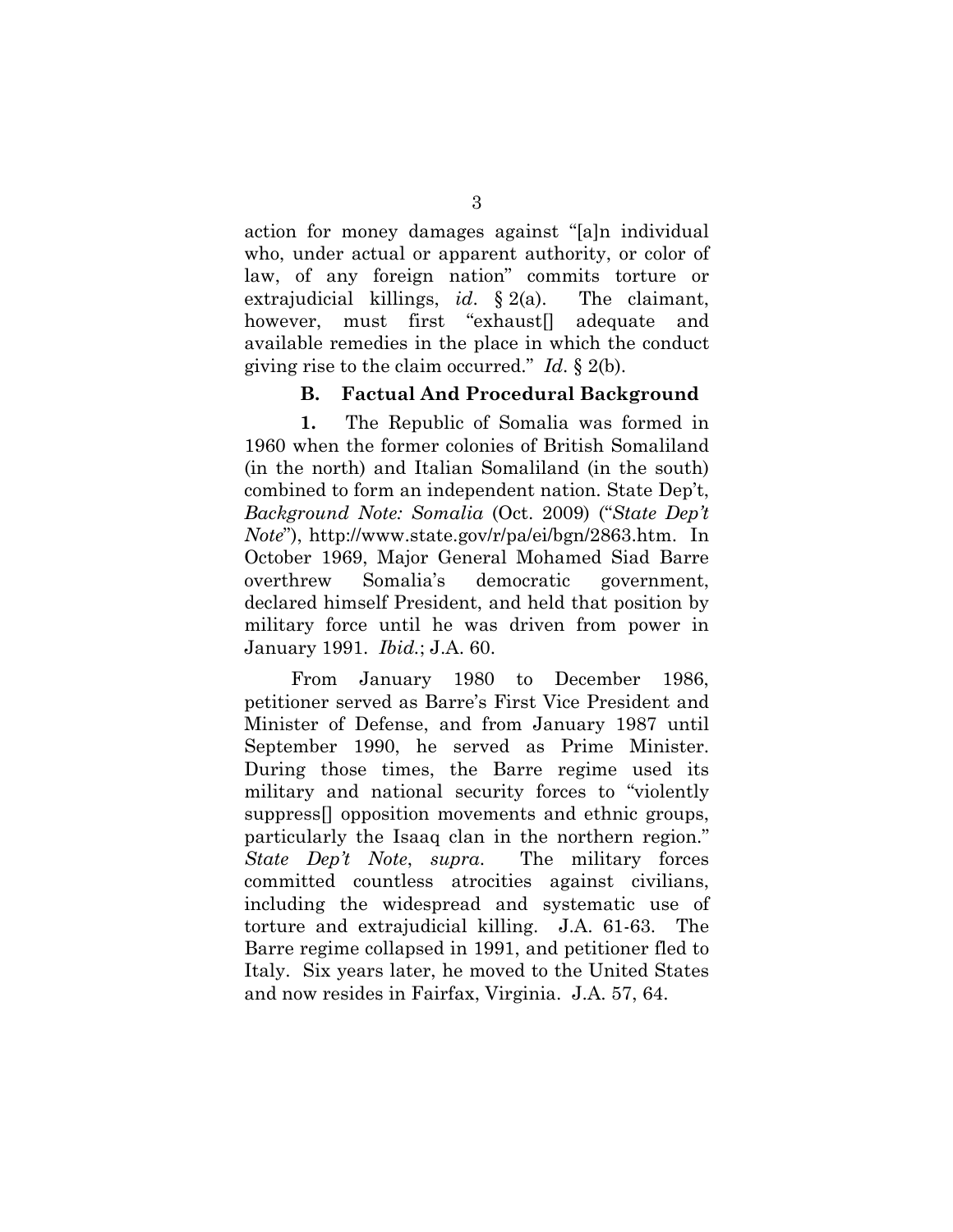Since the Barre regime fell, Somalia has disintegrated as a unified nation and lacks a functioning central government. *State Dep't Note*, *supra*. In 1991, former British Somaliland withdrew from the Somali union and formed the independent Republic of Somaliland. *Ibid.* In the meantime, fourteen different transitional governments have attempted to establish themselves in the south(the latest in 2008). The United States has not recognized any government. *See State Dep't Note*, *supra;* State Dep't, *Background Briefing on U.S. Assistance to the Somalia Transitional Fed. Gov't* (June 26, 2009), www.state.gov/r/pa/prs/ps/2009/06a/125448.htm.

**2.** The plaintiffs are two United States citizens and three Somaliland residents who either were themselves the victims of petitioner's widespread use of torture or are representatives of the estates of his torture and murder victims.

Bashe Abdi Yousuf is a United States citizen. J.A. 58. He was a businessman in the city of Hargeisa (now in Somaliland) when, in November 1981, he was detained and tortured by National Security Service agents and military police. Yousuf was forced to lie on his stomach with his arms and legs tied behind his back, while a heavy rock was placed on his back. That particular form of torture was devised by the Barre regime and was called the "Mig," because the victim's body resembled the swept-back wings of the Air Force's Mig jets. Yousuf was also subjected to electrocution and deprived of food and water. J.A. 65-66. After being convicted of treason at a summary trial, Yousuf spent the next six years in solitary confinement in a windowless sixfoot-by-six-foot cell, which was kept in total darkness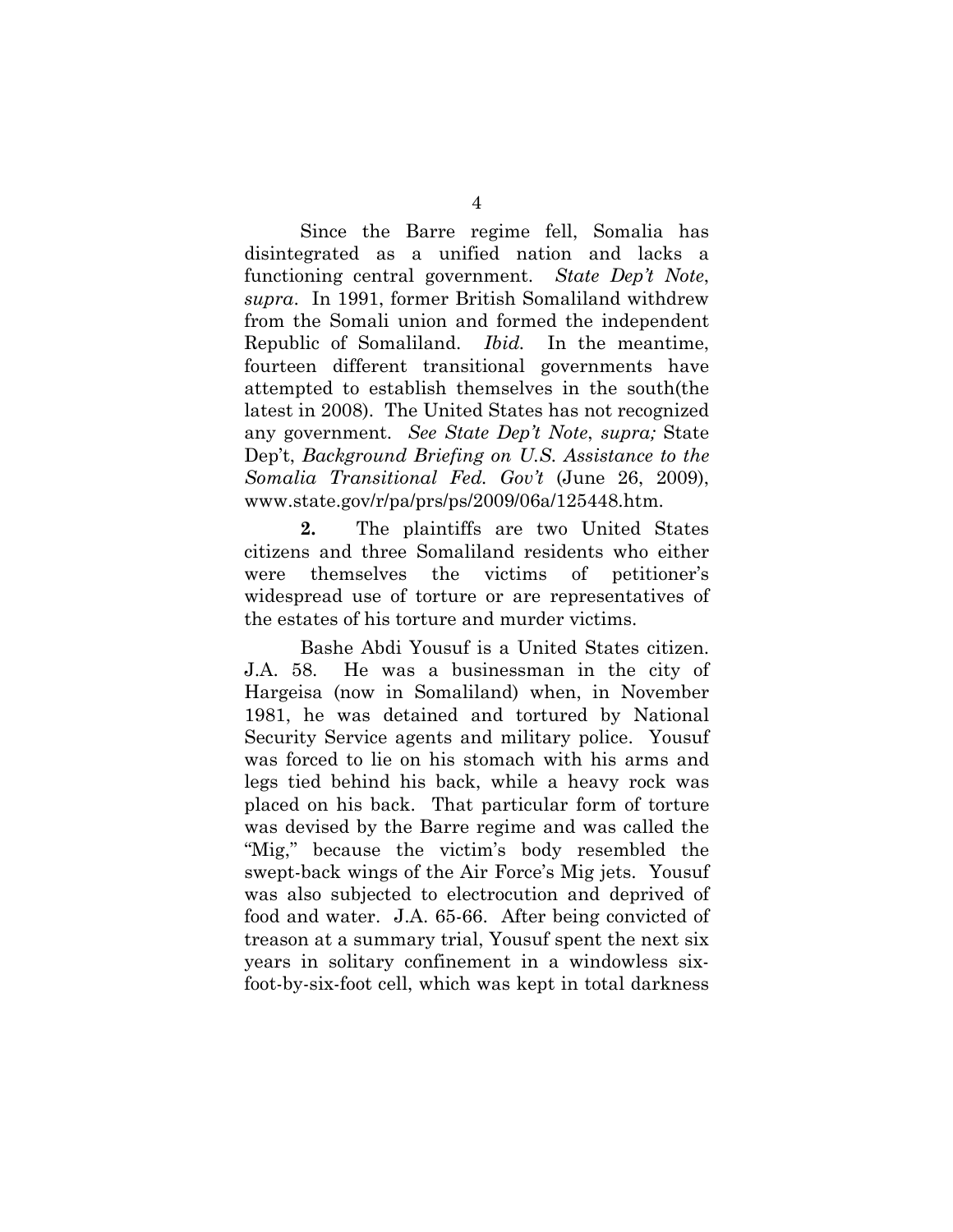fifteen hours a day. When he was released in May 1989, he promptly fled Somalia. J.A 66-67.

Aziz Deria is a United States citizen who fled Somalia in 1983 after suffering political persecution. His family, including his father, Mohamed, and younger brother, Mustafa, remained in Hargeisa. In June 1988, soldiers kicked down the door of the Deria home and announced their intention to kill all the members of the Isaaq clan. The soldiers then dragged Mohamed from the house. Later that afternoon, the soldiers returned, informed the family that Mohamed had been killed, and then dragged Mustafa from the house. The family never saw either man again. J.A. 68-69.

On the night of July 15, 1985, Jane Doe, a secondary school student in Hargeisa, was arrested at her house, accused of being a "subversive leader," and seized. She was held for three months in a small cell with her arms tied behind her back and her leg chained to the floor. Like many Somali girls, Jane Doe had been subjected to a procedure in which much of her vagina was sewn closed. During her detention, a soldier cut her vaginal skin open with a fingernail file and then raped her. She was raped fourteen more times. J.A. 72-73. After a perfunctory trial, she was sentenced to life in prison. Outside the courthouse, she was beaten by soldiers so severely that she could not stand or walk for months. For the next three and a half years, she was imprisoned in solitary confinement in a tiny cell, with her hands bound at all times. After her release, she fled to a refugee camp in Ethiopia. J.A. 74.

In December 1984, soldiers abducted John Doe I and his brothers and took them to a military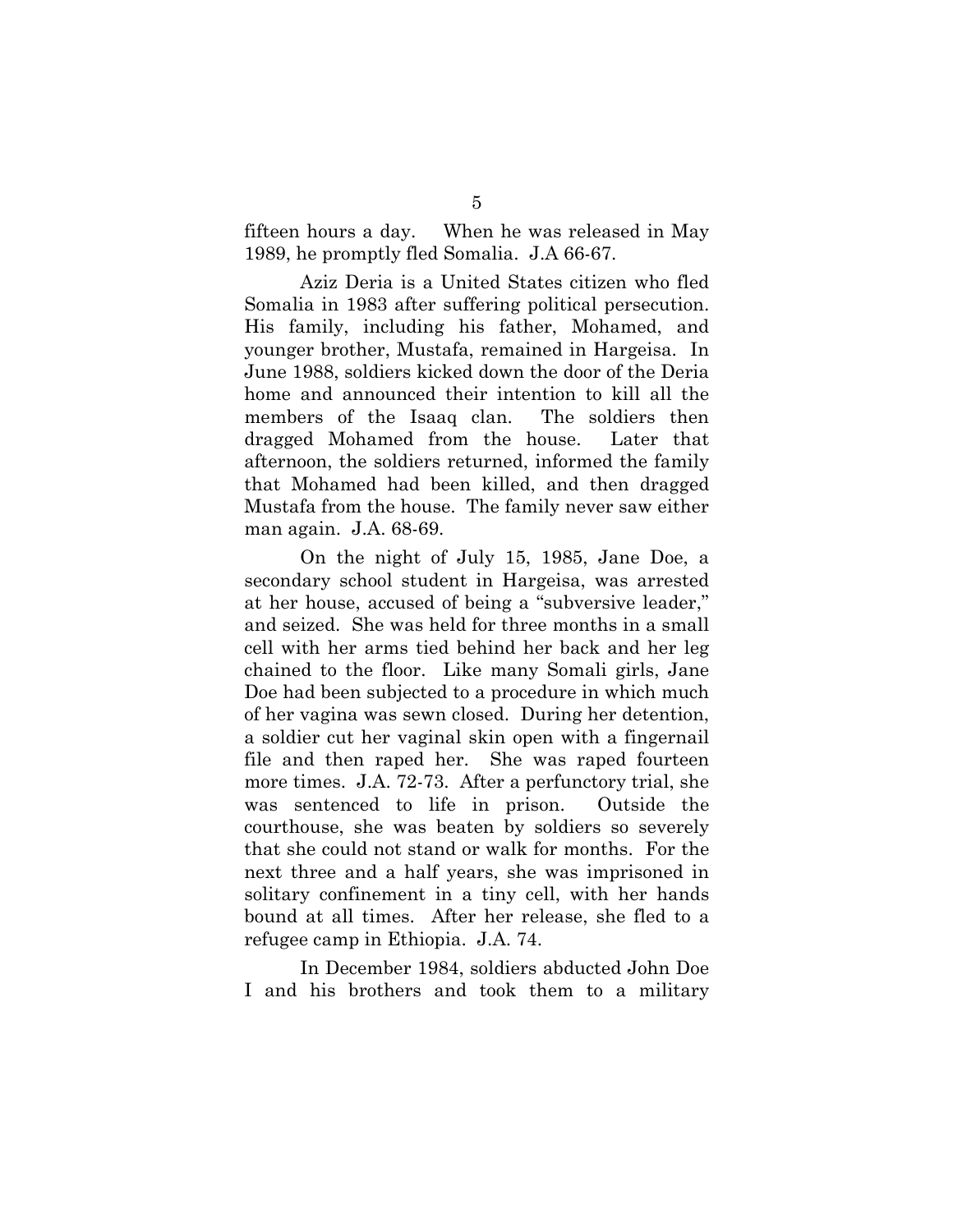installation. They were subjected to the "Mig" torture and held in a small cell with thirteen men. After a summary trial, they were sentenced to death. Doe I and his brothers were then immediately loaded onto military trucks to be driven to the execution site. A local commander allowed John Doe I to escape. As he fled, he heard the gunshots from his brothers' execution. J.A. 69-72.

In the Spring of 1988, John Doe II was serving as a non-commissioned officer in the Somali National Army when he and numerous other Isaaq officers were arrested and detained by the Army because of their clanship. One afternoon, Army soldiers lined up John Doe II and numerous other Isaaq officers along a riverbank and shot them. John Doe II was shot and fell backwards into the riverbed, unconscious but not fatally wounded. When he regained consciousness, he found himself covered by the dead bodies of other victims. He remained there until the mass execution was completed, and then fled. J.A. 74-75.

**3.** In November 2004, respondents filed suit against petitioner under the Torture Victim Protection Act (TVPA) and the Alien Tort Statute. J.A. 1. The complaint alleged that petitioner "was an active participant in the enforcement of this system of repression and ill-treatment against members of the Isaaq clan" and was responsible for the plaintiffs' torture and the killings of their family members. J.A. 80-81. The complaint seeks only monetary damages from petitioner. J.A. 99.

In January 2005, the district court stayed proceedings pending the State Department's response to Samantar's request for a statement of interest.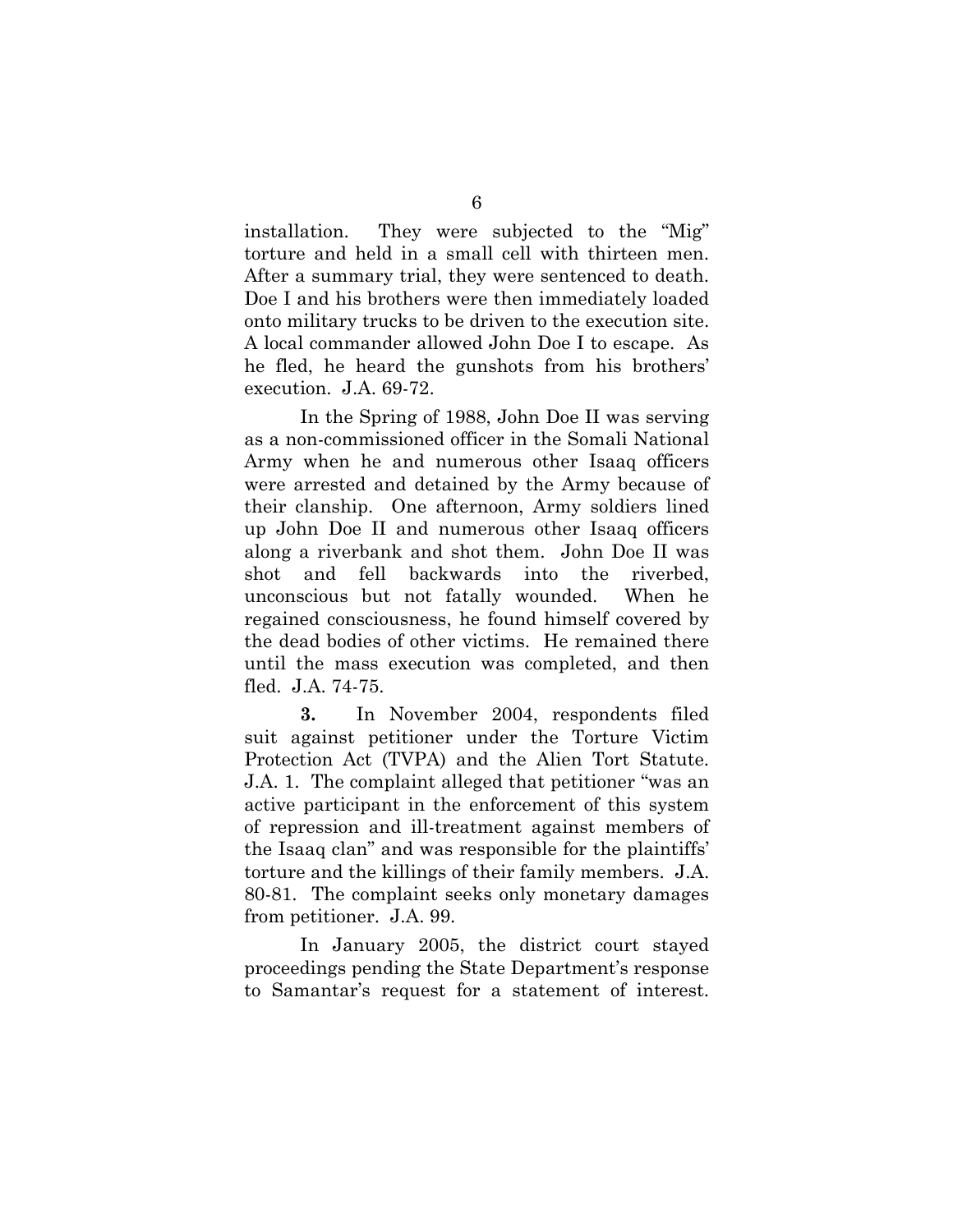J.A. 5. Two years elapsed without any objection by the State Department to the litigation. J.A. 14-18.

In February 2005, a representative of a southern Somali transitional government wrote to the State Department requesting immunity for Samantar. J.A. 50-52. That letter did not claim that any of petitioner's actions were taken in his official capacity or pursuant to the official policies of the Somali government. *Ibid*. Separately, the Foreign Minister of Somaliland, where almost all of the acts of torture and murder occurred, also wrote to the Secretary of State, explaining that "the people and government of Somaliland are in full support of the lawsuit," and that there was no alternative avenue of redress because petitioner resides in the United States. J.A. 54. *See* State Dep't, *Treaties in Force* 244 (2009) (no extradition treaty).

In February 2007, a different southern transitional government requested that the State Department support petitioner's claim of immunity and asserted that the challenged actions "would have been taken by Mr. Samantar in his official capacities." J.A. 104. In June 2007, the Somaliland Foreign Minister repeated the request that the State Department allow the case to proceed to ensure that petitioner could be held accountable. J.A. 109-111. The letter explained that petitioner's actions were "in violation of Somali law and international law" and "do not concern official actions taken by the Somali government but rather serious human rights violations." J.A. 110.

The district court lifted its stay in 2007, and subsequently granted petitioner's motion to dismiss. Pet. App. 30a-63a. The court, held that the FSIA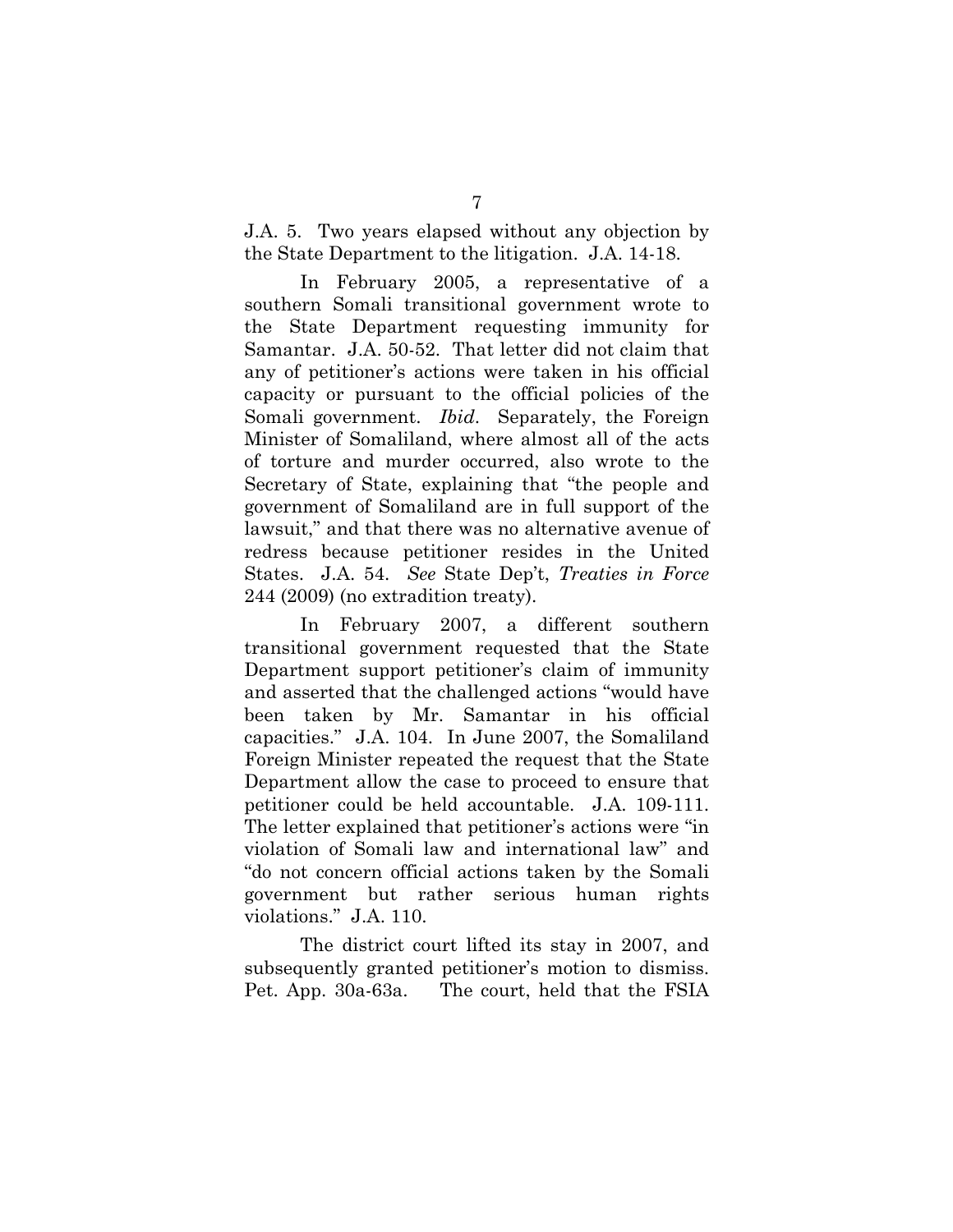applies to former government officials, *id*. at 48a-53a. The court also relied heavily on the two letters submitted by different transitional governments, reasoning that the transitional federal governments were "supported and recognized by the United States as the governing body in Somalia." *Id*. at 54a. The court then concluded that "the government of Somalia has ratified the actions of Samantar, thereby shielding his actions under the cloak of immunity provided by the FSIA." *Id*. at 57a; *see id*. at 61a. The court did not address any alternative grounds for immunity or dismissal. Pet. App. 26a.

**4.** The court of appeals reversed. Pet. App. 1a-27a. Focusing "on the language of the provision at issue," as well as its structure and purpose, *id*. at 17a, the Fourth Circuit stressed the absence of any "explicit mention of individuals or natural persons" as protected by the FSIA, *id*. at 14a, as well as Congress's narrow expansion of the term "foreign state" in terms "laden with corporate connotations," *id*. at 17a. The court further reasoned that "[c]onstruing 'agency or instrumentality' to refer to a political body or corporate entity, but not an individual, is also consistent with the overall statutory scheme of the FSIA." *Id*. at 19a.

The court of appeals separately held that the FSIA does not apply to former officials because the relevant provisions are written entirely in the present tense. Pet. App. 21a-25a (citing *Dole Food Co. v. Patrickson*, 538 U.S. 468 (2003)). The court then remanded the case, holding "only that Samantar is not entitled to sovereign immunity under the FSIA; whether he can successfully invoke an immunity doctrine arising under pre-FSIA common law is an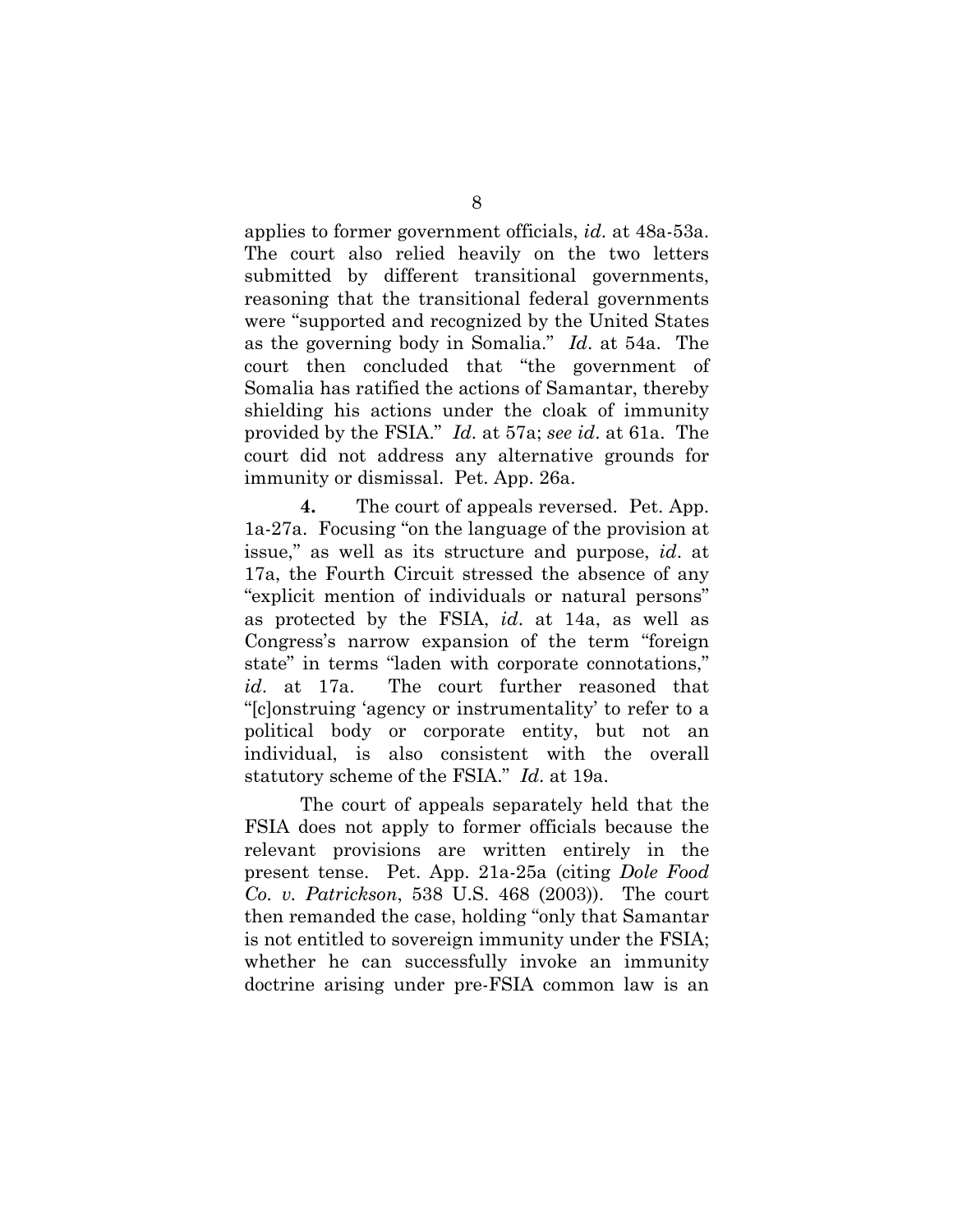open question which Samantar is free to pursue." Pet. App. 26a.

Judge Duncan concurred, finding it unnecessary to decide whether the FSIA applies to former officials. Pet. App. 26a-27a.

#### **SUMMARY OF ARGUMENT**

This is a case about statutory construction in an area of law where deference to congressional linedrawing and to the judgments of the Political Branches is at its apex. The Foreign Sovereign Immunities Act (FSIA) rests on Congress's express constitutional authority to regulate the conduct of the Nation's foreign and diplomatic relations and to define the lower courts' jurisdiction in the manner that best serves the public good. As the plain text and decisions of this Court have repeated, the FSIA governs the sovereign immunity of foreign "states," and their subdivisions, agencies, instrumentalities, and majority-owned corporations.

Petitioner asks this Court to enlarge FSIA immunity beyond the foreign states and their subunits to reach every former official of every subdivision and majority-owned corporation of every foreign state (extant or not). That the statutory text will not bear. Nowhere does the FSIA expressly address the immunity of individual officials, let alone former officials like petitioner. To the contrary, the few references the statute does make to government officials expressly distinguish them from the state itself.

Petitioner's notably brief discussion of the FSIA's actual language confesses the lack of textual support for his position. Instead, petitioner invites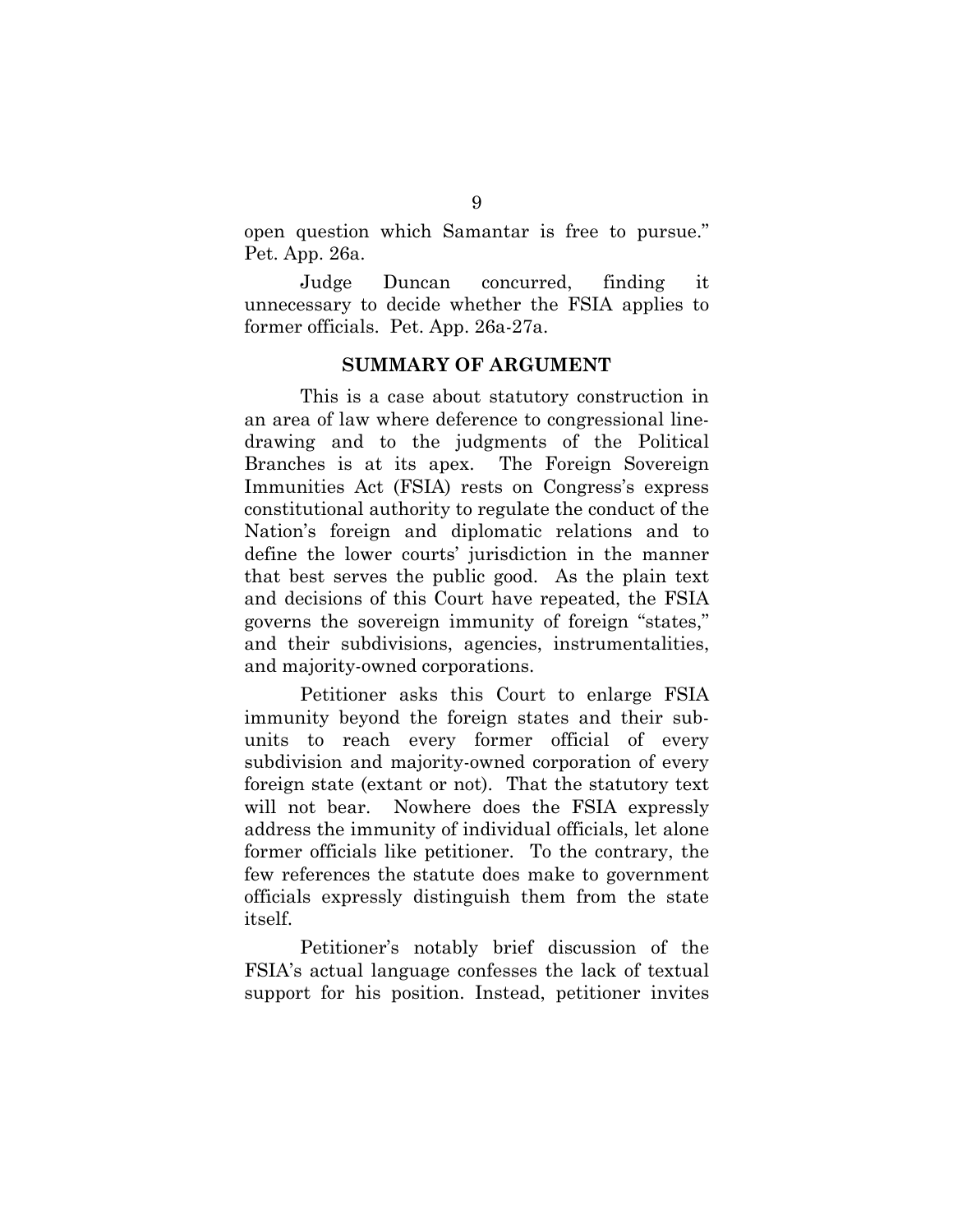the Court to read individual officials into the statute for three reasons, none of which is persuasive.

First, petitioner argues that the text does not foreclose equating officials with the state. But courts are not free to supplement an Act of Congress with whatever Congress did not forbid, particularly in an area so laden with foreign policy consequences. The question, instead, is what immunity the Political Branches granted. Here, they limited it to "states."

In any event, folding individual officials, past and present, into the FSIA would require more than just broadly construing the word "state." The Court would also have to divine out of generally silent or inapt statutory text a series of rules governing the nature and operation of individual immunity, such as defining the type and breadth of immunity, eligibility criteria, limitations and conditions on the immunity (such as scope of authority, *ultra vires* constraints), immunity triggers and termination points, and rules governing the immunity of corporate officials in government-owned corporations. Every one of those decisions is laden with diplomatic-relations consequences that should make the Court wary of stepping beyond where the statutory text treads.

Second, petitioner misapprehends the background rules against which the FSIA was enacted. International and domestic law have not woodenly equated the state and its officials, but instead have developed a collection of specialized immunities, each with different terms and tailored to different categories of foreign officials. Petitioner's position thus reduces to the contention that the FSIA secretly displaced all of those well-developed and distinctly contoured doctrines and, without so much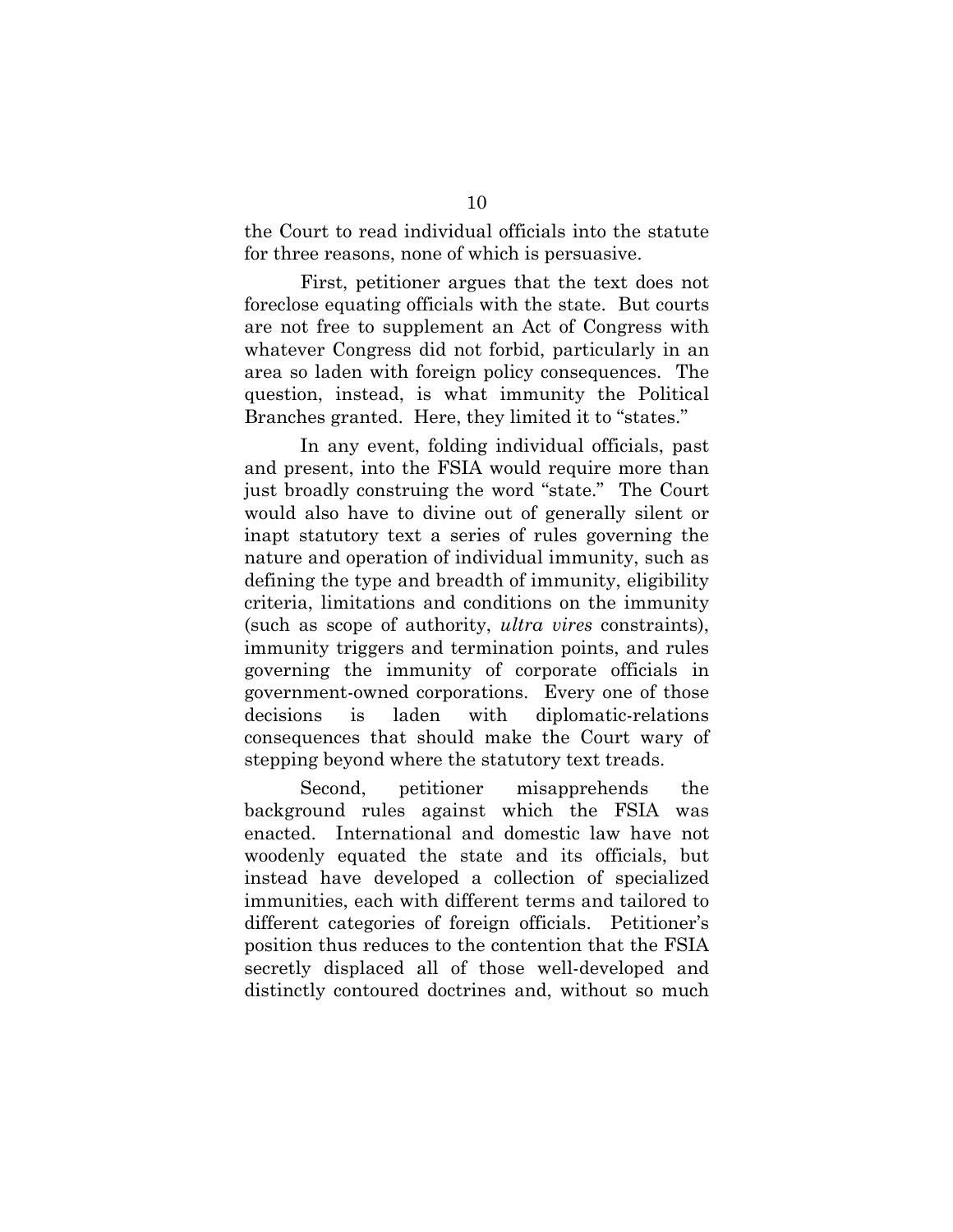as a word in the text or history, shoehorned every sitting and former official into immunity rules designed for states *qua* states. That revolutionary approach to official immunity lacks any anchor in the FSIA's text, history, or purpose to the breaking point and, given the deference owed to the judgments of the Political Branches, should not be undertaken without direct congressional guidance.

Third, petitioner bemoans the foreign affairs consequences of not immunizing his responsibility for acts of torture and killings. But the decision in this case is not between immunity or no immunity for foreign officials. It is between force fitting individuals into the statutory immunity of states or instead relying on individual immunities long provided by treaties, statutes, and other customary sources of international law.

In any event, the Constitution assigns to the Political Branches the task of assessing the foreign and diplomatic consequences of immunity provisions. Here, the Political Branches have expressly determined that denying foreign officials who engage in torture and killing a safe haven within the United States best serves the United States military and foreign policy interests. Nothing in the FSIA overrules that judgment.

#### **ARGUMENT**

Although split by petitioner into two questions, this case presents only the narrow statutory question of whether the Foreign Sovereign Immunities Act cloaks *former* officials with immunity from personal liability for acts of torture committed under color of their official authority. Respondents seek only money damages against petitioner, a United States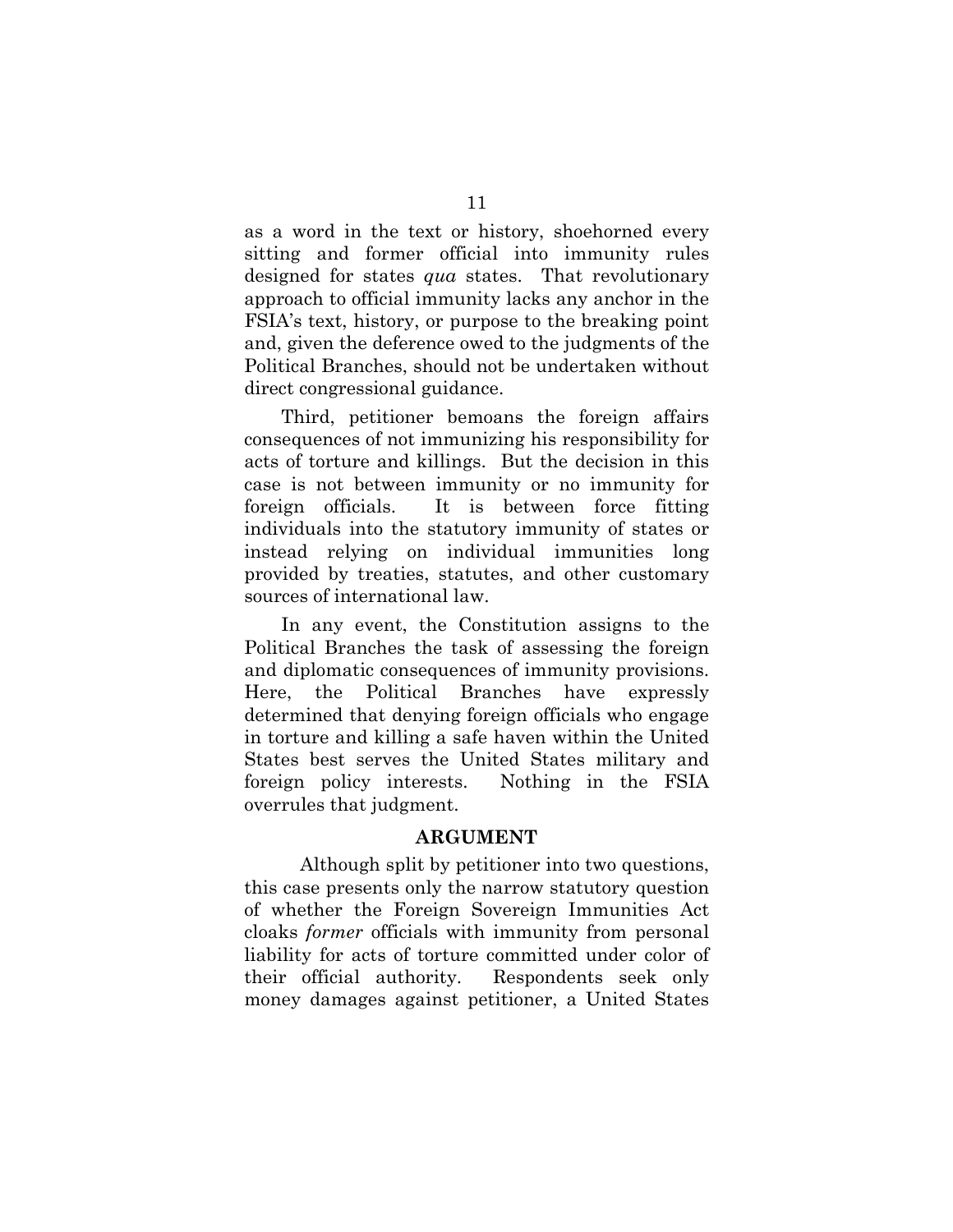resident who has not been a Somali official for almost two decades. The FSIA's plain text confines its coverage to the foreign "state" and forecloses granting petitioner immunity. Petitioner relies heavily on an assertedly sweeping background principle of immunity that does not exist and his personal concerns about the alleged foreign policy consequences of withholding statutory FSIA immunity. The Constitution, however, assigns the Political Branches "the entire control of international relations," *Fong Yue Ting v. United States*, 149 U.S. 698, 711 (1893), leaving this Court to enforce the textual lines and limitations Congress has drawn and to respect the Political Branches' judgments about foreign and diplomatic policy.2

**THE FOREIGN SOVEREIGN IMMUNITIES ACT GOVERNS THE IMMUNITY ACCORDED TO FOREIGN STATES, NOT THE INDIVIDUAL IMMUNITY OF FORMER OFFICIALS**

### **A. The FSIA's Text Limits Its Immunity To Foreign "States" As Distinct From Government Officials**

In construing the FSIA, this Court begins, as it does in all cases of statutory construction, "with the

<sup>2</sup> Because of those separation-of-powers concerns, courts should decide questions implicating foreign sovereign immunity narrowly and not anticipate the resolution of either statutory or international law questions that are neither squarely presented nor necessary to disposition of the case. *See Fiallo v. Bell*, 430 U.S. 787, 796 (1977) (adopting rule of "narrow" review where the decision "may implicate our relations with foreign powers").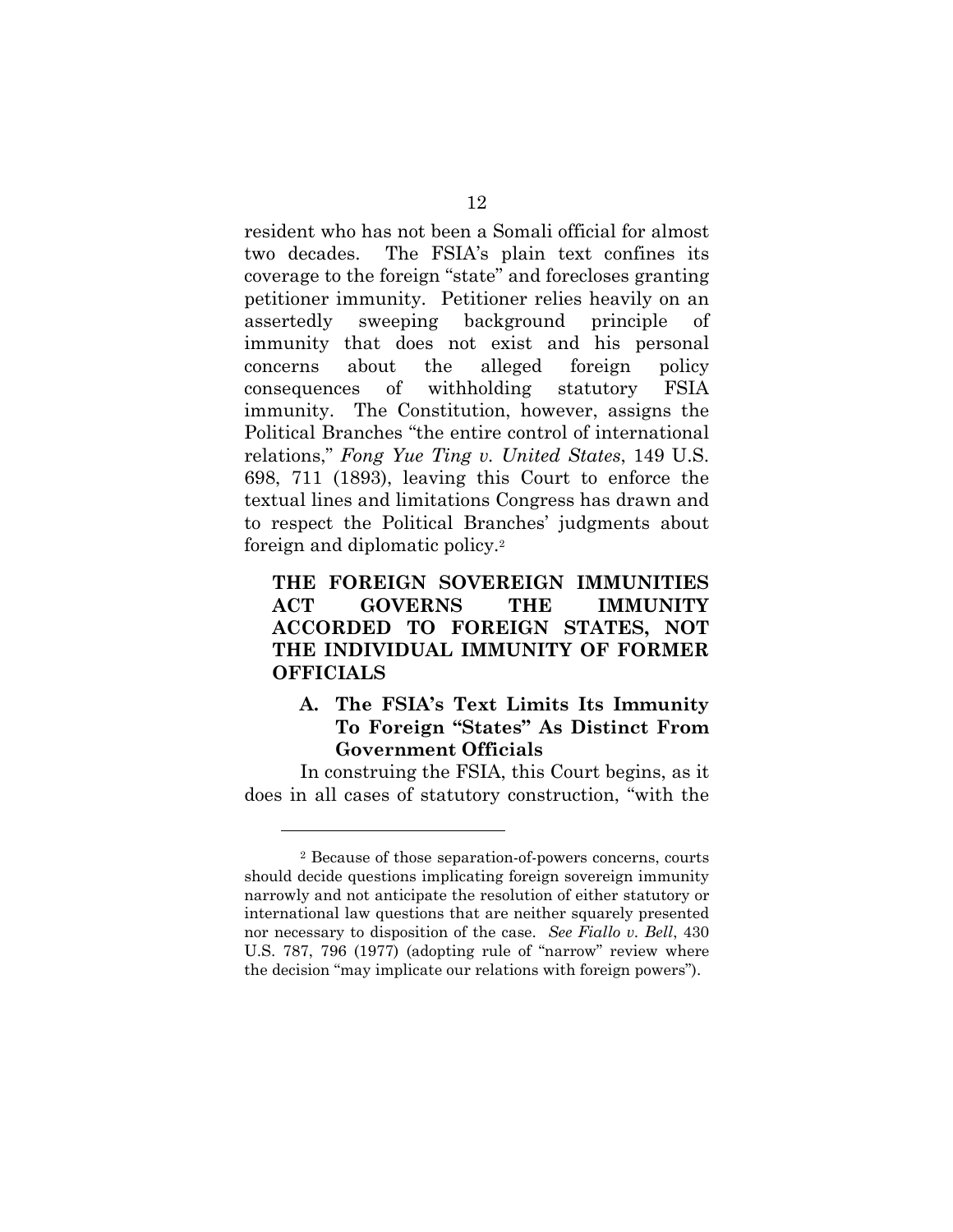text of the statute." *Permanent Mission of India v. City of New York*, 551 U.S. 193, 197 (2007). That is also where this Court's inquiry should end, because the statutory text repeatedly and explicitly distinguishes government officials from the foreign "state" that the FSIA invests with immunity. *See*  Sandler, Vagts & Ristau, *Sovereign Immunity Decisions of the Dep't of State*, Digest of U.S. Practice in Int'l Law 1017, 1020 (1977) ("[T]he Foreign Sovereign Immunities Act does not deal with the immunity of individual officials, but only that of foreign states.").

#### *1. Foreign "State" Means a Political Body*

At every turn, the FSIA textually announces that its terms define when a foreign "state" does and does not enjoy immunity from suit within the United States. *See*, *e.g.*, 28 U.S.C. §§ 1602, 1603(a), (b) & (e), 1604, 1605(a)-(d), 1605A(a), 1606, 1607, 1608, 1609, 1610, 1611. Section 1604's conferral of sovereign immunity, in particular, refers only to foreign "state[s]." 28 U.S.C. § 1604.

The ordinary meaning of "state" is a "body politic exercising, through the medium of an organized government, independent sovereignty and control over all persons and things within its boundaries, capable of making war and peace and of entering into international relations with other communities of the globe." *Black's Law Dictionary* 1578 (4th ed. rev. 1968); *see Webster's Third New Int'l Dictionary* 2228 (1976) (defining "state" as a "body politic"). At the time Congress passed the FSIA, the *Restatement (Second) of the Foreign Relations Law of the United States* (1965) likewise defined a "state" as an "entity" – not an individual official – that has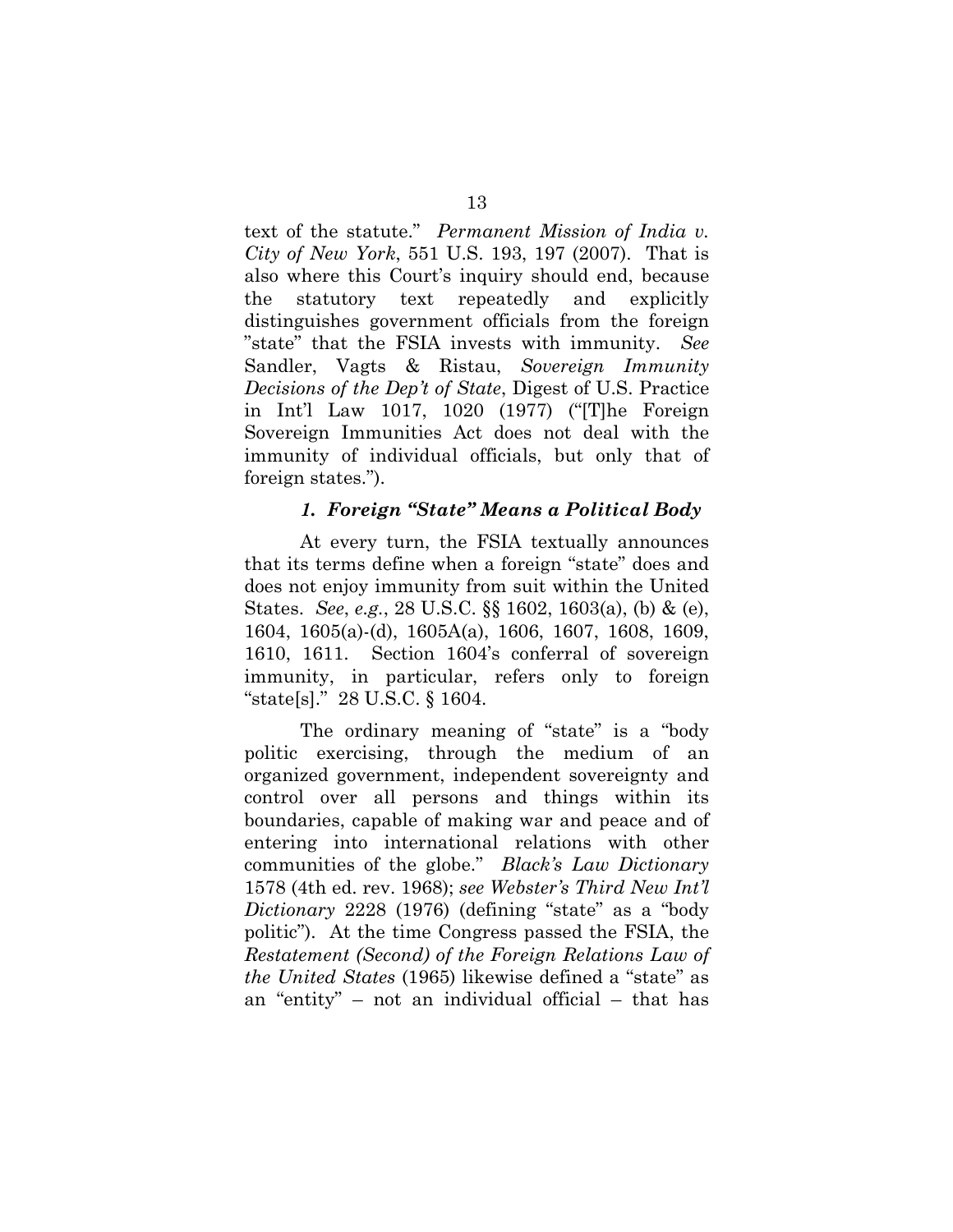capacities enjoyed only by a collective governmental body, such as having "a defined territory and population under the control of a government," and "engag[ing] in foreign relations." *Id*. § 4; *see Restatement (Third) of the Foreign Relations Law of the United States* § 201 (1987).

None of those definitions even arguably encompasses an individual ministerial official, let alone a former official. And that is no accident. When Congress wishes foreign-relations legislation to address both foreign states and their individual officials, it says so explicitly, rather than silently subsuming the official in broader definitions of the foreign state or governmental entity. In Section 1351 of Title 28, for example, Congress created federalcourt jurisdiction over claims against "consuls," "vice consuls," and "members of a mission" separately and distinctly from its jurisdictional provision for "[a]ctions against foreign states," 28 U.S.C. § 1330. Similarly, in the Foreign Intelligence Surveillance Act, 50 U.S.C. § 1801(b), Congress defined the "agent[s] of a foreign power" as distinct from the "foreign government" or "foreign power" itself.3

<sup>3</sup> *See also* Economic Espionage Act, 18 U.S.C. § 1839 ("'foreign instrumentality' means any agency, bureau, ministry, component, institution, association, or any legal, commercial, or business organization, corporation, firm, or entity that is substantially owned \* \* \* or dominated by a foreign government," while "'foreign agent' means any officer, employee, proxy, servant, delegate, or representative of a foreign government"). Notably, Article III of the Constitution also separately addresses the constitutional status of suits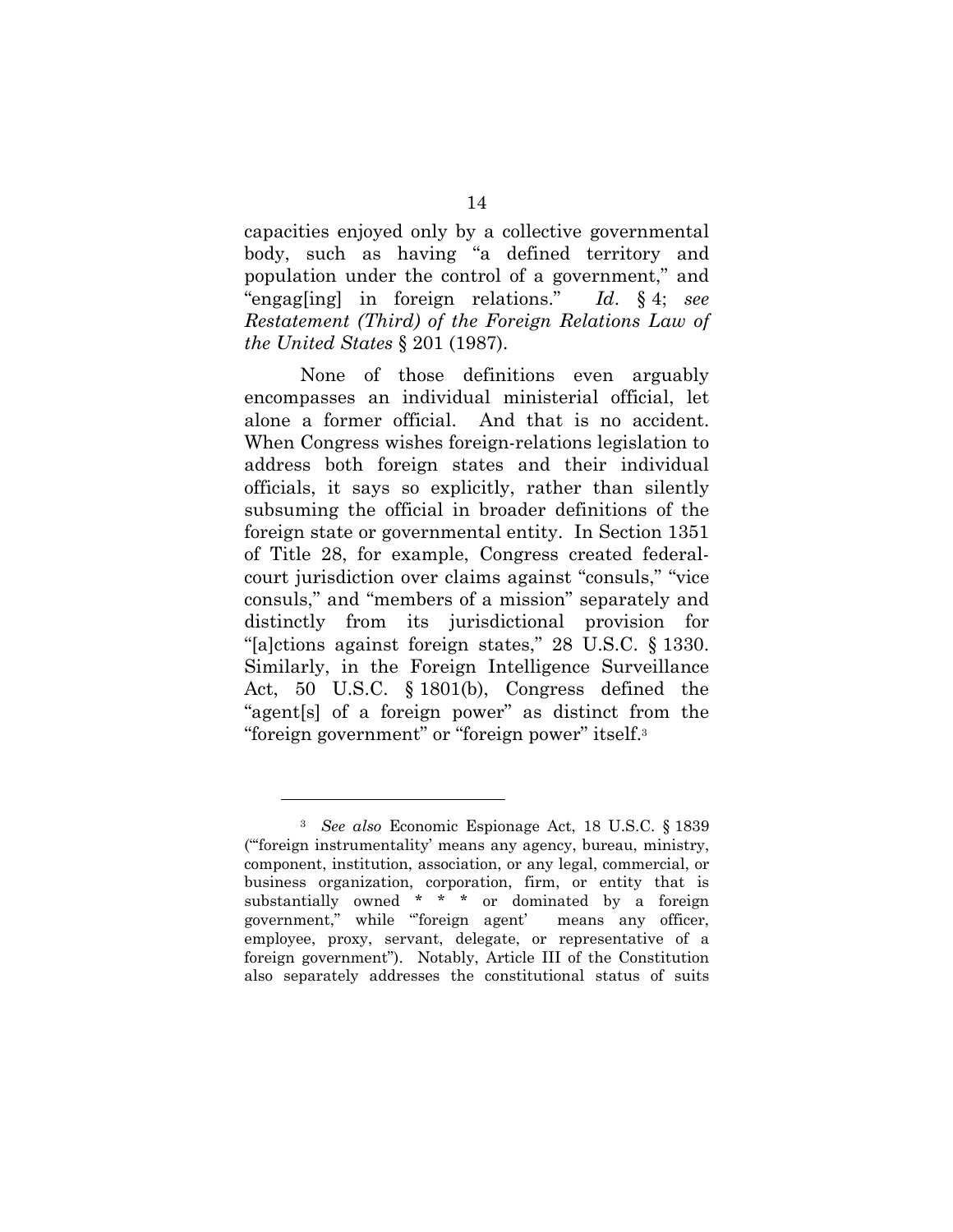Congress thus knew exactly what it was doing by textually confining the FSIA's grant of sovereign immunity to foreign "state[s]," and this Court "will not override" the legislative choice reflected in that choice of language. *Whitfield v. United States*, 543 U.S. 209, 216-217 (2005). Indeed, to respondents' knowledge, *no* court has held that individual officials (let alone former ones) constitute "states" under the FSIA, and petitioner himself never claimed that he is the "state" until he appeared before this Court.

#### *2. The FSIA's Text Distinguishes Officials*

Reinforcing that natural reading, every time the FSIA refers to foreign government officials, it does so separately and in language that distinguishes them from the foreign "state" itself.

Section 1605(a)(5) of the FSIA excepts from the Act's general grant of immunity suits that seek tort damages from the "foreign state" for harms caused by the tortious conduct of "that foreign state *or* of *any official or employee of that foreign state* while acting within the scope of his office or employment." (Emphases added.) Reading foreign "state" to encompass the state's officials, as petitioner proposes (Br. 22-24), would render the separate statutory reference to officials and employees "superfluous," *Dole*, 538 U.S. at 477, impermissibly leaving it "with no job to do," *Doe v. Chao*, 540 U.S. 614, 623 (2004).

Petitioner's reading not only would cast statutory language overboard, but also would defy

involving "Ambassadors, other public Ministers and Consuls," and suits involving "foreign States." U.S. Const. Art. III, § 2.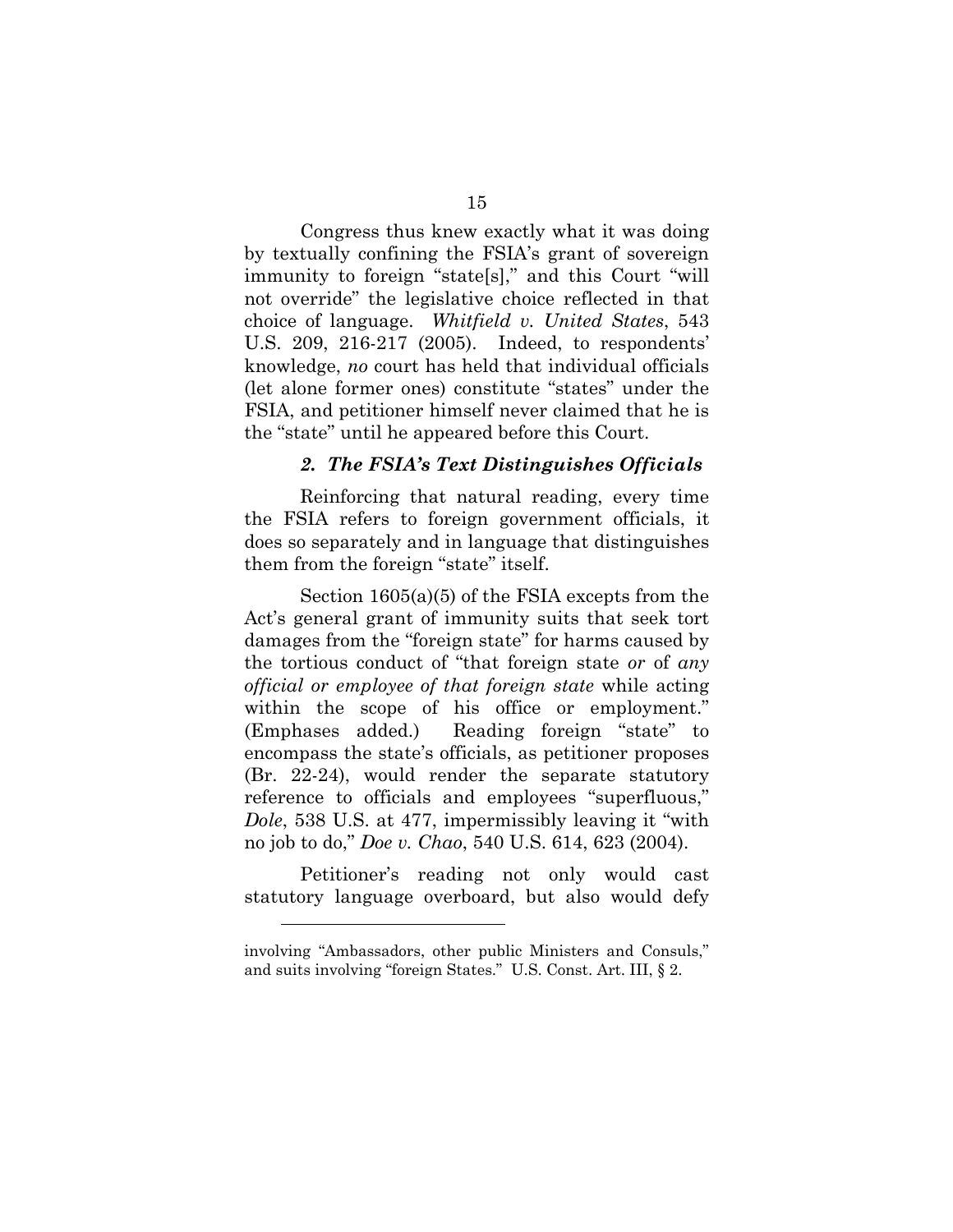Congress's use of the disjunctive "or," which emphasizes that the individual official acting in his official capacity is *not*, in Congress's eye, the same as the foreign state. *See Brooke Group Ltd. v. Brown & Williamson Tobacco Corp.*, 509 U.S. 209, 229 (1993) ("Canons of construction ordinarily suggest that terms connected by a disjunctive be given separate meanings.").

Similarly, the FSIA's exception for state sponsors of terrorism strips designated foreign states of immunity from money damages for personal injury and death claims arising from torture, extrajudicial killing, aircraft sabotage, hostage taking, or material support for terrorists "engaged in by *an official, employee, or agent of such foreign state* while acting within the scope of his or her office, employment, or agency." 28 U.S.C.  $$1605A(a)(1)$  (emphasis added). Petitioner's contention that the phrase "foreign state" already encompasses the actions of the state's officials would require the Court to erase three full lines of statutory text.

And the Court's eraser would have to do still more work in subsection 1605A(c), which creates a cause of action against the foreign "state" for harms arising from the terrorist acts "of that foreign state, *or* of an official, employee, or agent of that foreign state." (Emphasis added.) Again, the disjunctive "or" confounds petitioner's claim that his acts of torture and extrajudicial killing were automatically those of the state. Highlighting the point, subsection 1605A(c) authorizes two distinct causes of action – one against the foreign "state" and one against the foreign officials – textually stressing that foreign officials, even when they act within the scope of their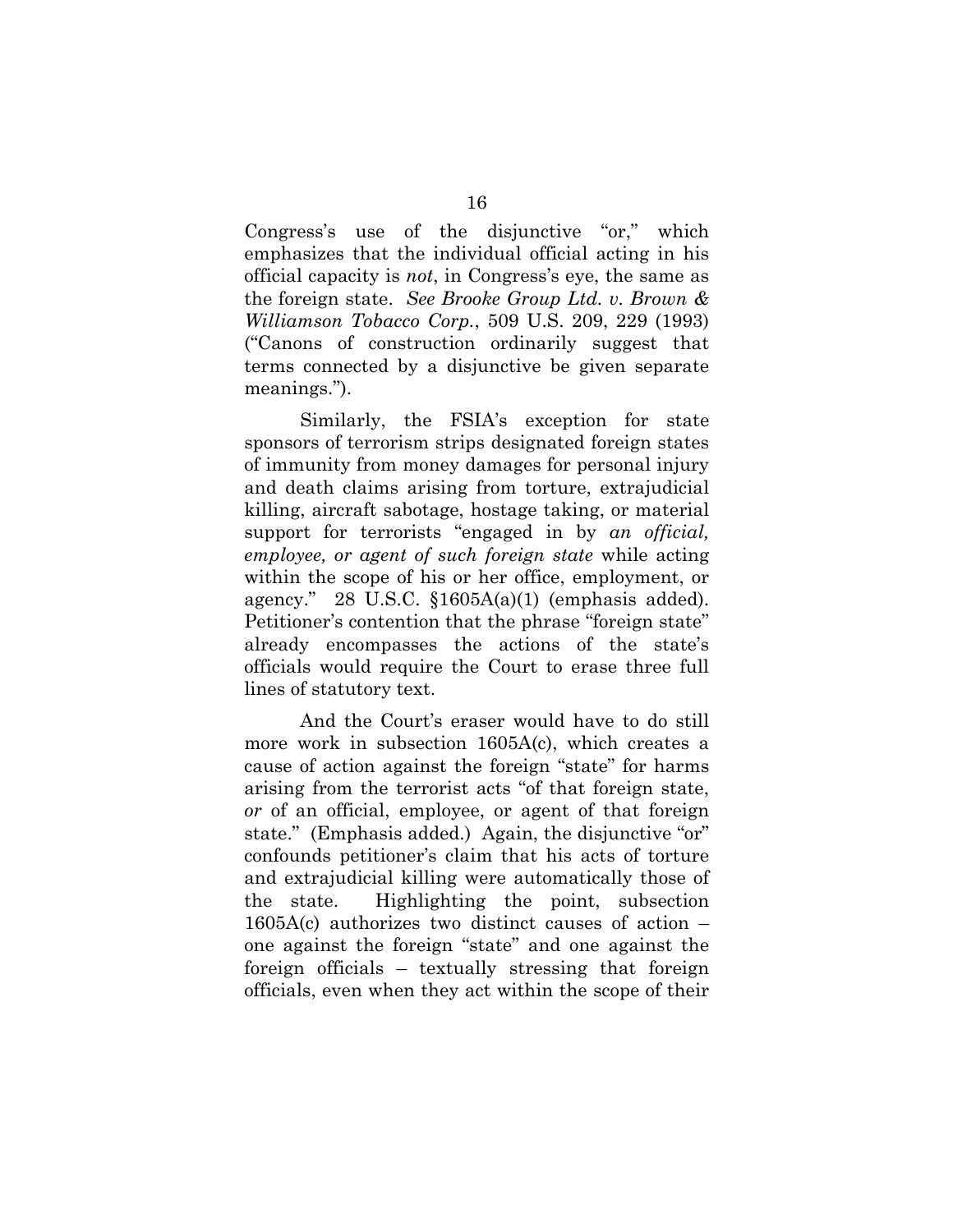office, are seperate from the states they serve and are individually amenable to suit.

Relatedly, 28 U.S.C. § 1605A(c) provides that the "foreign state" shall be "vicariously liable for the acts of its officials, employees, or agents." Congress thus understood the distinction between lawsuits holding a "foreign state" itself liable and those holding it liable for actions taken by its officials. Petitioner's reading of the FSIA would collapse that distinction. The vicarious liability provision underscores, moreover, that Section 1605A's reference to actions of a foreign state's officials or employees is not a backwards acknowledgment of individual immunity as petitioner posits, but rather is a substantive rule for attributing liability, clarifying that the foreign state cannot avoid either the waiver of immunity or imposition of liability simply by disavowing responsibility for the actions of its officials or employees.

Finally, subsection 1605A(a) limits the abrogation of sovereign immunity to foreign "states" that the Secretary of State has designated to be "state sponsors of terrorism," and further directs that jurisdiction to hear a claim under Section 1605A depends on whether the "foreign state" is a state sponsor of terrorism, 28 U.S.C.  $\S$  1605A(a)(2)(A)(i)(I) ("The court shall hear a claim under this section if \*\*\* the foreign state was designated as a state sponsor of terrorism."). If, as petitioner posits, the FSIA includes individual officials within its grant of sovereign immunity, then the cause of action separately created against those officials is a dead letter because individuals cannot be designated *state* sponsors of terrorism, and thus the jurisdictional bar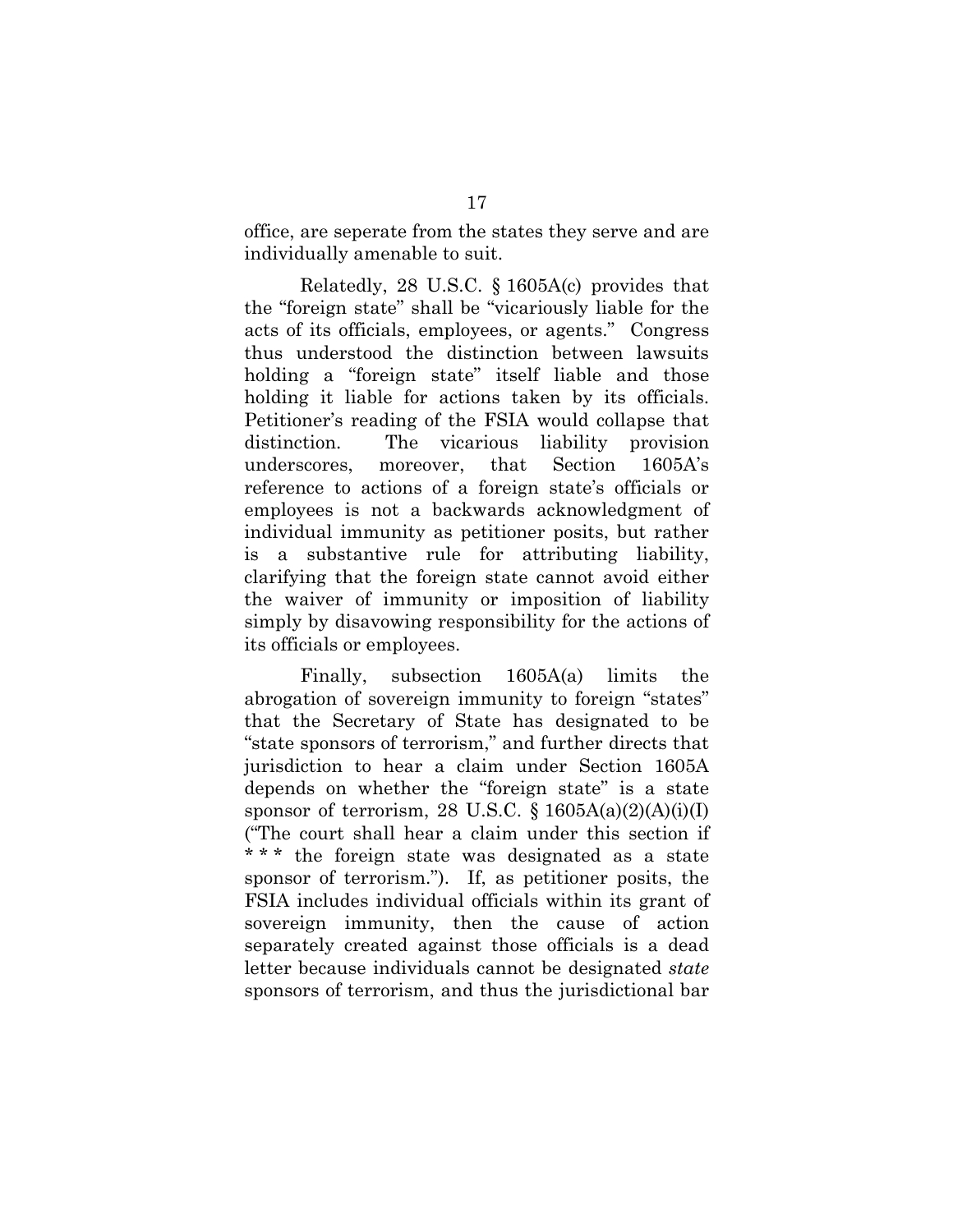to claims against them would remain intact. *See* 28 U.S.C. § 1605A(h)(6) ("state sponsor of terrorism" refers to "a country").4

Petitioner's argument (Br. 42) that the reference to "official[s]" of "foreign state[s]" in Section 1605A, and its predecessor the now-repealed 28 U.S.C. § 1605(a)(7), supports his claim of immunity by "creating an exception to individual immunity" thus gets the statutory text exactly backwards.5 Section 1605A expressly limits its "[n]o immunity" clause, 28 U.S.C.  $\S$  1605A(a), to "state sponsors of terrorism," which an individual cannot be.6

Petitioner also wrongly assumes (Br. 41-42) that Section 1605A's separate creation of a cause of action against individual officials, 28 U.S.C. § 1605A(c), embodied an implicit extinguishment of their individual immunity. But Congress dealt with abrogating state "immunity" in one discrete subsection and then created a "[p]rivate right of action" in a separate subsection, which shows that Congress dealt with the two matters separately and,

<sup>4</sup> Only Cuba, Iran, Sudan, and Syria are currently designated state sponsors of terrorism. State Dep't, *Country Reports on Terrorism 2008* at 181-186 (April 2009), http://www.state.gov/documents/organization/122599.pdf.

<sup>5</sup> *See* 28 U.S.C. § 1605(a)(7), *repealed*, Pub. L. No. 110- 181, Div. A., Title X, § 1083(b)(1)(A)(iii), 122 Stat. 341 (2008).

<sup>6</sup> Section 1605(a)(7) likewise expressly limited the withdrawal of immunity to a "foreign state" that was "designated as a state sponsor of terrorism." Anti-Terrorism and Effective Death Penalty Act, Pub. L. No. 104-132, Title II, § 221(a), 110 Stat. 1241 (1996).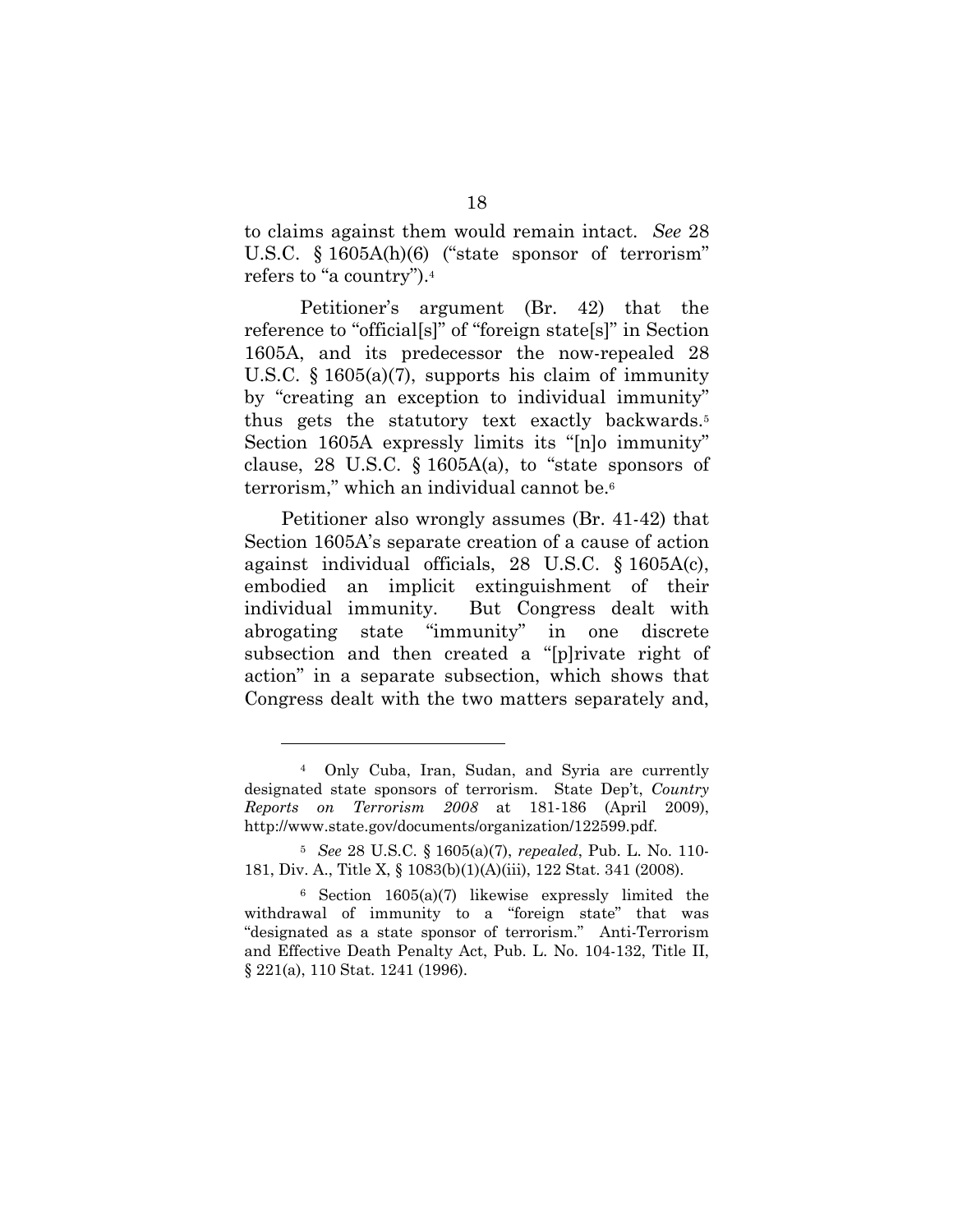tellingly, found no distinct need to abrogate the sovereign immunity of individual officials as it did the "foreign state."

## *3. The FSIA's Supplemental Definition of "Foreign State" Excludes Individuals*

The FSIA provides that the phrase "foreign state" "includes a political subdivision of a foreign state or an agency or instrumentality of a foreign state." 28 U.S.C. § 1603(a). Petitioner argues that Section 1603(a) invests him with immunity because (i) the verb "includes" invites expanding the word "state" to former officials, and (ii) a former official is an "agency or instrumentality." Neither argument works.

### **a. The definition is supplemental, not expansive**

 Petitioner argues (Br. 22) that all the textual indicia limiting the FSIA to "states" can be cast aside because Congress's use of the verb "includes" in Section 1603(a) invites the Court to sweep former officials into the FSIA. While petitioner is correct (Br. 22-23) that "includes" is sometimes used to introduce a non-exhaustive list, other times it is used only to ensure that a term encompasses a specific item that might otherwise be overlooked. *See Webster's Third, supra,* 1143 (second definition of "include" is "to take in, enfold, or comprise as a discrete or subordinate part or item of a larger aggregate, group, or principle"); *Frame v. Nehls*, 550 N.W.2d 739, 742 (Mich. 1996) ("[T]he word 'includes' can be used as a term of enlargement or of limitation,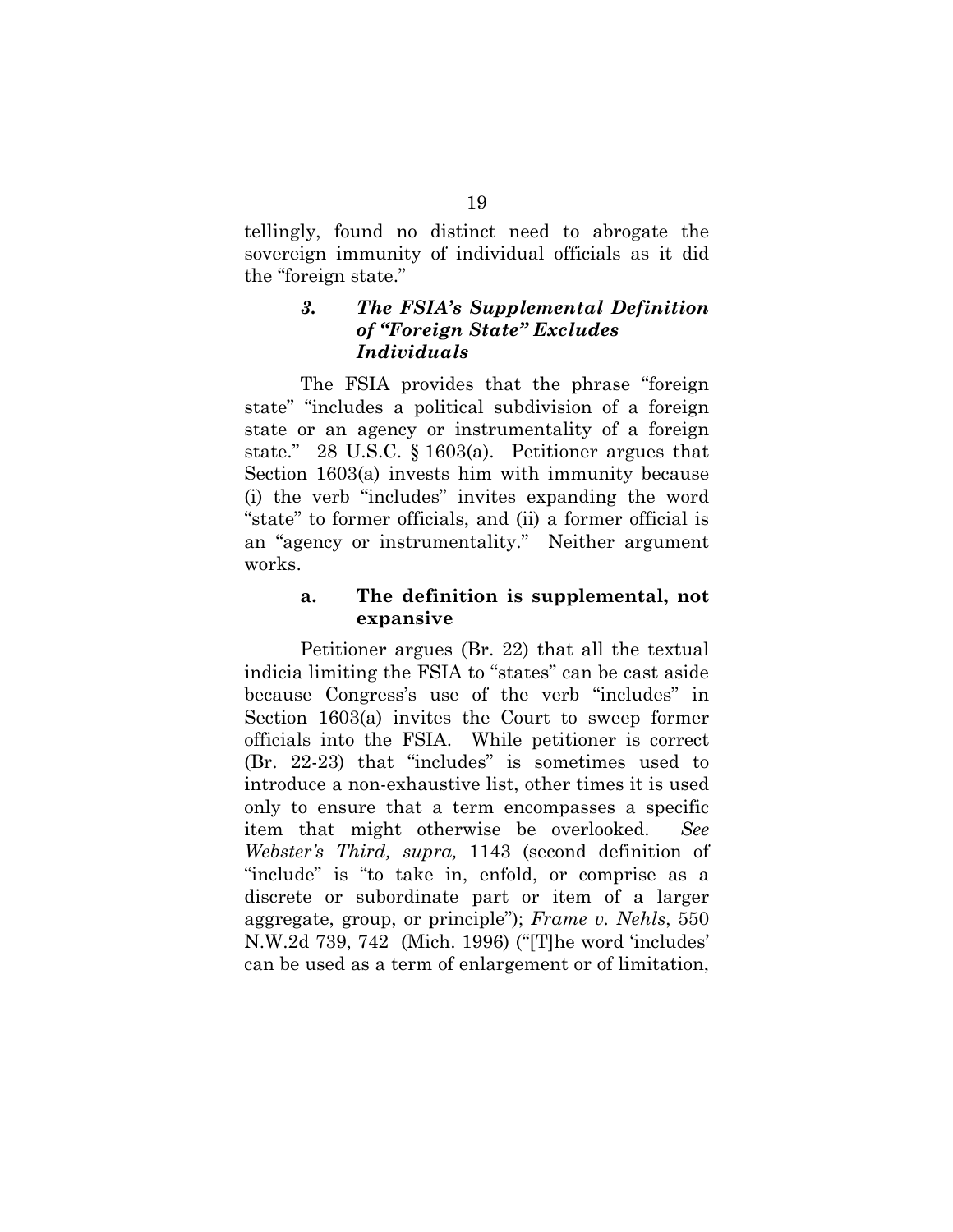and the word in and of itself is not determinative of how it is intended to be used.").

 Congress, in fact, often uses "includes" in that more narrow, clarifying way to supplement the meaning of terminology, such as when it provided that "'State' includes the District of Columbia," 3 U.S.C. § 21(a), "requirement' includes a prohibition," 15 U.S.C. § 7006(10), "'recreational purposes' includes hunting,"  $7 \text{ U.S.C. } \S 1997(a)(4)$ , "burial' includes inurnment," 10 U.S.C. § 985(c), "'consolidation' includes a merger," 12 U.S.C. § 36(b)(3), and "'tortious conduct' includes any tortious omission," 42 U.S.C.  $\S 2651(g)(2)$ .

 That is also the way Congress used "includes" in the FSIA. The supplementary definition in Section 1603(b) simply extended immunity to carefully defined governmental and corporate entities that had previously – and problematically – been omitted from the term "state." *See Immunities of Foreign States: Hearing on H.R. 3493 Before the Subcomm. on Claims and Governmental Relations of the H. Comm. on the Judiciary,* 93d Cong., 1st Sess. 39 (1973) (noting that the "traditional view" in foreign sovereign immunity law limited immunity to "the central government of a state," while "other subordinate entities, such as states of a federation, provinces, cantons, counties, and municipalities, are not sovereign and are not entitled to immunity"); *Republic of Austria v. Altmann*, 541 U.S. 677, 712 (2004) (Breyer, J., concurring) ("before the FSIA," "the term 'State' \* \* \* result[ed] in excluding political subdivisions" and some "government corporations").

Furthermore, "a word is known by the company it keeps," *Ali v. Federal Bureau of Prisons*,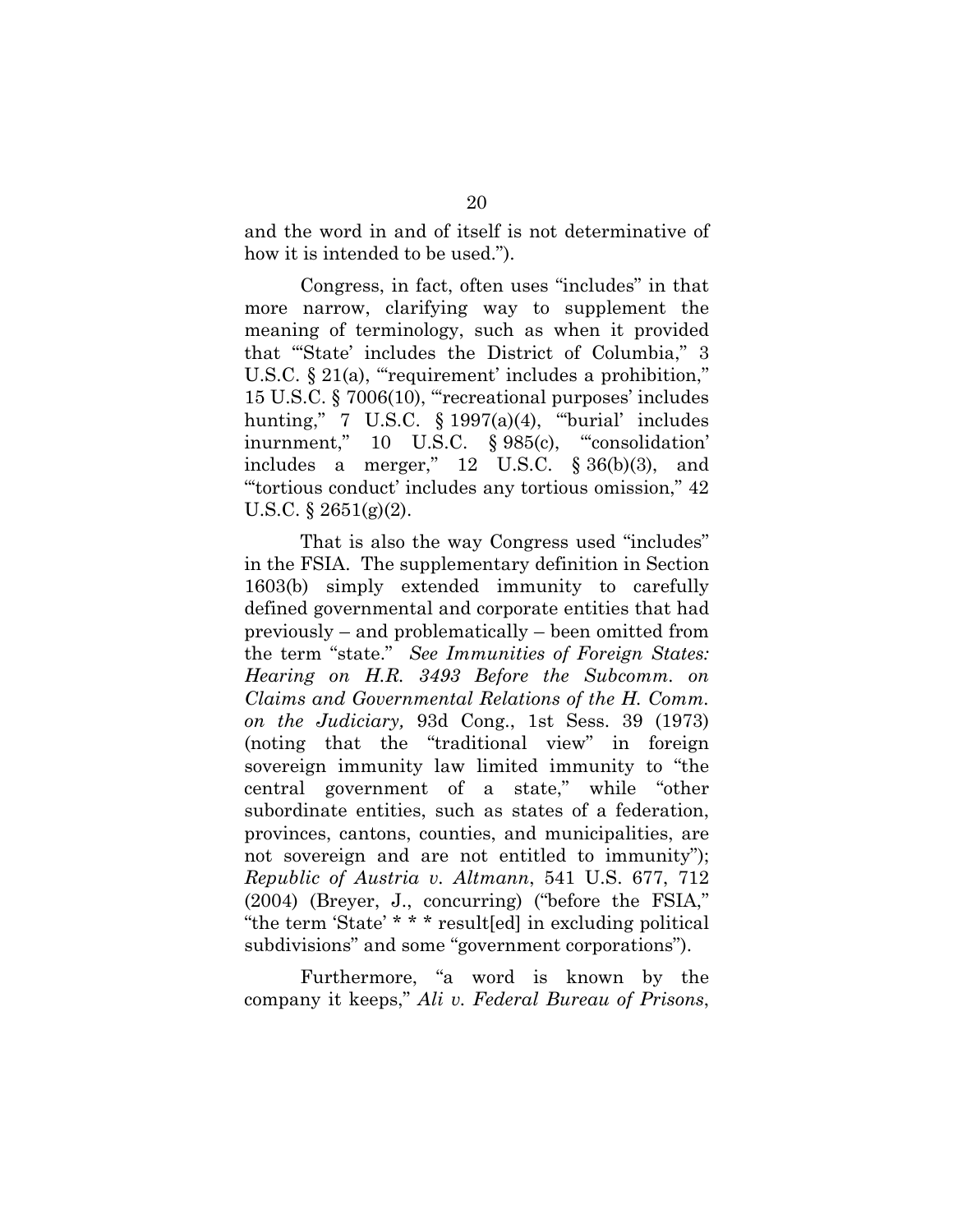552 U.S. 214, 226 (2008), and thus Congress's targeted supplementation of foreign "state" to encompass juridical entities does not invite petitioner's sweeping expansion of foreign "state" to encompass every official or employee, past or present, at every level and subdivision of every foreign state, extant or not. It is telling that the FSIA nowhere focuses on the myriad issues and complications that arise when according immunity to persons, rather than juridical and governmental entities, such as establishing eligibility for immunity, choosing among varying types of individual immunity, varying levels of immunity based on position or function, defining scope of authority and *ultra vires* boundaries, establishing the duration and termination of immunity for transitioning personnel and for extinct states, and explicating what immunity principles apply to corporate officials, 28 U.S.C. § 1603(b). It has taken the Political Branches multiple treaties, conventions, and implementing legislation just to establish the terms of diplomatic and consular immunities. *See* p. 40 & n.12, *infra*. Packing all the details and contours of immunity doctrine for every past and present official at every level of every foreign state (and majority-owned corporation) into the inapposite, state-focused language of the FSIA would strain statutory construction to the breaking point and would launch this Court into a diplomaticrelations decisionmaking enterprise that the Constitution assigns to the Political Branches. "[I]t is the duty of the courts, in a matter so intimately associated with our foreign policy \* \* \* not to enlarge an immunity to an extent which the government \* \* \* has not seen fit to recognize." *Republic of Mexico v. Hoffman*, 324 U.S. 30, 38 (1945).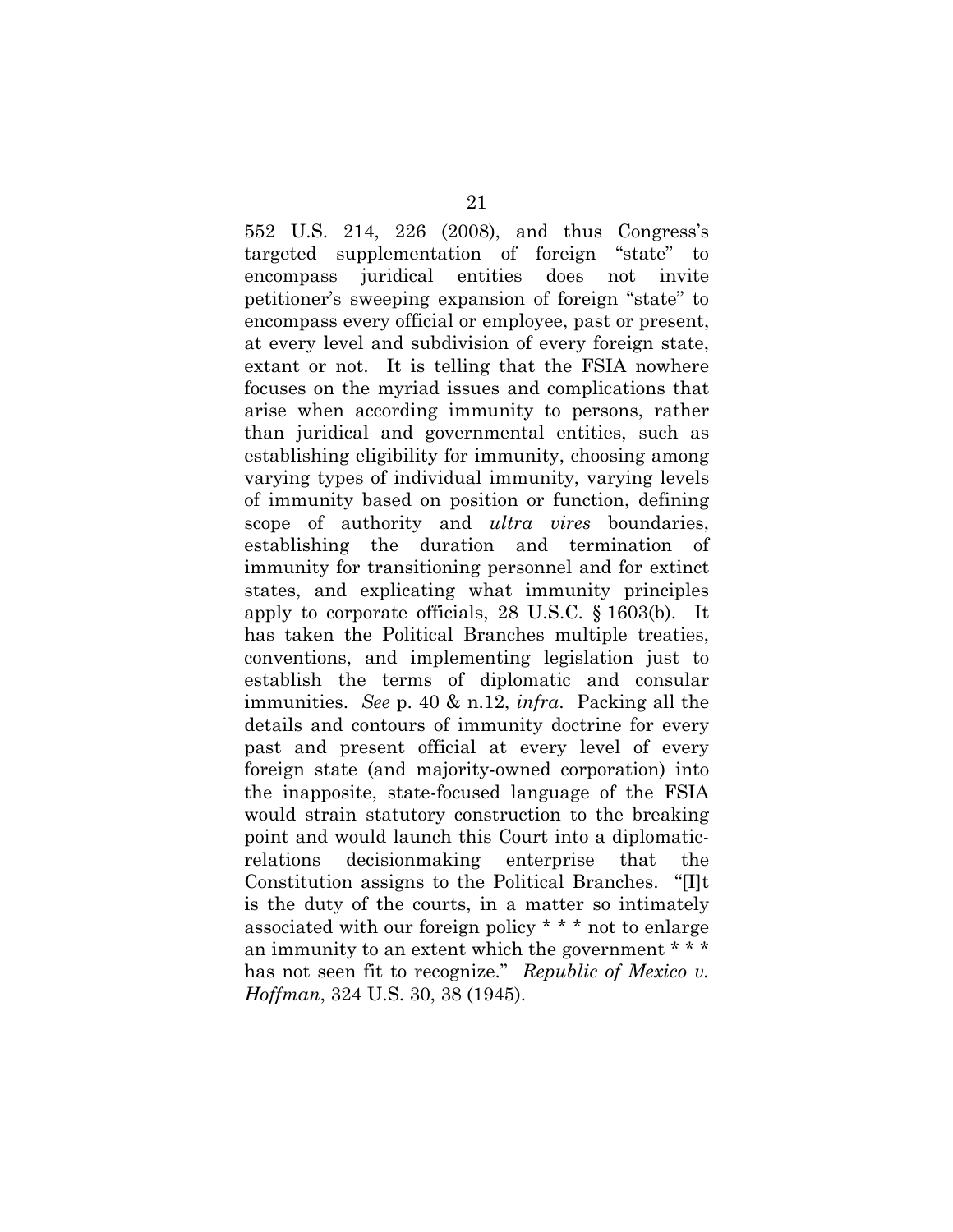#### **b. A former official is not an "agency or instrumentality"**

Petitioner's alternative argument (Br. 45-47) that former officials qualify as an "agency or instrumentality" fares no better. Subsection 1603(b) defines "agency or instrumentality" as:

any entity—

(1) which is a separate legal person, corporate or otherwise, and

(2) which is an organ of a foreign state or political subdivision thereof, or a majority of whose shares or other ownership interest is owned by a foreign state or political subdivision thereof, and

(3) which is neither a citizen of a State of the United States as defined in section 1332(c) and (e) of this title, nor created under the laws of any third country.

#### 28 U.S.C. § 1603(b).

 That definitional language excludes, rather than embraces, petitioner. First, Congress limited "agency or instrumentality" status to an "entity," a term that, in common parlance, stands in contrast to the word "person." *See*, *e.g.*, *Republic of the Philippines v. Pimentel*, 128 S. Ct. 2180, 2188 (2008) ("*persons or entities* must be joined in a suit") (emphasis added); *Medellin v. Texas*, 128 S. Ct. 1346, 1360 (2008) ("disputes involving particular *persons or entities*") (emphasis added).

 Second, the phrase "separate legal person" in subsection 1603(b)(1) connotes a juridical entity, not a human being, and evidences that Congress had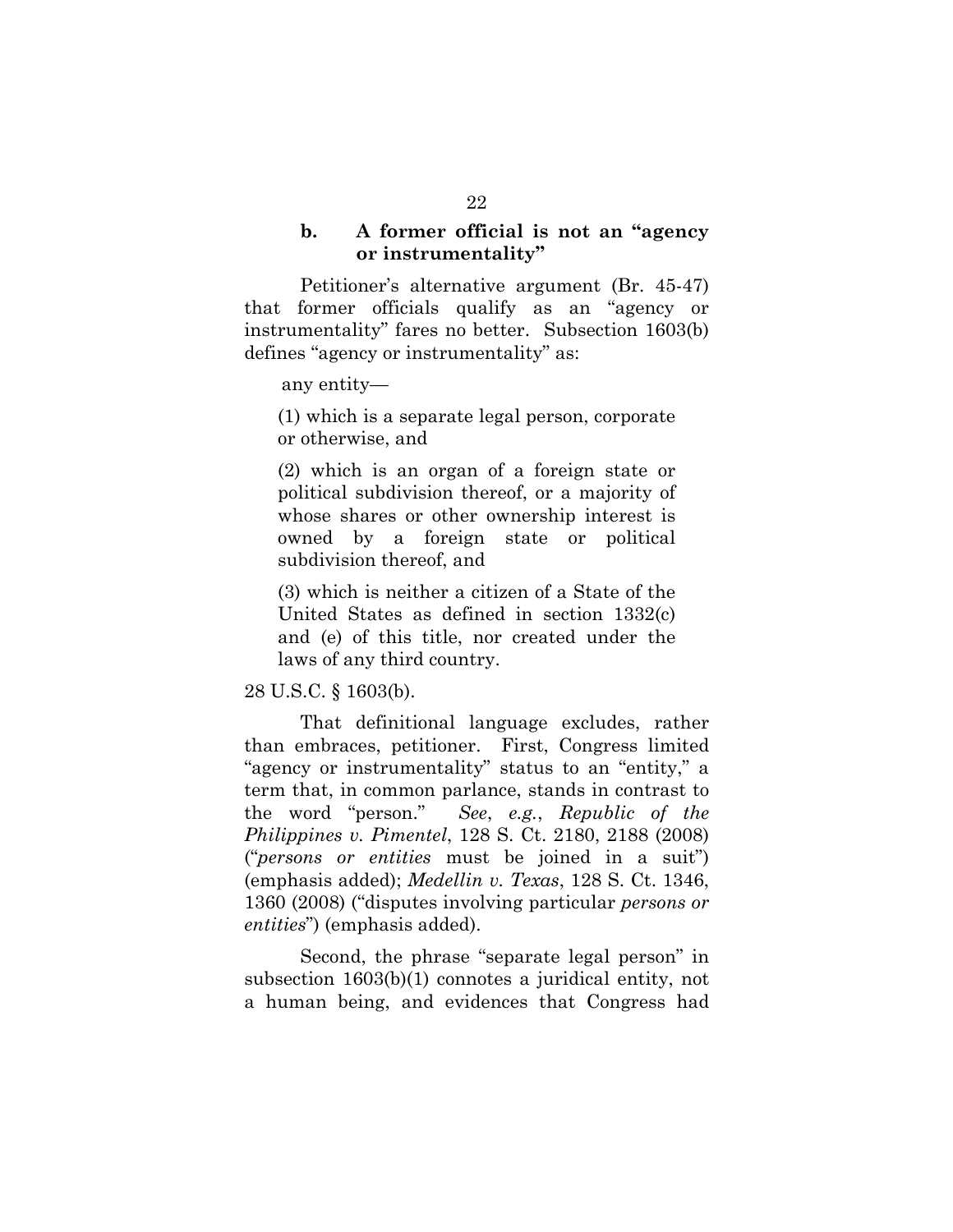"corporate formalities in mind." *Dole*, 538 U.S. at 474.7 That formulation, moreover, stands in sharp contrast to Congress's use of "natural person" to refer to individuals elsewhere in the FSIA. 28 U.S.C. § 1610(f)(1)(B). Congress's use of the adjective "separate" further connotes an entity that exists and is created with some significant independence from the state, an inapt characterization of government officials.

The legislative history of the FSIA confirms that the phrase "separate legal person" was "intended to include a corporation, association, foundation, or any other entity which, under the law of the foreign state where it was created, can sue or be sued in its own name, contract in its own name, or hold property in its own name." H.R. Rep. No. 1487, 94th Cong., 2d Sess. 15 (1976). The specific examples of qualifying entities provided, moreover, were limited to legal entities, not natural persons. *See id.* at 16 (listing, *e.g.*, "a state trading corporation, a mining enterprise, \* \* \* a central bank, \* \* \* or a department or ministry which acts and is suable in its own name").

<sup>7</sup> *See also Nixon v. Missouri Municipal League*, 541 U.S. 125, 134 (2004) ("In customary usage, we speak simply of prohibiting a natural *or* legal person from doing something.") (emphasis added); *First Nat'l City Bank v. Banco Para el Comercio Exterior de Cuba*, 462 U.S. 611, 625 (1983) ("Separate legal personality has been described as an almost indispensable aspect of the public corporation."); *Enahoro v. Abubakar*, 408 F.3d 877, 881 (7th Cir. 2005) ("separate legal person" has "the ring of the familiar legal concept that corporations are persons," not "natural person[s]").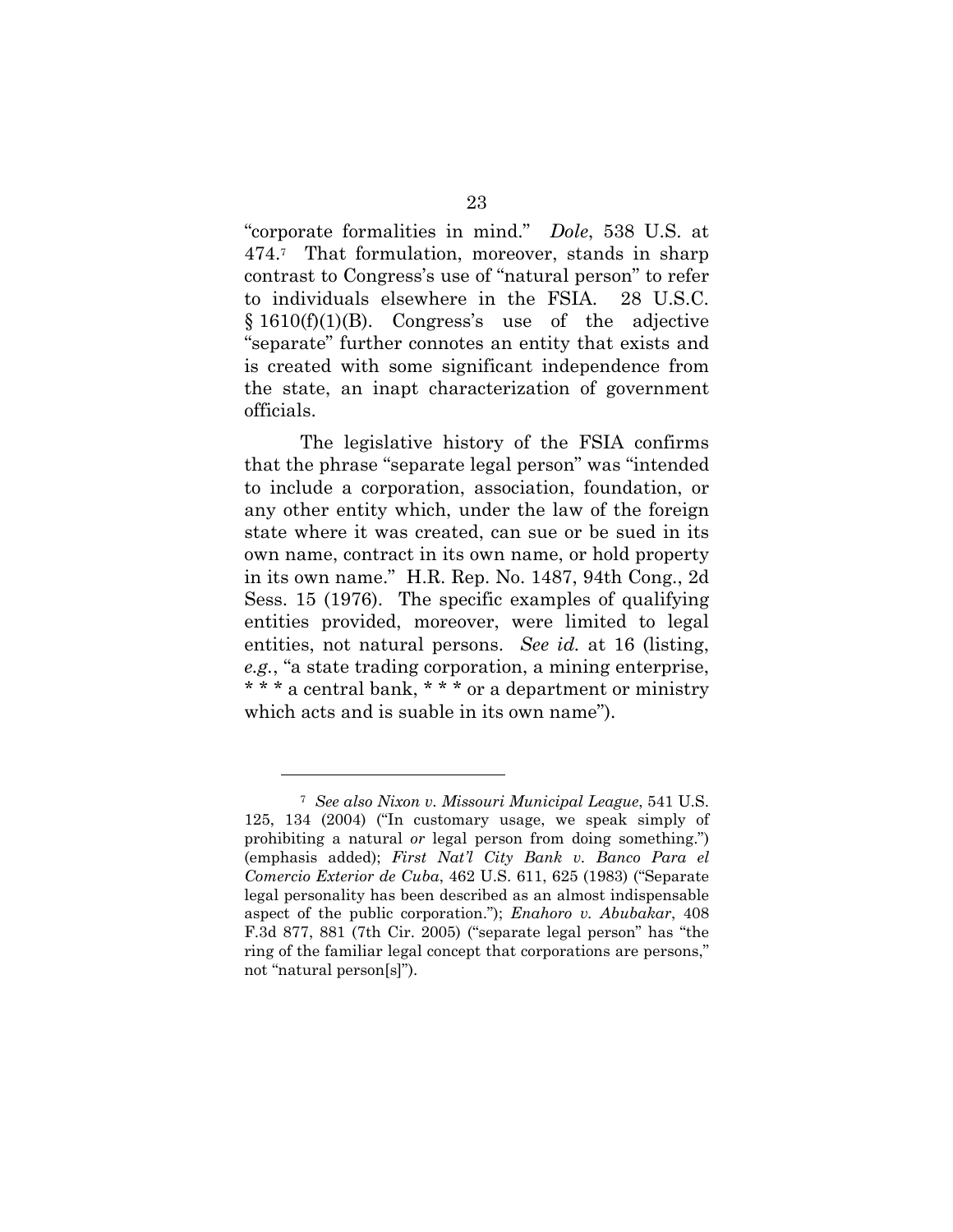Third, to respondents' knowledge, there is no precedent in the United States Code (and petitioner cites none) for defining a natural person as "an organ of a foreign state or political subdivision thereof," 28 U.S.C. § 1603(b)(2). Still less can it be said that a foreign state holds an "ownership interest" in or owns "a majority of [the] shares" in one of its officials. *Ibid*.

Fourth, subsection 1603(b)(3) defines an "agency or instrumentality" as an entity that neither has the citizenship status of the purely juridical entities governed by 28 U.S.C. § 1332(c) and § 1332(e), nor was "created under the laws of any third country," 28 U.S.C. § 1603(b)(3). That phraseology, again, undermines petitioner's argument because human beings are not naturally described as "created" under the laws of a nation.

Fifth, even if a human being could conceivably satisfy one of the conditions in subsection 1603(b), that would not suffice because the FSIA conjunctively requires the "agency or instrumentality" to satisfy all three provisions. Given that conjunctive definition, the only way to equate the foreign official as "agent" with an FSIA "agency," as petitioner proposes (Br. 23), would be to perform the "radical surgery" of "substitute[ing] the word 'or' for the word 'and,'" which this Court cannot do. *Chisom v. Roemer*, 501 U.S. 380, 397 (1991).

Petitioner's argument that "agency" includes "agents" also disregards the longstanding distinction, for sovereign immunity purposes, between allowing a suit against an individual government "agent" for money damages, which does not implicate sovereign immunity, and allowing suit against an "agency,"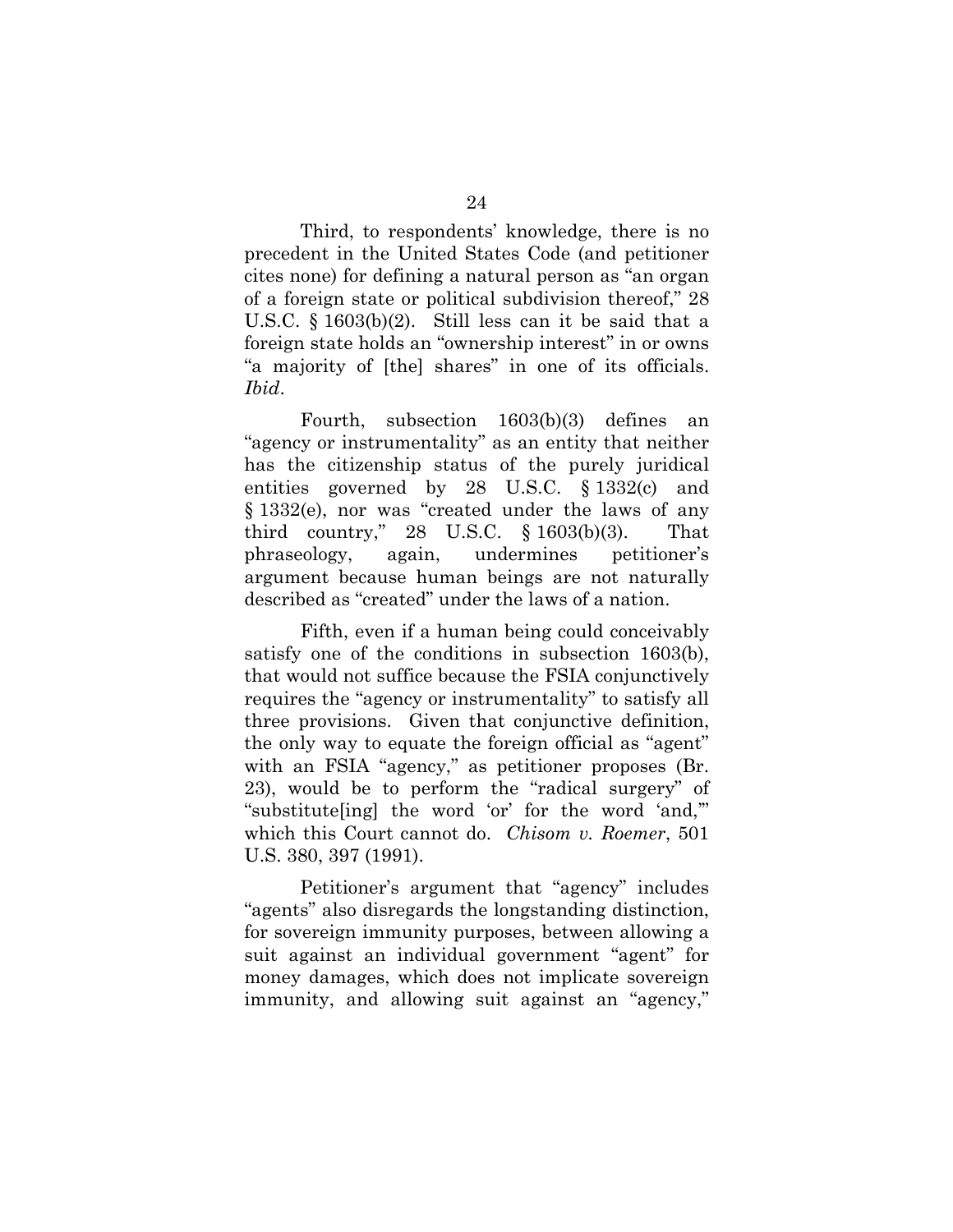which does enjoy sovereign immunity. *See FDIC v. Meyer*, 510 U.S. 471, 484 (1994) (*Bivens* damages suits can be brought against "federal *agents*, but [not] federal *agencies*") (emphasis in original).

Finally, the definition of "agency or instrumentality" is repeatedly phrased in the present tense. Thus, even if through some procrustean strain a *current* official were deemed to be an "agency or instrumentality," there is no textual basis for deeming someone who has been out of office for more than a decade to be an agency or instrumentality of a foreign state – especially when, as here, the foreign state itself no longer exists. *See Dole*, 538 U.S. at 478 ("[B]ecause it is expressed in the present tense, [Section 1603(b)(2)] requires that instrumentality status be determined at the time suit is filed.").

# **B. The Structure Of The FSIA Excludes Former Officials**

Just as statutory construction begins with the FSIA's text, "it ends there as well," because the Act's terms are clear in their scope. *Hughes Aircraft Co. v. Jacobson*, 525 U.S. 432, 438 (1999). In any event, the further the Court looks, the worse petitioner's argument gets because the structure of the FSIA confirms that the Act's immunity applies to the foreign state itself, but not to individual officials. *Saudi Arabia v. Nelson*, 507 U.S. 349, 357 (1993) (analyzing FSIA provision in "context").

With respect to petitioner's claim that he is an "agency or instrumentality," the FSIA provision governing service of process on such entities, 28 U.S.C. §1608, speaks exclusively in terms relevant to serving governments, corporations, and business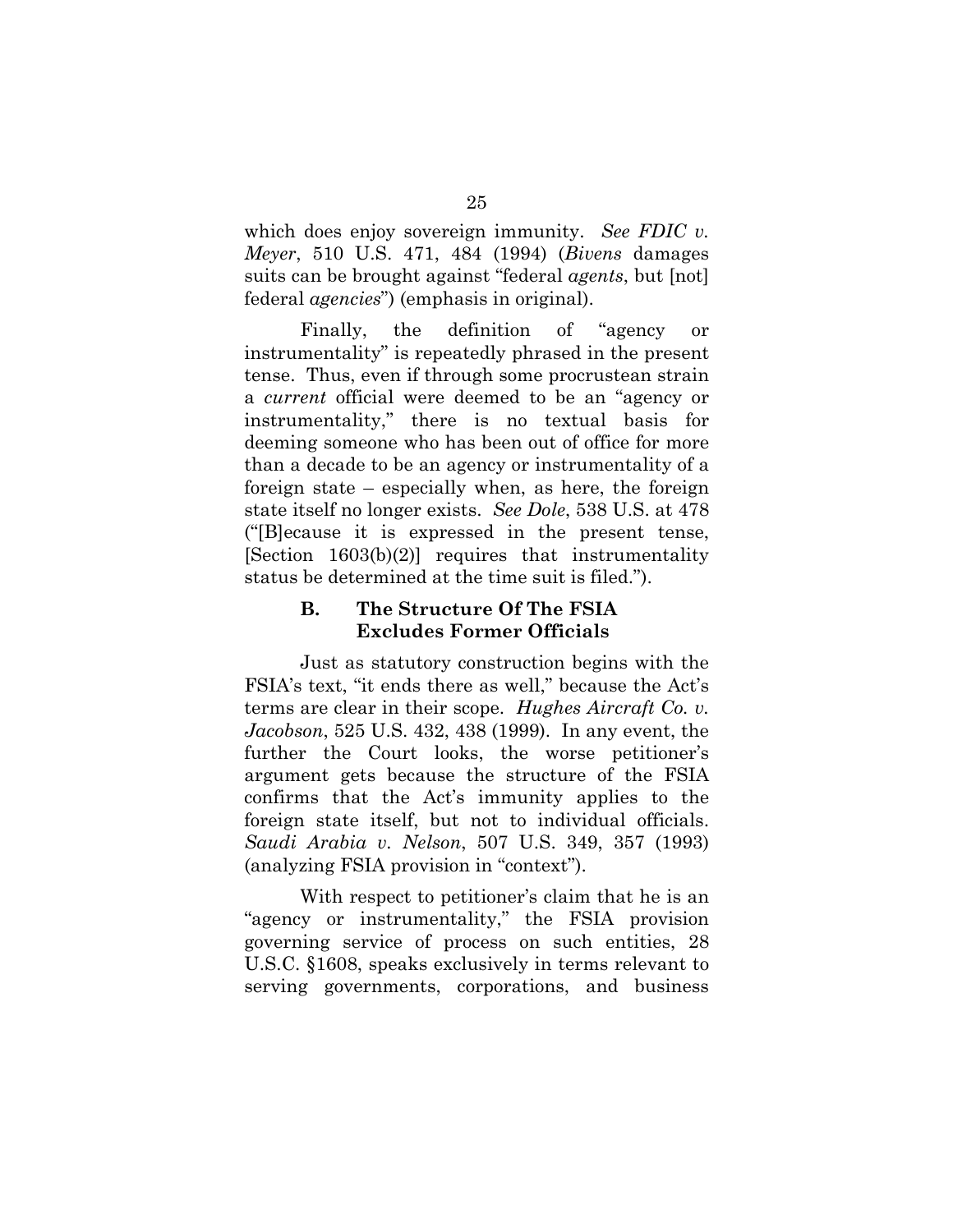entities, not individuals. *Compare* 28 U.S.C. §1608(b)(2) (service "by delivery of a copy of the summons and complaint either to an *officer,* a *managing or general agent,* or to any other *agent authorized by appointment or by law* to receive service of process in the United States") (emphasis added), *with* Fed. R. Civ. Proc. 4(h)(1)(B) (similar for service on domestic and foreign corporations).

With respect to petitioner's contention that he is the "state," the provisions governing service on the foreign state itself similarly offer an unwieldy and abnormal means of serving an individual defendant, especially a former official like petitioner, who is present in the United States. Section 1608 authorizes service pursuant to an "applicable international convention on service of judicial documents," 28 U.S.C.  $\S$  1608(a)(2); service on "the head of the ministry of foreign affairs" of the foreign state, 28 U.S.C.  $\S$  1608(a)(3); and service on the United States Secretary of State, 28 U.S.C. § 1608(a)(4). Federal Rule of Civil Procedure 4's wellestablished procedures for service on individuals are noticeably absent.

Furthermore, if foreign officials were treated as "foreign states," individuals would become personally liable in suits for their state's commercial transactions under 28 U.S.C.  $$1605(a)(2)$ , and their personal property could be used to satisfy terrorismrelated judgments against the foreign state itself, *see* 28 U.S.C.  $\frac{1610(g)(1).8}{16}$  "It is difficult to believe that

<sup>8</sup> In addition, deeming individual officials to be agencies or instrumentalities would subject them to punitive damages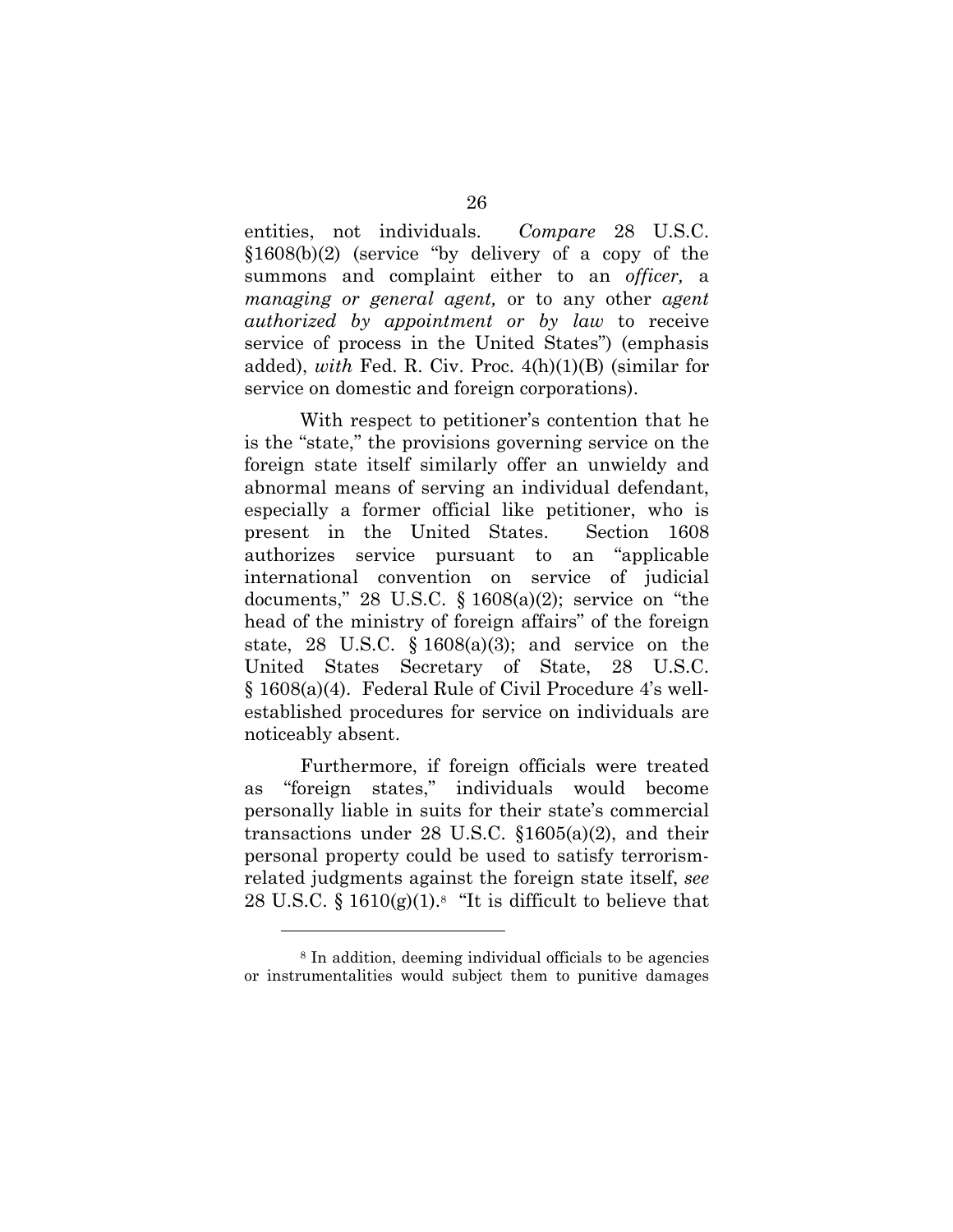Congress intended \* \* \* that the personal property of every official or employee of a state sponsor of terrorism would be available for execution to satisfy a terrorism-related judgment against the state." U.S. Amicus Br. at 7, *Federal Ins. Co. v. Kingdom of Saudi Arabia* (No. 08-640).

Finally, Congress's parallel grant of jurisdiction over "[a]ctions against foreign states," 28 U.S.C. § 1330, becomes constitutionally problematic if extended to individuals. Section 1330(b) provides that, when service of process is made under the FSIA's terms, "[p]ersonal jurisdiction over [the] foreign state shall exist as to every claim for relief." Section 1330 thus broadly equates service of process with personal jurisdiction in FSIA cases. That blanket establishment of personal jurisdiction may be fine for a foreign state, because it is dubious that it constitutes a "person" within the meaning of the Due Process Clause's requirement of minimum contacts. *See Republic of Argentina v. Weltover, Inc.*, 504 U.S. 607, 619 (1992) (reserving the question); *cf. Breard v. Greene*, 523 U.S. 371, 378 (1998) (foreign state is not a "person" under 42 U.S.C. § 1983). But it is not an open question whether an individual haled into a United States court is protected by the Due Process Clause, *see United States v. Verdugo-Urquidez*, 494 U.S. 259, 270-271 (1990). Thus petitioner's reading of "state" as including individuals would raise a serious constitutional question about Congress's displacement of the Fifth Amendment's requirement

and the attachment of their property on terms not applicable to the foreign state itself. *See* 28 U.S.C. §§ 1606, 1610.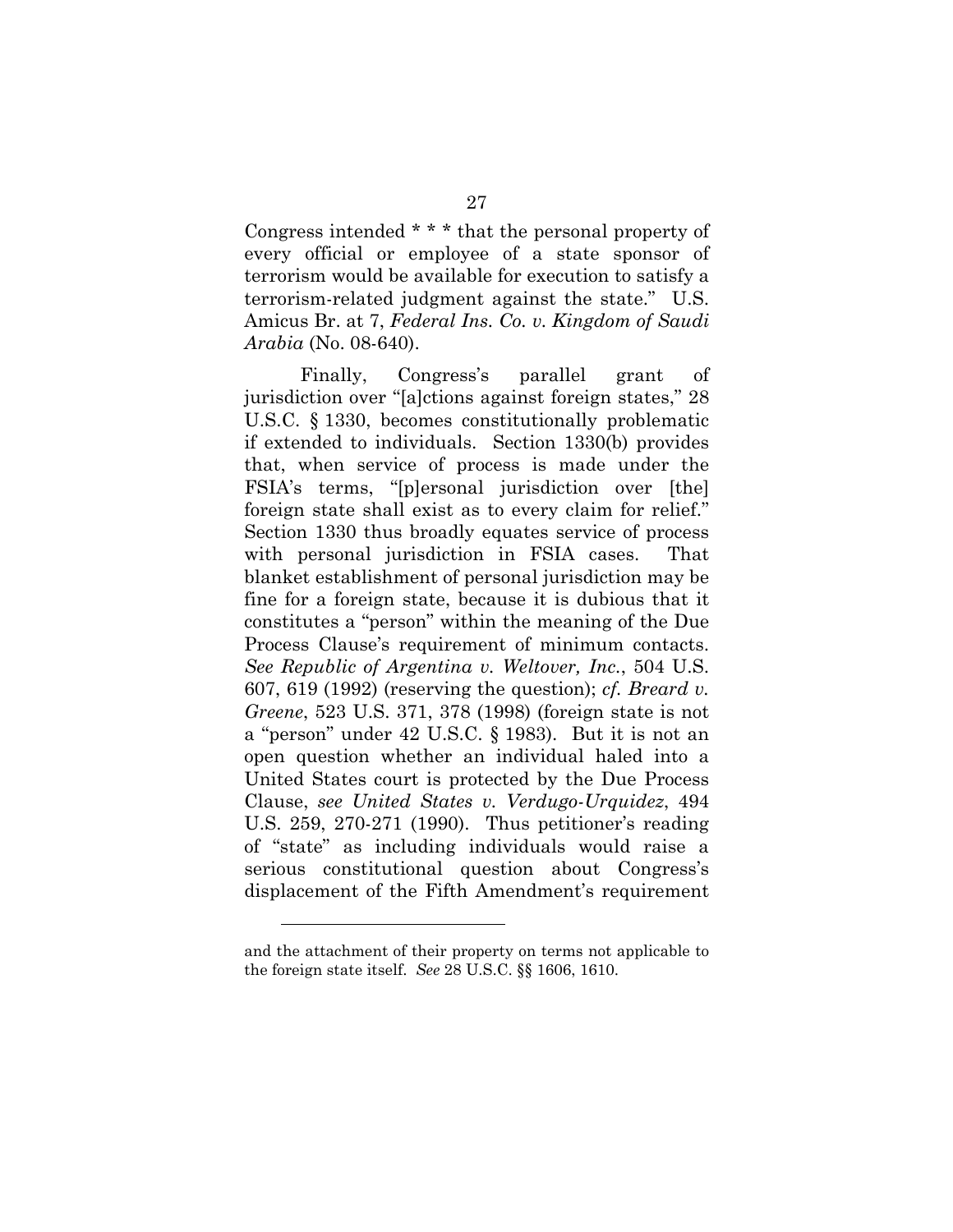of minimum contacts, *see International Shoe Co. v. Washington*, 326 U.S. 310, 316 (1945). Giving "state" its natural reading avoids that problem. *See Bartlett v. Strickland*, 129 S. Ct. 1231, 1247 (2009) (Court construes statutes to "avoid[] serious constitutional concerns").

# **C. Reading The FSIA And The Torture Victim Protection Act** *In Pari Materia* **Reinforces The FSIA's Limitation To States**

**1.** "[I] it is, of course, the most rudimentary rule of statutory construction \* \* \* that courts do not interpret statutes in isolation, but in the context of the *corpus juris* of which they are a part, including later-enacted statutes." *Branch v. Smith*, 538 U.S. 254, 281 (2003) (plurality op. of Scalia, J.). Limiting the FSIA to foreign "state[s]" gives coherence to Congress's related enactments, the Torture Victim Protection Act (TVPA), Pub. L. No. 102-256, 106 Stat. 73 (1992) (codified at 28 U.S.C. § 1350 note), and the Alien Tort Statute. Together, those statutes create jurisdiction and authorize causes of action against individual foreign officials who engage in torture and extrajudicial killing under color of their official positions.

 By its plain terms, the focal point of the TVPA cause of action is foreign government officials acting "under actual or apparent authority" of a "foreign nation" or "under color of law." 28 U.S.C. § 1350 note,  $\S 2(a)$ . Under U.S. law, that phraseology has long signified the availability of suits holding government officials personally liable for actions taken in their official capacity. *See*, *e.g.*, 42 U.S.C.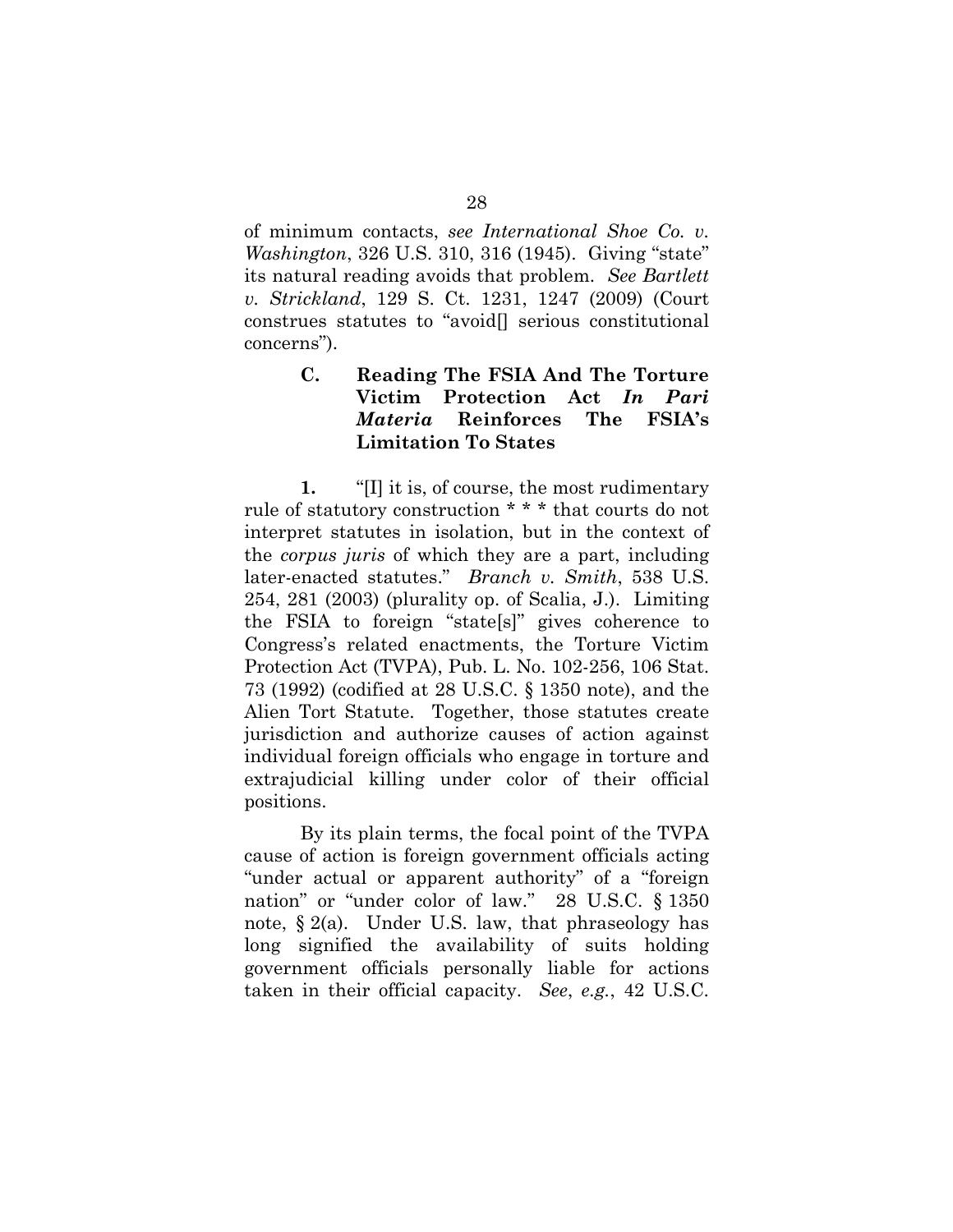§ 1983; *Hafer v. Melo*, 502 U.S. 21, 25 (1991) ("Personal-capacity suits \* \* \* seek to impose individual liability upon a government officer for actions taken under color of state law."). Such officials may be held individually liable in damages for "acts [taken] within their authority and necessary to fulfilling governmental responsibilities," where those actions violate paramount law. *Hafer*, 502 U.S. at 28-29.

Congress intended that same meaning for the TVPA. *See* S. Rep. No. 249, 102d Cong., 1st Sess. 8 (1991) ("Courts should look to principles of liability under U.S. civil rights law, in particular section 1983 of title 42 of the United States Code, in construing 'under color of law' as well as interpretations of 'actual or apparent authority' derived from agency theory in order to give the fullest coverage possible."); H.R. Rep. No. 367, Pt. I, 102d Cong., 1st Sess. 5 (1991) (similar).

Importantly, Congress's use of the term "individual" in the TVPA was deliberate and – directly contrary to petitioner's argument – was specifically designed to distinguish the individual officials amenable to suit under the TVPA from the foreign "states" entitled to immunity under the FSIA.

The legislation uses the term "individual" to make crystal clear that foreign states or their entities cannot be sued under this bill under any circumstances: only individuals may be sued. Consequently, the TVPA is not meant to override the Foreign Sovereign Immunities Act (FSIA) of 1976, which renders foreign governments immune from suits in U.S. courts, except in certain instances.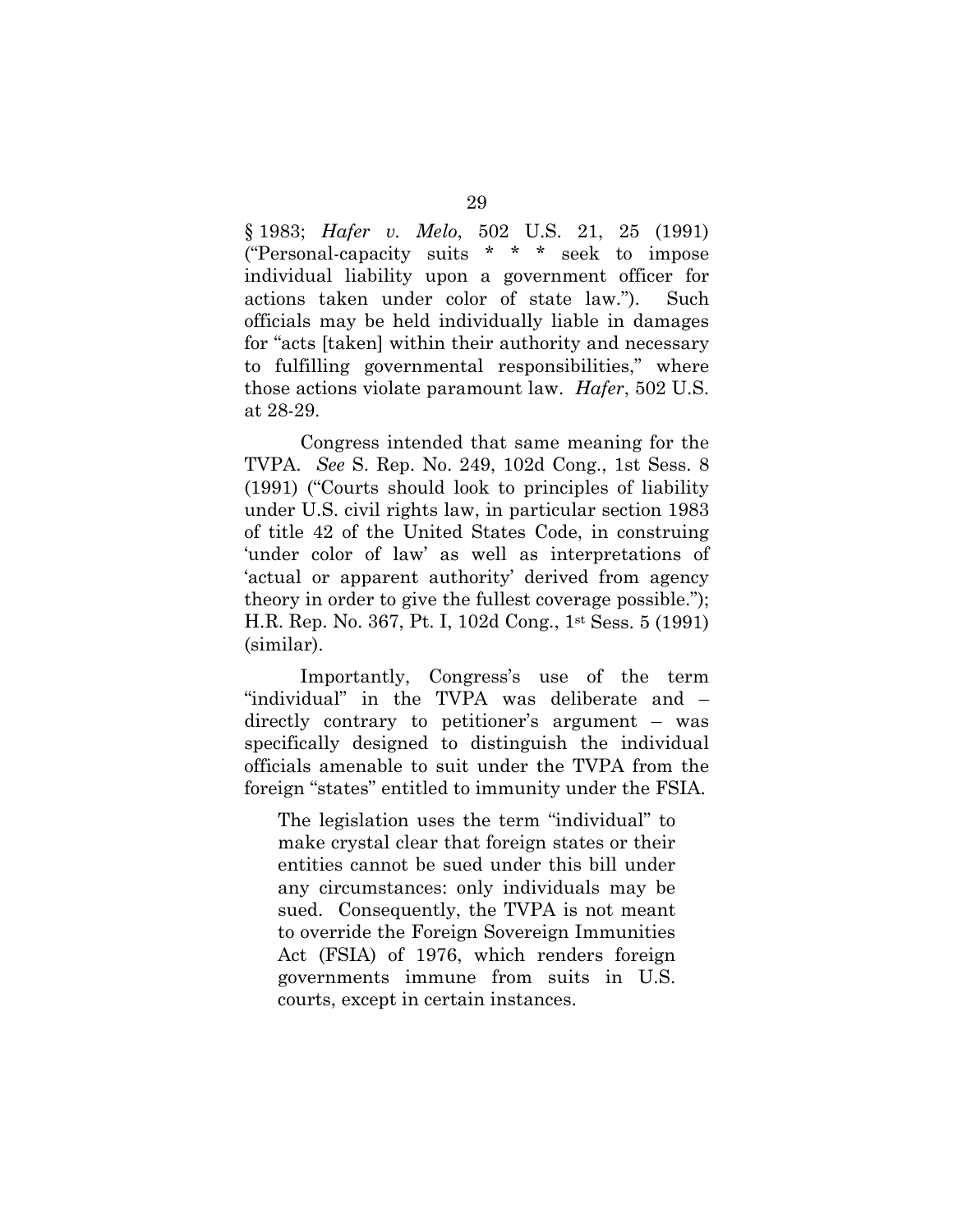S. Rep. No. 249, *supra*, at 7. Likewise, the House Report stressed that "[o]nly 'individuals,' not foreign states, can be sued under the bill." H.R. Rep. No. 367, *supra*, at 4. Thus, while petitioner sees the individual official and foreign state as one and the same, Congress legislated with the exact opposite viewpoint, emphasizing that the "foreign state" in the FSIA does *not* encompass its individual officials even when acting under color of official authority.

 Even worse for petitioner, the legislative history emphasized that the traditional immunities provided by treaty to diplomats and consular officials, and the immunity customarily afforded to heads of state, would not "provide *former* officials with a defense to a lawsuit brought under this legislation." S. Rep. No. 249, *supra*, at 8 (emphasis added). Reading the FSIA to immunize the very individuals and conduct that Congress specifically targeted as outside the FSIA's protection would render the TVPA a hollow shell. This Court "cannot accept the novel proposition that th[e] same official authority" that triggers liability under the TVPA simultaneously "insulates [the defendant] from suit." *Hafer*, 502 U.S. at 28.

 Rather than put the FSIA and TVPA at crosspurposes, "[t]he correct rule of interpretation is" that "divers statutes relate[d] to the same thing \* \* \* ought all to be taken into consideration in construing any one of them," and when, as here, "it can be gathered from a subsequent statute *in pari materia*, what meaning the legislature attached to the words of a former statute, they will amount to a legislative declaration of its meaning, and will govern the construction of the first statute." *United States v.*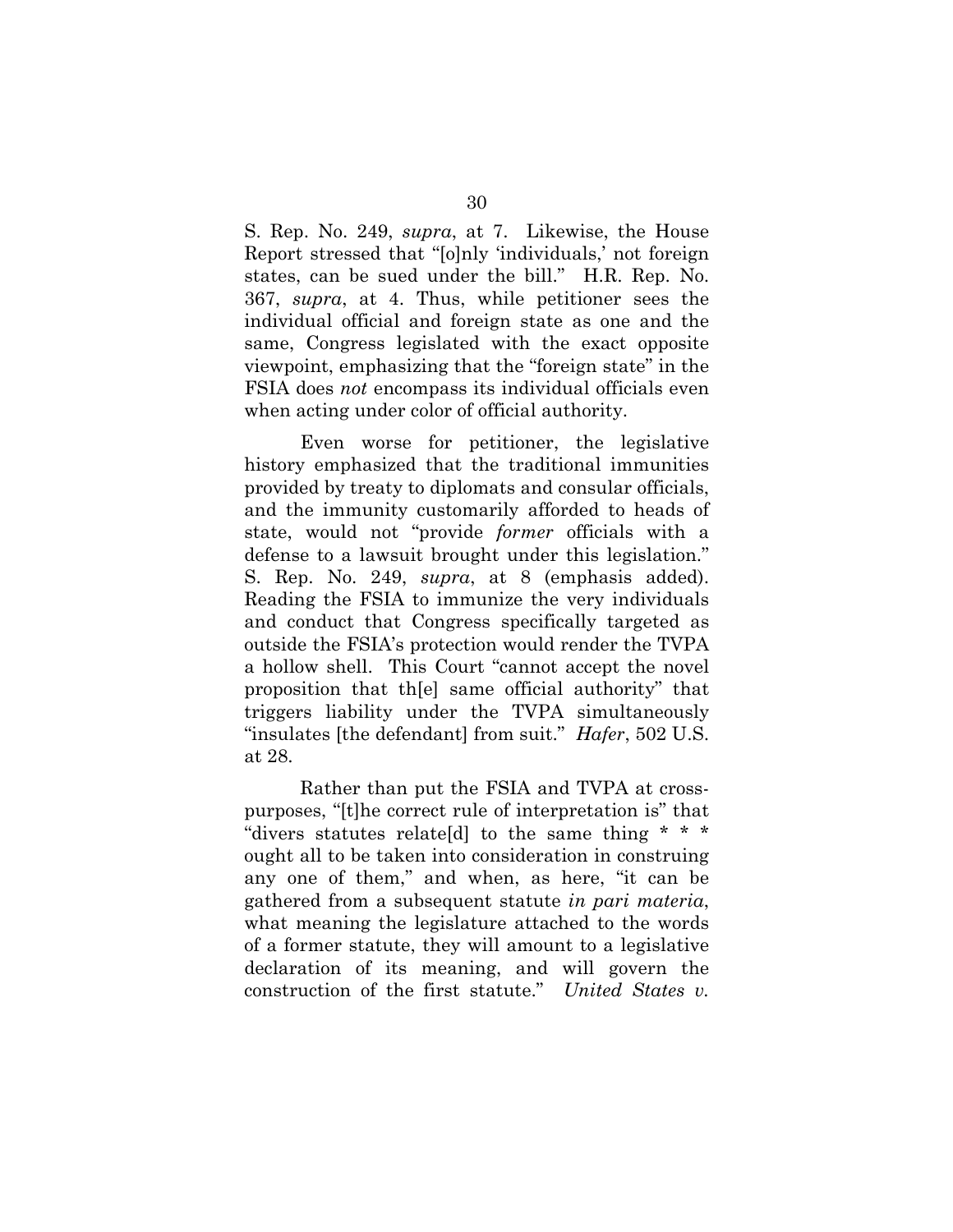*Freeman*, 44 U.S. (3 How.) 556, 564-565 (1845) (quoted in *Branch*, 538 U.S. at 281 (plurality op. of Scalia, J.)).

 That rule of deference to the interrelation of legislation is most vital when, as here, the statutes work together to effectuate the foreign policy judgments of the Political Branches. While petitioner is understandably eager to empty the TVPA of force, Congress enacted the law:

- as an exercise of its constitutional authority to "punish \* \* \* Offenses against the Law of Nations," U.S. Const. Art. I, § 8, cl. 10;
- to meet the United States obligations under the Convention Against Torture and Other Cruel, Inhuman, or Degrading Treatment or Punishment, *adopted* Dec. 10, 1984, 1465 U.N.T.S. 85, S. Treaty Doc. 100-20 (1988), which authorizes the United States to provide redress against torturers within its territory, *id*. Arts. 5 & 14; S. Rep. No. 249, *supra*, at 3; H.R. Rep. No. 55, Pt. I, 101st Cong., 1st Sess. 2-3 (1989);
- to protect members of the United States military and prisoners of war, 137 Cong. Rec. S1378-1379 (daily ed. Jan. 31, 1991) (Sen. Specter); and
- to ensure that the United States shores would not become a "safe haven" for torturers, S. Rep. No. 249, *supra*, at 3.

The Court should not interpret the FSIA in a way that renders those sensitive and calibrated foreign policy judgments for naught.

 Indeed, the call for deference to the textual lines Congress has drawn is redoubled here, because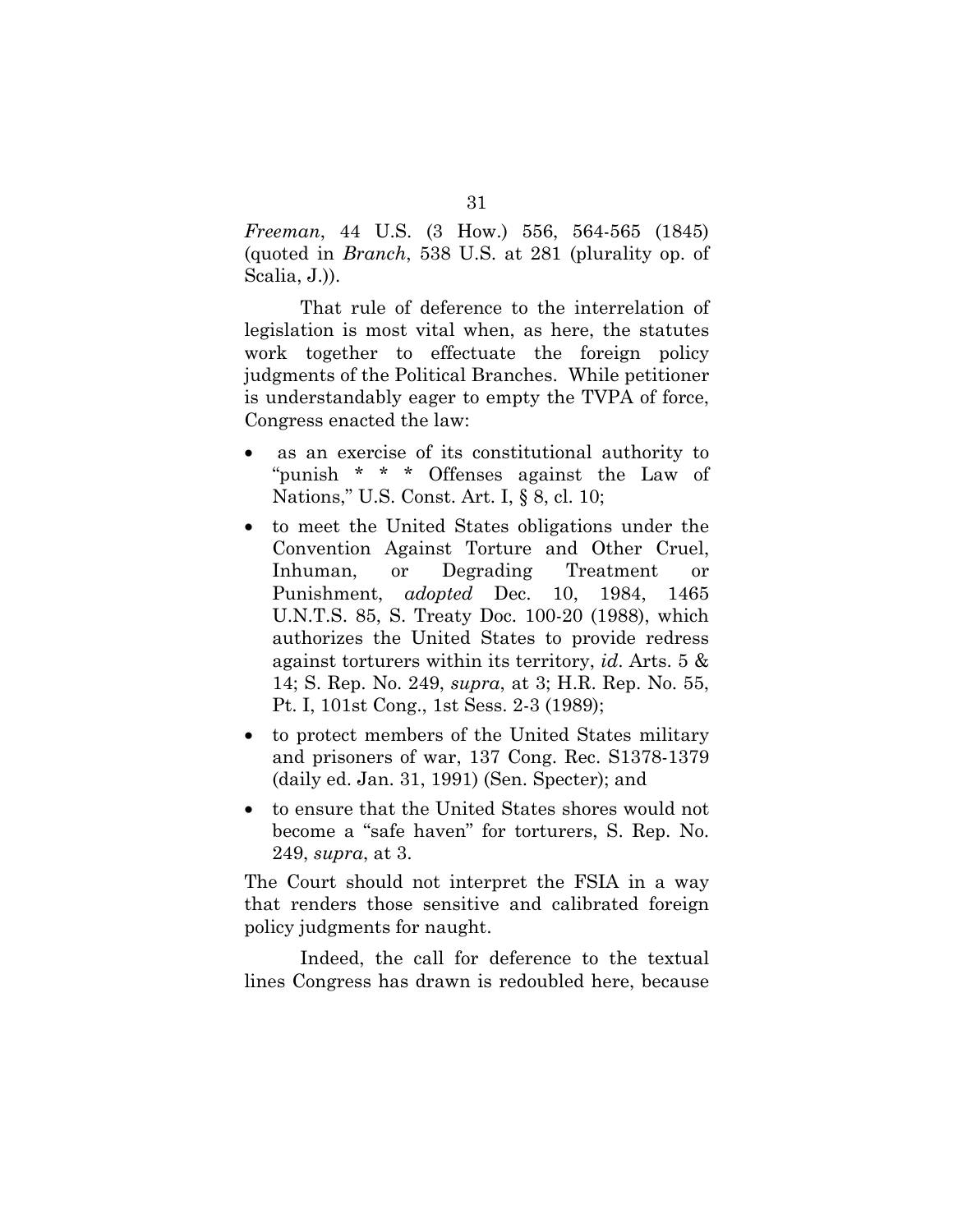the Constitution tasks Congress not just with defining the law of nations, but also with establishing the jurisdiction of the lower federal courts "in the exact degree and character which to Congress may seem proper for the public good." *Argentine Republic v. Amerada Hess Shipping Corp.*, 488 U.S. 428, 433 (1989).

**2.** The district court relied upon a single statement in the legislative history of the TVPA that, "[t]o avoid liability by invoking the FSIA, a former official would have to prove an agency relationship to a state, which would require that the state 'admit some knowledge or authorization of relevant acts.' 28 U.S.C. 1603(b)." Pet. App. 57a. But that is of no help to petitioner.

 First, because of the wholesale national destruction wreaked by petitioner and his colleagues, no foreign state even exists in the former Somalia, let alone has admitted knowledge or authorization of petitioner's acts. The Somaliland government (which controls the area where most of the actions at issue occurred) supports the litigation. Pet. App. 54a, 110a. The current (unrecognized) transitional government has made no objection to the litigation. And the earlier letters from different, now-collapsed, transitional governments never asserted *any* authorization of petitioner's actions, J.A. 50-52, and only one even claimed that petitioner committed the acts "in his official capacities" – that is, under color of law, J.A. 104. Neither has the Executive Branch objected to the litigation. *See generally National City Bank v. Republic of China*, 348 U.S. 356, 360 (1955) (according "significant weight" to State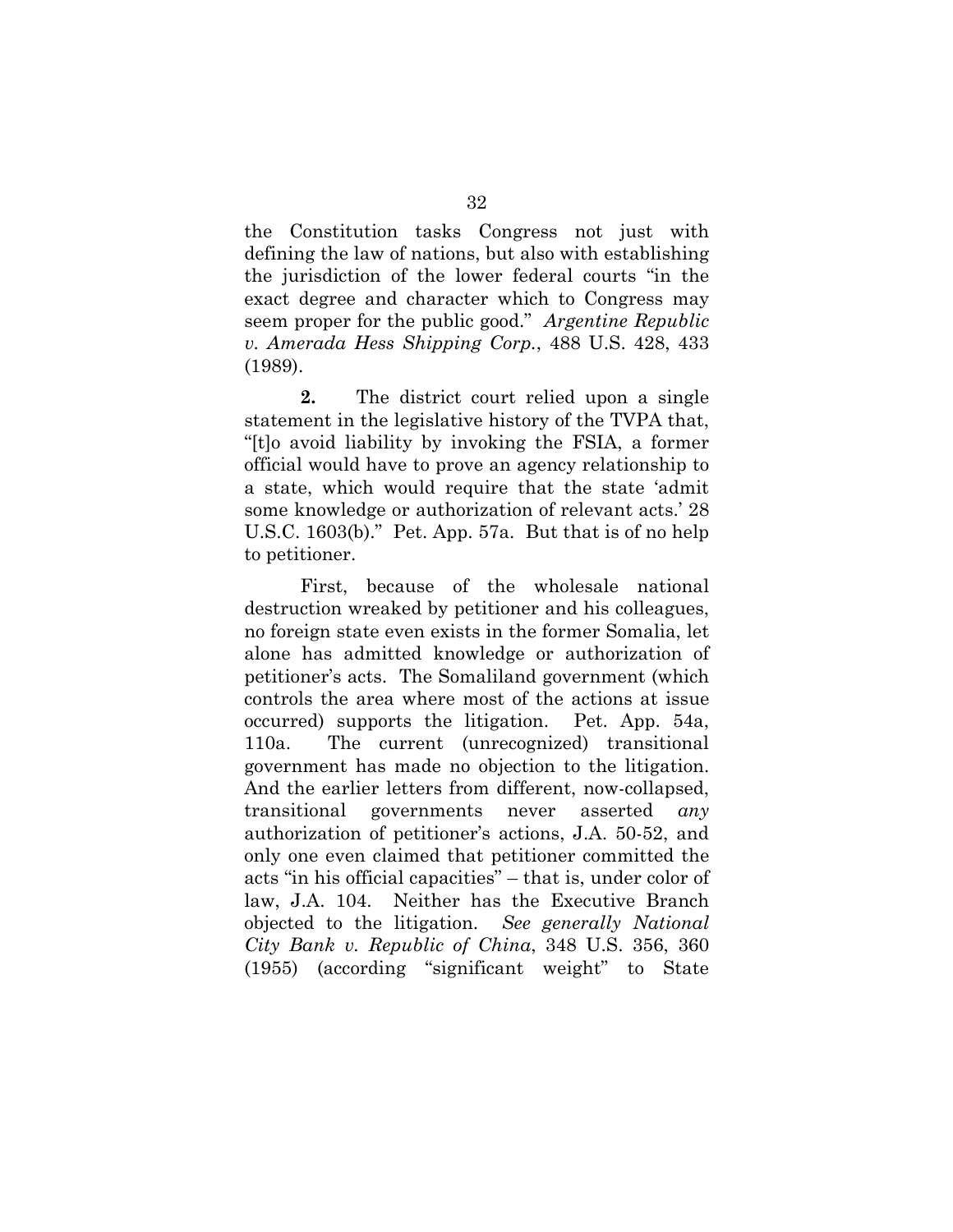Department's "failure or refusal to suggest such immunity").

Second, and in any event, the "admit or authorize" language quoted by the district court exists nowhere in the FSIA or even in the United States Code. Only the words enacted into law count. *See Heintz v. Jenkins*, 514 U.S. 291, 298 (1995).

 Third, as the rest of the Report makes clear, the type of official authorization and approbation to which the statement might have referred would have required far more than that an official have acted in his official capacity. That is because the Report goes on to confirm the statute's core application to "torture and extrajudicial killings committed by officials both within and outside the scope of their authority." S. Rep. No. 249, *supra*, at 8.

# **D. International And Domestic Law Have Long Distinguished Between The Immunities Of Foreign Officials And Those Of The Foreign State**

 Confounded by the FSIA's straightforward text, petitioner gives short shrift to the Act's language (Br. 22-24) and devotes much of his brief to arguing (Br.24-45) that a suit against a former official should be treated like a suit against a "state" "since the state can only act through its officials" (Br. 22). Petitioner further contends (Br. 24-41) that background principles of international law throw a broad and undifferentiated cloak of immunity over all official acts of all former officials, and the FSIA must be construed to codify that (supposed) rule of immunity. That argument fails on two levels. First, petitioner's foundational assumption about the role of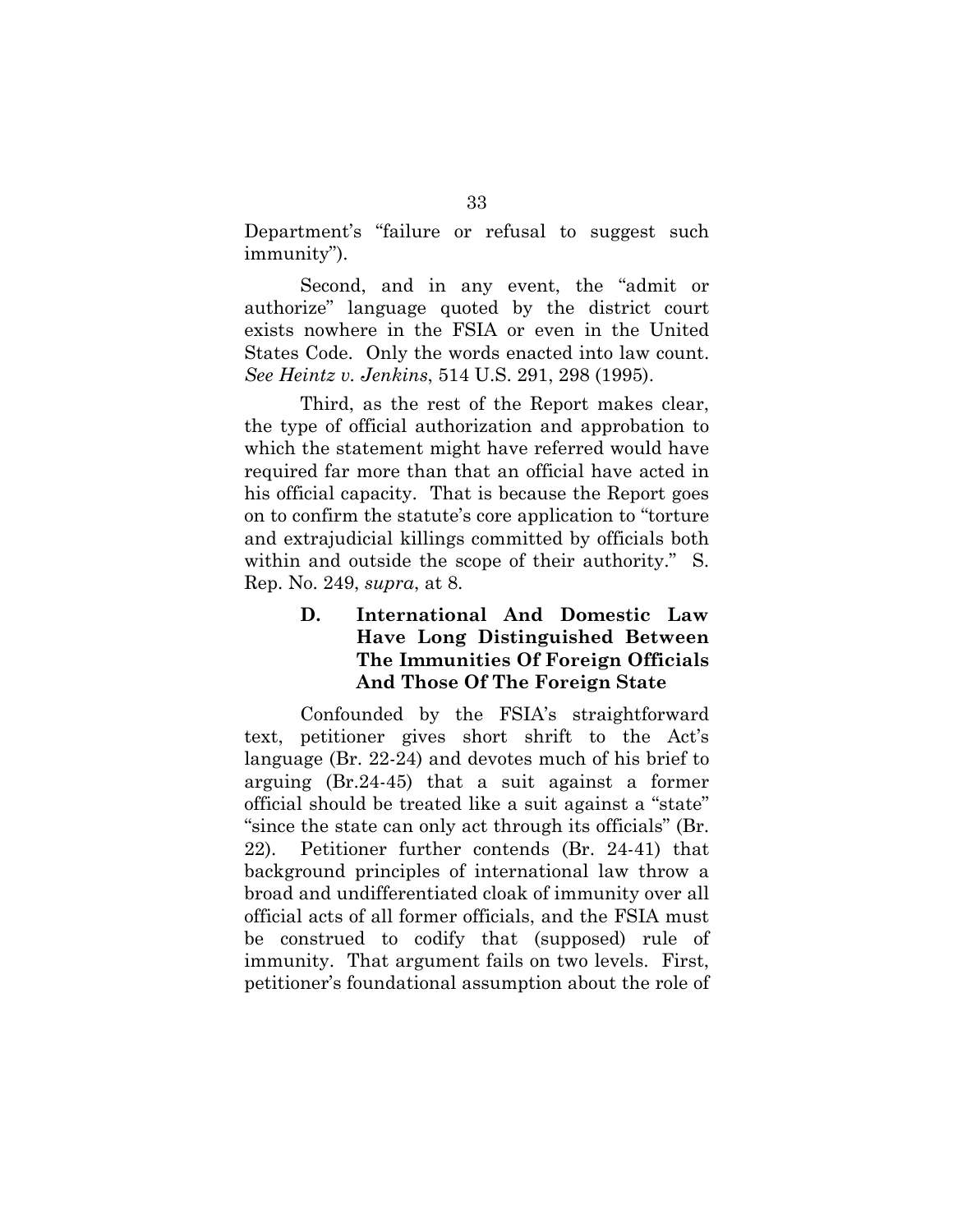background law in construing the FSIA is wrong in this case. Second, no such blanket rule of official immunity from suit exists.9

#### *1. Background Principles Do Not Require Construing the FSIA to Immunize Individuals*

Petitioner invokes (Br. 25, 40) the canon that statutes "ought never to be construed to violate the law of nations if any other possible construction remains." *Murray v. Schooner Charming Betsy*, 6 U.S. (2 Cranch) 64 (1804). But that starting point is all wrong.

 First, because the text is clear, resort to petitioner's background canon is unnecessary. *See Connecticut Nat'l Bank v. Germain,* 503 U.S. 249, 254 (1992) ("When the words of a statute are unambiguous, then, this first canon is also the last: judicial inquiry is complete.").

 Second, and in any event, petitioner's argument begs the very question presented in this case: whether Congress intended to address the immunity of individual officials in the FSIA at all, or whether it chose instead to leave those individuals with the distinct and specialized forms of immunity provided by treaties, statutes, or other customary sources of international law. The choice thus is not,

<sup>9</sup> The court of appeals expressly reserved and remanded the question whether petitioner might enjoy an alternative form of immunity, Pet. App. 26a, and the questions presented in the petition are limited to the narrow question of statutory FSIA immunity, Pet. i, 13; *see* Pet. Br. i.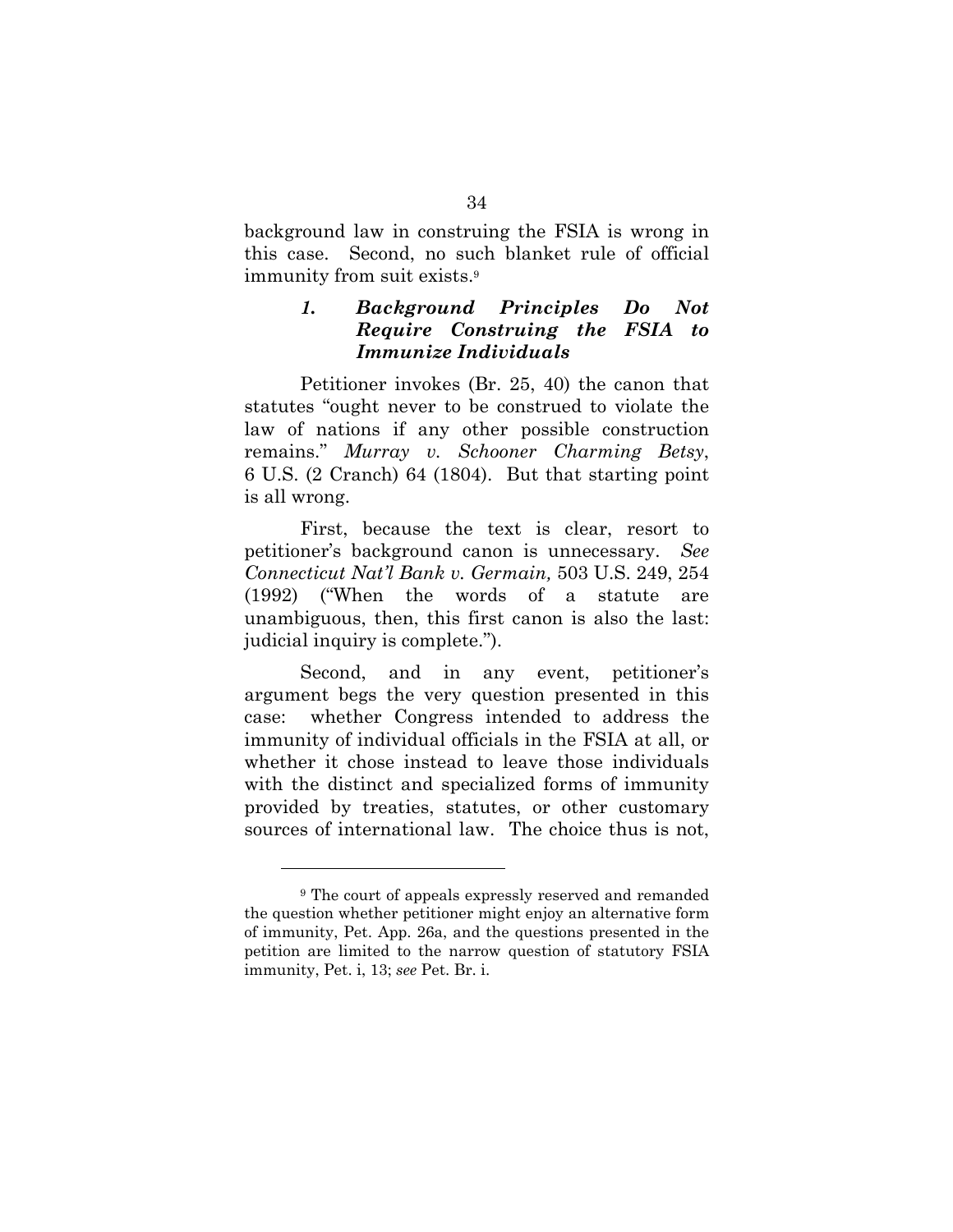as petitioner's argument assumes, between FSIA immunity or no immunity. It is between shoehorning individuals into an immunity designed for "states" or leaving officials to the specialized doctrines that have long governed their immunity. Absolutely nothing in the "law of nations" compelled Congress to include foreign officials in the *statutory* FSIA protection it accorded to states, rather than to leave their immunities governed by other rules of law.10

 Third, international law specifically permits the United States to hold those within its territory accountable, both criminally and civilly, for acts of torture, rape, and extra-judicial killing. *See* Convention Against Torture, *supra*, Arts. 4, 5 & 14. Both the United States and the former Somalia are parties to the Convention Against Torture. *See*  United Nations Treaty Collection, *Status of Convention Against Torture* (2010), http://treaties.un.org/doc/Publication/MTDSG/Volume %20I/Chapter%20IV/IV-9.en.pdf**.** Somalia thus long ago disavowed any governmental interest in or authority for petitioner to engage in torture. *See*  Convention Against Torture, *supra*, Art. 2(2) ("No exceptional circumstances whatsoever, whether a state of war or a threat of war, internal political instability or any other public emergency, may be invoked as a justification of torture.").

<sup>10</sup> For the same reason, petitioner's repeated statements (Br. 21, 25) that the FSIA was intended to codify international law at the time of the statute's enactment say nothing about which aspects of international law Congress was codifying.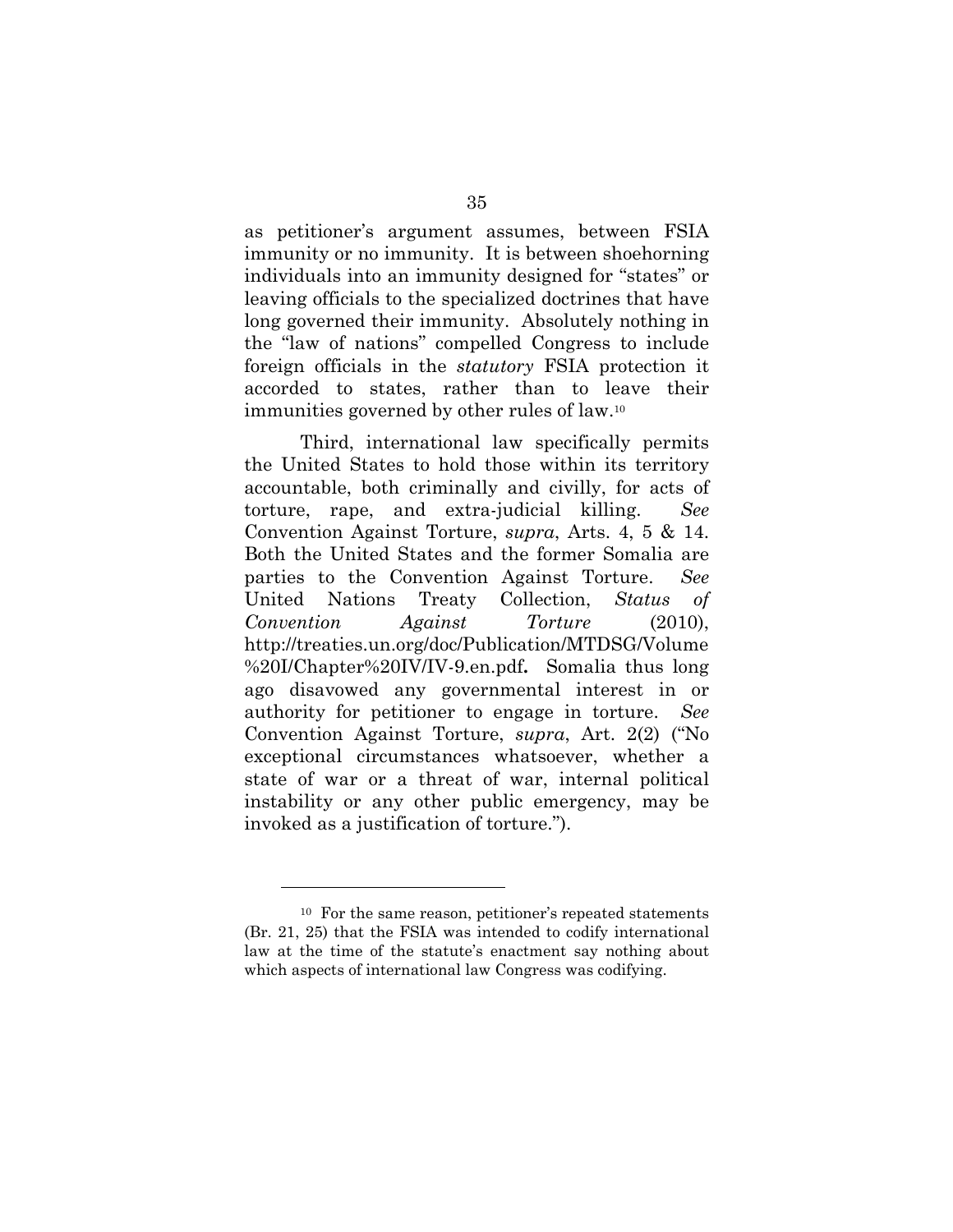Fourth, parts of the FSIA – in particular its expropriation and "state sponsors of terrorism" provisions, 28 U.S.C. §§ 1605(a)(3), 1605A – are deliberate congressional departures from customary international law.11 Indeed, petitioner himself cannot decide if the FSIA preserves or supersedes customary law. *Compare* Pet. Br. 18, *with* Pet. Br. 20. Congress undisputedly has the power to depart from international law. *See Medellin*, 128 S. Ct. at 1359 n.5. And when legislation does depart from background international law in at least some respects, the statutory text, rather than petitioner's canon, is the proper guide for determining the precise path that Congress forged. *See Pavelic & LeFlore v. Marvel Entertainment Grp.*, 493 U.S. 120, 125 (1989).

# *2. United States Law Has Long Distinguished Between the Immunities of Individual Officials and Those of the State*

 In any event, the background principle against which Congress enacted the FSIA is the longstanding tradition in domestic and international law that the individual and the state are not inherently the same for purposes of suit. Indeed, "the principle that an agent is liable for his own torts 'is an ancient one and

<sup>11</sup> *Foreign Sovereign Immunities Act: Hearing on S. 825 Before the Subcomm. on Courts and Administrative Practice of the Sen. Judiciary Comm.*, 103d Cong., 2d Sess. 12-13 (1994) (Jamison Borek, Deputy Legal Adviser, State Dep't); J. Donoghue, *Taking the "Sovereign" Out of the Foreign Sovereign Immunities Act*, 17 Yale J. Int'l L. 489, 538 n.4 (1992).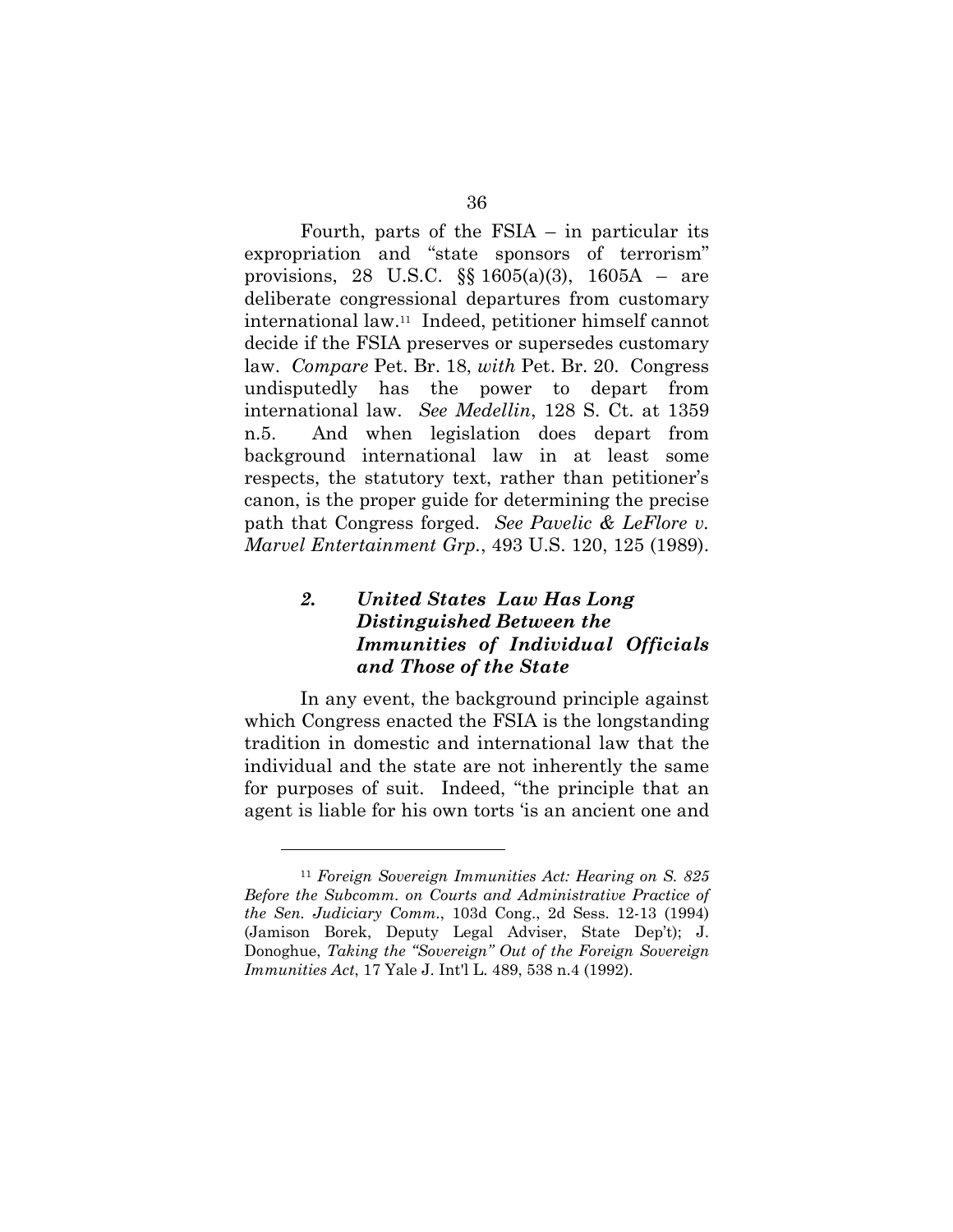applies even to certain acts of public officers or public instrumentalities.'" *Larson v. Domestic & Foreign Commerce Corp*., 337 U.S. 682, 687 (1949); *see Sloan Shipyards Corp*. *v. United States Shipping Board Emergency Fleet Corp.*, 258 U.S. 549, 567 (1922) ("[B]ut the agent, because he is agent, does not cease to be answerable for his acts."). That rule applies notwithstanding that "the sovereign can act only through agents." *Larson*, 337 U.S. at 688.

 The critical factor in determining when a suit against an official can be equated with a suit against the state is not, as petitioner assumes (Pet. i; Pet. Br. 21-24), the capacity in which the official acted (whether "official" or not), but the capacity in which he is sued. "[T]he phrase 'acting in their official capacities' is best understood as a reference to the capacity in which the state officer is sued, not the capacity in which the officer inflicts the alleged injury." *Hafer*, 502 U.S. at 26.

 That distinction is far "more than a mere pleading device": it determines when officials "come to court as individuals" and when they come purely as representatives of "the government that employs them." *Hafer*, 502 U.S. at 27. Suits seeking "the payment of damages by the individual defendant" do not trigger sovereign immunity because "[t]he [money] judgment sought will not require action by the sovereign or disturb the sovereign's property." *Larson*, 337 U.S. at 687-688; *see id.* at 688 (suit against official for "compensation for an alleged wrong" is not against the state, but suit seeking injunctive relief is against the state if it results in "compulsion against the sovereign, although nominally directed against the individual officer");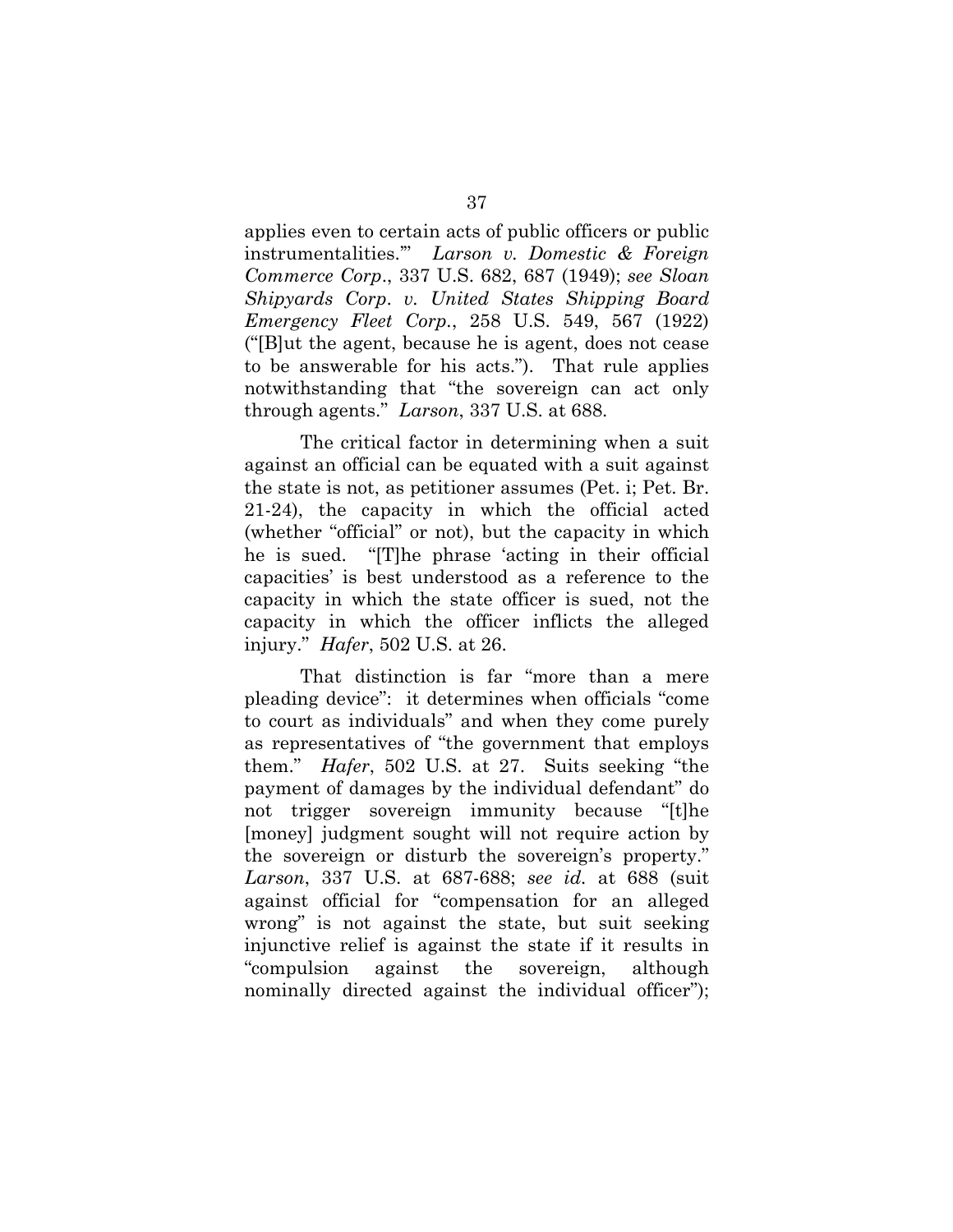*see also Alden v. Maine*, 527 U.S. 706, 757 (1999) ("[A] suit for money damages may be prosecuted against a state officer in his individual capacity for unconstitutional or wrongful conduct \* \* \* so long as the relief is sought not from the state treasury but from the officer personally.").

 Thus, a suit for personal money damages from an official does not constitute a suit against the state because the damages will be awarded only if the officer's actions exceeded limits on his authority imposed by controlling law. The official's "actions beyond those limitations are considered individual and not sovereign actions." *Larson*, 337 U.S. at 689. By violating the law, "[t]he officer is not doing the business which the sovereign has empowered him to do or he is doing it in a way which the sovereign has forbidden." *Ibid*.

 It is only when the form of relief sought operates against the state – such as suits seeking not money damages against the individual, but relief compelling or restraining the actions of the sovereign itself (*i.e.*, specific or injunctive relief) – that immunity is triggered. And even then, immunity attaches *not* because the individual official is the state, but because the *form of relief* sought by the plaintiff's claims would operate upon the sovereign and thus renders the case "in substance, a suit against the Government." *Ibid*. It is the operative "effect of the judgment" in "restrain[ing] the Government from acting, or compel[ling] it to act" that determines whether the state is the real party in interest and thus triggers sovereign immunity. *Pennhurst State Sch. & Hosp. v. Halderman*, 465 U.S. 89, 101 n.11 (1983); *see Altmann*, 541 U.S. at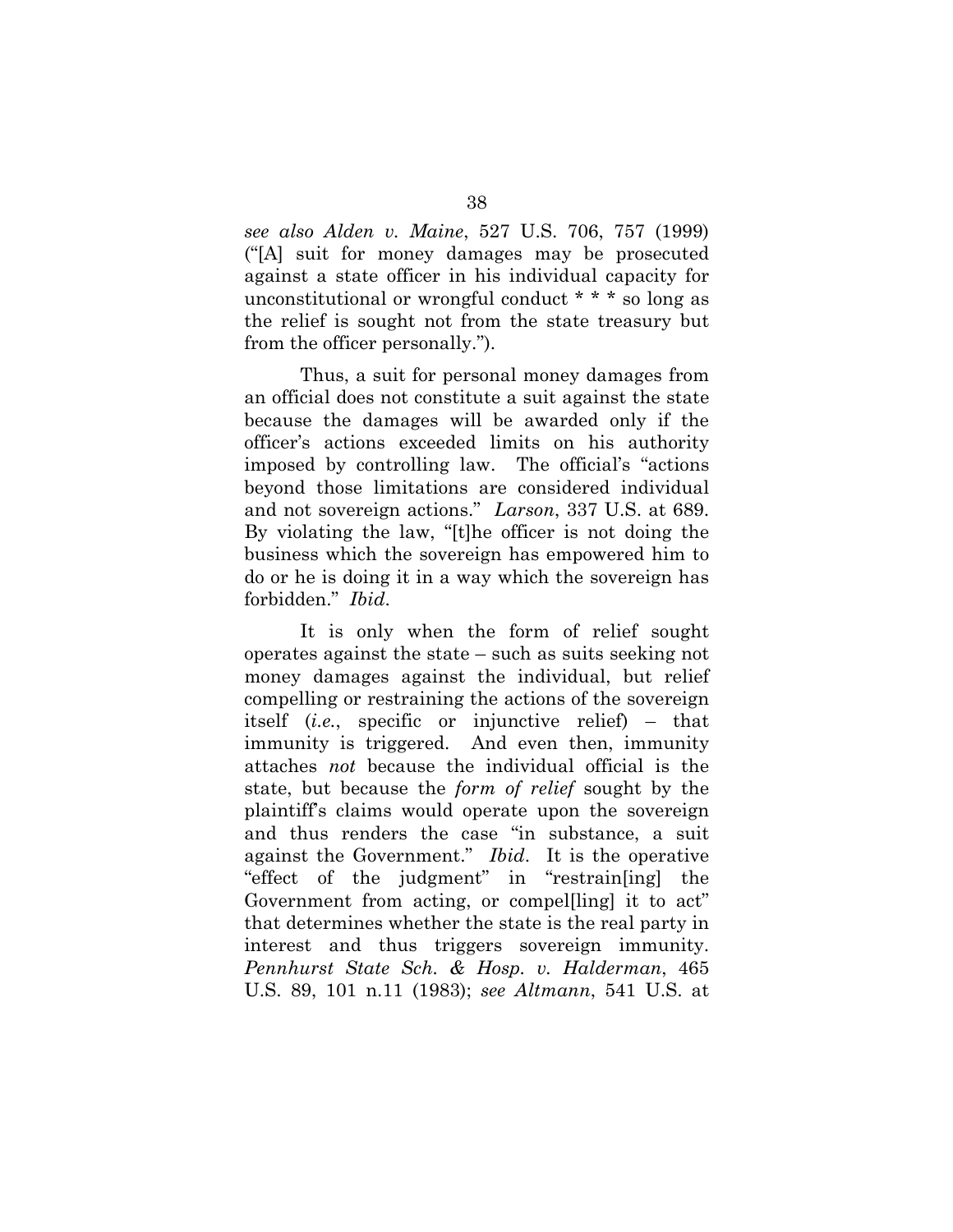677, 709 (Breyer, J., concurring) (noting the distinction between the sovereign immunity of a state and the personal immunities of individuals).

 For that reason, suits that seek to enforce contractual obligations to which the state would be a party or to adjudicate a sovereign's title to stateowned property are deemed to be suits against the sovereign, regardless of whether an official is the nominal defendant. *See Idaho v. Coeur d'Alene Tribe*, 521 U.S. 261, 281-287 (1997) (suits that are the functional equivalent of quiet title actions barred by sovereign immunity); *Seminole Tribe v. Florida*, 517 U.S. 44, 74-75 (1996) (suit that would compel the creation of a compact to which the State would be a contracting party barred by sovereign immunity). By contrast, suits seeking money damages from former officials in their personal capacity are suits against the individual, not the state.

# *3. International Law Similarly Distinguishes Between the Individual and the State*

 Contrary to petitioner's premise (Br. 22-41), international law has long treated individual officials as distinct from the foreign state for immunity purposes, both by developing distinct immunity doctrines for foreign officials and by generally equating a suit against an official with a suit against the state only when the judgment would operate against the state itself.

# **a. Specialized individual immunities, not the state's own immunity, apply to officials**

Rather than cloak officials in the state's own immunity, international law has developed and long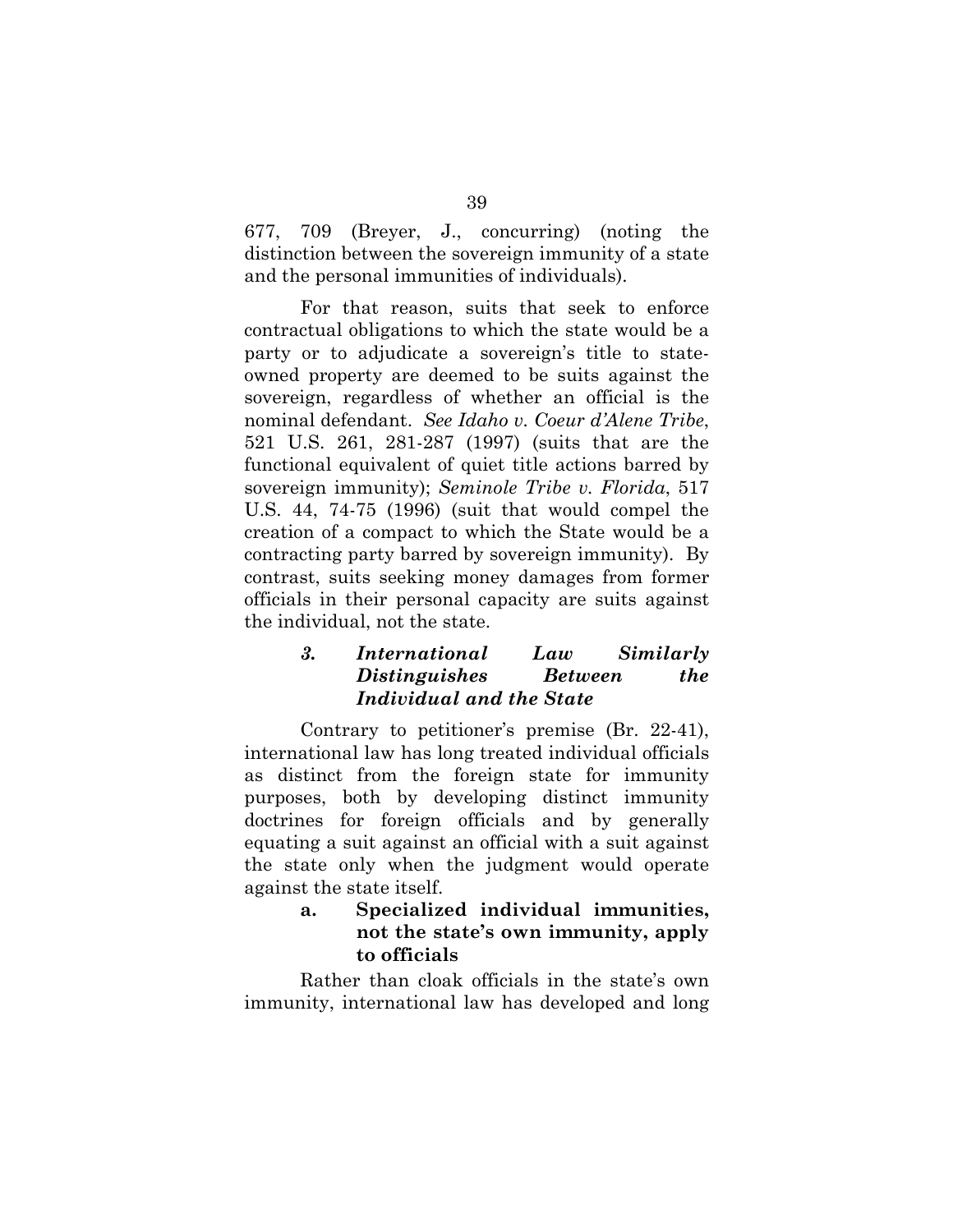recognized "specialized immunities" to protect particular foreign officials from suit. *Restatement (Second), supra*, § 66, cmt. b. For example, customary international law has long accorded immunity to diplomats, individuals on official missions, and other foreign representatives. *See, e.g., Schooner Exchange v. McFaddon*, 11 U.S. (7 Cranch) 116, 138-139 (1812). Those immunities are now governed by treaties and statutes.12 In addition, customary international law recognizes other immunities, like "head of state" immunity for the sitting head of a Nation. *See, e.g.*, *id*. at 136; *Altmann*, 541 U.S. at 709 (Breyer, J., concurring).<sup>13</sup>

This Court has also developed the "act of state" doctrine that, although not an immunity from suit, enforces the separation of powers by limiting the federal courts' examination of actions taken "within its own territory by a foreign sovereign government,

<sup>12</sup> *See* Vienna Convention on Diplomatic Relations, April 18, 1961, 23 U.S.T. 3227, 500 U.N.T.S. 92 (diplomatic immunity); Vienna Convention on Consular Relations, April 24, 1963, 21 U.S.T. 77, 596 U.N.T.S. 691 (consular immunity); NATO Status of Forces Agreement, June 19, 1951, 4 U.S.T. 1792; 199 U.N.T.S. 67 (immunity of NATO military and civilian personnel); Diplomatic Relations Act, 22 U.S.C. § 254a *et seq.*; United Nations Headquarters Act, Pub. L. No. 80-357, 61 Stat. 767; International Organizations Immunities Act, 22 U.S.C. § 288 *et seq.; see also* Foreign Missions Act, 22 U.S.C. § 4301 *et seq*.

<sup>13</sup> That is of no help to petitioner, because the Somali Constitution designated the President, not the Prime Minister, the head of state. Constitution of the Somali Democratic Republic, Art. 79 (reproduced at Pltfs. Opp. To Motion to Dismiss, Exh. 2.).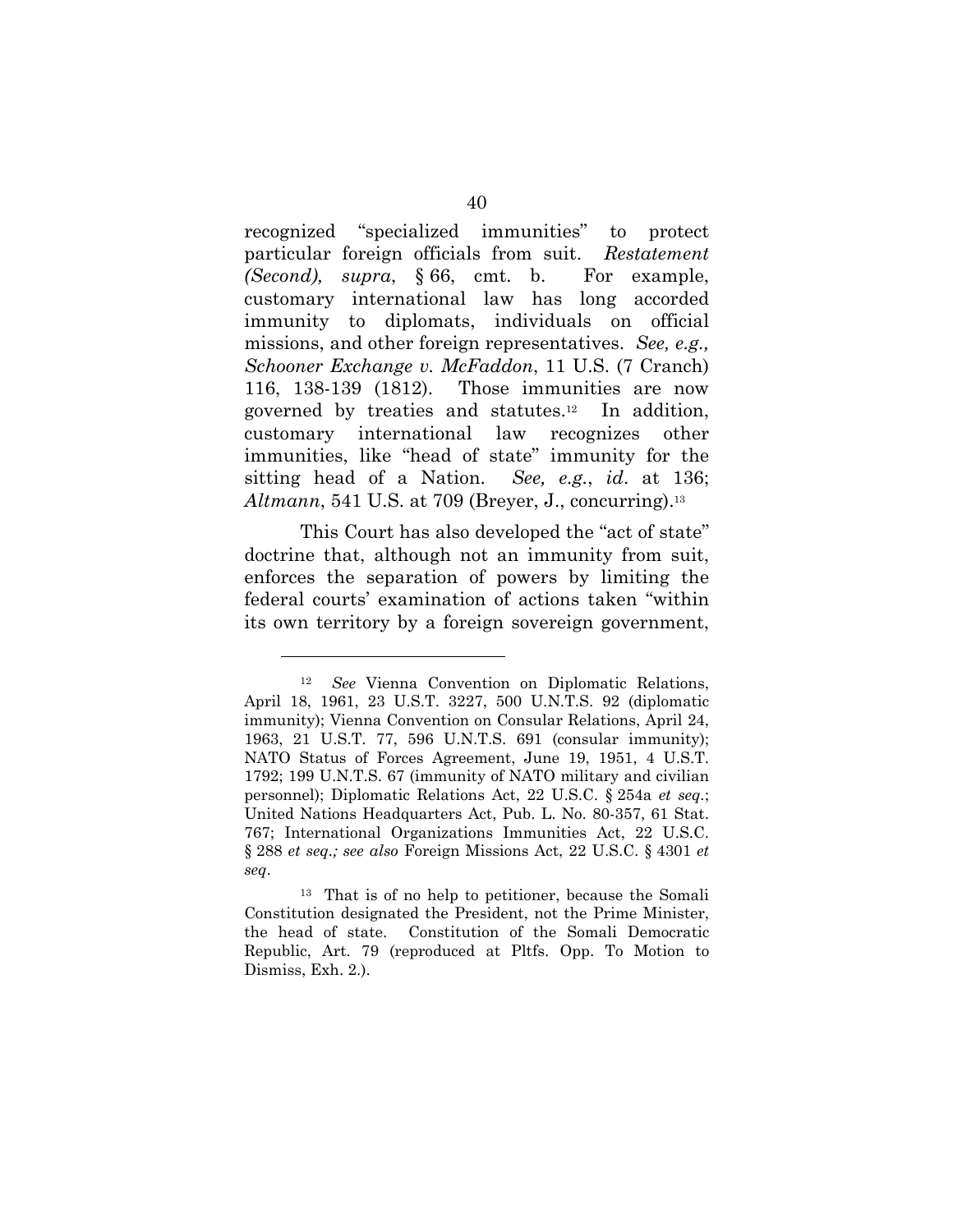extant and recognized by this country at the time of suit." *Banco Nacional de Cuba v. Sabbatino*, 376 U.S. 398, 428 (1964). The doctrine focuses not on the identity of the defendant, but on "the relief sought or the defense interposed." *W. S. Kirkpatrick & Co. v. Environmental Tectonics Corp.*, 493 U.S. 400, 405 (1990). The act of state doctrine has been applied in resolving on the merits actions against individual foreign officials who were acting in their official capacity. *See Underhill v. Hernandez*, 168 U.S. 250, 254 (1897). "[T]he FSIA in no way affects application of the act of state doctrine." *Altmann*, 541 U.S. at 701.

The fact that international law has created specialized immunities for certain foreign officials that are separate and apart from the immunity accorded to the state itself takes the legs out from under petitioner's argument. International law, both generally and as implemented by the Political Branches, plainly does not and has not automatically equated the individual official and the state; it has developed separate and distinct immunity doctrines for each. *See Amerada Hess*, 488 U.S. at 436 n.4 (noting that, even if foreign state were immune under Alien Tort Statute, a foreign official could be sued). As the *Restatement* explains, "a distinction must be made between" the state and its officials. *Restatement (Second), supra*, cmt. b. That is exactly what Congress did in the FSIA.

### **b. International law focuses on the operation of judgments**

For purposes of determining whether and when a suit against an official is, in the eyes of the law, a suit against the foreign state, international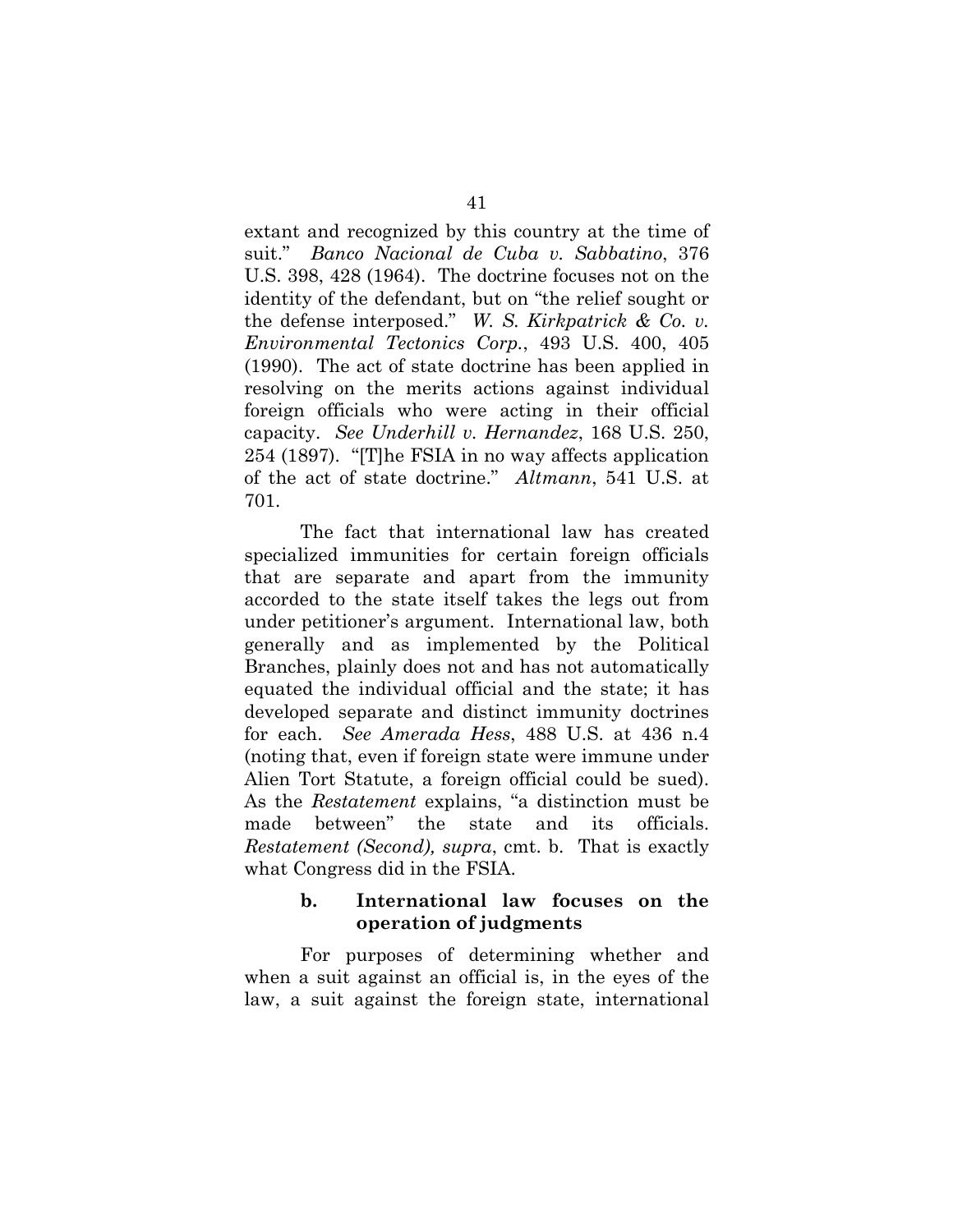law generally focuses on the effect of the judgment on the foreign state, not whether the official acted in his official capacity.

**(i)** The *Restatement (Second)*, which was in effect at the time the FSIA was enacted, was explicit that the immunity of a foreign state would extend to the official-capacity acts of a "public minister, official, or agent of the state" only "if the effect of exercising jurisdiction would be to enforce a rule of law against the state," *id.* § 66.14 Thus, like domestic law, the *Restatement* hinged sovereign immunity not on whether the individual acted in his official capacity as petitioner posits, but the compulsive effect of the judgment on the state.

The *Restatement*'s accompanying illustrations confirmed the point, explaining that a suit seeking to enforce a contract for military supplies entered into by the government constitutes a suit against the sovereign notwithstanding the naming of the contracting official as the defendant. *Restatement (Second), supra* (Illustration 2). That is because, regardless of who the nominal defendant is, the judgment in that case would contractually obligate the state itself either to perform the contract or to pay contract damages from its treasury. *See also Chuidian v. Philippine Nat'l Bank*, 912 F.2d 1095, 1097, 1100, 1103 (9th Cir. 1990) (suit against official for official-capacity actions deemed a suit against the foreign state because it sought damages for breach of a contractual letter of credit between the state and

<sup>14</sup> The Second Circuit in *Matar v. Dichter*, 563 F.3d 9, 14 (2009), omitted that critical qualification.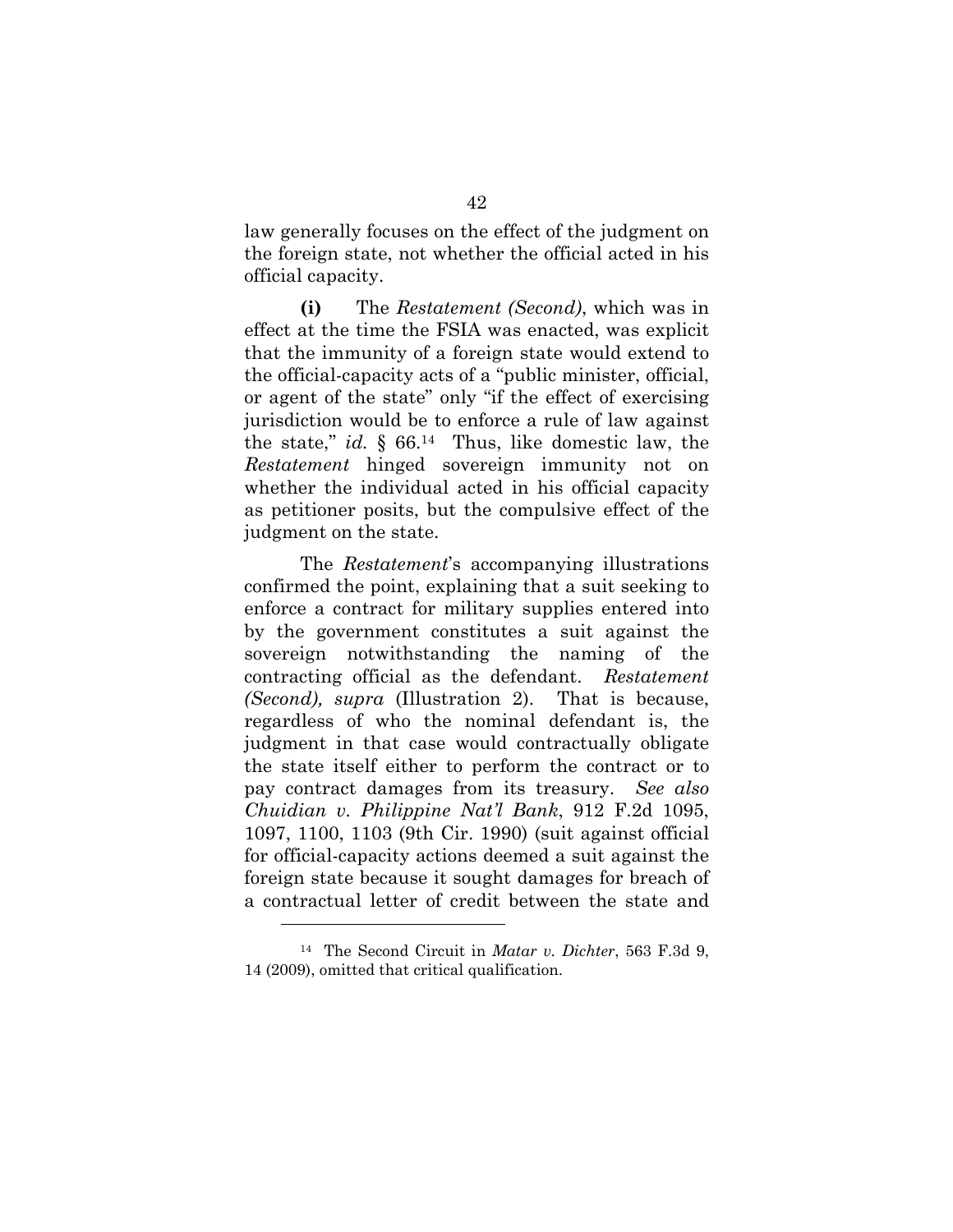the plaintiff); *El-Fadl v. Central Bank of Jordan*, 75 F.3d 668, 670-671 (D.C. Cir. 1996) (employment contract with government); *cf. Seminole Tribe, supra; Department of the Army v. Blue Fox, Inc.*, 525 U.S. 255, 262-264 (1999) (sovereign immunity attaches to actions seeking to force the payment of contract damages from "funds in the Treasury").

 Similar to domestic law, the *Restatement* contrasted such claims with those seeking to hold individual officials personally responsible for acts they took in an official capacity. For such claims, individual officials "do not have immunity from personal liability even for acts carried out in their official capacity." *Restatement (Second), supra*, cmt. b; *see also* Vienna Convention on Consular Relations, Art. 43, Apr. 24, 1963, 21 U.S.T. 77, 596 U.N.T.S. 261 (consular officials subject to suit for "damage arising from an accident in the receiving State caused by a vehicle, vessel or aircraft" when performing consular functions). The modern *Restatement (Third)*, *supra*, is even worse for petitioner, omitting any provision for extending the immunity of the state to individual officials, *id*. §§ 461-466, and specifically providing that, "[e]ven if a suit against the sovereign is barred, there may be a remedy by suit against a responsible official." *Id*. § 907, cmt. c (1987).

**(ii)** The foreign court decisions on which petitioner relies largely mirror the *Restatement*'s framework. In so doing, they greatly undermine petitioner's assertion that there is such a wellestablished and sweeping doctrine of official immunity that the Court must graft officials onto the FSIA's text. In *Grunfeld v. United States*, 3 N.S.W.R. 36 (N.S.W. Sup. Ct. 1968), for example, the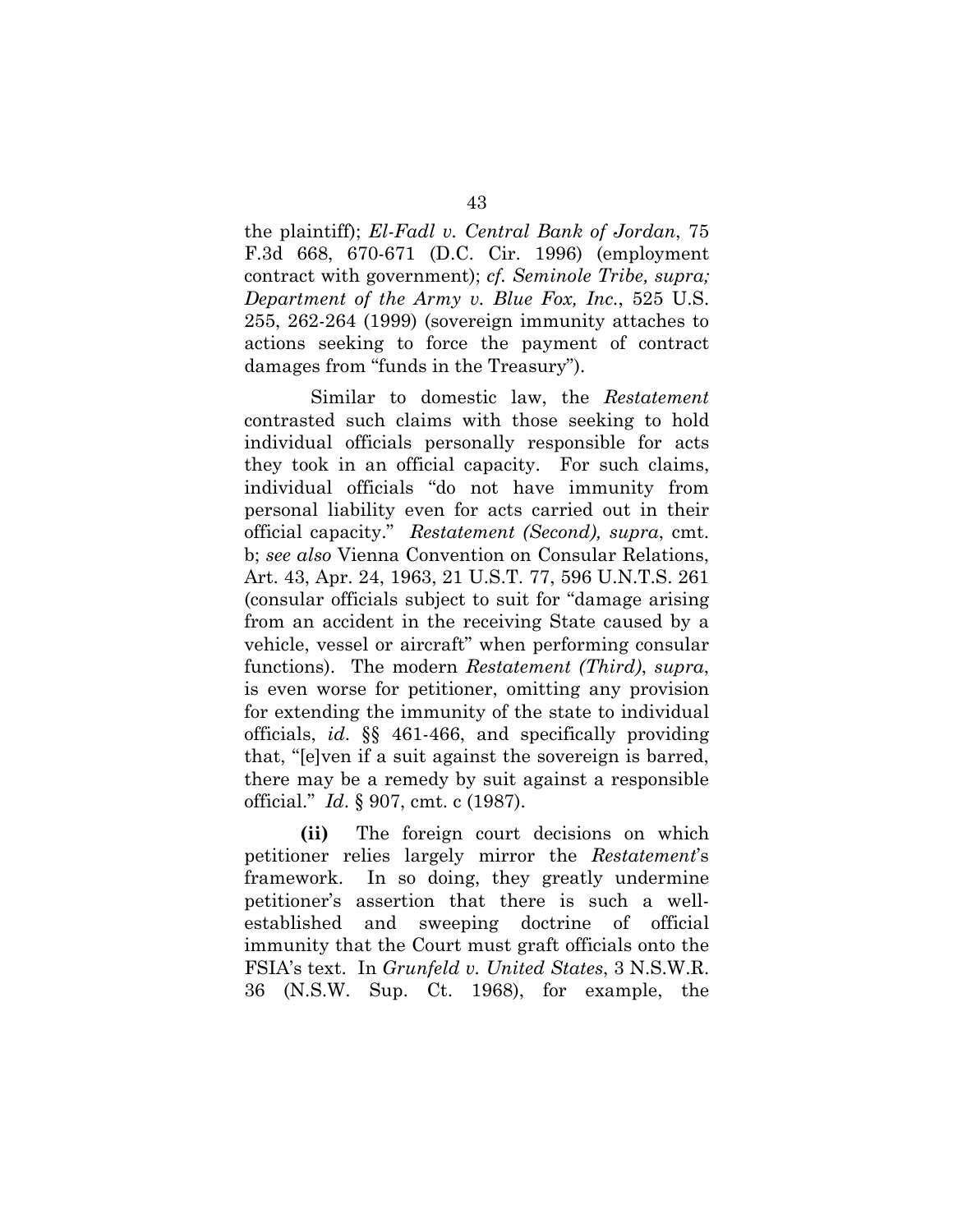Australian court afforded immunity to a United States official because the claim sought an injunction to enforce a contract to which the United States was a party, and thus "the interests or property of the State are to be the subject of adjudication," *id*. at ¶ 50**.** *See also Syquia v. Almeda Lopez* (Phil. Sup. Ct. 1949) (suit to enforce contractual lease agreements on which the United States was the lessee, and so the "real party in interest \* \* \* is the United States of America"); *Holland v. Lampen-Wolfe*, 1 W.L.R. 1573 (U.K. H.L. 2000) (act of state doctrine; to activity by military official on U.S. military base is part of "the performance of traditional sovereign functions regarding a state's armed forces"); *Church of Scientology Case*, 65 I.L.R. 193 (Germany Fed. Sup. Ct. 1978) (suit seeking injunction against Scotland Yard investigative report barred; acts were "so intrinsic a part of state authority"); *Jaffe v. Miller*, 13 O.R.3d 745 (C.A. 1993) (immunity accorded for prosecution in the name of the State of Florida); *cf. Jones v. Ministry of Saudi Arabia*, 1 A.C. 270 (H.L. 2006) (while granting immunity to an official, court specifically notes that United States law under the TVPA and Alien Tort Statute might be different).

The domestic authorities that petitioner cites follow a similar track. *Underhill*, for example, is an act of state case that affirmed a judgment in the defendant's favor on the merits, not a jurisdictionbarring grant of immunity. 168 U.S. at 252, 254; *see Alfred Dunhill v. Republic of Cuba*, 425 U.S. 682, 705 n.18 (1976) (act of state doctrine and sovereign immunity may "point to different results in certain cases"). In addition, while this Court held in *Underhill* that "acts of legitimate warfare" cannot be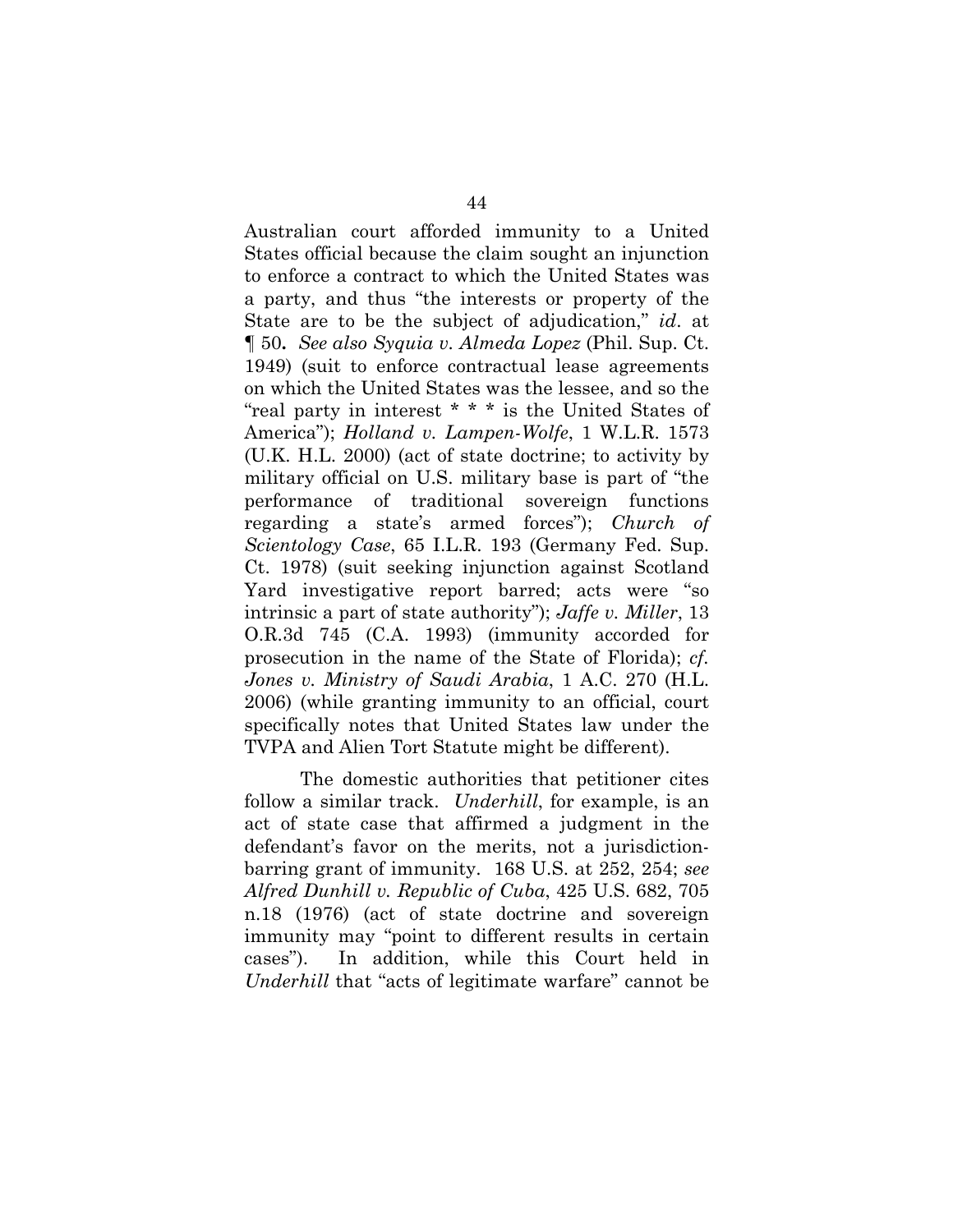the basis for liability, *id*. at 253, the Court noted that caselaw dictated a different outcome in "[c]ases respecting arrests by military authority in the absence of the prevalence of war," or acts by "revolutionary bodies" "vex[ing] the commerce of the world on its common highway," *id*. at 254. Rather than help petitioner, *Underhill* thus confirms that actions in violation of the law of nations like torture offer individual officials no immunity from suit.15 *See also Ricaud v. American Metal Co.,* 246 U.S. 304, 305-306 (1918) (act of state case; injunctive relief in dispute over title to property)*; Oetjen v. Central Leather Co.*, 246 U.S. 297, 303 (1918) (act of state doctrine applied to replevin action concerning "title to property"); *Heaney v. Government of Spain*, 445 F.2d 501, 504-505 (2d Cir. 1971) (suit against consular representative implicating the Vienna Convention; effort to enforce a contract; sovereign immunity applied because "the effect of exercising jurisdiction would be to enforce a rule of law against the state"); *Bradford v. Director Gen. of R.R.s of Mexico*, 278 S.W. 251, 251-252 (Tex. Civ. App. 1925) (effort to enforce a contract to which the government of Mexico was a party and to obtain contract damages from the Mexican treasury); *Oliner v. Canadian Pac. Ry. Co.*, 311 N.Y.S.2d 429, 434 (N.Y. App. Div. 1970)

<sup>15</sup> *Underhill*'s sweeping description of the act of state doctrine, 168 U.S. at 252, was subsequently refined by this Court in *Sabbatino,* 376 U.S. 398. Of particular relevance here, the Court stressed that the act of state doctrine only applies to a foreign government "extant and recognized by this country at the time of suit." *Id*. at 428. There is no such government in the former Somalia.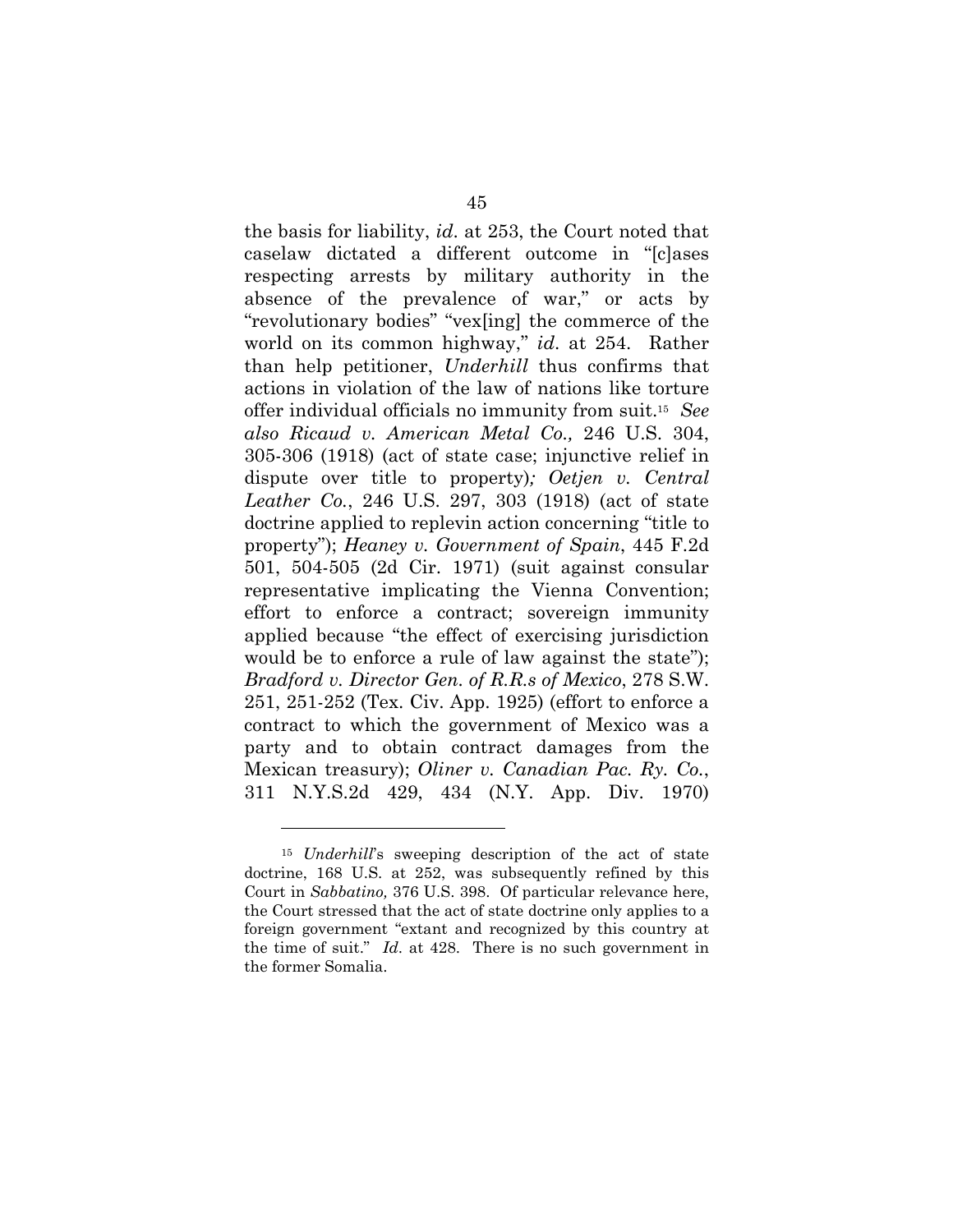(applying act of state doctrine; adjudicating Canadian government's ownership of property).16

At bottom, where petitioner desires a wide blanket of immunity, international and domestic law provide only patch squares of specialized immunities, and where petitioner desires a rule reflexively equating suits against officials with suits against the state, international and domestic law offer a far narrower focus on the nature of the judgment sought and its operation against the state. Given the FSIA's silence about immunizing individuals, the lack of any well-documented (let alone settled) international rule of "official acts" immunity, and the foreign-relations consequences of courts signaling that former officials will automatically be swaddled in absolute immunity for all of their official actions, the Court should wait "for legislative guidance before exercising innovative authority" in this area. *Sosa*, 542 U.S. at 726.

**(iii)** To be sure, the distinction drawn in immunity doctrines between the state and state officials reflected in the *Restatement* and

<sup>16</sup> The Attorney General opinion on which petitioner relies (Br. 27) actually cuts the other way because no immunity was asserted by the United States. Instead, perhaps anticipating the act of state doctrine, the Attorney General expressed his view that the court would accord proper respect to the defendant's actions "in pursuance of his commission." 1 Op. Att'y Gen. 81 (1797). *Greenspan v. Crosbie*, No. 74 Civ. 4734, 1976 WL 841 (S.D.N.Y. Nov. 23, 1976), simply dismissed the individual defendants without elaboration based on an assertion of immunity by the United States, tellingly granting them an immunity that was *different* from that accorded the foreign state.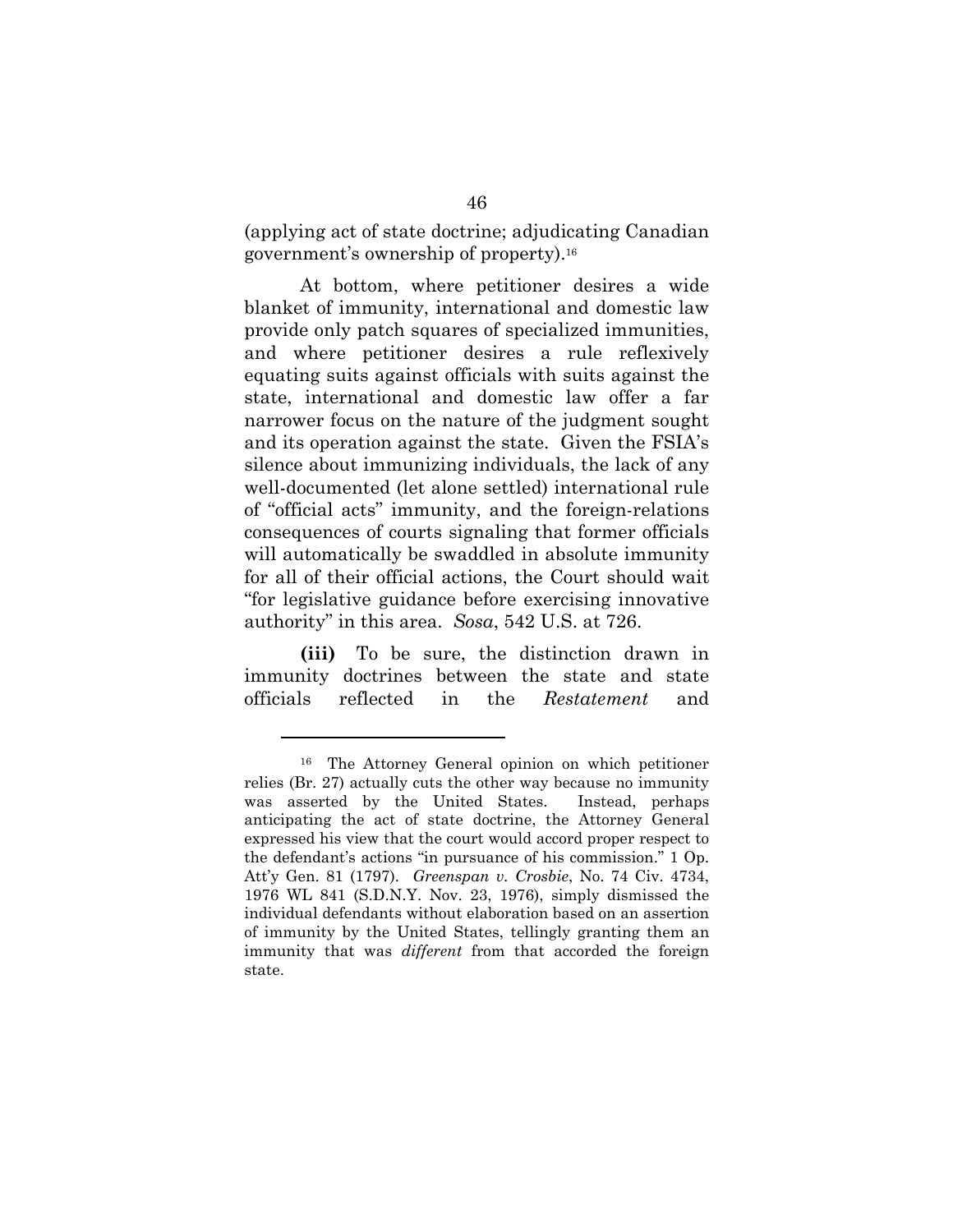international law is not constitutionally compelled as it is under the Eleventh Amendment and the Constitution's separation of powers. Foreign sovereign immunity is the product of comity, not constitutional compulsion, *Altmann*, 541 U.S. at 696, and thus is subject to modification at the Political Branches' direction. But that simply makes petitioner more, not less, amenable to suit than his domestic counterparts, and makes it more, not less, appropriate to enforce the limitations on sovereign immunity reflected in the text of both the FSIA and the TVPA. Furthermore, in enacting the TVPA, both the House and Senate Reports stated that domesticlaw principles would provide the proper framework for defining the amenability to suit of foreign officials for acts of torture and extrajudicial killing. *See* S. Rep. No. 249, *supra,* at 8; H.R. Rep. No. 367, Pt. I, *supra,* at 5.17

Most importantly, the central point of comity is to afford the foreign government the "same consequent immunity from suit" – not better immunity – as the sovereign "enjoys itself within its own dominions." *Long v. The Tampico & Progresso,*  16 F. 491, 495 (1883); *see Schooner Exchange*, 11 U.S. (7 Cranch) at 137 (international comity promotes the "perfect equality" of nations); *Restatement (Third),* 

<sup>17</sup> *See also Velasco v. Government of Indonesia*, 370 F.3d 392, 399 (4th Cir. 2004) (noting domestic and international law parallels); *Lyders v. Lund*, 32 F.2d 308, 309 (N.D. Cal. 1929) (whether foreign state immunity applies to official "should be similar to that used in determining whether or no[t] a suit against a state officer [is] an action against a state within the meaning of the Eleventh Amendment").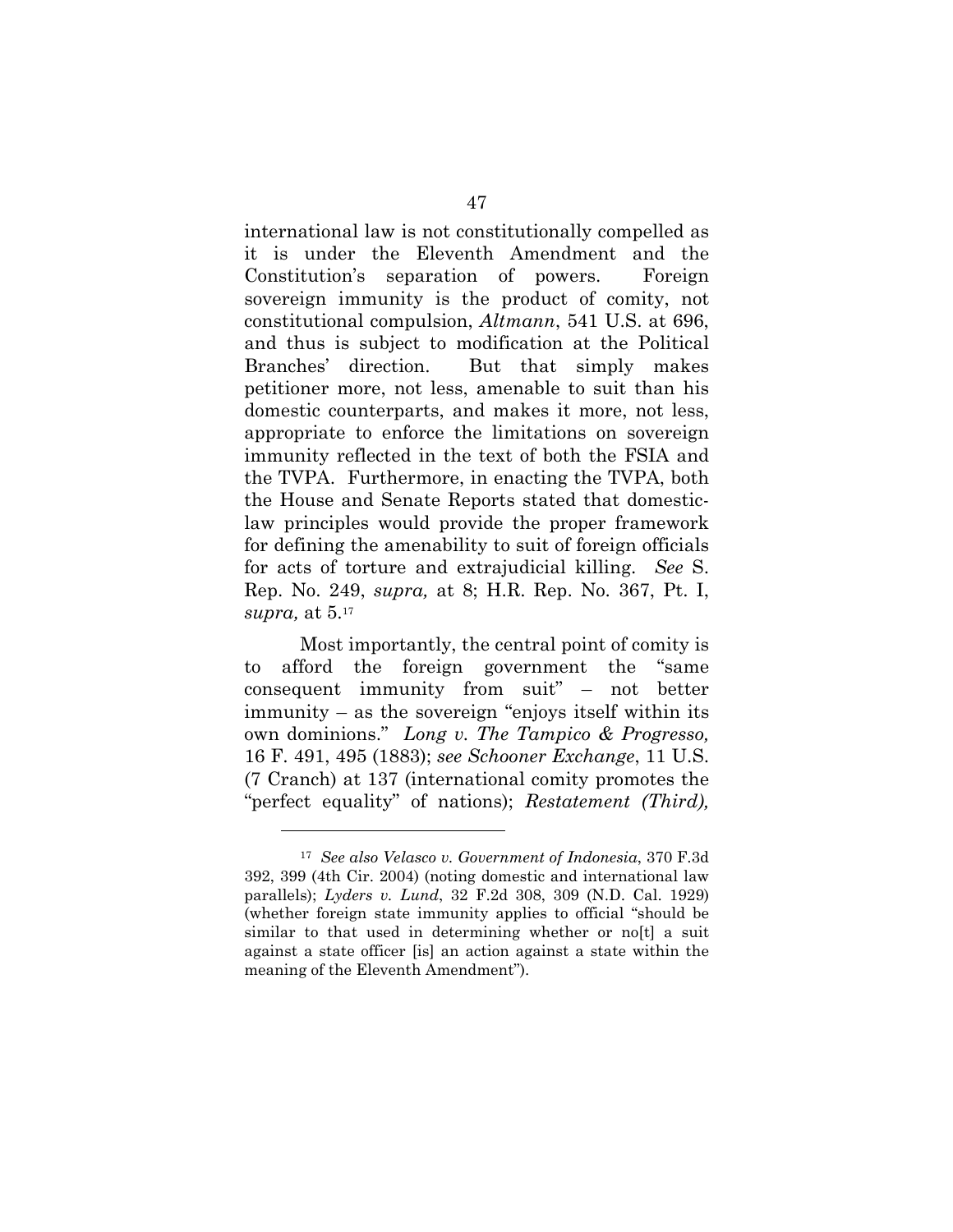*supra*, § 907, cmt. c (liability of foreign officials may parallel liability of "a United States official on the ground that his action was unconstitutional or contrary to law or treaty"); Civil Liability for Acts of State Sponsored Terrorism of 1996, Pub. L. No. 104- 208, Div. A, Title I, § 101(c), 110 Stat. 3009-172 (codified at 28 U.S.C. § 1605 note) (action permitted only where domestic liability is equivalent).

**(iv)** Finally, petitioner's argument (Br. 22) that "state" should be construed broadly because "there is a presumption *in favor* of preserving sovereign immunity" fails on two levels. First, the question here is not whether traditional forms of individual official immunity are preserved, but whether they were statutorily supplanted by the FSIA. The presumption says nothing about that. Second, statutory grants of foreign sovereign immunity should be construed circumspectly because the court does not lightly choose "to create a privileged class, free from liability for wrongs inflicted" or to put government agents "above the law." *Hopkins v. Clemson Agricultural College*, 221 U.S. 636, 643 (1911). That is particularly true when, as here, Congress designed a statute specifically to ensure that a "privileged class" would be held accountable in court. *See Butz v. Economou*, 438 U.S. 478, 501 (1978) (common law immunity principles cannot leave an Act of Congress "drained of meaning").

#### *4. Former Officials Are Not the State*

Petitioner's quest for FSIA immunity fails for yet another reason. His task is to prove that the FSIA equates *former*, officials with the "state," even when that foreign state no longer exists at the time of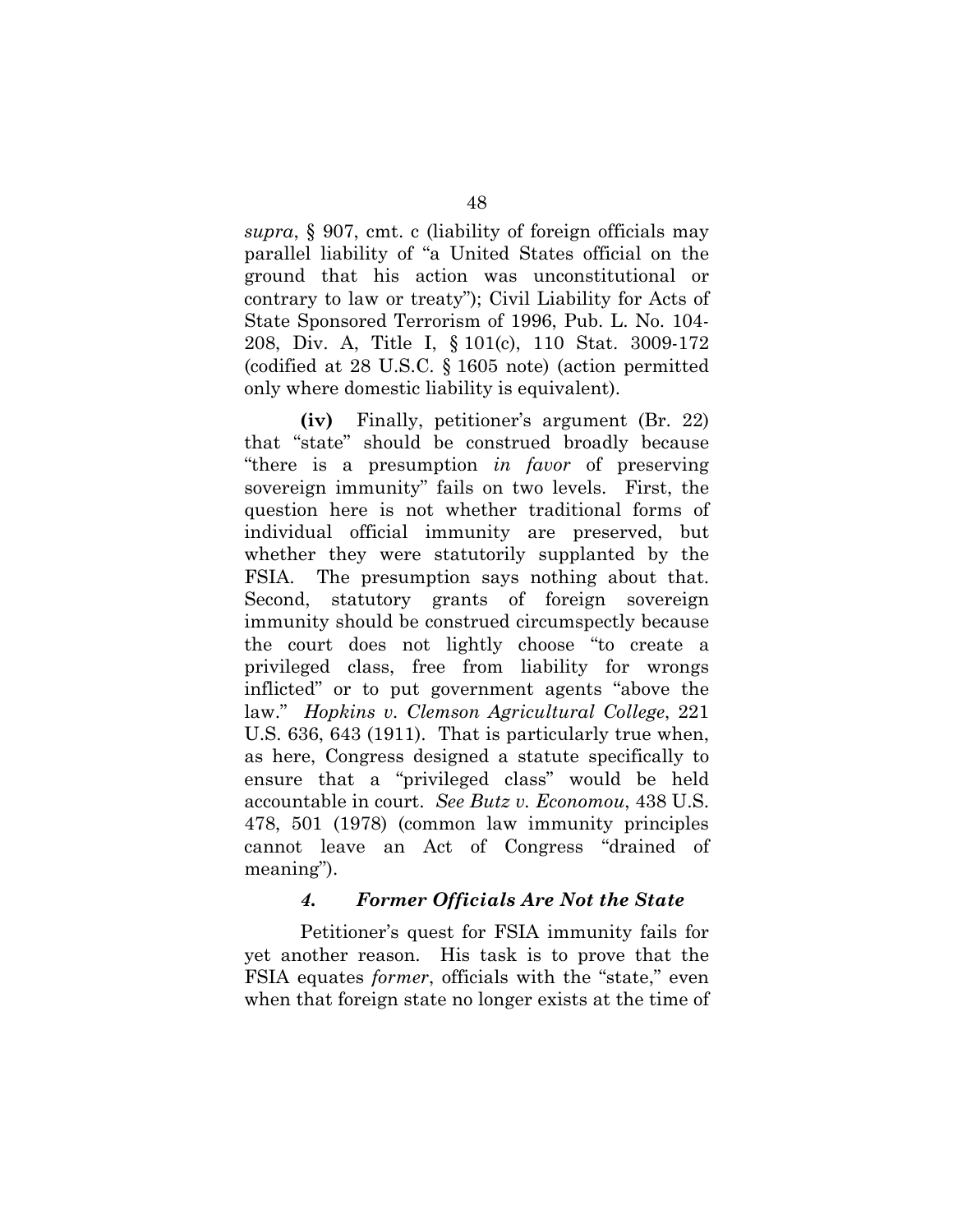suit and even when the former official has chosen to take up residence in this Country. In other words, petitioner asks this Court to hold, in the absence of any textual guidance, that federal law compels that he be granted absolute immunity from suit in his *home court*, against the laws of his chosen home country, based on his work nearly two decades ago for a foreign state that he helped drive to extinction – an immunity, moreover, that is *greater* than what U.S. law would afford to *sitting* (let alone former) U.S. officials in U.S. courts.

That makes no practical sense, and nothing in the FSIA, international law, or comity principles requires it. Throughout the FSIA, references to the foreign state and to its agencies or instrumentalities are expressed in the present tense. For example, an entity can be characterized as an "agency or instrumentality of a foreign state" only if it "*is* a separate legal person," "*is* an organ of a foreign state or political subdivision thereof" or "is owned by a foreign state," and "*is* neither a citizen of a State of the United States \* \* \* nor created under the laws of any third country." 28 U.S.C. §1603(b) (emphases added); *see Dole,* 538 U.S. at 478 ("[T]he plain text" of Section 1603(b)(2), "because it is expressed in the present tense, requires that instrumentality status be determined at the time suit is filed."). Congress's use of the present "verb tense is significant in construing" the FSIA. *United States v. Wilson*, 503 U.S. 329, 333 (1992); *see Stafford v. Briggs*, 444 U.S. 527, 535-536 (1980) ("[L]anguage, cast by Congress in the present tense, can reasonably be read as describing the character of the defendant at the time of the suit.").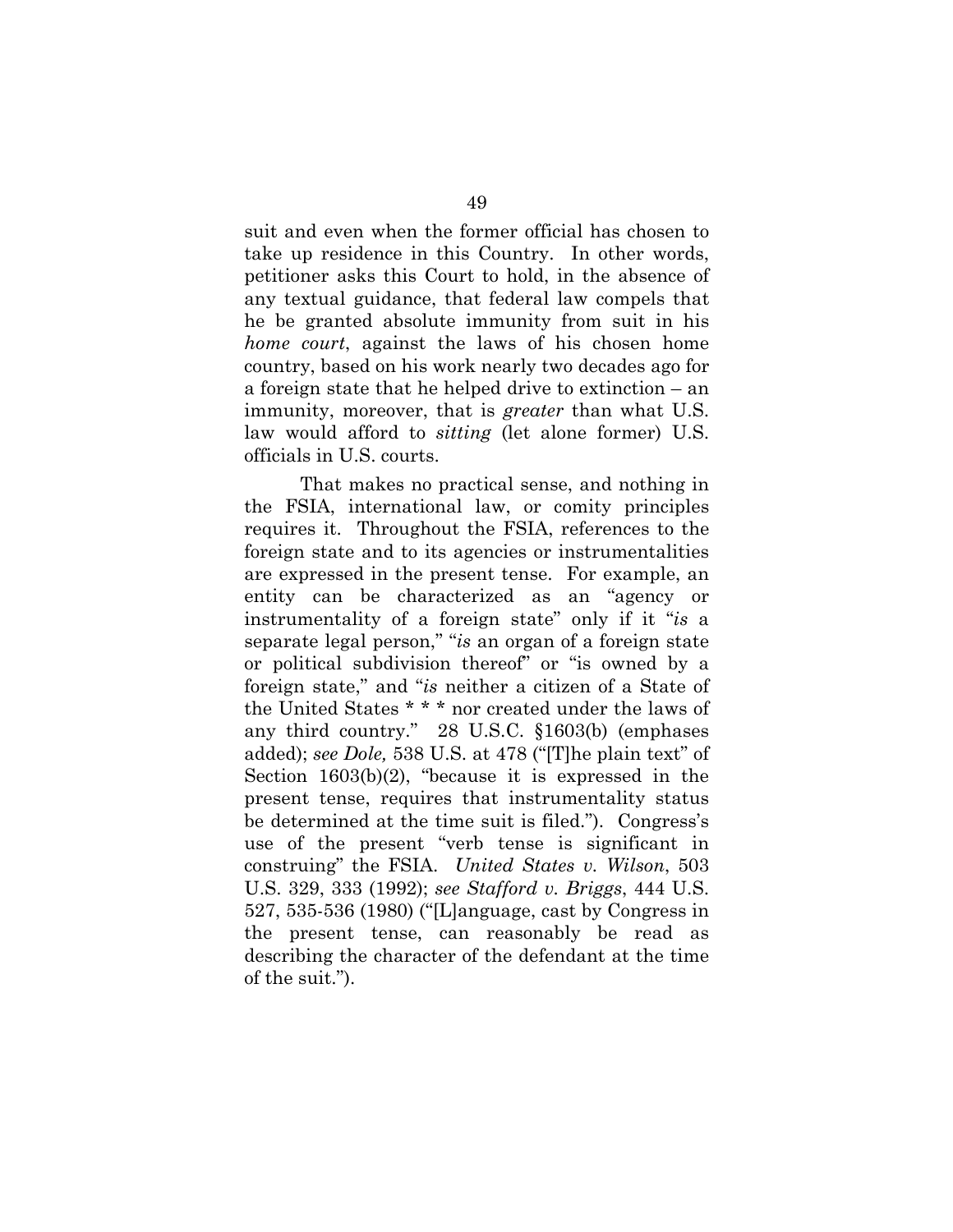Tellingly, when Congress wanted the FSIA to apply to an entity's status at the time of the underlying events, rather than at the time of filing suit, it said so. *See* 28 U.S.C. § 1605A(a)(2)(A)(i)(I) (no immunity if "the foreign state was designated a state sponsor of terrorism at the time the act \* \* \* occurred"). Congress's selective inclusion and exclusion of the present verb tense must be given full effect. *See Gwaltney of Smithfield, Ltd. v. Chesapeake Bay Foundation, Inc.*, 484 U.S. 49, 63 n.4 (1987) ("The fact that Congress consciously chose the past tense to describe the Administrator's new authority to assess civil penalties suggests that Congress knows how to target past violations when it wants to do so."); *Barrett v. United States*, 423 U.S. 212, 217 (1976) ("Congress \* \* \* used the present perfect tense elsewhere in the same section \* \* \* in contrast to its use of the present tense" in the provision at issue.).18

That textual focus on the present status of the purported sovereign accords with the "longstanding principle" that "the jurisdiction of the Court depends upon the state of things at the time of the action brought." *Dole*, 538 U.S. at 478 (citing additional

<sup>18</sup> Petitioner contends (Br. 48) that *Dole Food*'s focus on Congress's verb tense should be limited to the majorityownership prong of 28 U.S.C. § 1603(b)(2). But petitioner nowhere explains how the Court could, with any faithfulness to statutory text, conclude that the same word, "is" should be given different meanings within the same statutory section. *See Mills Music, Inc. v. Snyder*, 469 U.S. 153, 164-165 (1985) ("It is logical to assume that the same word has the same meaning when it is twice used earlier in the same sentence.").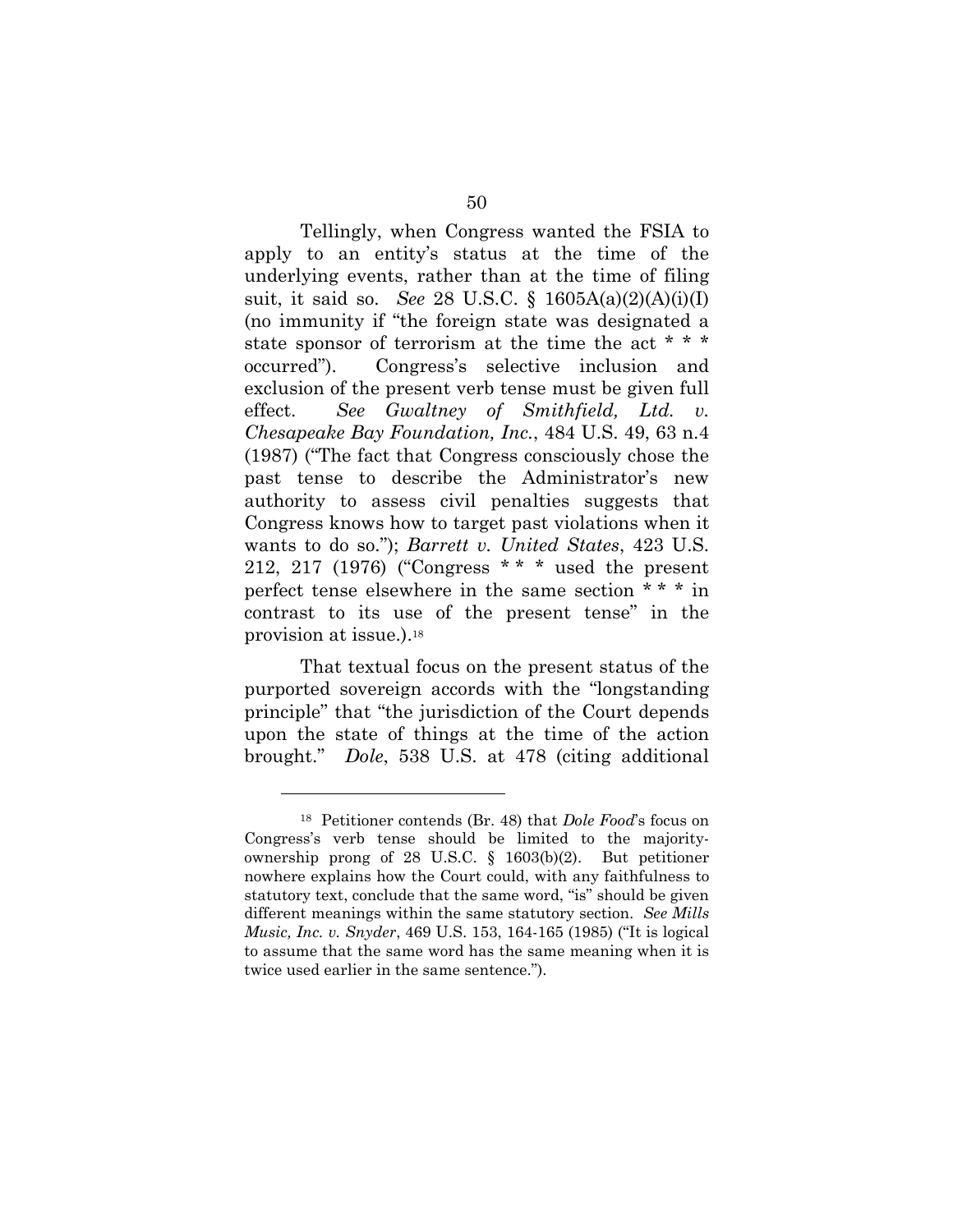cases). In addition, it is a "classic principle" of international law that "sovereign immunity" is "about a defendant's *status* at the time of suit, not about a defendant's *conduct* before the suit." *Altmann*, 541 U.S. at 708 (Breyer, J., concurring) (citing, *inter alia*, *Ex-King Farouk of Egypt v. Christian Dior*, 84 Clunet 717, 24 I.L.R. 228, 229 (CA Paris 1957) (former king not entitled to head of state immunity)); *see also The Sapphire*, 78 U.S. 164, 168 (1870) ("[S]overeignty does not change, but merely the person or persons in whom it resides.").<sup>19</sup>

#### **E. Torture And Extra-Judicial Killing Cannot Be Within The Lawful Scope Of An Official's Authority**

 Because "of the universal condemnation of torture in numerous international agreements, and the renunciation of torture as an instrument of official policy by virtually all of the nations of the world," *Filartiga*, 630 F.2d at 880, whatever immunity could be granted to officials for legitimate governmental acts, international law *denies* torturers immunization for their actions and precludes foreign states from cloaking such actions with official authorization. *See Larson*, 337 U.S. at 702. That leaves no immunity for the FSIA to enforce. "[T]he

<sup>19</sup> Even were the FSIA applicable to former officials, this Court would have to remand for a determination of whether a failed former state with no recognized government constitutes a "foreign state" under the FSIA and thus whether there is any FSIA immunity for petitioner to share. *See* Pet. App. 11a n.3 (reserving question); *see also Ungar v. Palestine Liberation Org.*, 402 F.3d 274, 288 (1st Cir. 2005); *Restatement (Second), supra* § 4; *Restatement (Third), supra,* § 201.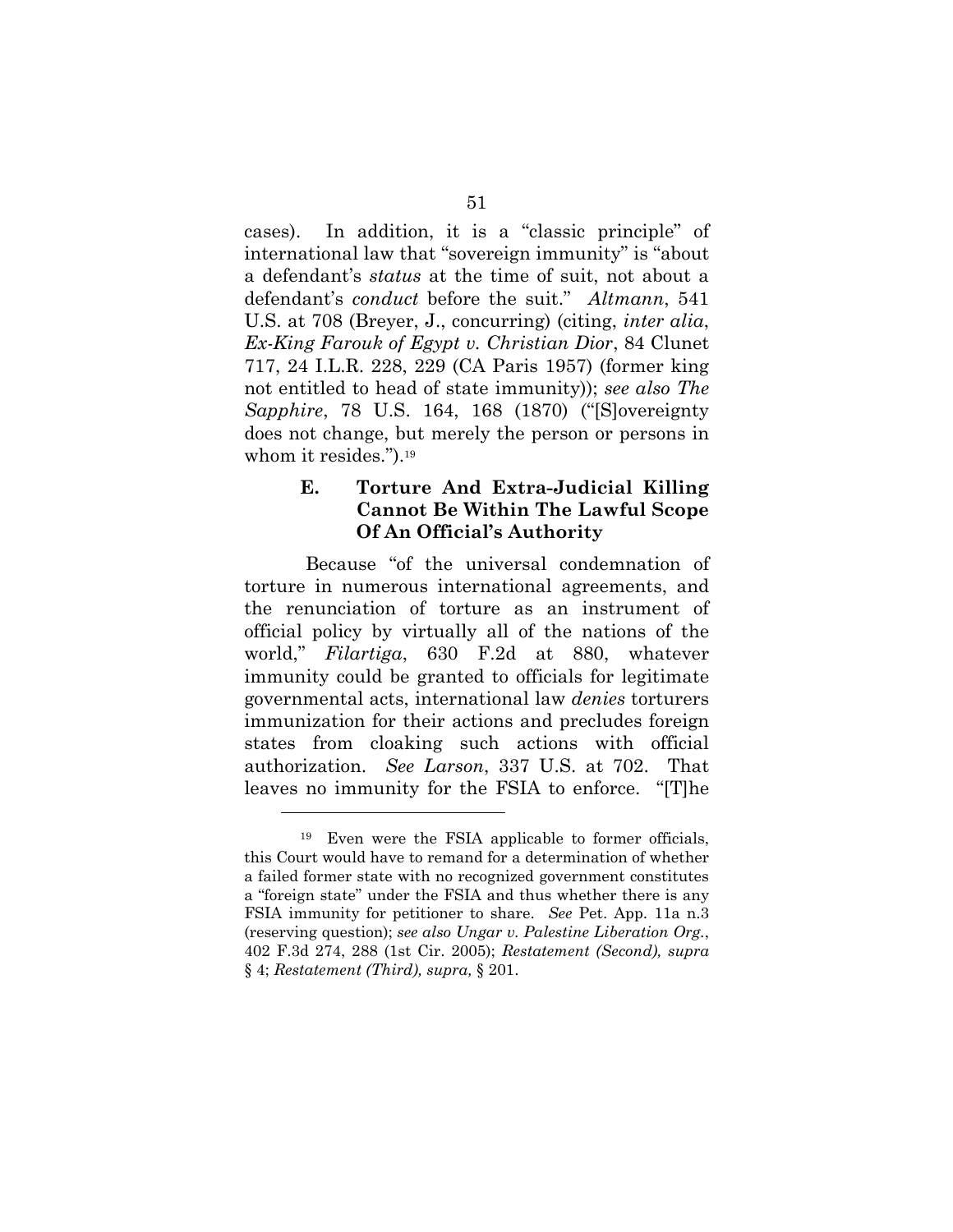torturer has become – like the pirate and slave trader before him – *hostis humani generis*, an enemy of all mankind." *Filartiga*, 630 F.2d at 890.20

 Here, petitioner's actions violated Somali law, J.A. 110, remain "wholly unratified" by any current government (recognized or not) in the former Somalia, and transgressed "clear and unambiguous" universal prohibitions on torture and killing. *Tel-Oren v. Libyan Arab Republic*, 726 F.2d 774, 819-820 (D.C. Cir. 1984) (Bork, J., concurring). Congress's enactment of the TVPA, with the clear textual expectation that individual officials would be held liable for official acts of torture and extra-judicial killing, likewise reflects the shared judgment of the Political Branches that such conduct cannot be

<sup>20</sup> *See Prosecutor v. Anto Furundzijia*, 1998 WL 34310018, Case No. IT-95-17/1-T, ¶ 155 (Int'l Crim. Tribunal for the Former Yugoslavia Dec. 10, 1998) ("The fact that torture is prohibited by a peremptory norm of international law \* \* \* serves to internationally delegitimise any legislative, administrative or judicial act authorising torture"); *Regina v. Bow Street Metropolitan Stipendiary Magistrate and Others, ex parte Pinochet Ugarte* (No. 3), [2000] 1. A. C. 147, 205 (U.K. House of Lords) (Lord Browne-Wilkinson) ("[T]he notion of continued immunity for ex-heads of state is inconsistent with the provisions of the Torture Convention."); *id.* at 261-262 (Lord Hutton) (acts of torture "cannot be regarded as functions of a head of state under international law when international law expressly prohibits torture as a measure which a state can employ in any circumstances whatsoever"); U.S. Amicus Br., *Filartiga*, *supra*, at 16 n.34 ("In exchanges between United States embassies and all foreign states with which the United States maintains relations, it has been the Department of State's general experience that no government has asserted a right to torture its own nationals.").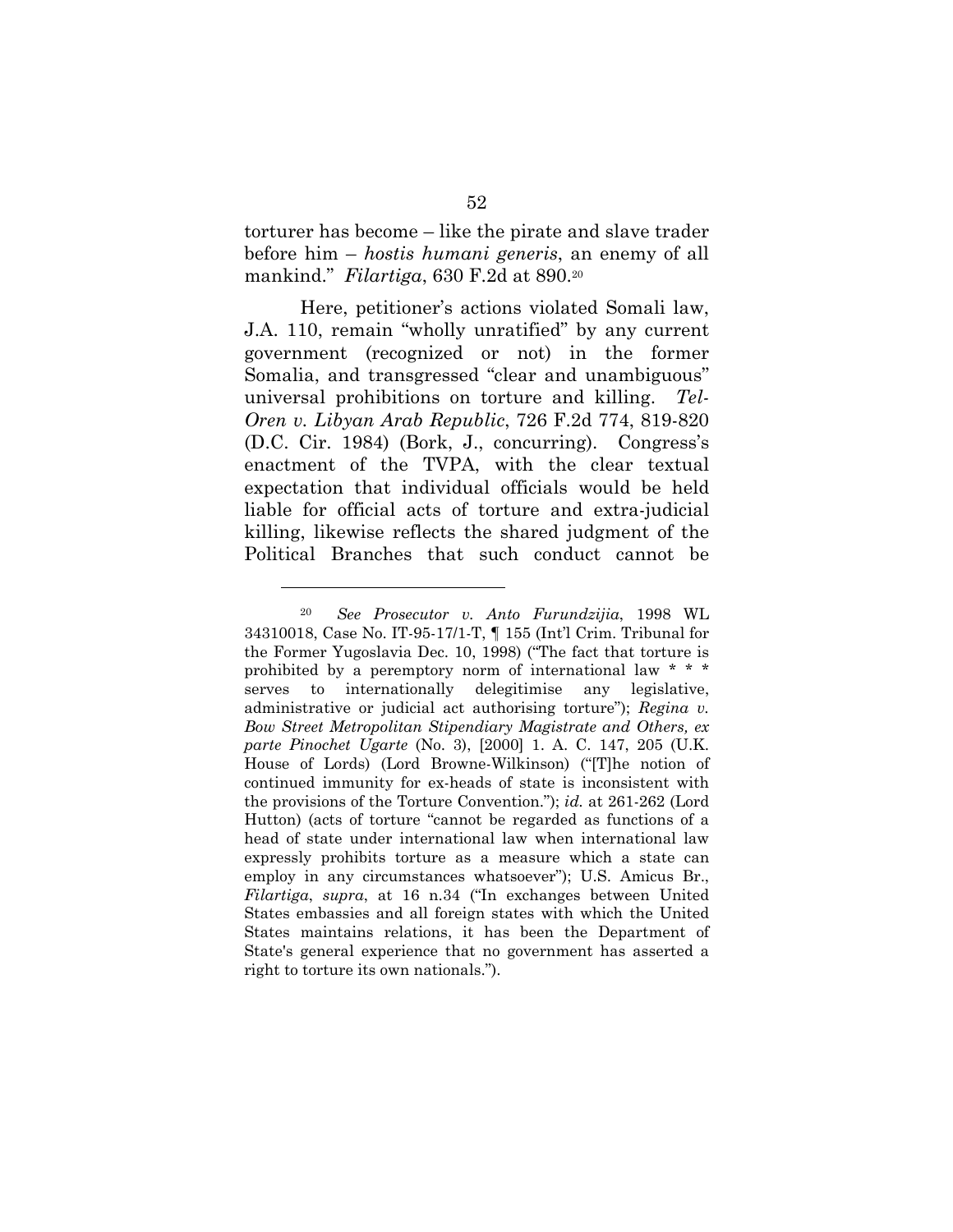immunized from judicial inquiry by the "fiat" of foreign governments, *Scheuer v. Rhodes*, 416 U.S. 232, 248 (1974), because, as a matter of United States law, such acts cannot be within the scope of authority of any foreign official.21 The FSIA should not be construed to grant an immunity that would confound the congressional judgment on which enactment of the TVPA was predicated.

#### **F. Foreign Policy Judgments Are For The Political Branches**

Petitioner protests at length (Br. 34-41) that excluding foreign officials from the FSIA will have adverse foreign policy and national security implications for the United States. That makes no sense. Non-FSIA sources of immunity remain intact. Those same doctrines served the United States' foreign-policy interests for the first two centuries of its existence without the cataclysmic consequences petitioner and his amici predict.

To be sure, those specialized immunities may offer no refuge in U.S. courts to petitioner, a U.S. resident and former official of a failed state, when sued by U.S. citizens under a U.S. law for acts of

<sup>21</sup> *See also Enahoro v. Abubakar*, 408 F.3d 877, 893 (7th Cir. 2005) ("[O]fficials receive no immunity for acts that violate international *jus cogens* human rights norms (which by definition are not legally authorized acts)."); *Kadic v. Karadzic*, 70 F.3d 232, 250 (2d Cir. 1995) ("[W]e doubt that the acts of even a state official, taken in violation of a nation's fundamental law and wholly unratified by that nation's government, could properly be characterized as an act of state."); *Hilao v. Estate of Marcos*, 25 F.3d 1467, 1472 (9th Cir. 1994).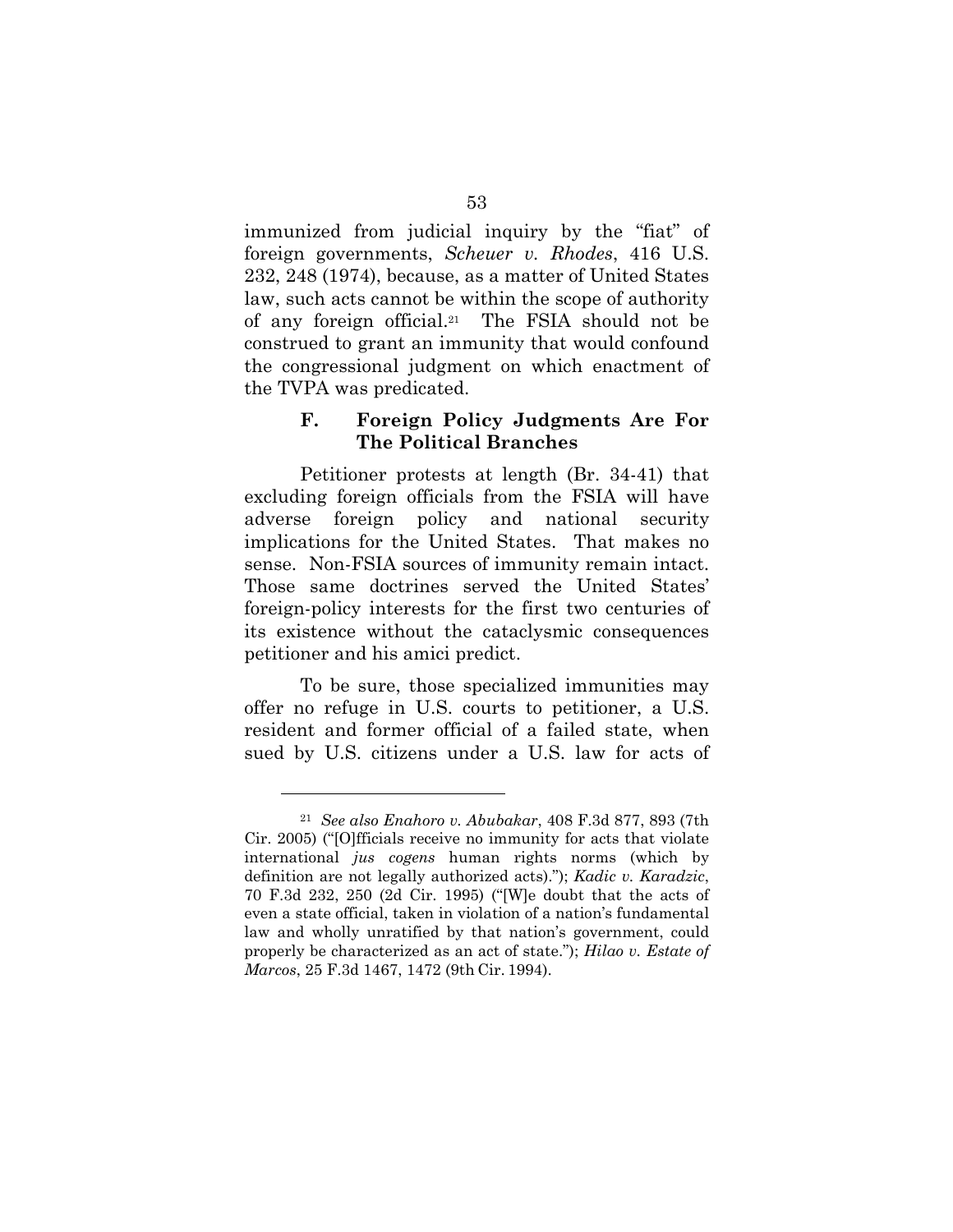torture and murder. But that would be because the Political Branches made the judgment to permit such suits. The Constitution assigns them, and not former foreign officials like petitioner, the task of defining the law of nations and assessing the foreign-relations and diplomatic repercussions of Acts of Congress. *See Boos v. Barry*, 485 U.S. 312, 323-324 (1988) (Constitution charges Congress with deciding what measures are needed to protect diplomats and to promote diplomatic relations).

 Here, the Political Branches have concluded that the law of nations supports holding former foreign officials who choose to come to the United States accountable – not immunized – for their acts of torture. 28 U.S.C. § 1350 note; S. Rep. No. 249, *supra*, at 7-8. While the TVPA was pending before Congress, the Reagan Administration expressed the United States' view that "torture, like hijacking, sabotage, hostage-taking, and attacks on internationally protected persons, is an offense of special international concern, and should have similarly broad, universal recognition as a crime against humanity, with appropriate jurisdictional consequences," including being held responsible "by any State in which the alleged offender is found." *Message from the President of the United States Transmitting the Convention Against Torture*, S. Treaty Doc. No. 100-20, at 9 (1988); *see Sosa*, 542 U.S. at 762 (Breyer, J., concurring) (international law reflects "procedural agreement that universal jurisdiction exists to prosecute" certain crimes, including torture).

Congress stressed, in particular, that enforcing liability would promote the United States' national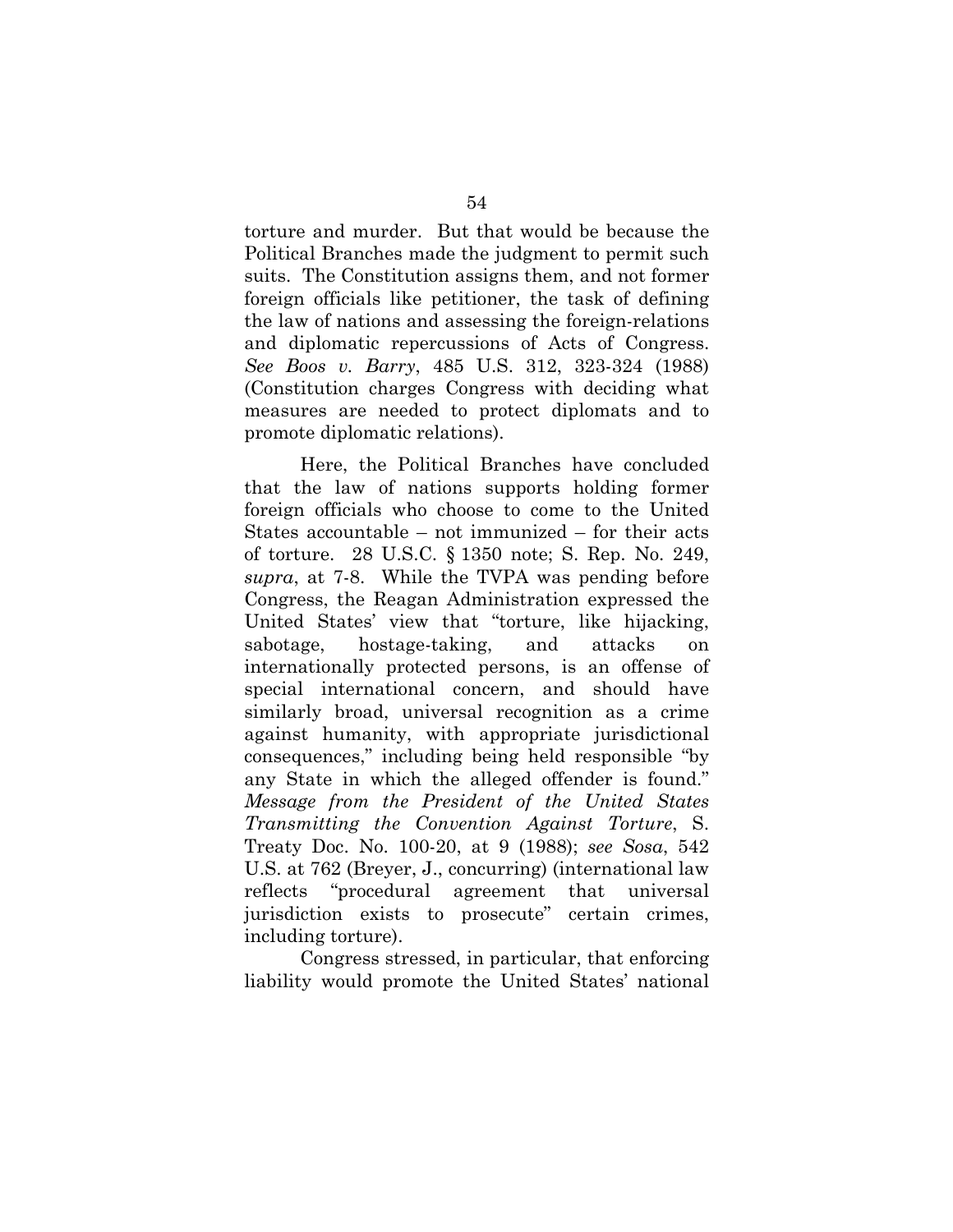security, diplomatic, and international interests both by warning those who would torture or murder American soldiers, diplomats, and prisoners of war that they will be held accountable. *See* 137 Cong. Rec. S1378-1379 (daily ed. Jan. 31, 1991) (Sen. Specter). The TVPA also deters those who commit torture, rape, and murder from coming to the United States in the first place, given the foreign-relations problems their presence can cause. *See ibid*. (law will "serve notice \* \* \* that the United States will not shelter human rights violators."); S. Rep. No. 249, *supra*, at 3 ("[T]orturers and death squads will no longer have a safe haven in the United States").

Petitioner's second-guessing of that judgment "belongs in the halls of Congress," *Powerex Corp. v. Reliant Energy Servs.,* 551 U.S. 224, 237 (2007), not here, because "[t]he judiciary is not well-positioned to shoulder primary responsibility for assessing the likelihood and importance of such diplomatic repercussions," *INS v. Aguirre-Aguirre*, 526 U.S. 415, 425 (1999). Importantly, the Executive Branch concurs with respondents that the FSIA does not extend its immunity to foreign officials. U.S. Amicus Br., *Federal Ins. Co., supra*. "[C]ourts ought to be especially wary of overriding apparent statutory text supported by executive interpretation in favor of speculation" about a law's impact on the "vast external realm" of foreign affairs. *Republic of Iraq v. Beaty*, 129 S. Ct. 2183, 2191 (2009).<sup>22</sup>

<sup>22</sup> Petitioner's concern about lawsuits against United States officials is misplaced because the laws to which he refers permitted suits against the "United States" (Pet. Br. 39), not its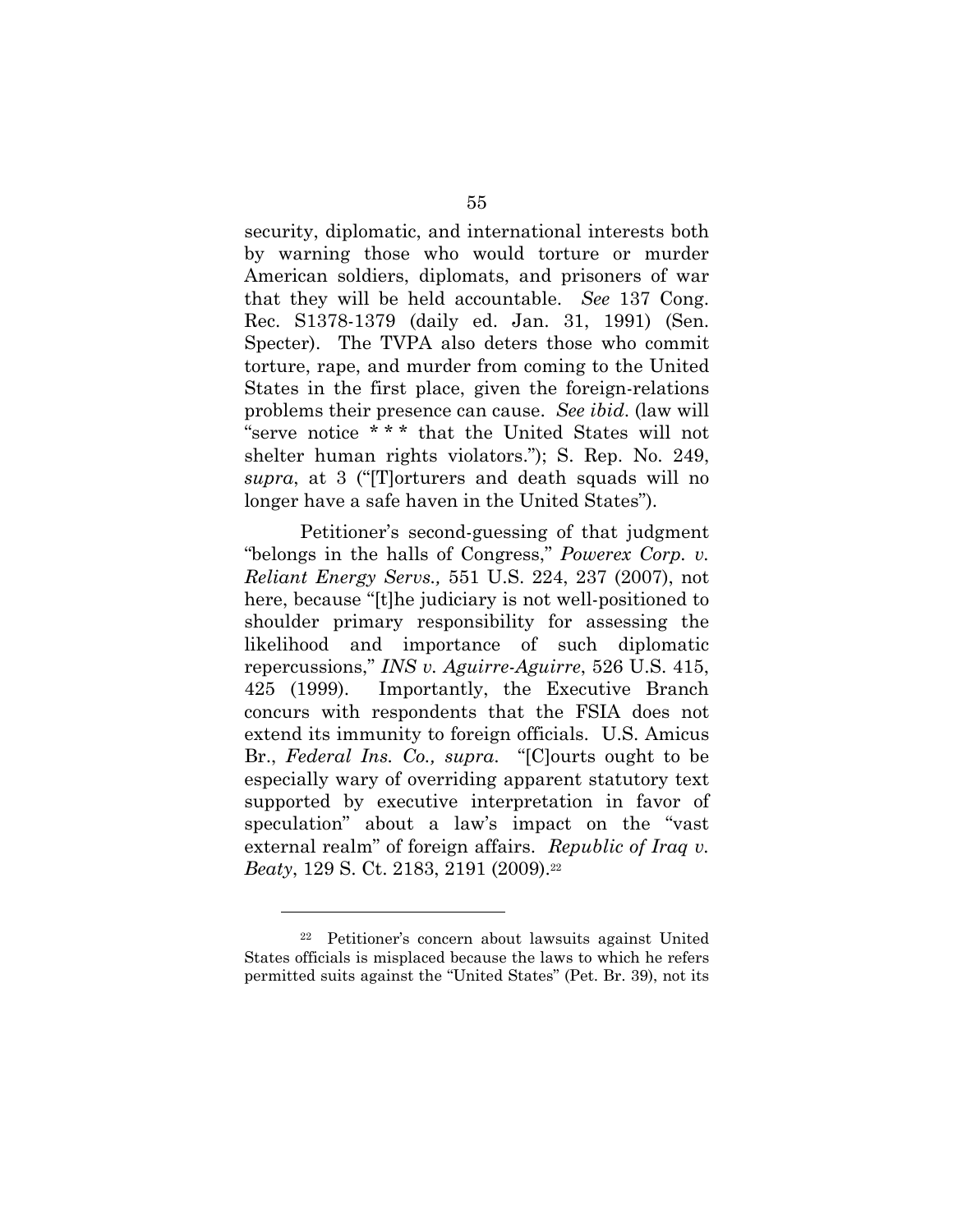While petitioner and his amici protest that permitting suit will chill foreign officials' decisionmaking, "'[f]oreign sovereign immunity' is not about 'chilling' or not chilling 'foreign states or their instrumentalities in the conduct of their business.'" *Altmann*, 541 U.S. at 709 (Breyer, J., concurring) (quoting *Dole*, 538 U.S. at 479). Instead, foreign sovereign immunity in the FSIA "reflects current political realities and relationships, and aims to give foreign states and their instrumentalities some *present* 'protection from the inconvenience of suit as a gesture of comity.'" *Altmann*, 541 U.S. at 696 (quoting *Dole*, 538 U.S. at 479).23

Furthermore, "actual reliance" on FSIA immunity by foreign officials in the course of their decisionmaking "could not possibly exist in fact." *Altmann*, 541 U.S. at 710 (Breyer, J., concurring). Surely petitioner cannot claim that he superintended the torture, rape, and killing of plaintiffs and their family members in specific reliance on FSIA immunity. Nor could reasonable reliance exist as a matter of law, because "foreign sovereign immunity 'reflects current political realities and relationships,' and its availability (or lack thereof) generally is not

officials, and the litigation he cites involves *criminal*  prosecutions by foreign governments, not civil litigation (Pet. Br. 39-40). Moreover, exhaustion requirements would prevent civil suits abroad for acts committed in nations that, like the United States, provide a fair and stable domestic judicial system. *See Sosa*, 542 U.S. at 733 & n.21; *id*. at 761 (Breyer, J., concurring).

<sup>23</sup> *See also In re Doe*, 860 F.2d 40 (2d Cir. 1988) (absolute immunity for heads of state ends upon leaving office).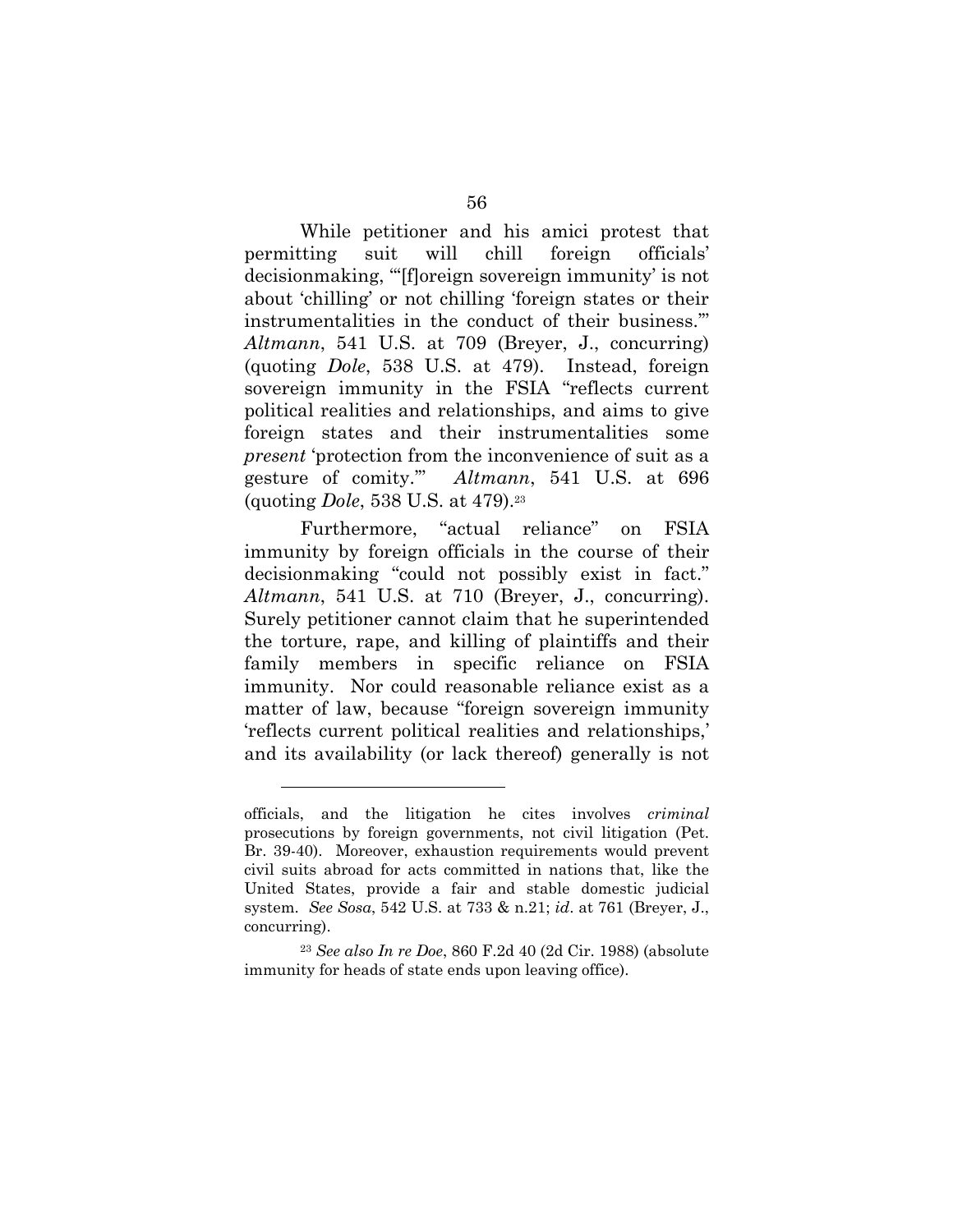something on which parties can rely in shaping their primary conduct." *Beaty*, 129 S. Ct. at 2194 (quoting *Altmann*, 541 U.S. at 696).

In any event, the TVPA and the Alien Tort Statute authorize the application of U.S. law only to those officials, like petitioner, who have chosen to come to the United States. Thus, at most, federal law would chill foreign officials not in the making of legitimate governmental decisions, but in making their vacation or residency plans. And that is precisely the deterrence that Congress wanted in the TVPA. *See, e.g.,* S. Rep. No. 249, *supra*, at 3.

Finally, petitioner professes concern (Br. 34) that the FSIA is the only thing standing between United States courts and a flood of litigation against foreign officials. The reality is otherwise. There has been no such flood in the two decades since the TVPA was enacted, nor could there be given the continued existence of longstanding specialized immunities for foreign officials. *See Matar v Dichter*, 563 F.3d 9, 13 (2d Cir. 2009) ("If (as may be) the FSIA does not apply to former foreign officials, it does not follow that these officials lack immunity."). And there are other substantial barriers to such suits, including (i) the requirement that the individual official establish sufficient contacts with the United States to permit personal jurisdiction, *Altmann*, 541 U.S. at 713 (Breyer, J., concurring); (ii) the express exhaustion requirement in the TVPA, 28 U.S.C. 1350 note, § 2(b), and perhaps in the Alien Tort Statute, *see Sosa*, 542 U.S. at 733 & n.21; (iii) the *forum non conveniens* doctrine; (iv) dismissals compelled by inability to join an indispensable party, *see Pimentel*, 128 S. Ct. at 2194; (v) the political question doctrine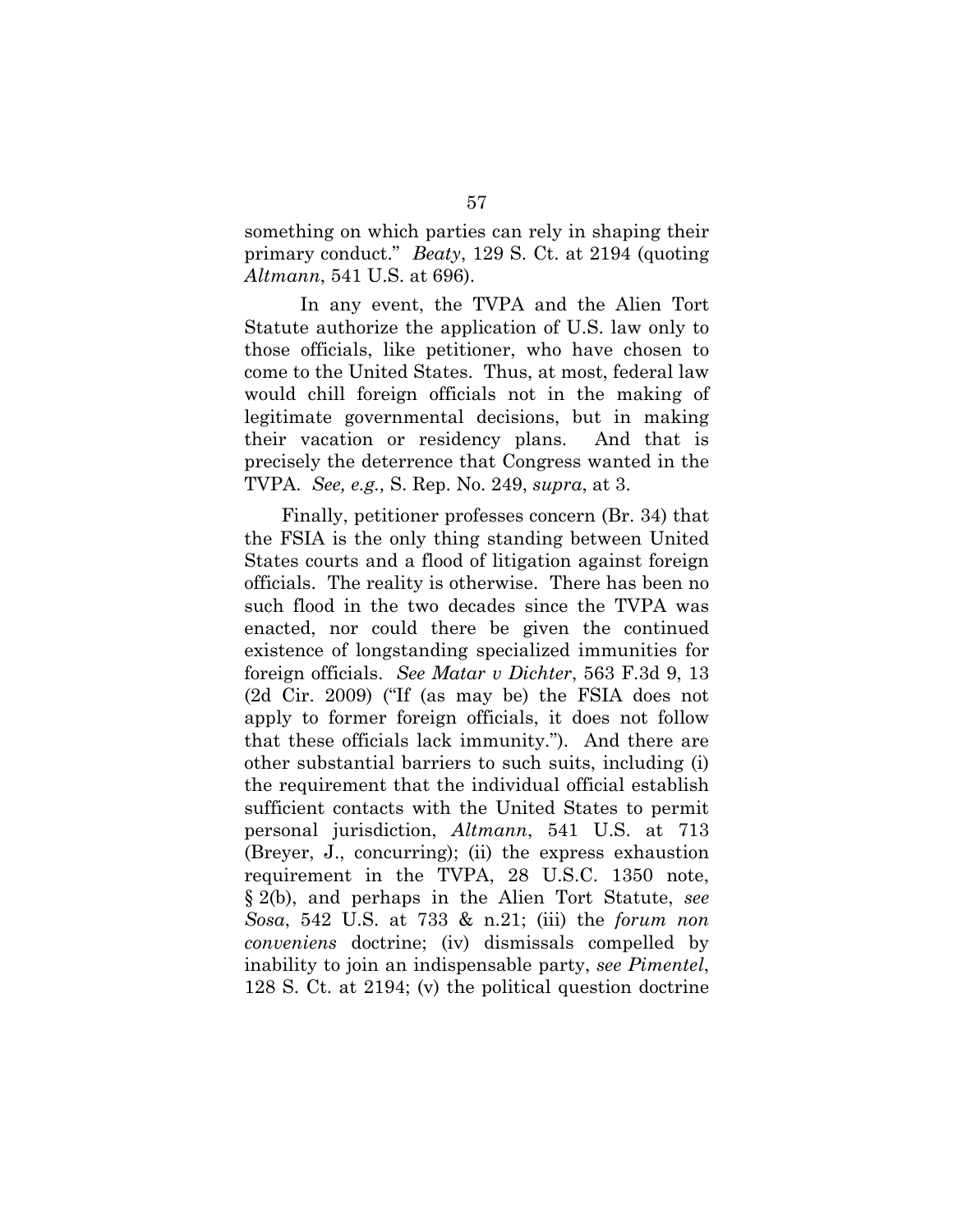and "case-specific deference to the political branches," *Sosa*, 542 U.S. at 733 n.21; *see Altmann*, 541 U.S. at 714 (Breyer, J., concurring); (vi) the act of state doctrine; (vii) the requirement that plaintiffs show their entitlement to relief, *Ashcroft v. Iqbal*, 129 S. Ct. 1937, 1949 (2009); and (viii) the substantive limitations placed on causes of action, such as the TVPA's limitation to torture and extrajudicial killing, and the Alien Tort Statute's limitation to "a handful of" "universal" norms with such "definite content" that they give rise to a federal common law cause of action under *Sosa*, 542 U.S. at 714, 732. *See also*  Anti-Defamation League Amicus Br. 10-24.

In short, it is up to the Political Branches to define the immunity (if any) accorded foreign officials by the law of nations and to assess the foreign policy consequences of allowing causes of actions against them. In this case, the Political Branches have expressly determined that holding torturers within the jurisdiction of U.S. courts accountable for actions taken under color of official authority is consistent with both international law and the United States' foreign-policy interests. Because "[s]uch decisions are wholly confided by our Constitution to the political departments of the government," the "Judiciary has neither aptitude, facilities nor responsibility" to re-define the law of nations as immunizing the very actions for which the Political Branches created liability and to graft a new body of individual immunity law onto FSIA text that will not support it. *Chicago & S. Air Lines v. Waterman S.S. Corp.*, 333 U.S. 103, 111 (1948).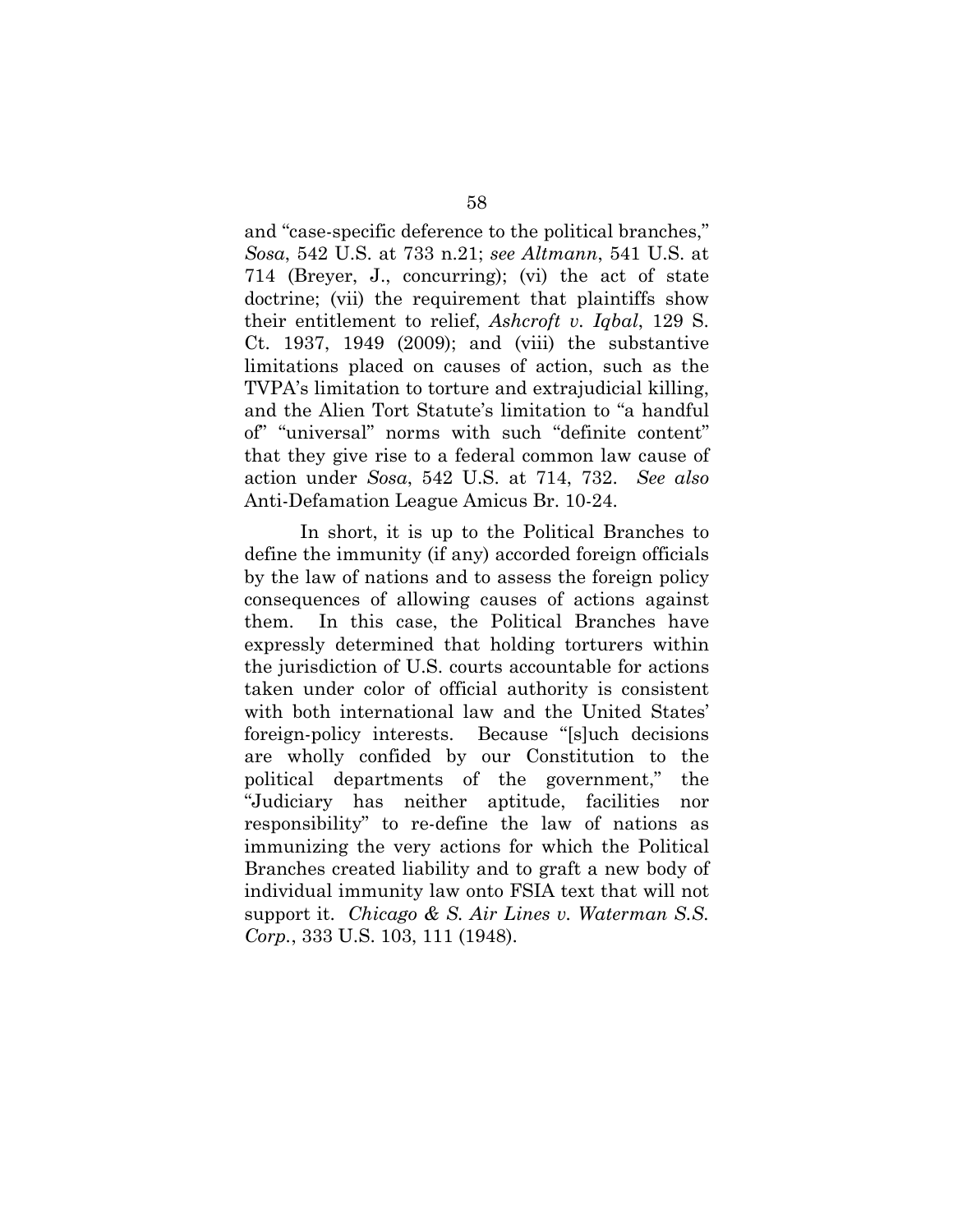### **CONCLUSION**

For the foregoing reasons, the judgment of the court of appeals should be affirmed.

Respectfully submitted,

Pamela S. Karlan Jeffrey L. Fisher STANFORD LAW SCHOOL SUPREME COURT LITIGATION CLINIC

Beth Stephens Pamela M. Merchant Andrea C. Evans Natasha E. Fain L. Kathleen Roberts THE CENTER FOR JUSTICE & ACCOUNTABILITY

Amy Howe Kevin K. Russell HOWE & RUSSELL, P.C. Patricia A. Millett *Counsel of Record*  Mark J. MacDougall Thomas C. Goldstein Steven Schulman Lauren Kerwin AKIN, GUMP, STRAUSS, HAUER & FELD LLP

Robert R. Vieth Lori R. E. Ploeger Maureen P. Alger Kyle C. Wong COOLEY GODWARD KRONISH LLP

*Attorneys for Respondents* 

January 20, 2009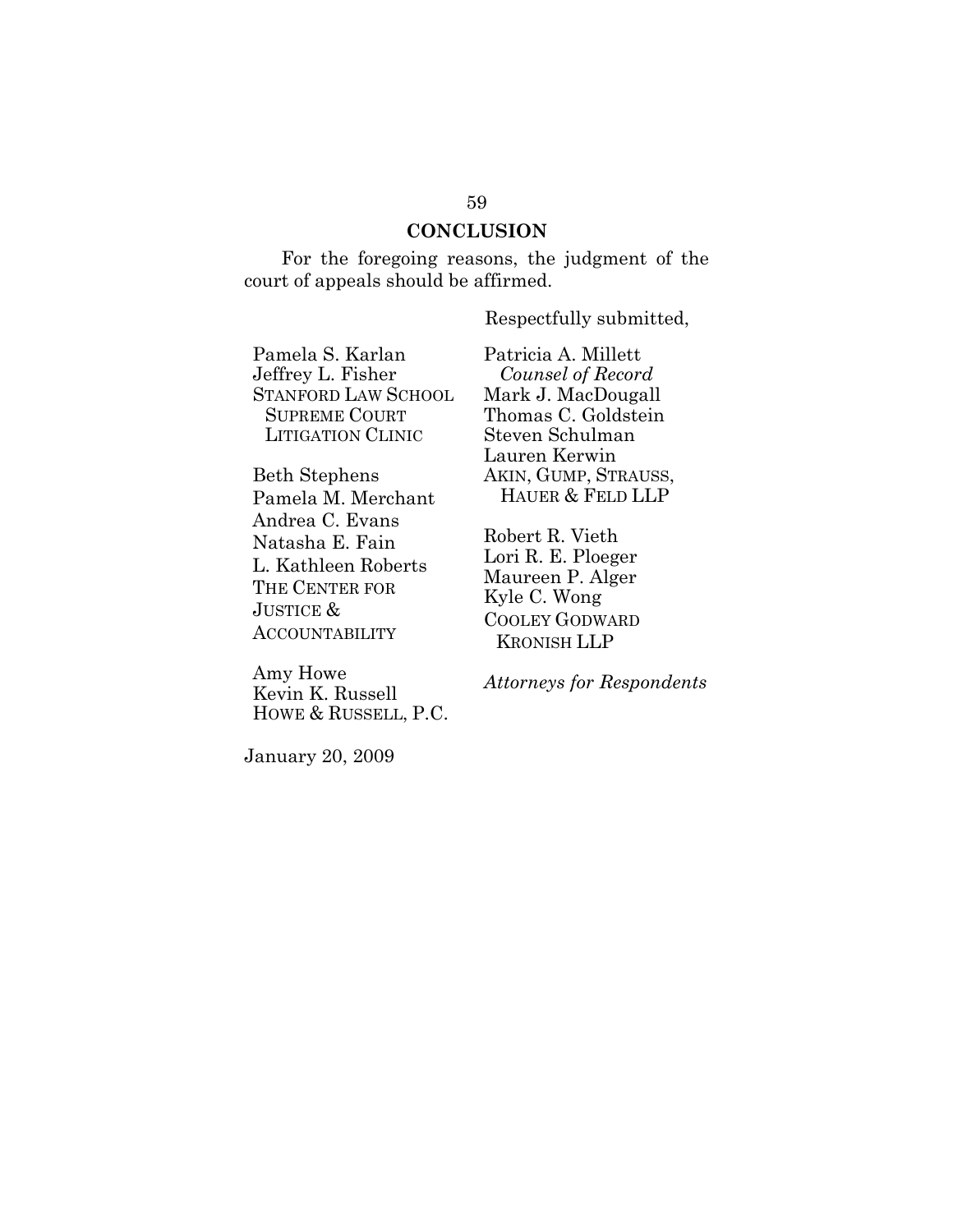# **ADDENDUM**

# **TABLE OF CONTENTS**

| Foreign Sovereign Immunities Act, 28 U.S.C.<br>$§ 1602$ <i>et seq.</i> :                        |
|-------------------------------------------------------------------------------------------------|
| 28 U.S.C. § 1602. Findings and declaration                                                      |
| 28 U.S.C. § 1603. Definitions 5a                                                                |
| 28 U.S.C. § 1604. Immunity of a foreign                                                         |
| 28 U.S.C. $\S$ 1605. General exceptions to the<br>jurisdictional immunity of a foreign state 8a |
| 28 U.S.C. § 1605A. Terrorism exception to<br>the jurisdictional immunity of a foreign           |
| 28 U.S.C. § 1606. Extent of liability22a                                                        |
| 28 U.S.C. § 1607. Counterclaims23a                                                              |
| 28 U.S.C. § 1608. Service; time to answer;                                                      |
| 28 U.S.C. § 1609. Immunity from<br>attachment and execution of property of a                    |
| 28 U.S.C. § 1610. Exceptions to the immunity<br>from attachment or execution 29a                |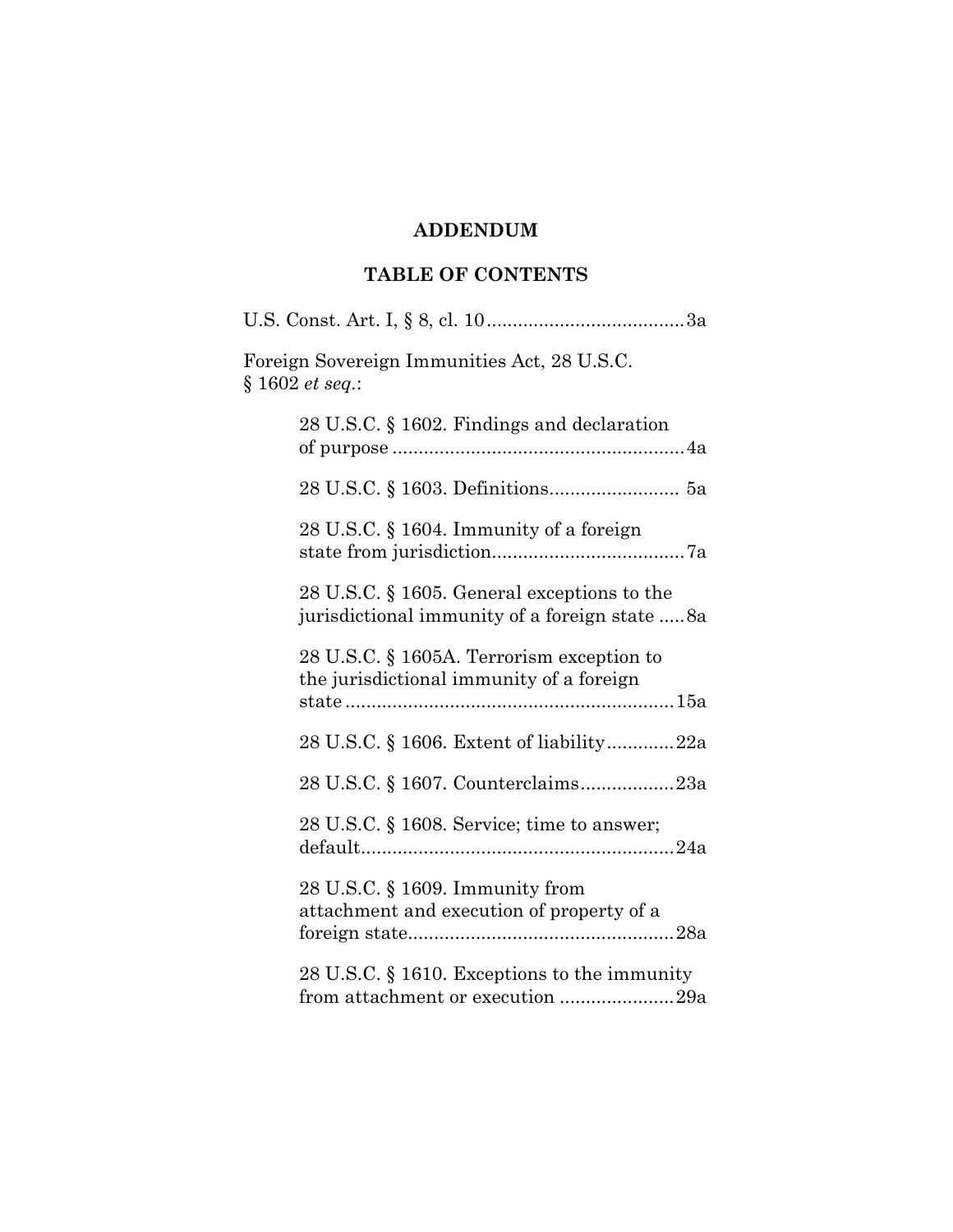| 28 U.S.C. § 1611. Certain types of property<br>immune from execution 36a                      |  |
|-----------------------------------------------------------------------------------------------|--|
| 28 U.S.C. § 1330. Actions against foreign states38a                                           |  |
| Alien Tort Statute. 28 U.S.C. § 1350 39a                                                      |  |
| Torture Victim Protection Act of 1991, Pub. L.<br>No. 102-256, 106 Stat. 73 (reproduced at 28 |  |

# 2a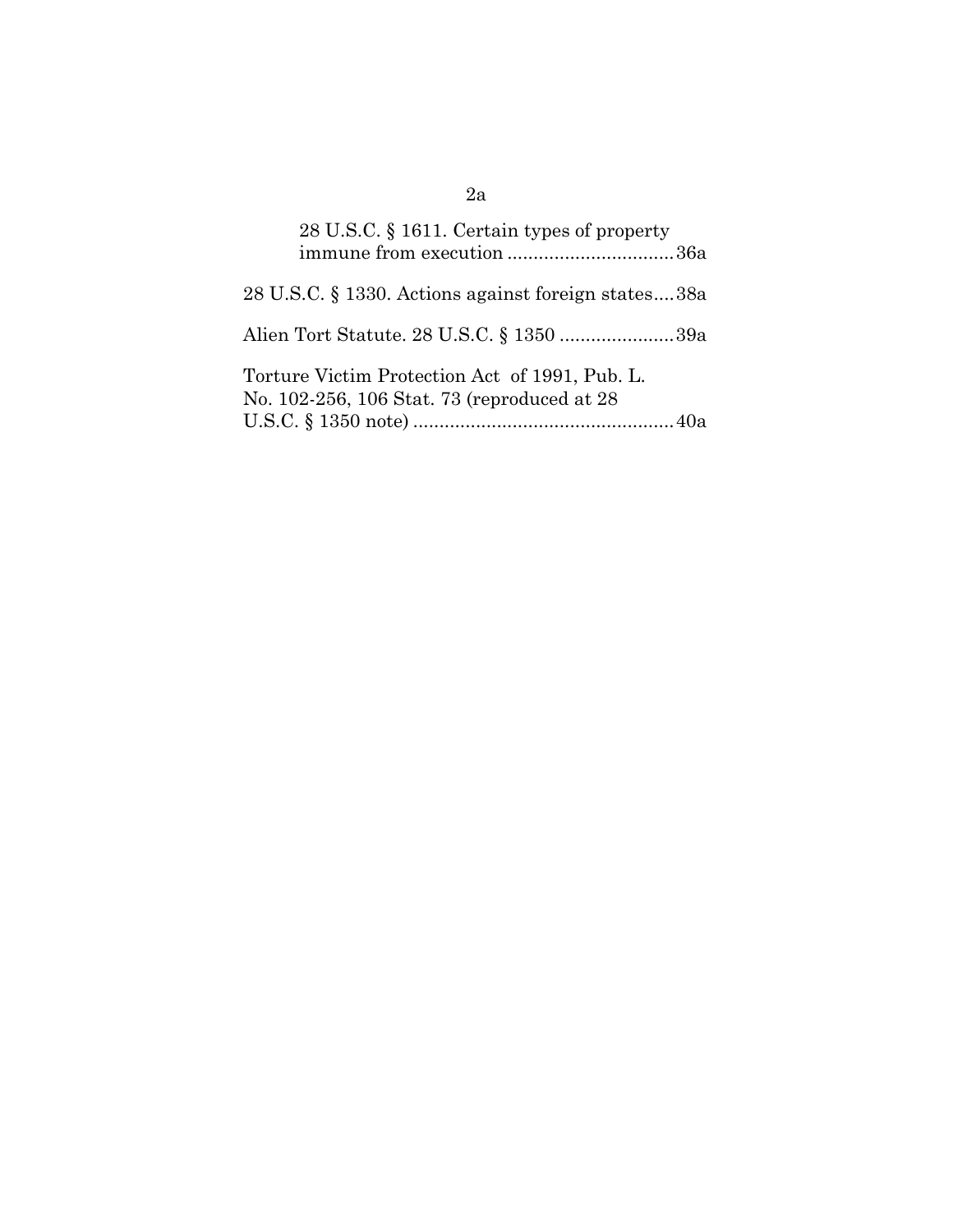# **United States Constitution**

# **Art. I, § 8, cl. 10.**

The Congress shall have Power \* \* \* [t]o define and punish Piracies and Felonies committed on the high Seas, and Offences against the Law of Nations.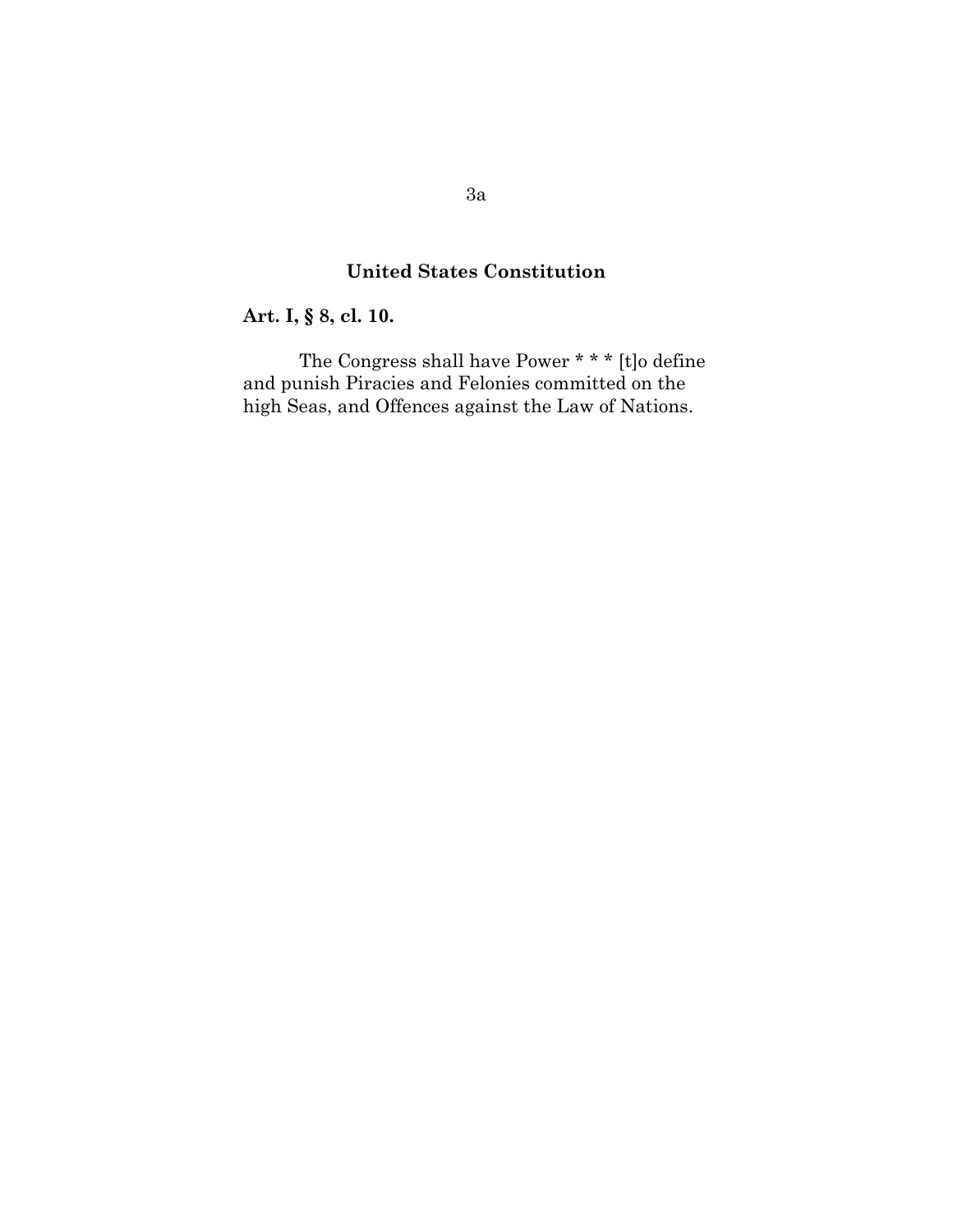#### **THE FOREIGN SOVEREIGN IMMUNITIES ACT**

# **28 U.S.C. § 1602. Findings and declaration of purpose**

The Congress finds that the determination by United States courts of the claims of foreign states to immunity from the jurisdiction of such courts would serve the interests of justice and would protect the rights of both foreign states and litigants in United States courts. Under international law, states are not immune from the jurisdiction of foreign courts insofar as their commercial activities are concerned, and their commercial property may be levied upon for the satisfaction of judgments rendered against them in connection with their commercial activities. Claims of foreign states to immunity should henceforth be decided by courts of the United States and of the States in conformity with the principles set forth in this chapter.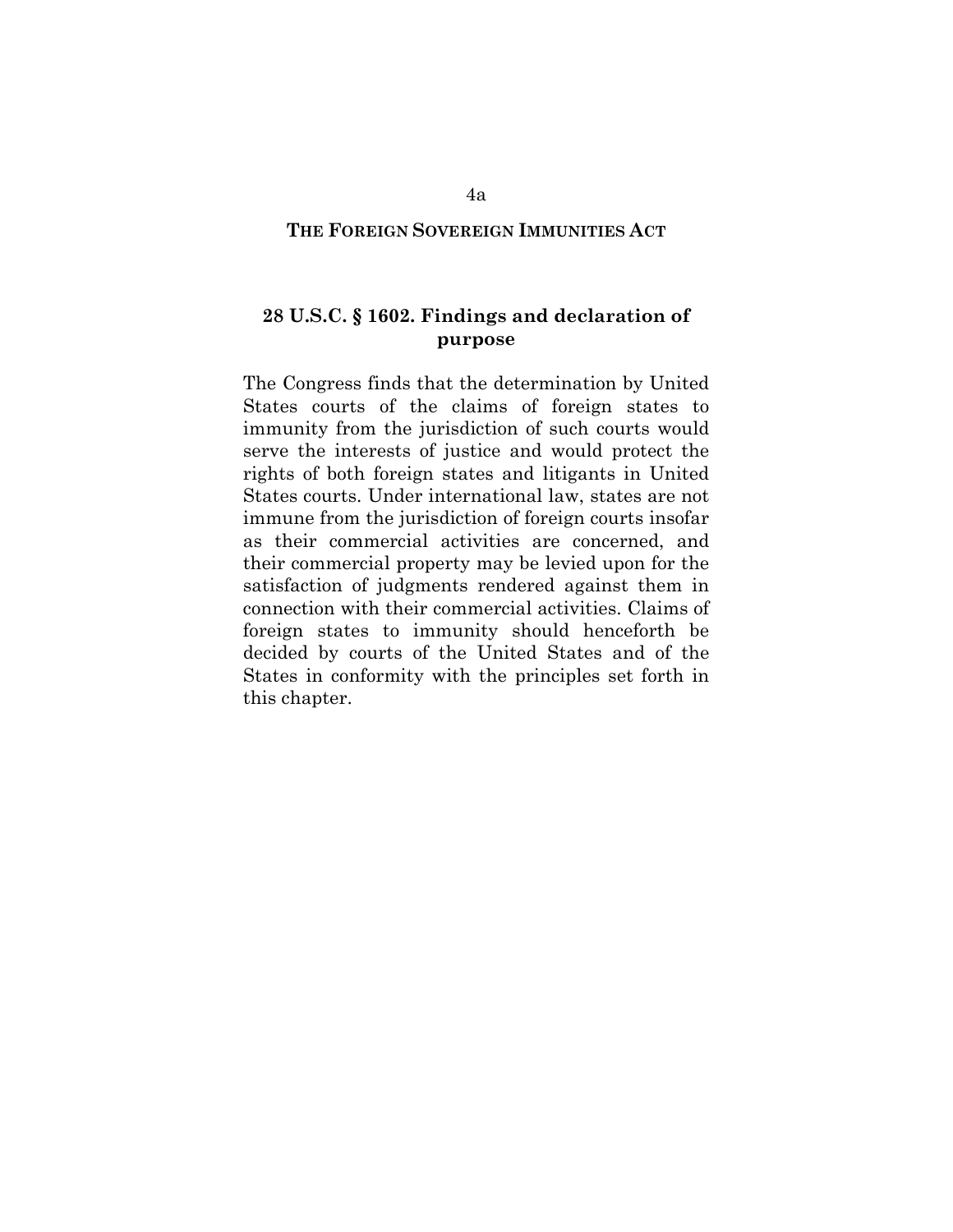#### **28 U.S.C. § 1603. Definitions**

For purposes of this chapter—

**(a)** A "foreign state", except as used in section 1608 of this title, includes a political subdivision of a foreign state or an agency or instrumentality of a foreign state as defined in subsection (b).

**(b)** An "agency or instrumentality of a foreign state" means any entity—

**(1)** which is a separate legal person, corporate or otherwise, and

**(2)** which is an organ of a foreign state or political subdivision thereof, or a majority of whose shares or other ownership interest is owned by a foreign state or political subdivision thereof, and

**(3)** which is neither a citizen of a State of the United States as defined in section 1332(c) and (e) of this title, nor created under the laws of any third country.

**(c)** The "United States" includes all territory and waters, continental or insular, subject to the jurisdiction of the United States.

**(d)** A "commercial activity" means either a regular course of commercial conduct or a particular commercial transaction or act. The commercial character of an activity shall be determined by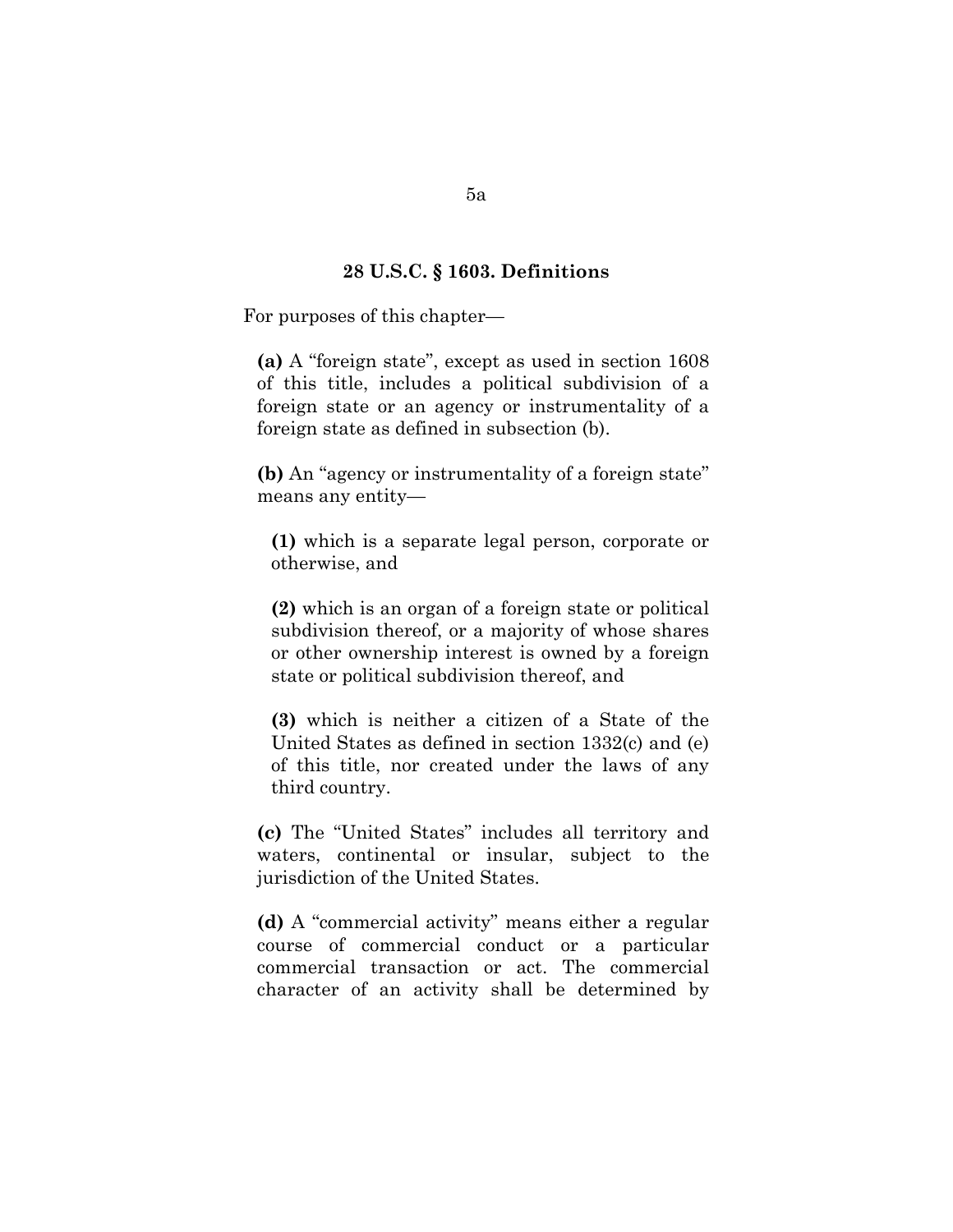reference to the nature of the course of conduct or particular transaction or act, rather than by reference to its purpose.

**(e)** A "commercial activity carried on in the United States by a foreign state" means commercial activity carried on by such state and having substantial contact with the United States.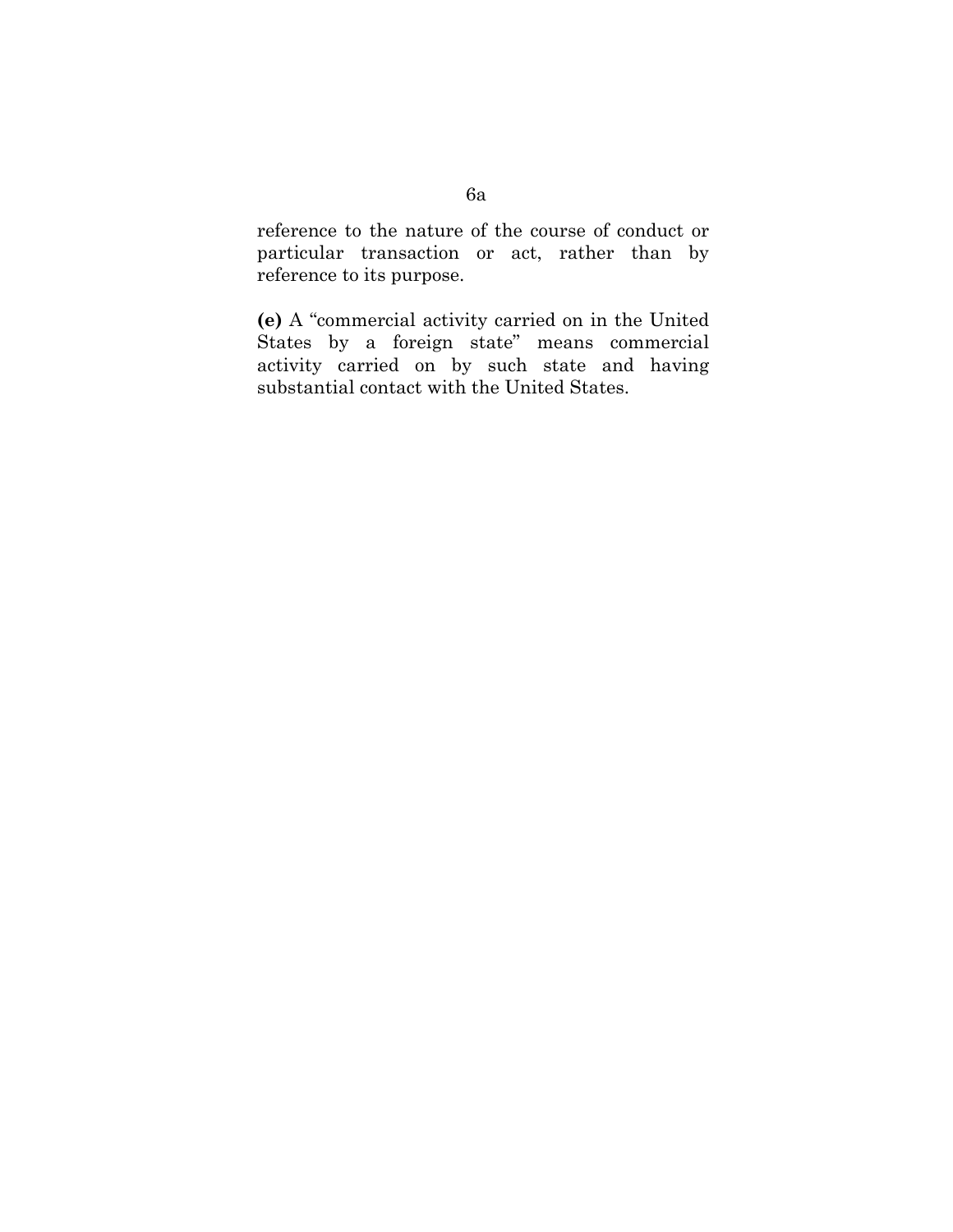# **28 U.S.C. § 1604. Immunity of a foreign state from jurisdiction**

Subject to existing international agreements to which the United States is a party at the time of enactment of this Act a foreign state shall be immune from the jurisdiction of the courts of the United States and of the States except as provided in sections 1605 to 1607 of this chapter.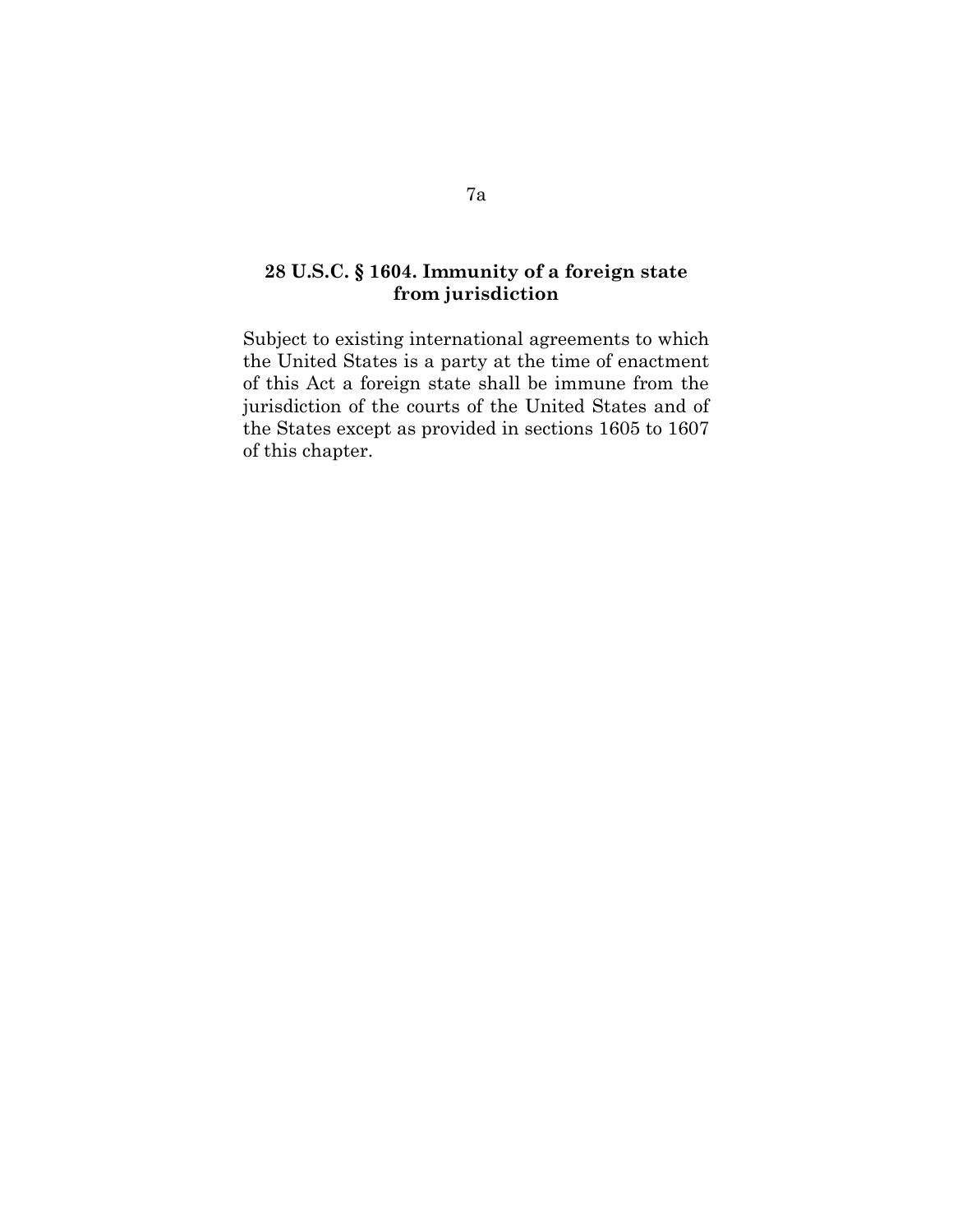## **28 U.S.C. § 1605. General exceptions to the jurisdictional immunity of a foreign state**

**(a)** A foreign state shall not be immune from the jurisdiction of courts of the United States or of the States in any case—

**(1)** in which the foreign state has waived its immunity either explicitly or by implication, notwithstanding any withdrawal of the waiver which the foreign state may purport to effect except in accordance with the terms of the waiver;

**(2)** in which the action is based upon a commercial activity carried on in the United States by the foreign state; or upon an act performed in the United States in connection with a commercial activity of the foreign state elsewhere; or upon an act outside the territory of the United States in connection with a commercial activity of the foreign state elsewhere and that act causes a direct effect in the United States;

**(3)** in which rights in property taken in violation of international law are in issue and that property or any property exchanged for such property is present in the United States in connection with a commercial activity carried on in the United States by the foreign state; or that property or any property exchanged for such property is owned or operated by an agency or instrumentality of the foreign state and that agency or instrumentality is engaged in a commercial activity in the United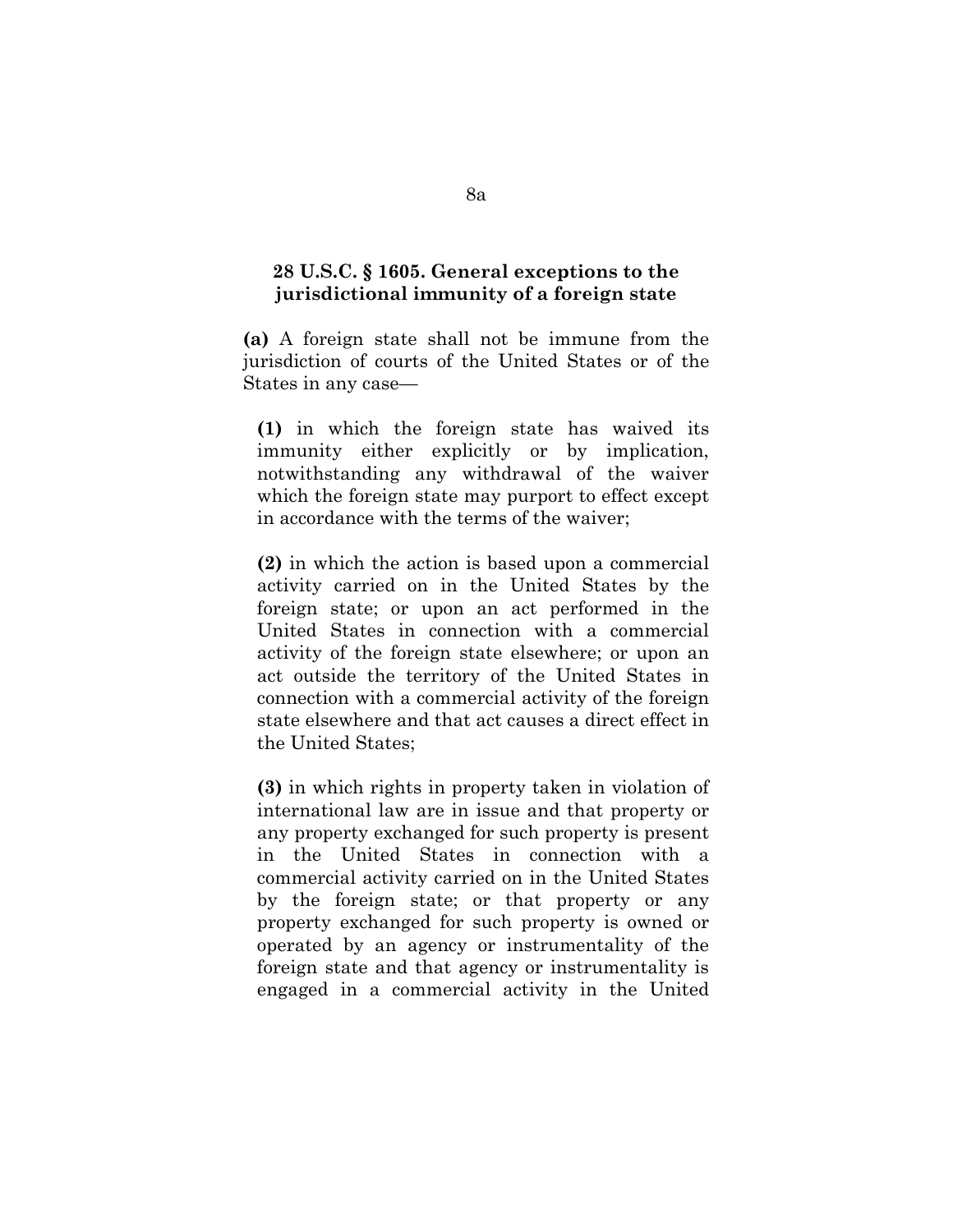States;

**(4)** in which rights in property in the United States acquired by succession or gift or rights in immovable property situated in the United States are in issue;

**(5)** not otherwise encompassed in paragraph (2) above, in which money damages are sought against a foreign state for personal injury or death, or damage to or loss of property, occurring in the United States and caused by the tortious act or omission of that foreign state or of any official or employee of that foreign state while acting within the scope of his office or employment; except this paragraph shall not apply to—

**(A)** any claim based upon the exercise or performance or the failure to exercise or perform a discretionary function regardless of whether the discretion be abused, or

**(B)** any claim arising out of malicious prosecution, abuse of process, libel, slander, misrepresentation, deceit, or interference with contract rights; or

**(6)** in which the action is brought, either to enforce an agreement made by the foreign state with or for the benefit of a private party to submit to arbitration all or any differences which have arisen or which may arise between the parties with respect to a defined legal relationship, whether contractual or not, concerning a subject matter capable of settlement by arbitration under the laws of the United States, or to confirm an award made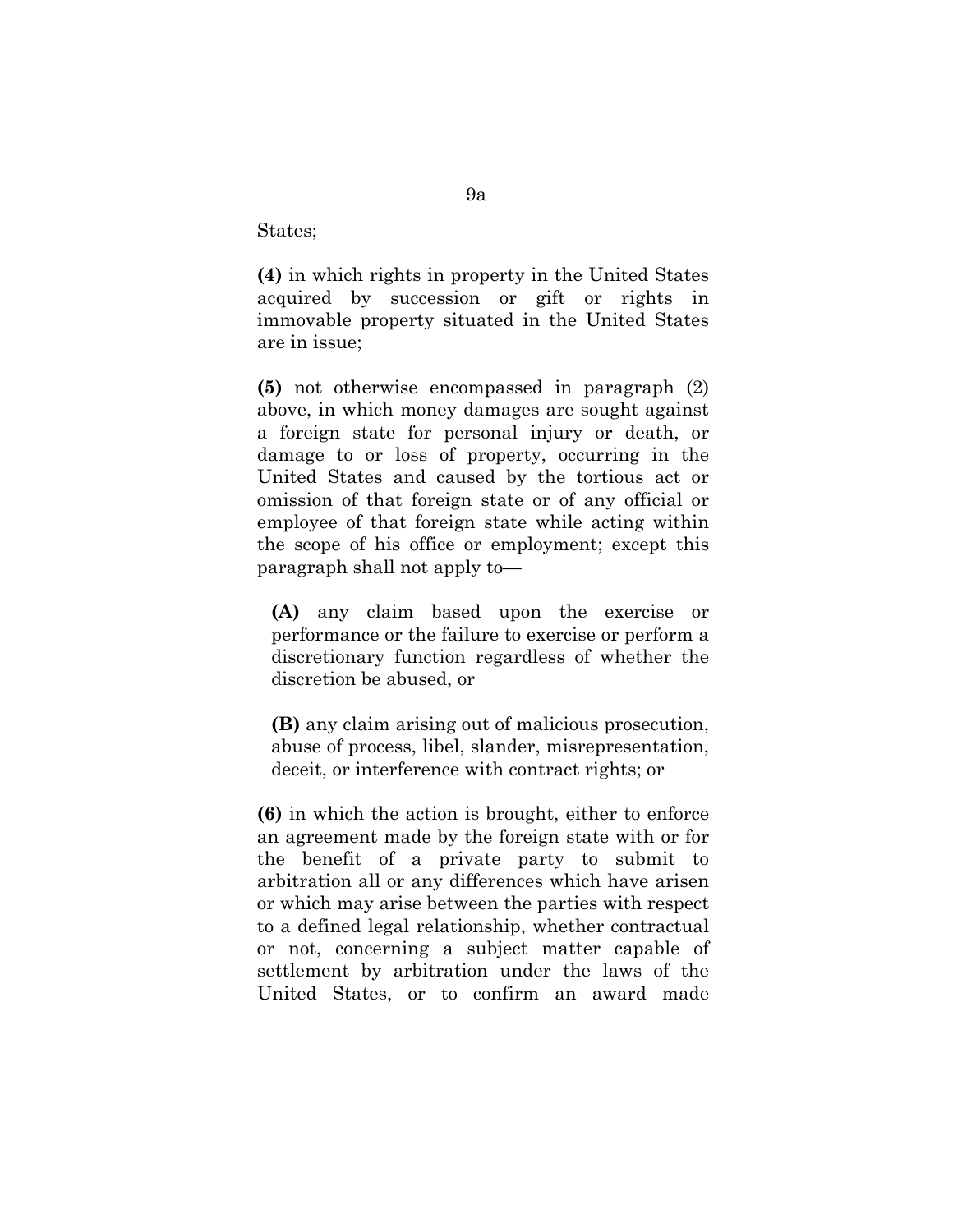pursuant to such an agreement to arbitrate, if (A) the arbitration takes place or is intended to take place in the United States, (B) the agreement or award is or may be governed by a treaty or other international agreement in force for the United States calling for the recognition and enforcement of arbitral awards, (C) the underlying claim, save for the agreement to arbitrate, could have been brought in a United States court under this section or section 1607, or (D) paragraph (1) of this subsection is otherwise applicable.

**(7)** Repealed. Pub. L. 110-181, Div. A, § 1083(b)(1)(A)(iii), Jan. 28, 2008, 122 Stat. 341

**(b)** A foreign state shall not be immune from the jurisdiction of the courts of the United States in any case in which a suit in admiralty is brought to enforce a maritime lien against a vessel or cargo of the foreign state, which maritime lien is based upon a commercial activity of the foreign state: *Provided*, That—

**(1)** notice of the suit is given by delivery of a copy of the summons and of the complaint to the person, or his agent, having possession of the vessel or cargo against which the maritime lien is asserted; and if the vessel or cargo is arrested pursuant to process obtained on behalf of the party bringing the suit, the service of process of arrest shall be deemed to constitute valid delivery of such notice, but the party bringing the suit shall be liable for any damages sustained by the foreign state as a result of the arrest if the party bringing the suit had actual or constructive knowledge that the vessel or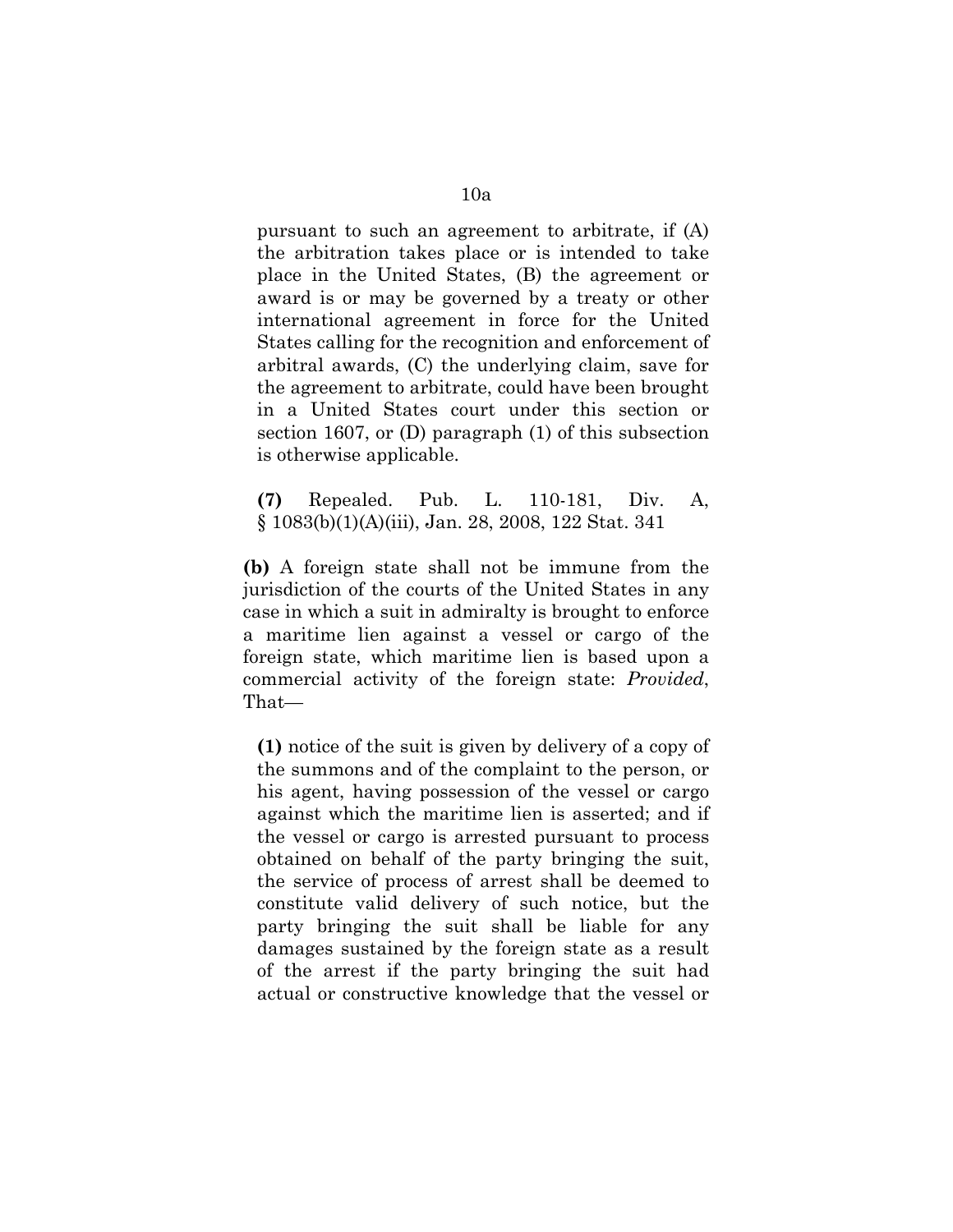#### cargo of a foreign state was involved; and

**(2)** notice to the foreign state of the commencement of suit as provided in section 1608 of this title is initiated within ten days either of the delivery of notice as provided in paragraph (1) of this subsection or, in the case of a party who was unaware that the vessel or cargo of a foreign state was involved, of the date such party determined the existence of the foreign state's interest.

**(c)** Whenever notice is delivered under subsection (b)(1), the suit to enforce a maritime lien shall thereafter proceed and shall be heard and determined according to the principles of law and rules of practice of suits in rem whenever it appears that, had the vessel been privately owned and possessed, a suit in rem might have been maintained. A decree against the foreign state may include costs of the suit and, if the decree is for a money judgment, interest as ordered by the court, except that the court may not award judgment against the foreign state in an amount greater than the value of the vessel or cargo upon which the maritime lien arose. Such value shall be determined as of the time notice is served under subsection (b)(1). Decrees shall be subject to appeal and revision as provided in other cases of admiralty and maritime jurisdiction. Nothing shall preclude the plaintiff in any proper case from seeking relief in personam in the same action brought to enforce a maritime lien as provided in this section.

**(d)** A foreign state shall not be immune from the jurisdiction of the courts of the United States in any action brought to foreclose a preferred mortgage, as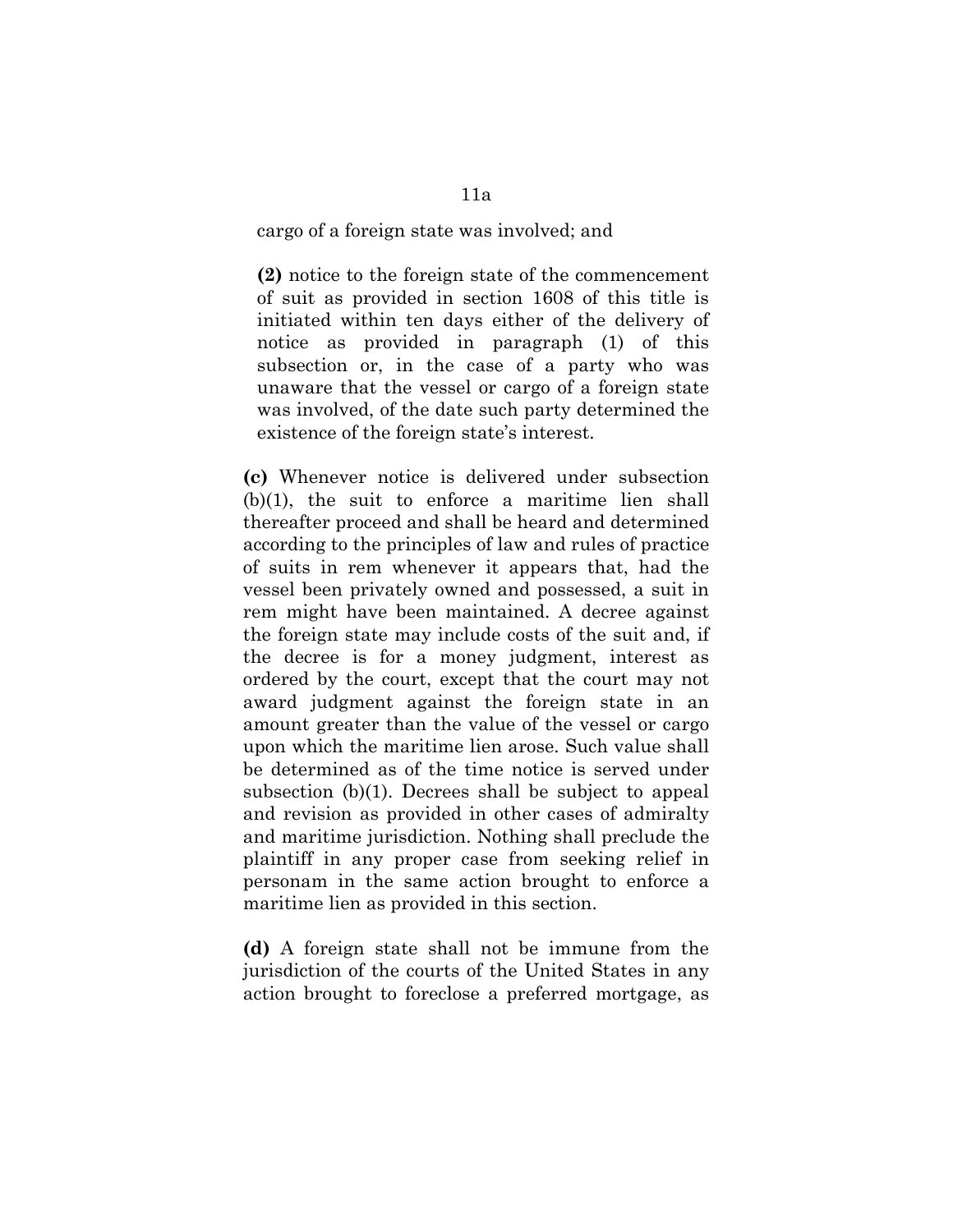defined in section 31301 of title 46. Such action shall be brought, heard, and determined in accordance with the provisions of chapter 313 of title 46 and in accordance with the principles of law and rules of practice of suits in rem, whenever it appears that had the vessel been privately owned and possessed a suit in rem might have been maintained.

**(e), (f)** Repealed. Pub.L. 110-181, Div. A, Title X, § 1083(b)(1)(B), Jan. 28, 2008, 122 Stat. 341

## **(g) Limitation on discovery.—**

**(1) In general.—(A)** Subject to paragraph (2), if an action is filed that would otherwise be barred by section 1604, but for section 1605A, the court, upon request of the Attorney General, shall stay any request, demand, or order for discovery on the United States that the Attorney General certifies would significantly interfere with a criminal investigation or prosecution, or a national security operation, related to the incident that gave rise to the cause of action, until such time as the Attorney General advises the court that such request, demand, or order will no longer so interfere.

**(B)** A stay under this paragraph shall be in effect during the 12-month period beginning on the date on which the court issues the order to stay discovery. The court shall renew the order to stay discovery for additional 12-month periods upon motion by the United States if the Attorney General certifies that discovery would significantly interfere with a criminal investigation or prosecution, or a national security operation, related to the incident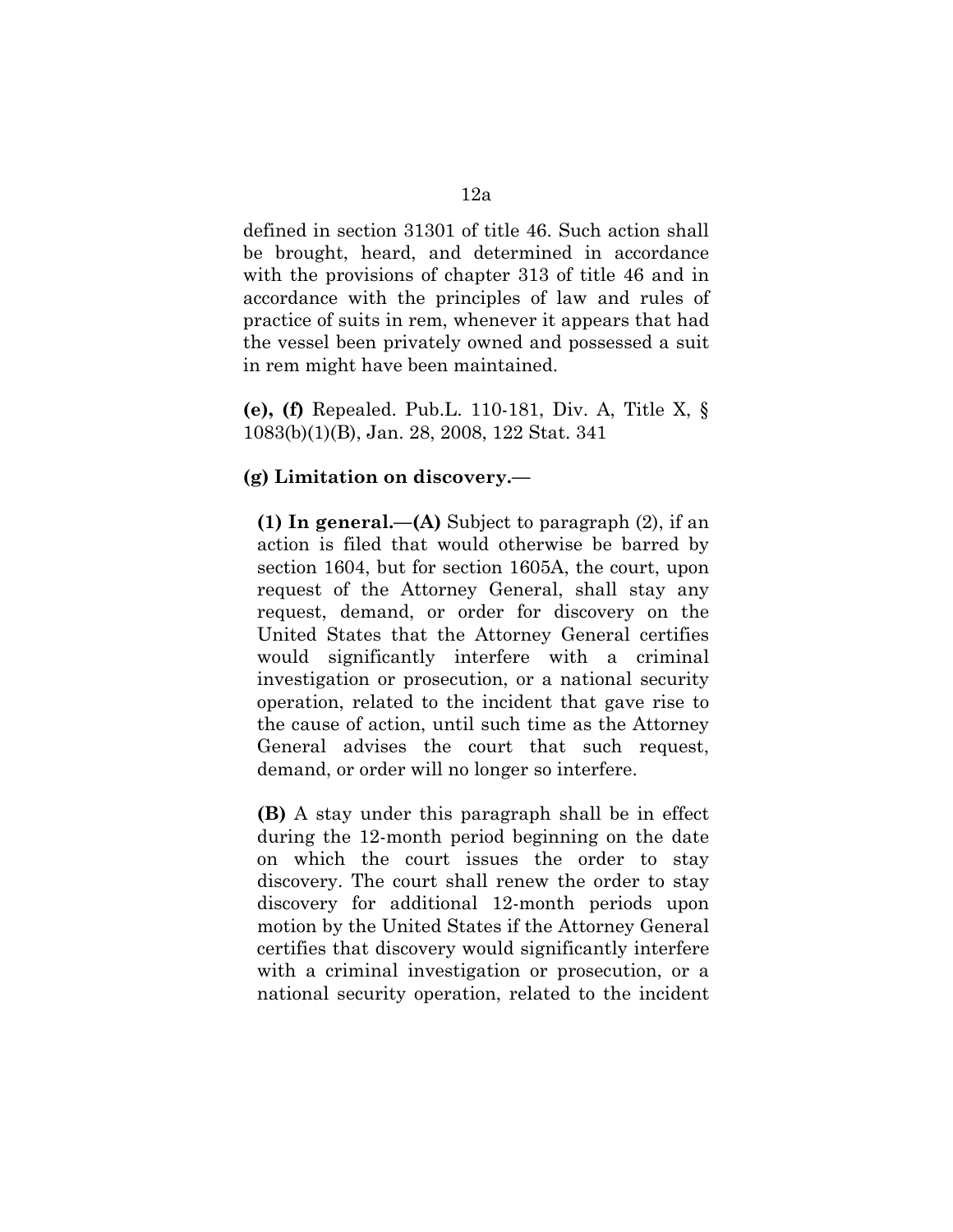**(2) Sunset.—(A)** Subject to subparagraph (B), no stay shall be granted or continued in effect under paragraph (1) after the date that is 10 years after the date on which the incident that gave rise to the cause of action occurred.

**(B)** After the period referred to in subparagraph (A), the court, upon request of the Attorney General, may stay any request, demand, or order for discovery on the United States that the court finds a substantial likelihood would—

**(i)** create a serious threat of death or serious bodily injury to any person;

**(ii)** adversely affect the ability of the United States to work in cooperation with foreign and international law enforcement agencies in investigating violations of United States law; or

**(iii)** obstruct the criminal case related to the incident that gave rise to the cause of action or undermine the potential for a conviction in such case.

**(3) Evaluation of evidence.**—The court's evaluation of any request for a stay under this subsection filed by the Attorney General shall be conducted ex parte and in camera.

**(4) Bar on motions to dismiss.**—A stay of discovery under this subsection shall constitute a bar to the granting of a motion to dismiss under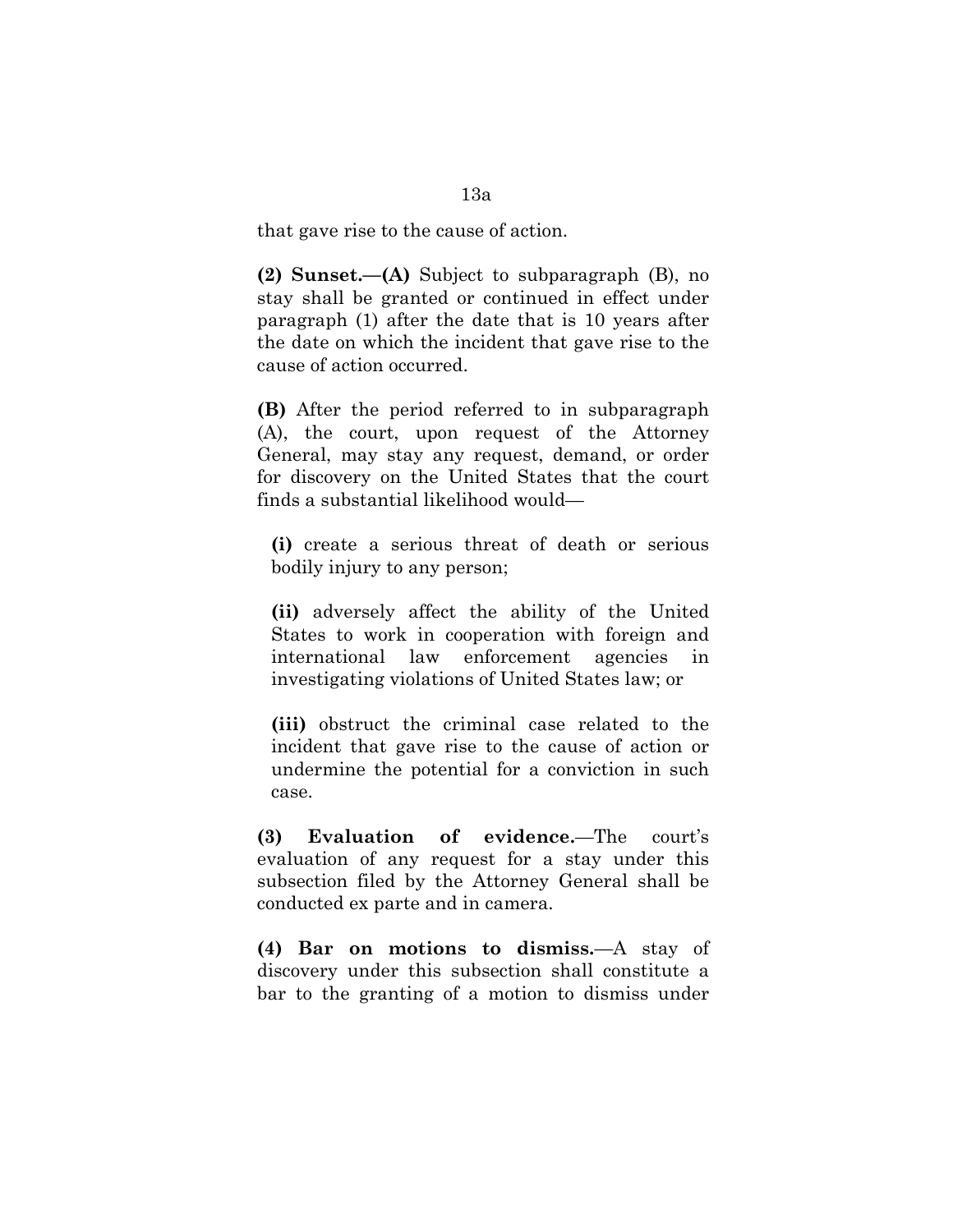rules 12(b)(6) and 56 of the Federal Rules of Civil Procedure.

**(5) Construction.**—Nothing in this subsection shall prevent the United States from seeking protective orders or asserting privileges ordinarily available to the United States.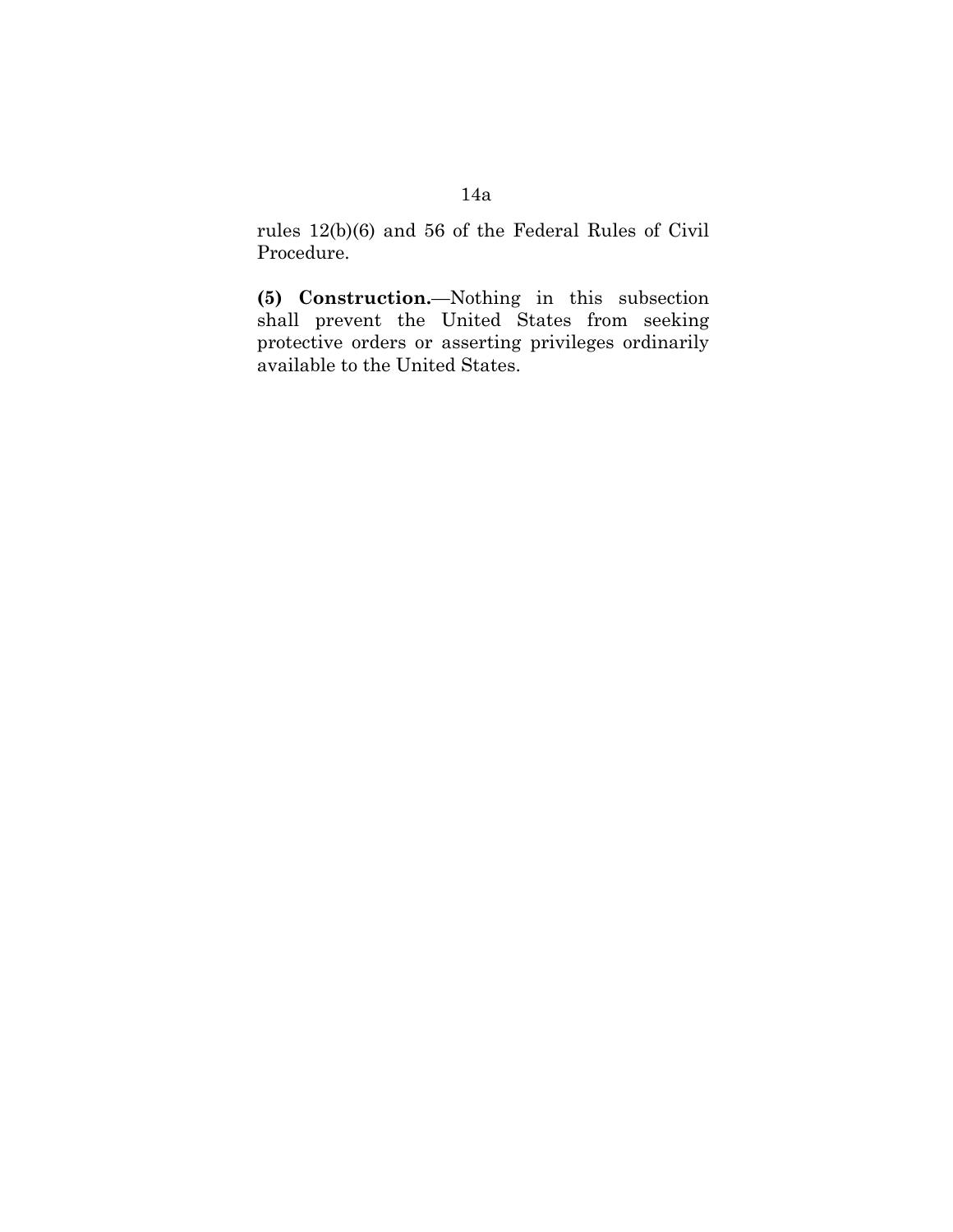### **28 U.S.C. § 1605A. Terrorism exception to the jurisdictional immunity of a foreign state**

**(a) In general.**—

**(1) No immunity.**—A foreign state shall not be immune from the jurisdiction of courts of the United States or of the States in any case not otherwise covered by this chapter in which money damages are sought against a foreign state for personal injury or death that was caused by an act of torture, extrajudicial killing, aircraft sabotage, hostage taking, or the provision of material support or resources for such an act if such act or provision of material support or resources is engaged in by an official, employee, or agent of such foreign state while acting within the scope of his or her office, employment, or agency.

**(2) Claim heard.**—The court shall hear a claim under this section if—

**(A)(i)(I)** the foreign state was designated as a state sponsor of terrorism at the time the act described in paragraph (1) occurred, or was so designated as a result of such act, and, subject to subclause (II), either remains so designated when the claim is filed under this section or was so designated within the 6-month period before the claim is filed under this section; or

**(II)** in the case of an action that is refiled under this section by reason of section  $1083(c)(2)(A)$  of the National Defense Authorization Act for Fiscal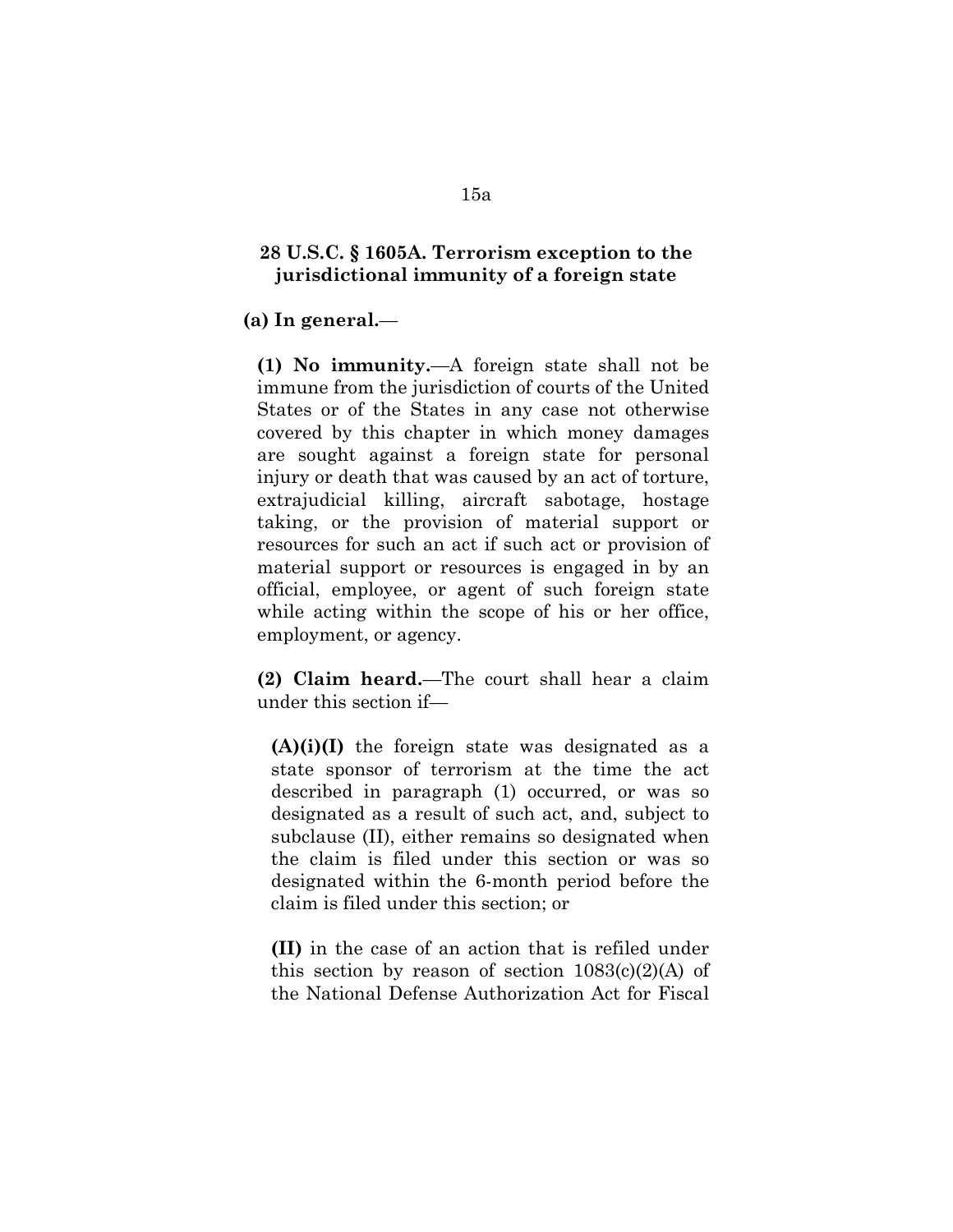Year 2008 or is filed under this section by reason of section 1083(c)(3) of that Act, the foreign state was designated as a state sponsor of terrorism when the original action or the related action under section 1605(a)(7) (as in effect before the enactment of this section) or section 589 of the Foreign Operations, Export Financing, and Related Programs Appropriations Act, 1997 (as contained in section 101(c) of division A of Public Law 104-208) was filed;

**(ii)** the claimant or the victim was, at the time the act described in paragraph (1) occurred—

**(I)** a national of the United States;

**(II)** a member of the armed forces; or

**(III)** otherwise an employee of the Government of the United States, or of an individual performing a contract awarded by the United States Government, acting within the scope of the employee's employment; and

**(iii)** in a case in which the act occurred in the foreign state against which the claim has been brought, the claimant has afforded the foreign state a reasonable opportunity to arbitrate the claim in accordance with the accepted international rules of arbitration; or

**(B)** the act described in paragraph (1) is related to Case Number 1:00CV03110 (EGS) in the United States District Court for the District of Columbia.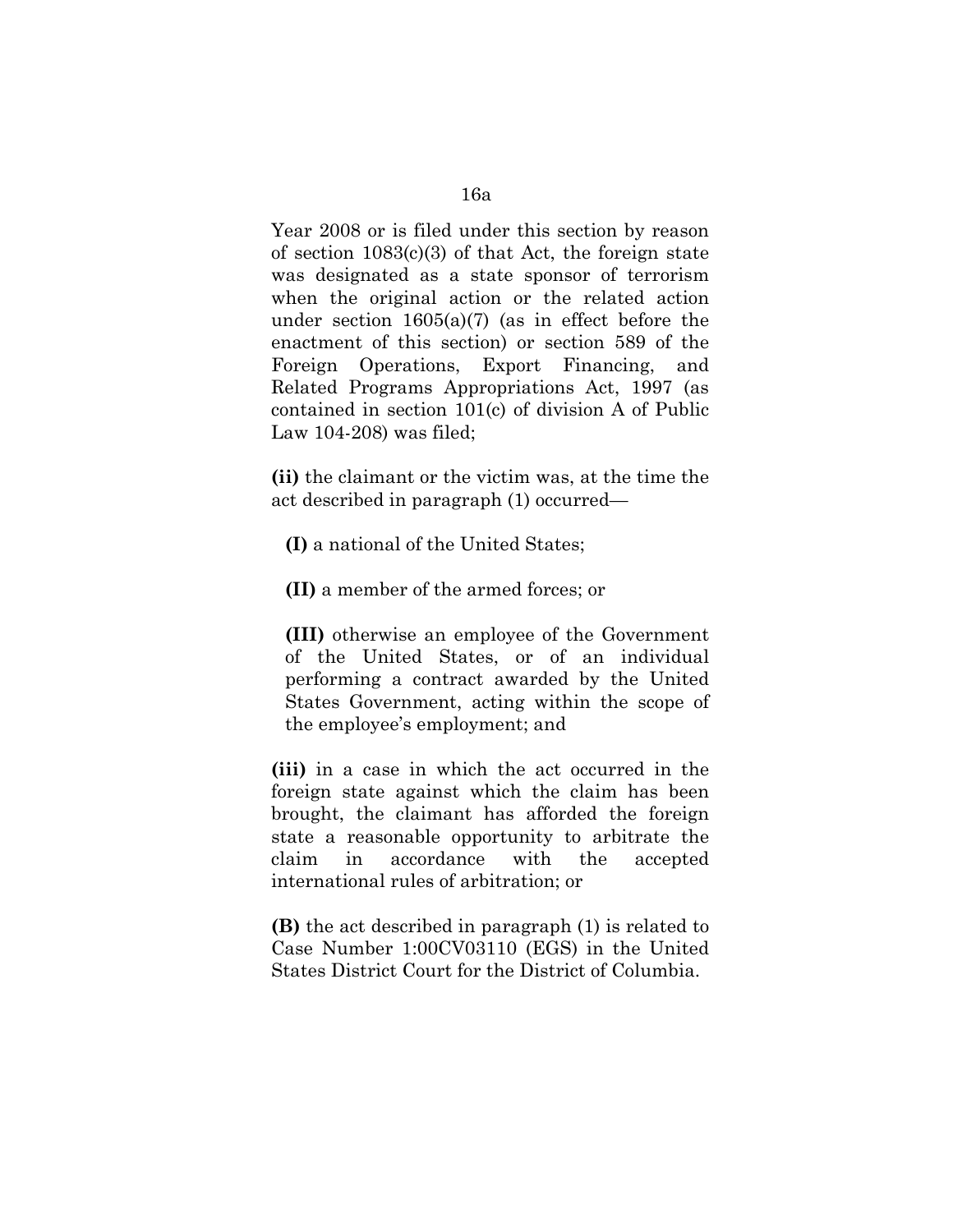**(b) Limitations.**—An action may be brought or maintained under this section if the action is commenced, or a related action was commenced under section 1605(a)(7) (before the date of the enactment of this section) or section 589 of the Foreign Operations, Export Financing, and Related Programs Appropriations Act, 1997 (as contained in section 101(c) of division A of Public Law 104-208) not later than the latter of—

**(1)** 10 years after April 24, 1996; or

**(2)** 10 years after the date on which the cause of action arose.

**(c) Private right of action.**—A foreign state that is or was a state sponsor of terrorism as described in subsection  $(a)(2)(A)(i)$ , and any official, employee, or agent of that foreign state while acting within the scope of his or her office, employment, or agency, shall be liable to—

**(1)** a national of the United States,

**(2)** a member of the armed forces,

**(3)** an employee of the Government of the United States, or of an individual performing a contract awarded by the United States Government, acting within the scope of the employee's employment, or

**(4)** the legal representative of a person described in paragraph  $(1)$ ,  $(2)$ , or  $(3)$ ,

for personal injury or death caused by acts described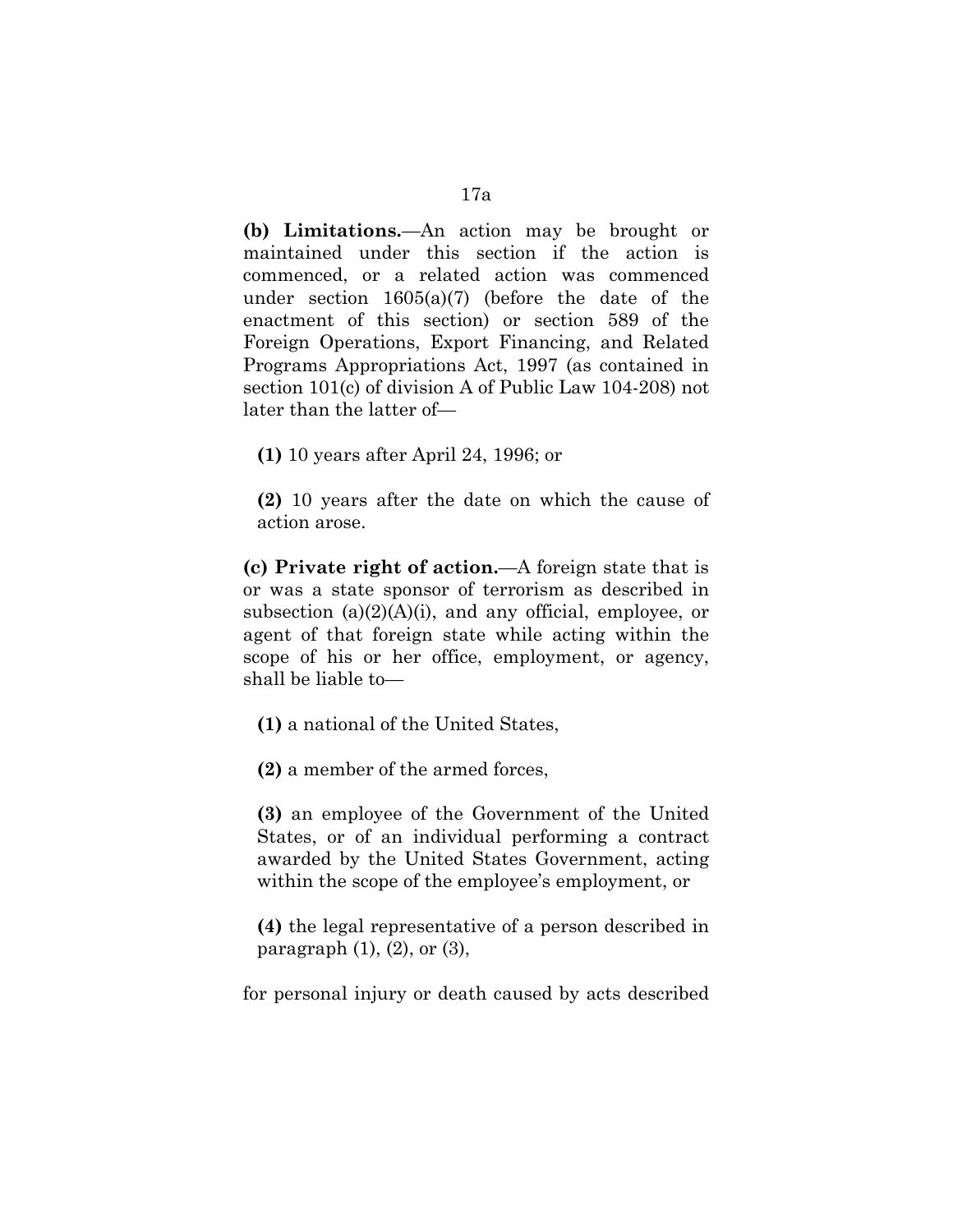in subsection (a) (1) of that foreign state, or of an official, employee, or agent of that foreign state, for which the courts of the United States may maintain jurisdiction under this section for money damages. In any such action, damages may include economic damages, solatium, pain and suffering, and punitive damages. In any such action, a foreign state shall be vicariously liable for the acts of its officials, employees, or agents.

**(d) Additional damages.**—After an action has been brought under subsection (c), actions may also be brought for reasonably foreseeable property loss, whether insured or uninsured, third party liability, and loss claims under life and property insurance policies, by reason of the same acts on which the action under subsection (c) is based.

### **(e) Special masters.**—

**(1) In general.**—The courts of the United States may appoint special masters to hear damage claims brought under this section.

**(2) Transfer of funds.**—The Attorney General shall transfer, from funds available for the program under section 1404C of the Victims of Crime Act of 1984 (42 U.S.C. 10603c), to the Administrator of the United States district court in which any case is pending which has been brought or maintained under this section such funds as may be required to cover the costs of special masters appointed under paragraph (1). Any amount paid in compensation to any such special master shall constitute an item of court costs.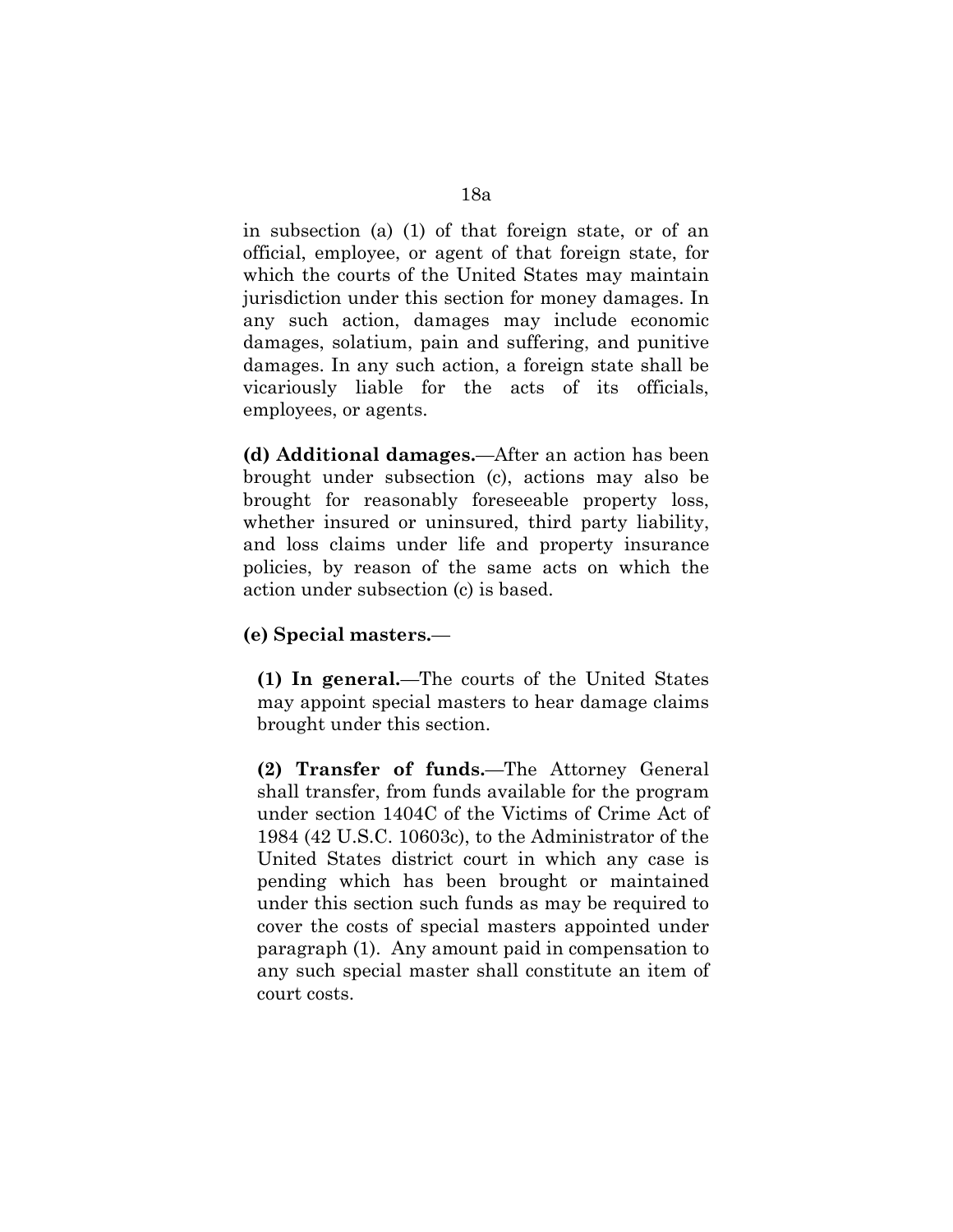**(f) Appeal.**—In an action brought under this section, appeals from orders not conclusively ending the litigation may only be taken pursuant to section 1292(b) of this title.

### **(g) Property disposition.**—

**(1) In general.**—In every action filed in a United States district court in which jurisdiction is alleged under this section, the filing of a notice of pending action pursuant to this section, to which is attached a copy of the complaint filed in the action, shall have the effect of establishing a lien of lis pendens upon any real property or tangible personal property that is—

**(A)** subject to attachment in aid of execution, or execution, under section 1610;

**(B)** located within that judicial district; and

**(C)** titled in the name of any defendant, or titled in the name of any entity controlled by any defendant if such notice contains a statement listing such controlled entity.

**(2) Notice.**—A notice of pending action pursuant to this section shall be filed by the clerk of the district court in the same manner as any pending action and shall be indexed by listing as defendants all named defendants and all entities listed as controlled by any defendant.

**(3) Enforceability.**—Liens established by reason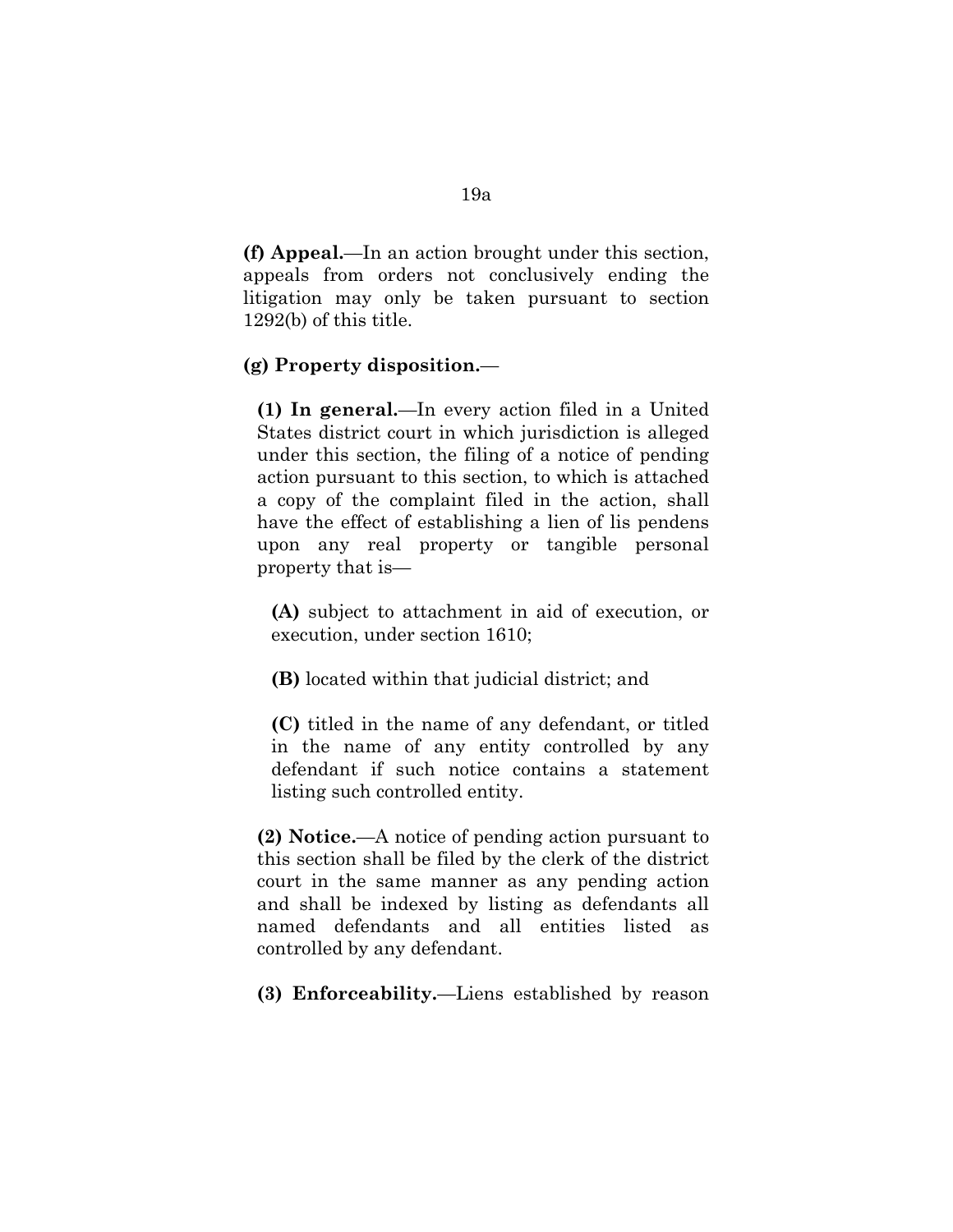of this subsection shall be enforceable as provided in chapter 111 of this title.

#### **(h) Definitions.**—For purposes of this section—

**(1)** the term "aircraft sabotage" has the meaning given that term in Article 1 of the Convention for the Suppression of Unlawful Acts Against the Safety of Civil Aviation;

**(2)** the term "hostage taking" has the meaning given that term in Article 1 of the International Convention Against the Taking of Hostages;

**(3)** the term "material support or resources" has the meaning given that term in section 2339A of title 18;

**(4)** the term "armed forces" has the meaning given that term in section 101 of title 10;

**(5)** the term "national of the United States" has the meaning given that term in section  $101(a)(22)$  of the Immigration and Nationality Act (8 U.S.C. 1101(a)(22));

**(6)** the term "state sponsor of terrorism" means a country the government of which the Secretary of State has determined, for purposes of section 6(j) of the Export Administration Act of 1979 (50 U.S.C. App. 2405(j)), section 620A of the Foreign Assistance Act of 1961 (22 U.S.C. 2371), section 40 of the Arms Export Control Act (22 U.S.C. 2780), or any other provision of law, is a government that has repeatedly provided support for acts of international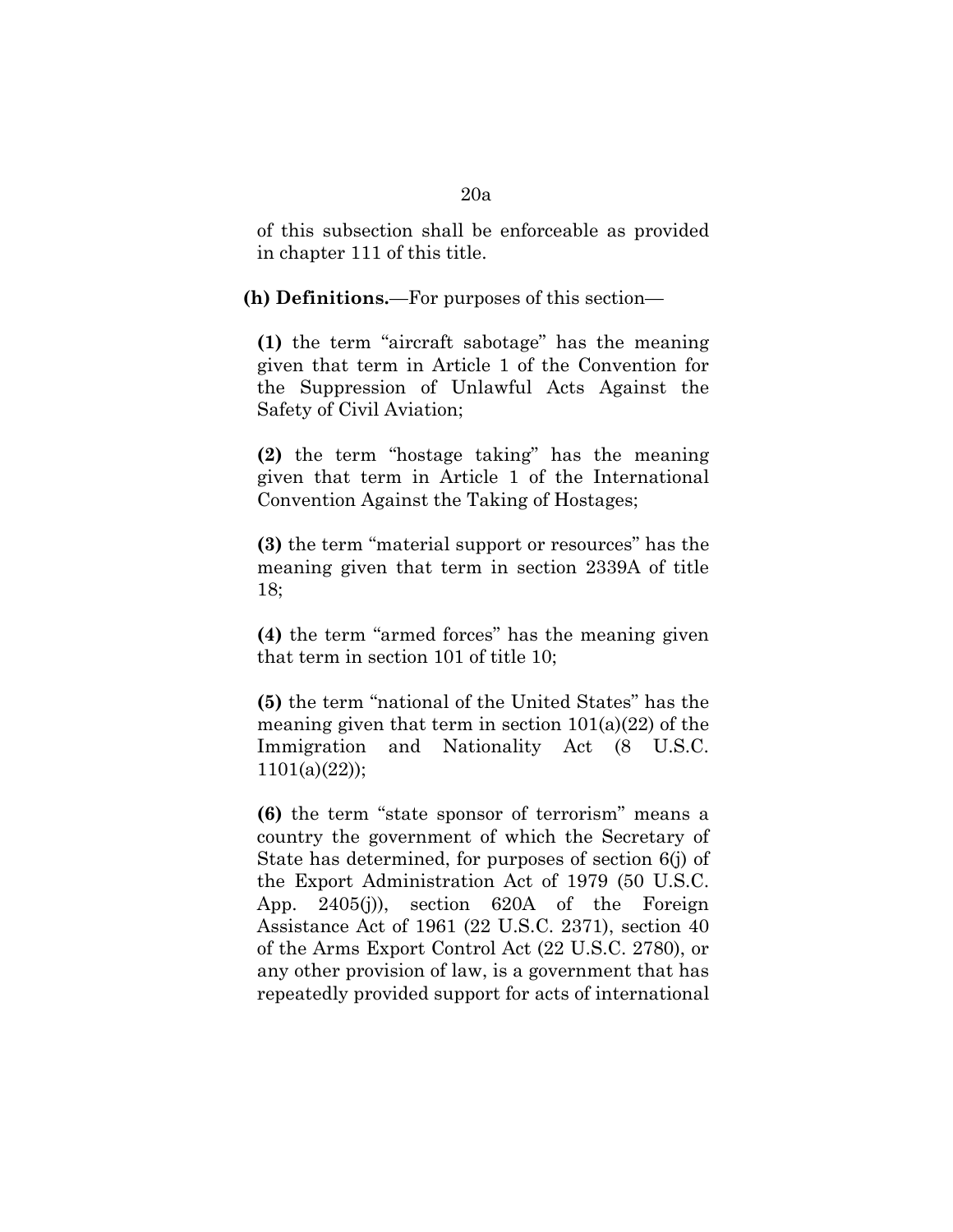terrorism; and

**(7)** the terms "torture" and "extrajudicial killing" have the meaning given those terms in section 3 of the Torture Victim Protection Act of 1991 (28 U.S.C. 1350 note).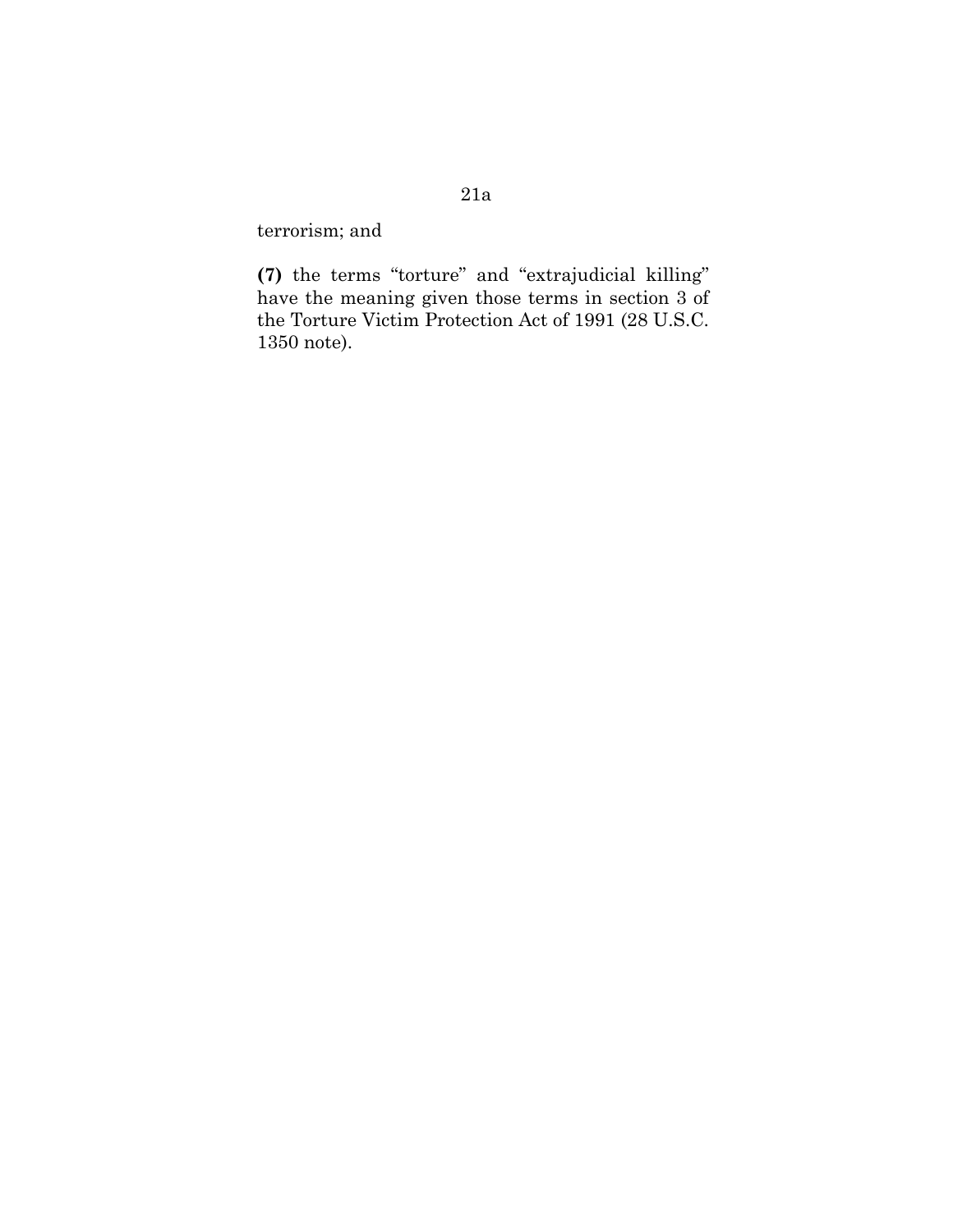#### **28 U.S.C. § 1606. Extent of liability**

 As to any claim for relief with respect to which a foreign state is not entitled to immunity under section 1605 or 1607 of this chapter, the foreign state shall be liable in the same manner and to the same extent as a private individual under like circumstances; but a foreign state except for an agency or instrumentality thereof shall not be liable for punitive damages; if, however, in any case wherein death was caused, the law of the place where the action or omission occurred provides, or has been construed to provide, for damages only punitive in nature, the foreign state shall be liable for actual or compensatory damages measured by the pecuniary injuries resulting from such death which were incurred by the persons for whose benefit the action was brought.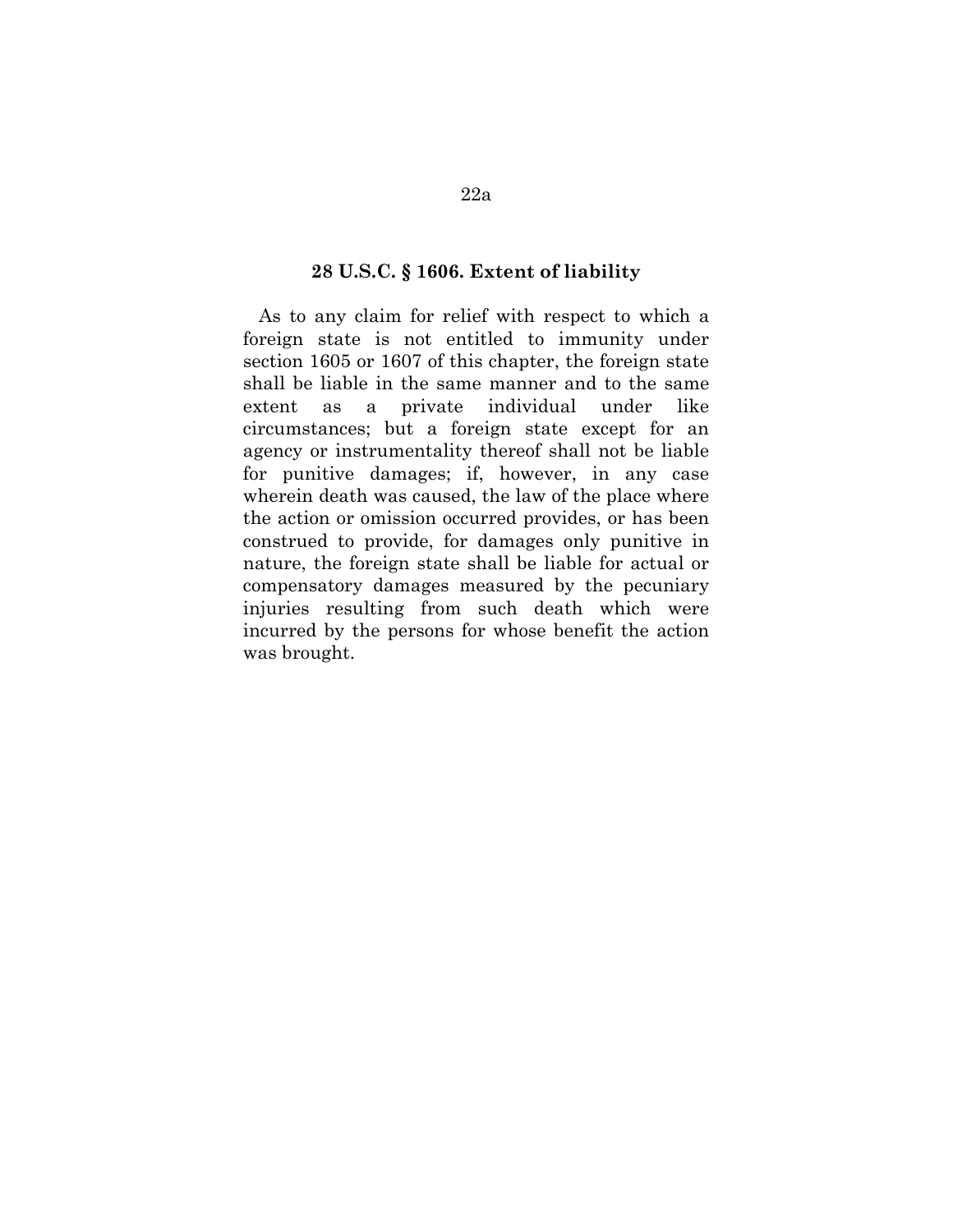# **28 U.S.C. § 1607. Counterclaims**

In any action brought by a foreign state, or in which a foreign state intervenes, in a court of the United States or of a State, the foreign state shall not be accorded immunity with respect to any counterclaim—

**(a)** for which a foreign state would not be entitled to immunity under section 1605 or 1605A of this chapter had such claim been brought in a separate action against the foreign state; or

**(b)** arising out of the transaction or occurrence that is the subject matter of the claim of the foreign state; or

**(c)** to the extent that the counterclaim does not seek relief exceeding in amount or differing in kind from that sought by the foreign state.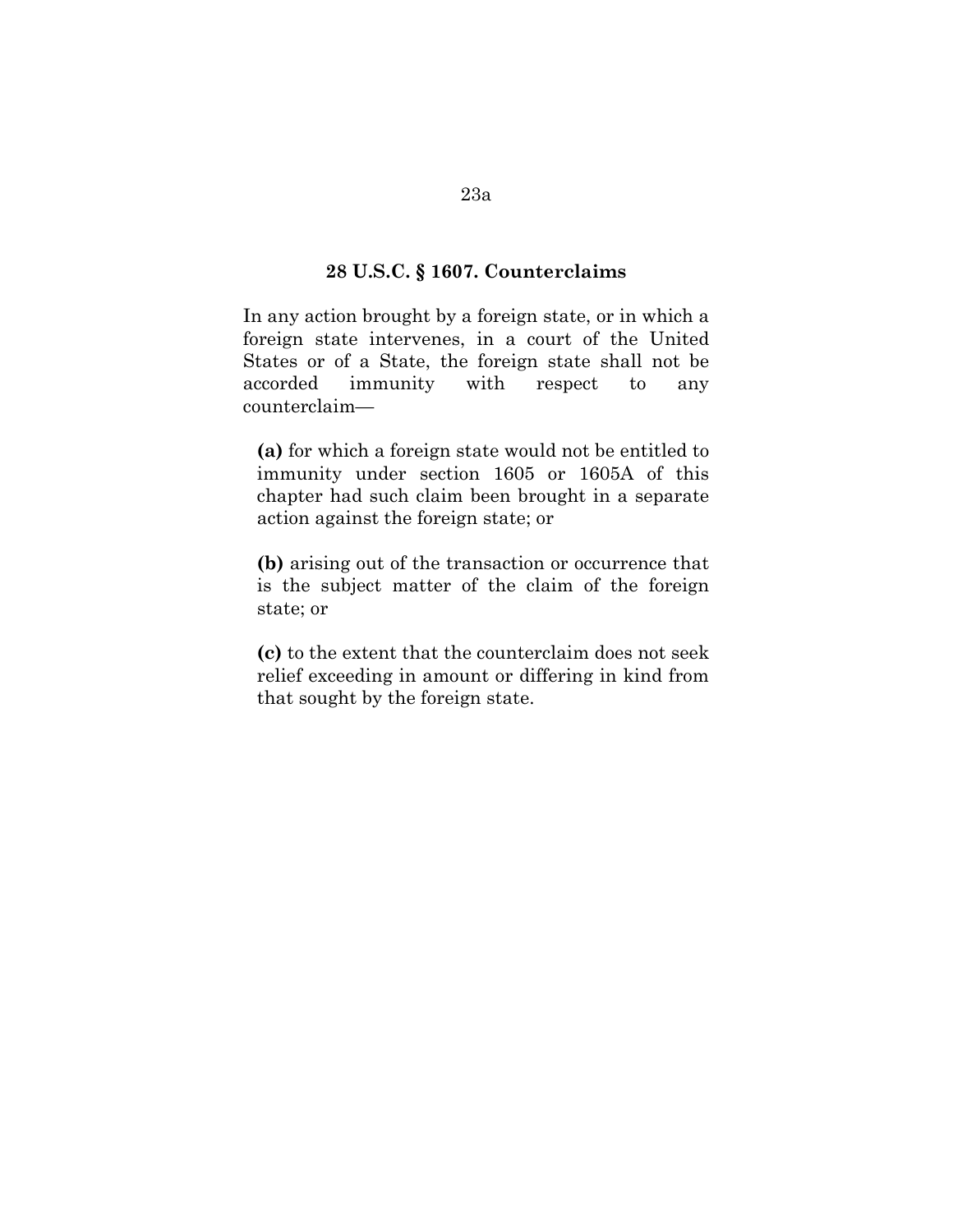#### **28 U.S.C. § 1608. Service; time to answer; default**

**(a)** Service in the courts of the United States and of the States shall be made upon a foreign state or political subdivision of a foreign state:

**(1)** by delivery of a copy of the summons and complaint in accordance with any special arrangement for service between the plaintiff and the foreign state or political subdivision; or

**(2)** if no special arrangement exists, by delivery of a copy of the summons and complaint in accordance with an applicable international convention on service of judicial documents; or

**(3)** if service cannot be made under paragraphs (1) or (2), by sending a copy of the summons and complaint and a notice of suit, together with a translation of each into the official language of the foreign state, by any form of mail requiring a signed receipt, to be addressed and dispatched by the clerk of the court to the head of the ministry of foreign affairs of the foreign state concerned, or

**(4)** if service cannot be made within 30 days under paragraph (3), by sending two copies of the summons and complaint and a notice of suit, together with a translation of each into the official language of the foreign state, by any form of mail requiring a signed receipt, to be addressed and dispatched by the clerk of the court to the Secretary of State in Washington, District of Columbia, to the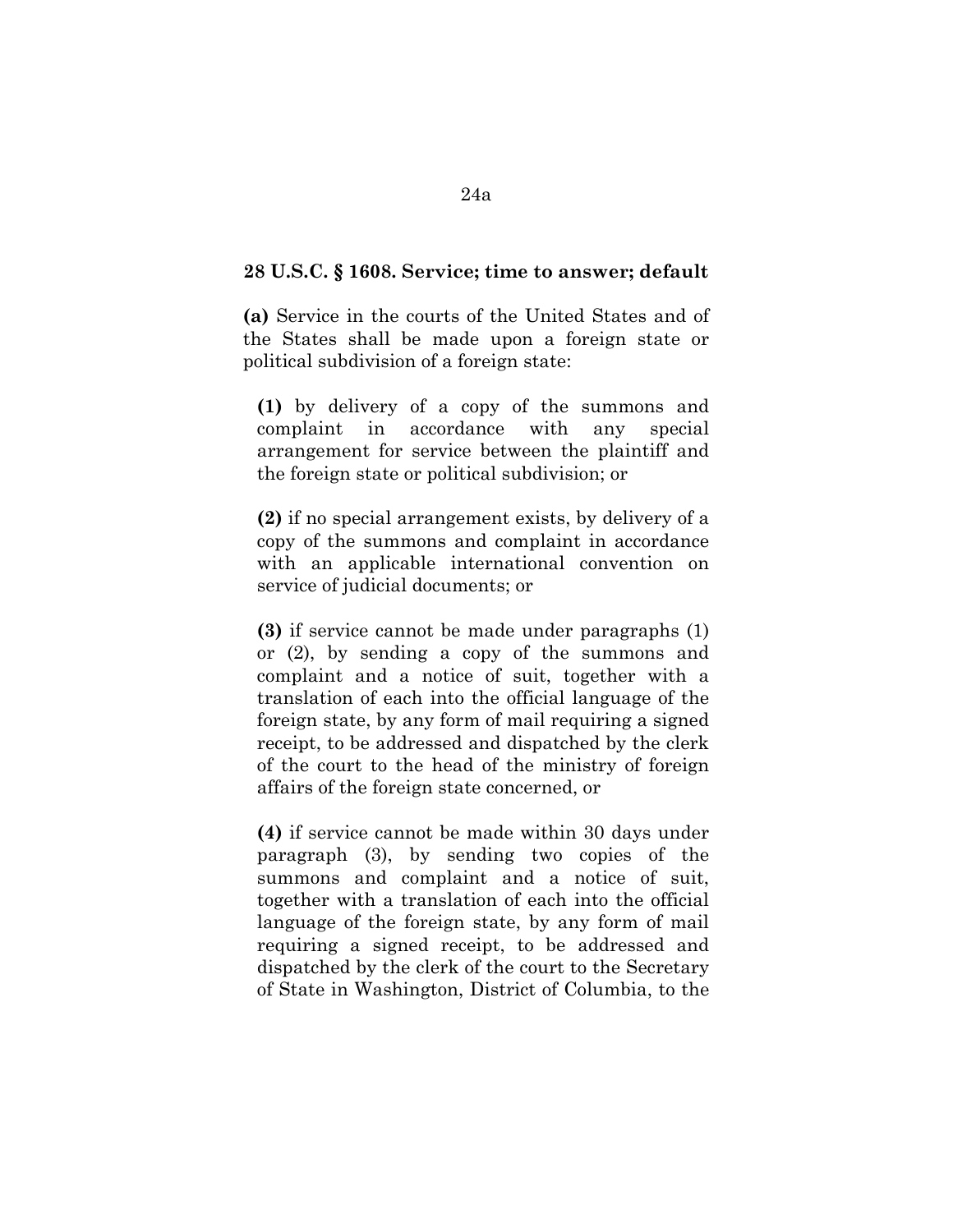attention of the Director of Special Consular Services—and the Secretary shall transmit one copy of the papers through diplomatic channels to the foreign state and shall send to the clerk of the court a certified copy of the diplomatic note indicating when the papers were transmitted.

As used in this subsection, a "notice of suit" shall mean a notice addressed to a foreign state and in a form prescribed by the Secretary of State by regulation.

**(b)** Service in the courts of the United States and of the States shall be made upon an agency or instrumentality of a foreign state:

**(1)** by delivery of a copy of the summons and complaint in accordance with any special arrangement for service between the plaintiff and the agency or instrumentality; or

**(2)** if no special arrangement exists, by delivery of a copy of the summons and complaint either to an officer, a managing or general agent, or to any other agent authorized by appointment or by law to receive service of process in the United States; or in accordance with an applicable international convention on service of judicial documents; or

**(3)** if service cannot be made under paragraphs (1) or (2), and if reasonably calculated to give actual notice, by delivery of a copy of the summons and complaint, together with a translation of each into the official language of the foreign state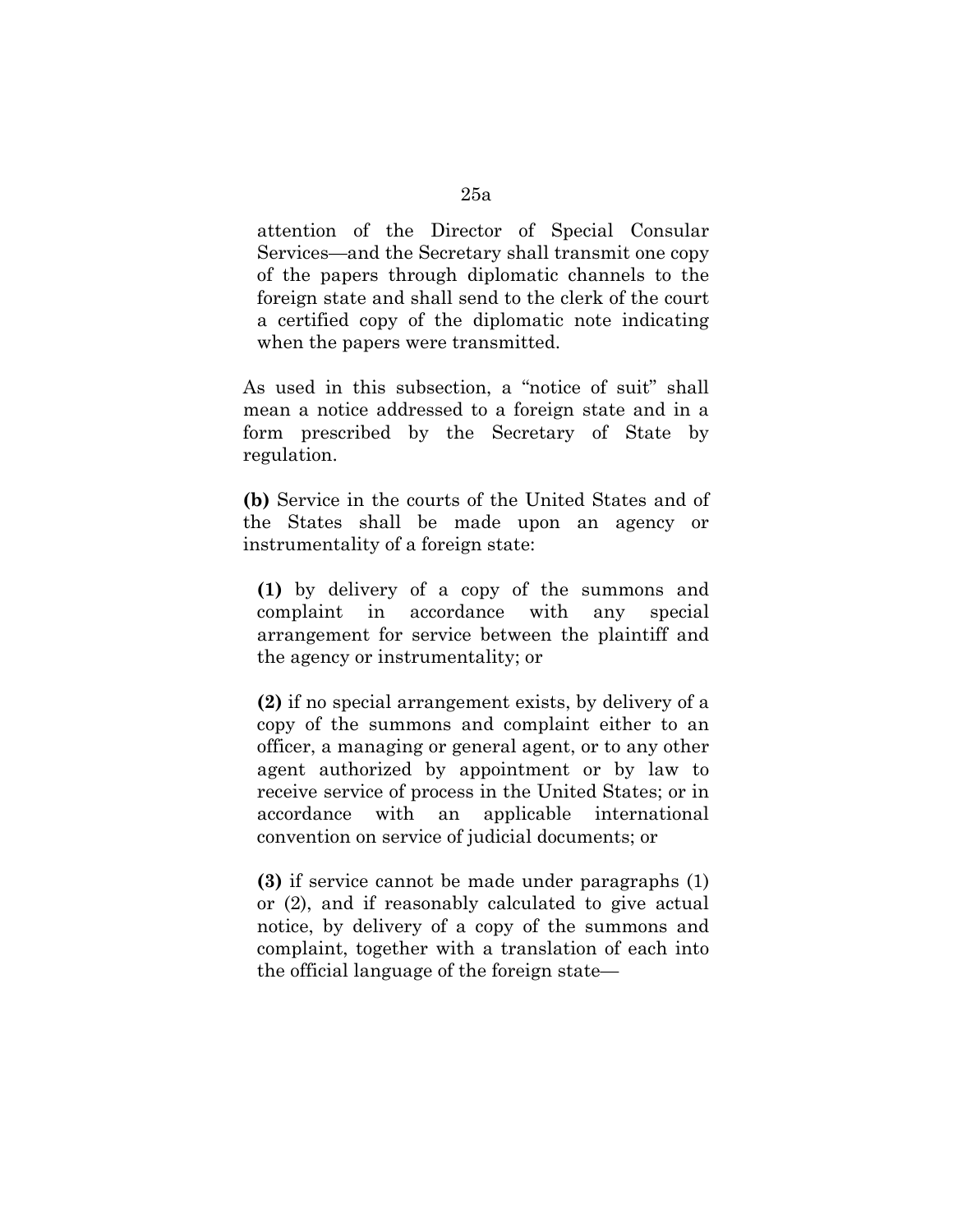**(A)** as directed by an authority of the foreign state or political subdivision in response to a letter rogatory or request or

**(B)** by any form of mail requiring a signed receipt, to be addressed and dispatched by the clerk of the court to the agency or instrumentality to be served, or

**(C)** as directed by order of the court consistent with the law of the place where service is to be made.

**(c)** Service shall be deemed to have been made—

**(1)** in the case of service under subsection (a)(4), as of the date of transmittal indicated in the certified copy of the diplomatic note; and

**(2)** in any other case under this section, as of the date of receipt indicated in the certification, signed and returned postal receipt, or other proof of service applicable to the method of service employed.

**(d)** In any action brought in a court of the United States or of a State, a foreign state, a political subdivision thereof, or an agency or instrumentality of a foreign state shall serve an answer or other responsive pleading to the complaint within sixty days after service has been made under this section.

**(e)** No judgment by default shall be entered by a court of the United States or of a State against a foreign state, a political subdivision thereof, or an agency or instrumentality of a foreign state, unless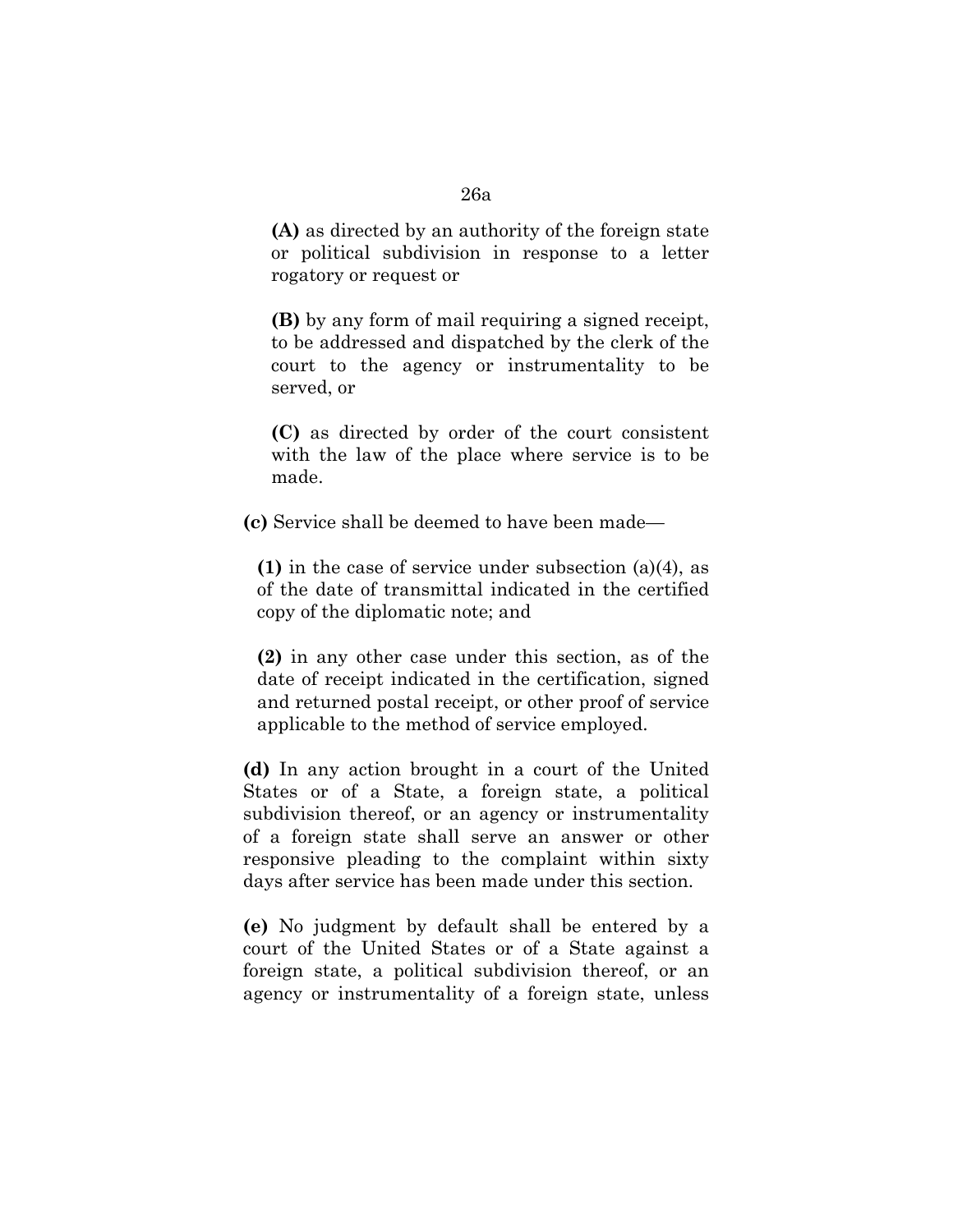# the claimant establishes his claim or right to relief by evidence satisfactory to the court. A copy of any such default judgment shall be sent to the foreign state or political subdivision in the manner prescribed for service in this section.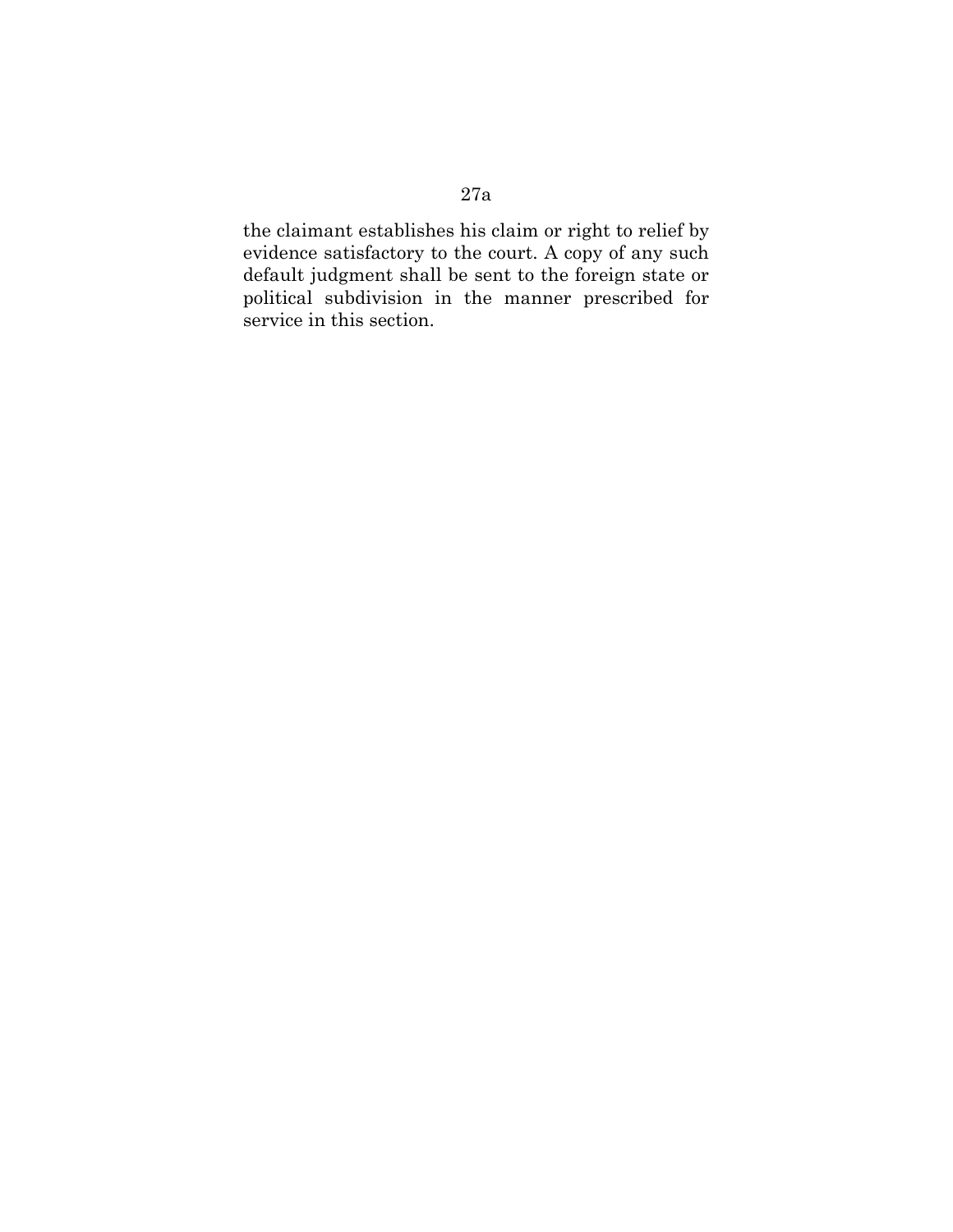## **28 U.S.C. § 1609. Immunity from attachment and execution of property of a foreign state**

Subject to existing international agreements to which the United States is a party at the time of enactment of this Act the property in the United States of a foreign state shall be immune from attachment arrest and execution except as provided in sections 1610 and 1611 of this chapter.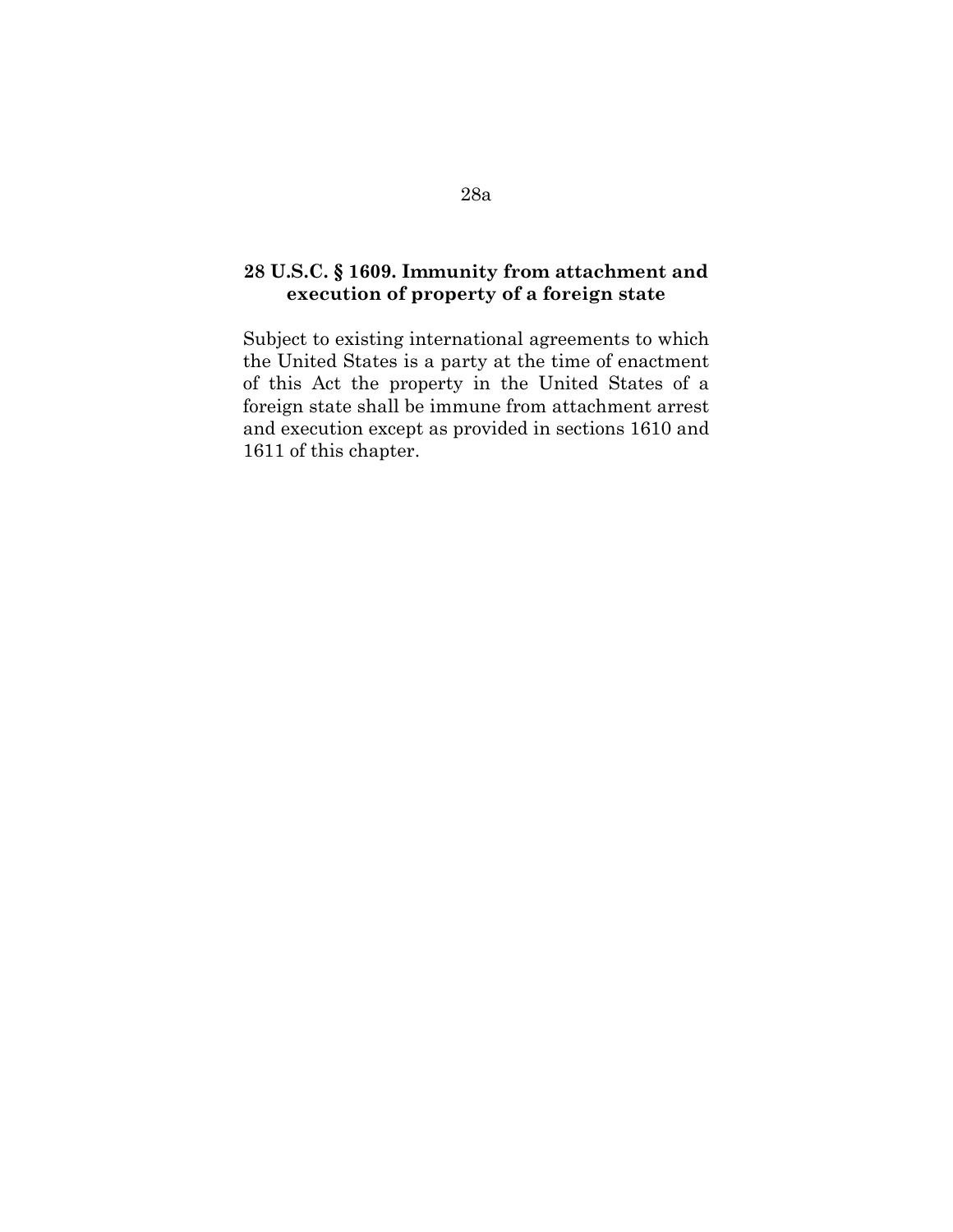### **28 U.S.C. § 1610. Exceptions to the immunity from attachment or execution**

**(a)** The property in the United States of a foreign state, as defined in section 1603(a) of this chapter, used for a commercial activity in the United States, shall not be immune from attachment in aid of execution, or from execution, upon a judgment entered by a court of the United States or of a State after the effective date of this Act, if—

**(1)** the foreign state has waived its immunity from attachment in aid of execution or from execution either explicitly or by implication, notwithstanding any withdrawal of the waiver the foreign state may purport to effect except in accordance with the terms of the waiver, or

**(2)** the property is or was used for the commercial activity upon which the claim is based, or

**(3)** the execution relates to a judgment establishing rights in property which has been taken in violation of international law or which has been exchanged for property taken in violation of international law, or

**(4)** the execution relates to a judgment establishing rights in property—

- **(A)** which is acquired by succession or gift, or
- **(B)** which is immovable and situated in the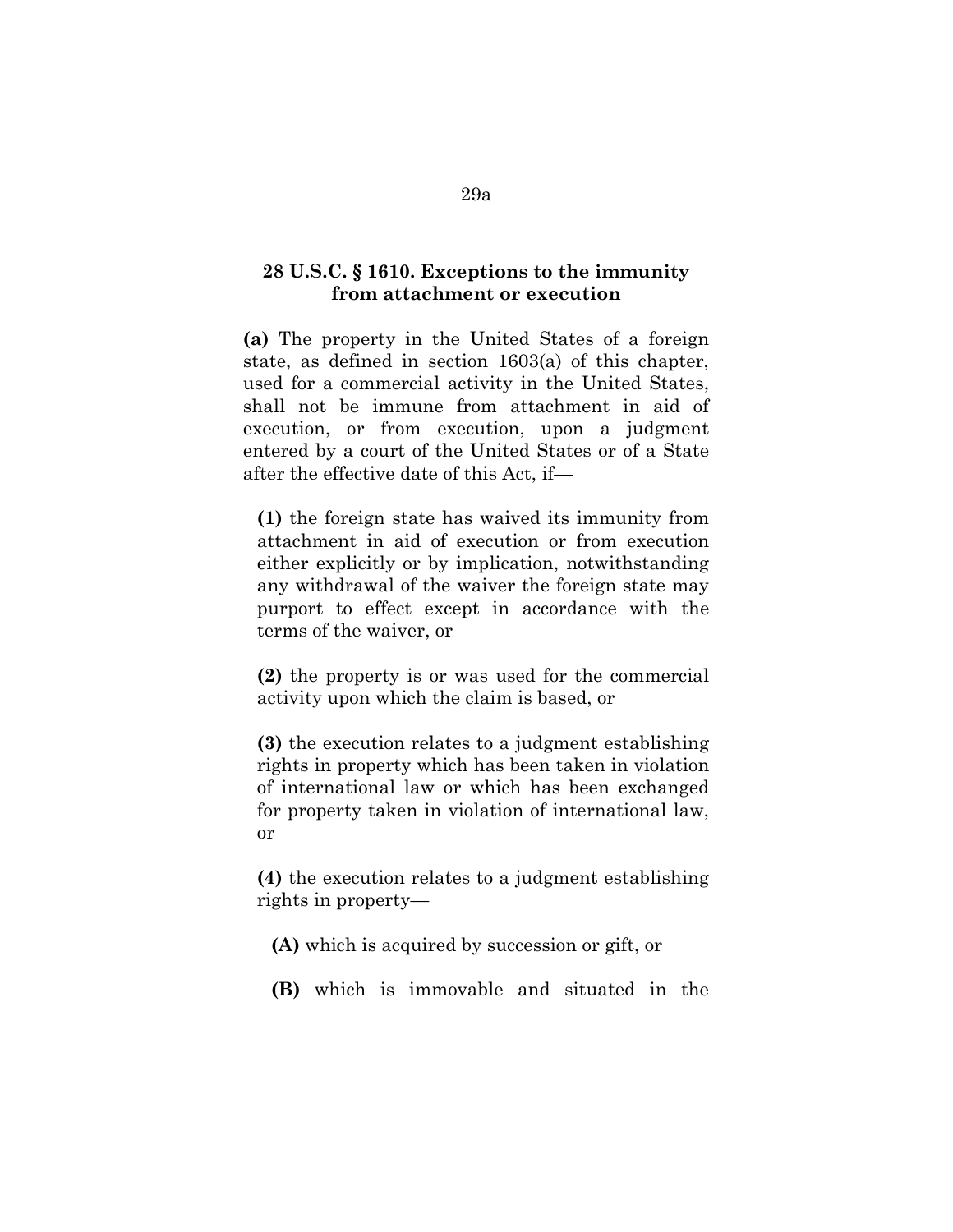United States: *Provided*, That such property is not used for purposes of maintaining a diplomatic or consular mission or the residence of the Chief of such mission, or

**(5)** the property consists of any contractual obligation or any proceeds from such a contractual obligation to indemnify or hold harmless the foreign state or its employees under a policy of automobile or other liability or casualty insurance covering the claim which merged into the judgment, or

**(6)** the judgment is based on an order confirming an arbitral award rendered against the foreign state, provided that attachment in aid of execution, or execution, would not be inconsistent with any provision in the arbitral agreement, or

**(7)** the judgment relates to a claim for which the foreign state is not immune under section 1605A, regardless of whether the property is or was involved with the act upon which the claim is based.

**(b)** In addition to subsection (a), any property in the United States of an agency or instrumentality of a foreign state engaged in commercial activity in the United States shall not be immune from attachment in aid of execution, or from execution, upon a judgment entered by a court of the United States or of a State after the effective date of this Act, if—

**(1)** the agency or instrumentality has waived its immunity from attachment in aid of execution or from execution either explicitly or implicitly, notwithstanding any withdrawal of the waiver the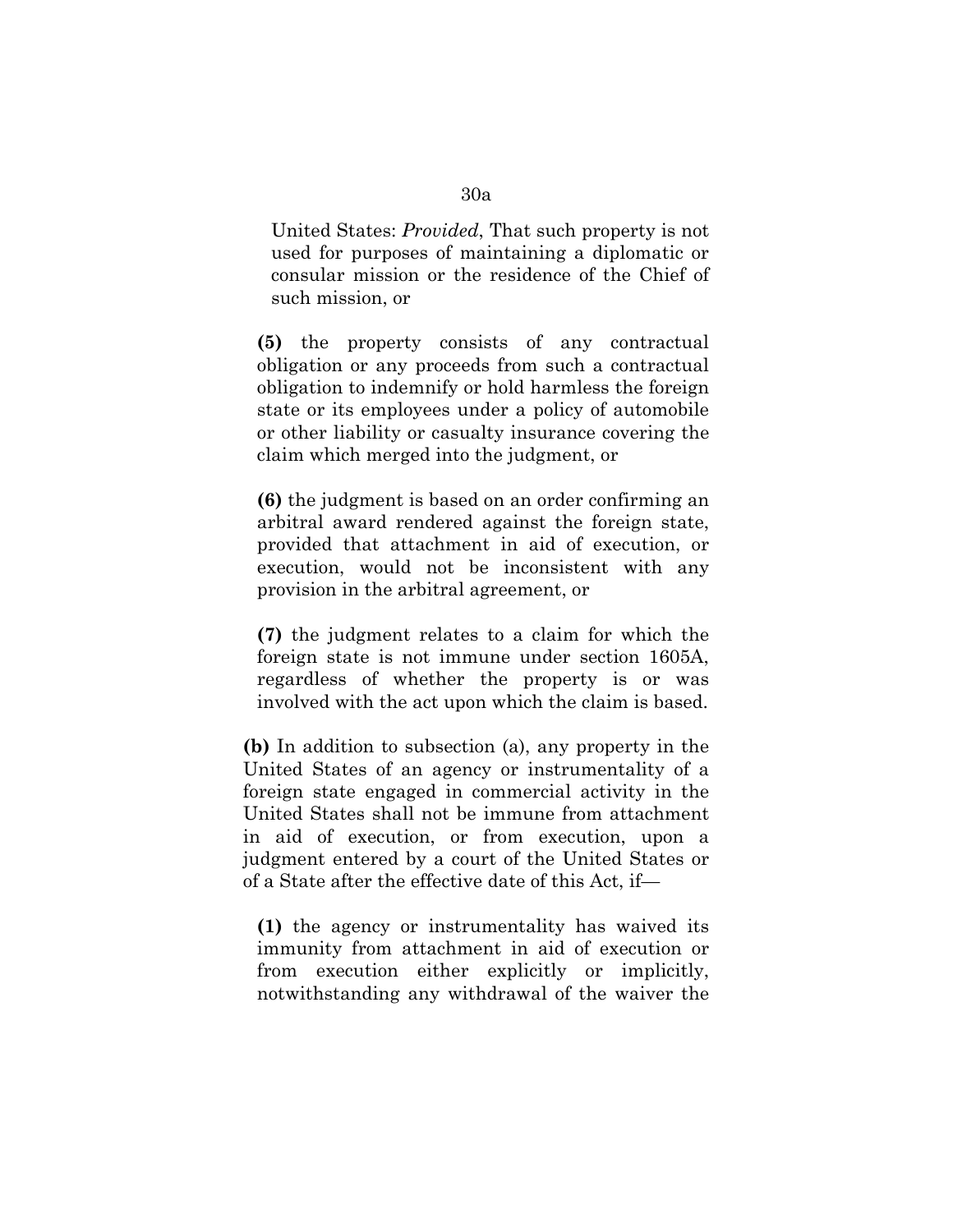agency or instrumentality may purport to effect except in accordance with the terms of the waiver, or

**(2)** the judgment relates to a claim for which the agency or instrumentality is not immune by virtue of section 1605(a) (2), (3), or (5), 1605(b), or 1605A of this chapter, regardless of whether the property is or was involved in the act upon which the claim is based.

**(c)** No attachment or execution referred to in subsections (a) and (b) of this section shall be permitted until the court has ordered such attachment and execution after having determined that a reasonable period of time has elapsed following the entry of judgment and the giving of any notice required under section 1608(e) of this chapter.

**(d)** The property of a foreign state, as defined in section 1603(a) of this chapter, used for a commercial activity in the United States, shall not be immune from attachment prior to the entry of judgment in any action brought in a court of the United States or of a State, or prior to the elapse of the period of time provided in subsection (c) of this section, if—

**(1)** the foreign state has explicitly waived its immunity from attachment prior to judgment, notwithstanding any withdrawal of the waiver the foreign state may purport to effect except in accordance with the terms of the waiver, and

**(2)** the purpose of the attachment is to secure satisfaction of a judgment that has been or may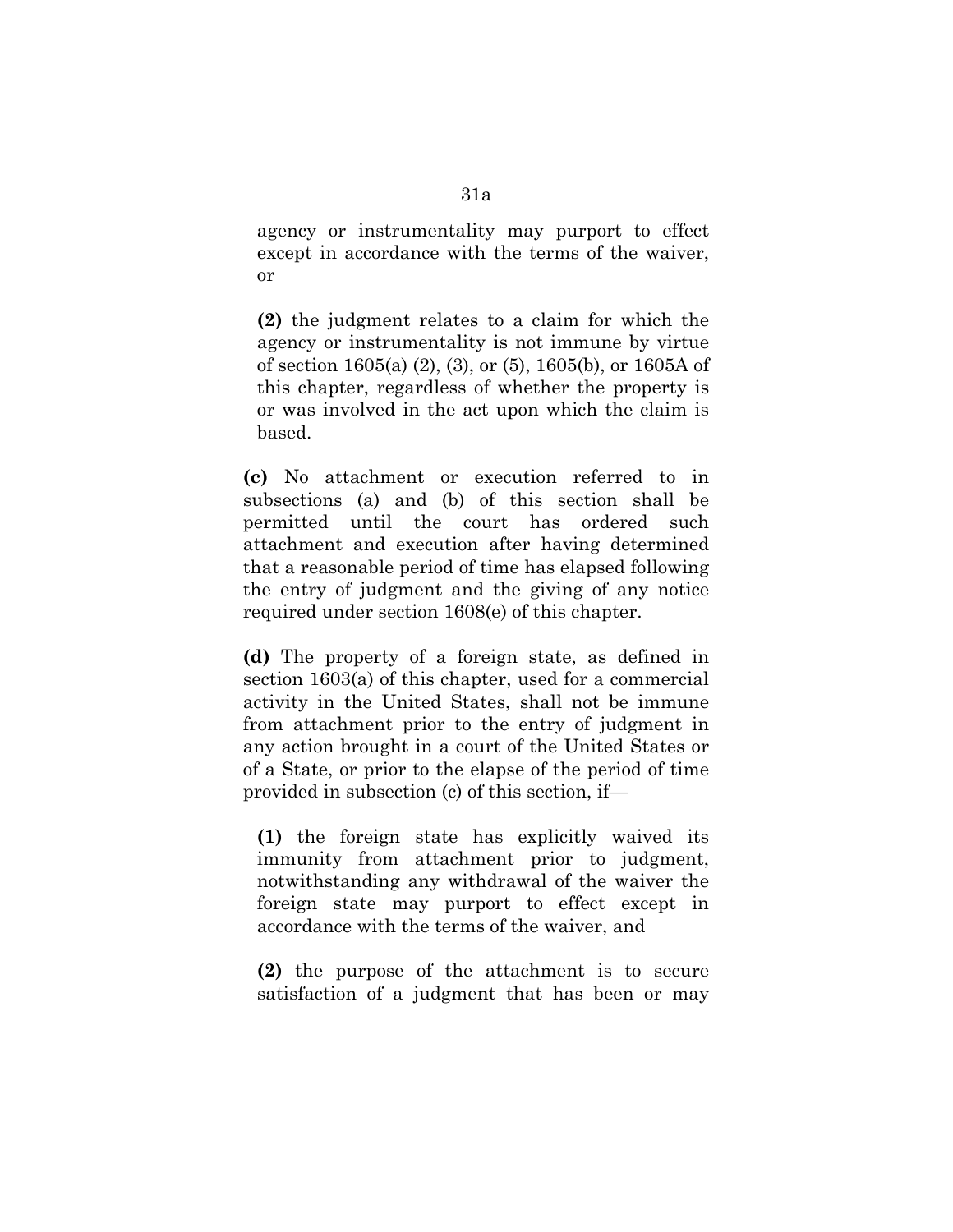ultimately be entered against the foreign state, and not to obtain jurisdiction.

**(e)** The vessels of a foreign state shall not be immune from arrest in rem, interlocutory sale, and execution in actions brought to foreclose a preferred mortgage as provided in section 1605(d).

**(f)(1)(A)** Notwithstanding any other provision of law, including but not limited to section 208(f) of the Foreign Missions Act (22 U.S.C. 4308(f)), and except as provided in subparagraph (B), any property with respect to which financial transactions are prohibited or regulated pursuant to section 5(b) of the Trading with the Enemy Act (50 U.S.C. App. 5(b)), section 620(a) of the Foreign Assistance Act of 1961 (22 U.S.C. 2370(a)), sections 202 and 203 of the International Emergency Economic Powers Act (50 U.S.C. 1701-1702), or any other proclamation, order, regulation, or license issued pursuant thereto, shall be subject to execution or attachment in aid of execution of any judgment relating to a claim for which a foreign state (including any agency or instrumentality or such state) claiming such property is not immune under section 1605(a)(7) (as in effect before the enactment of section 1605A) or section 1605A.

**(B)** Subparagraph (A) shall not apply if, at the time the property is expropriated or seized by the foreign state, the property has been held in title by a natural person or, if held in trust, has been held for the benefit of a natural person or persons.

**(2)(A)** At the request of any party in whose favor a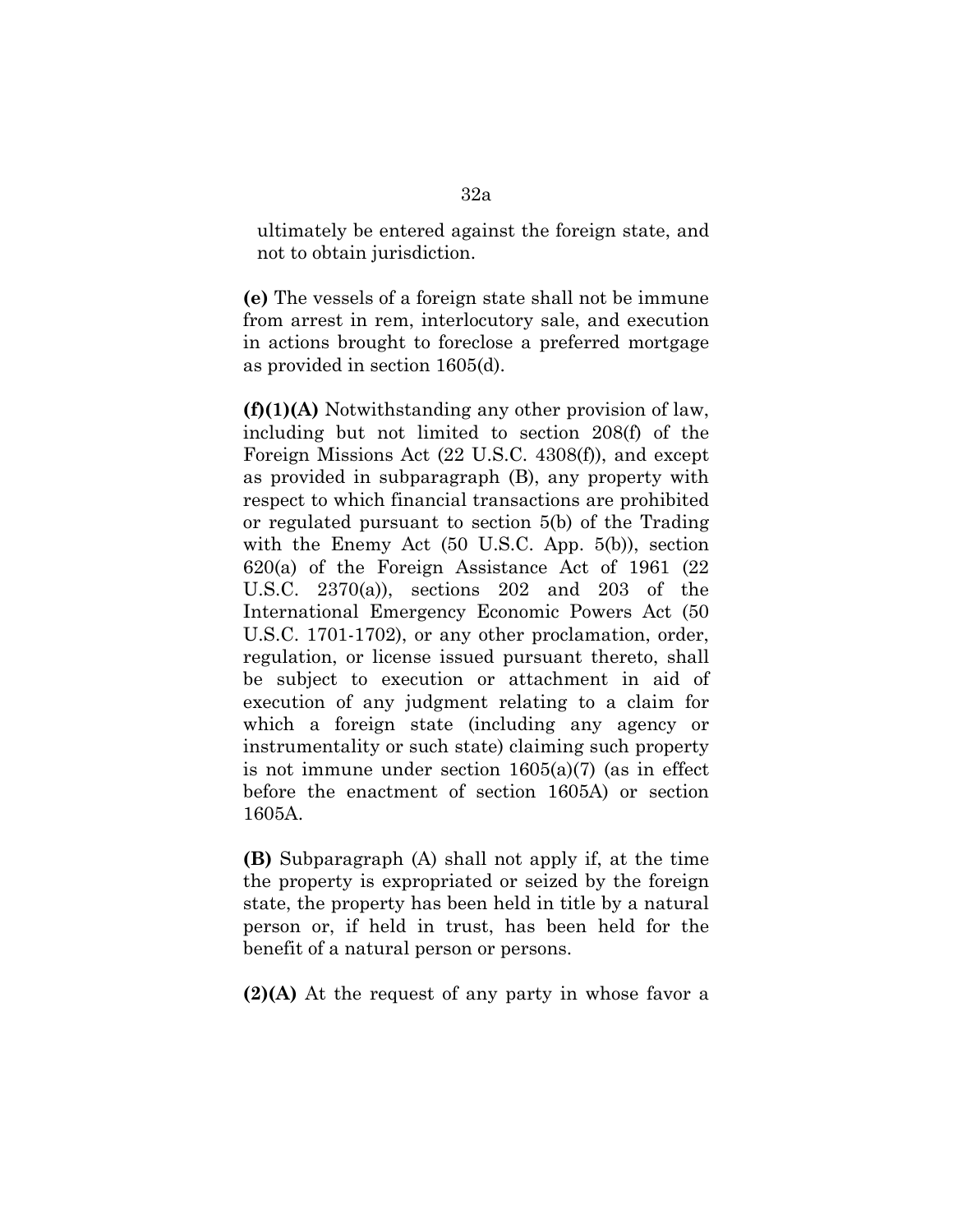judgment has been issued with respect to a claim for which the foreign state is not immune under section 1605(a)(7) (as in effect before the enactment of section 1605A) or section 1605A, the Secretary of the Treasury and the Secretary of State should make every effort to fully, promptly, and effectively assist any judgment creditor or any court that has issued any such judgment in identifying, locating, and executing against the property of that foreign state or any agency or instrumentality of such state.

**(B)** In providing such assistance, the Secretaries—

**(i)** may provide such information to the court under seal; and

**(ii)** should make every effort to provide the information in a manner sufficient to allow the court to direct the United States Marshall's office to promptly and effectively execute against that property.

**(3) Waiver.**—The President may waive any provision of paragraph (1) in the interest of national security.

## **(g) Property in certain actions.**—

**(1) In general.**—Subject to paragraph (3), the property of a foreign state against which a judgment is entered under section 1605A, and the property of an agency or instrumentality of such a state, including property that is a separate juridical entity or is an interest held directly or indirectly in a separate juridical entity, is subject to attachment in aid of execution, and execution, upon that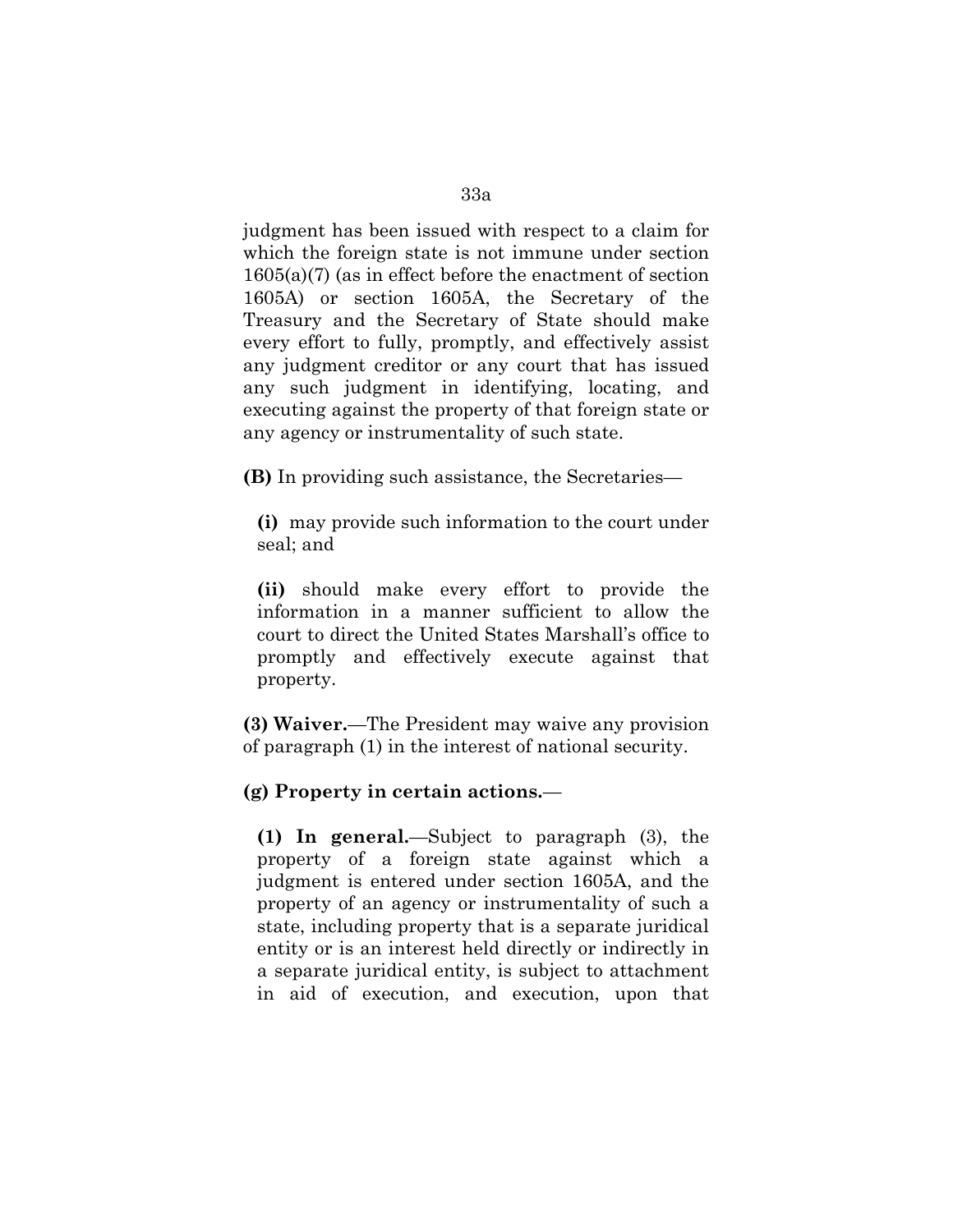judgment as provided in this section, regardless of—

**(A)** the level of economic control over the property by the government of the foreign state;

**(B)** whether the profits of the property go to that government;

**(C)** the degree to which officials of that government manage the property or otherwise control its daily affairs;

**(D)** whether that government is the sole beneficiary in interest of the property; or

**(E)** whether establishing the property as a separate entity would entitle the foreign state to benefits in United States courts while avoiding its obligations.

**(2) United States sovereign immunity inapplicable.**—Any property of a foreign state, or agency or instrumentality of a foreign state, to which paragraph (1) applies shall not be immune from attachment in aid of execution, or execution, upon a judgment entered under section 1605A because the property is regulated by the United States Government by reason of action taken against that foreign state under the Trading With the Enemy Act or the International Emergency Economic Powers Act.

**(3) Third-party joint property holders.**— Nothing in this subsection shall be construed to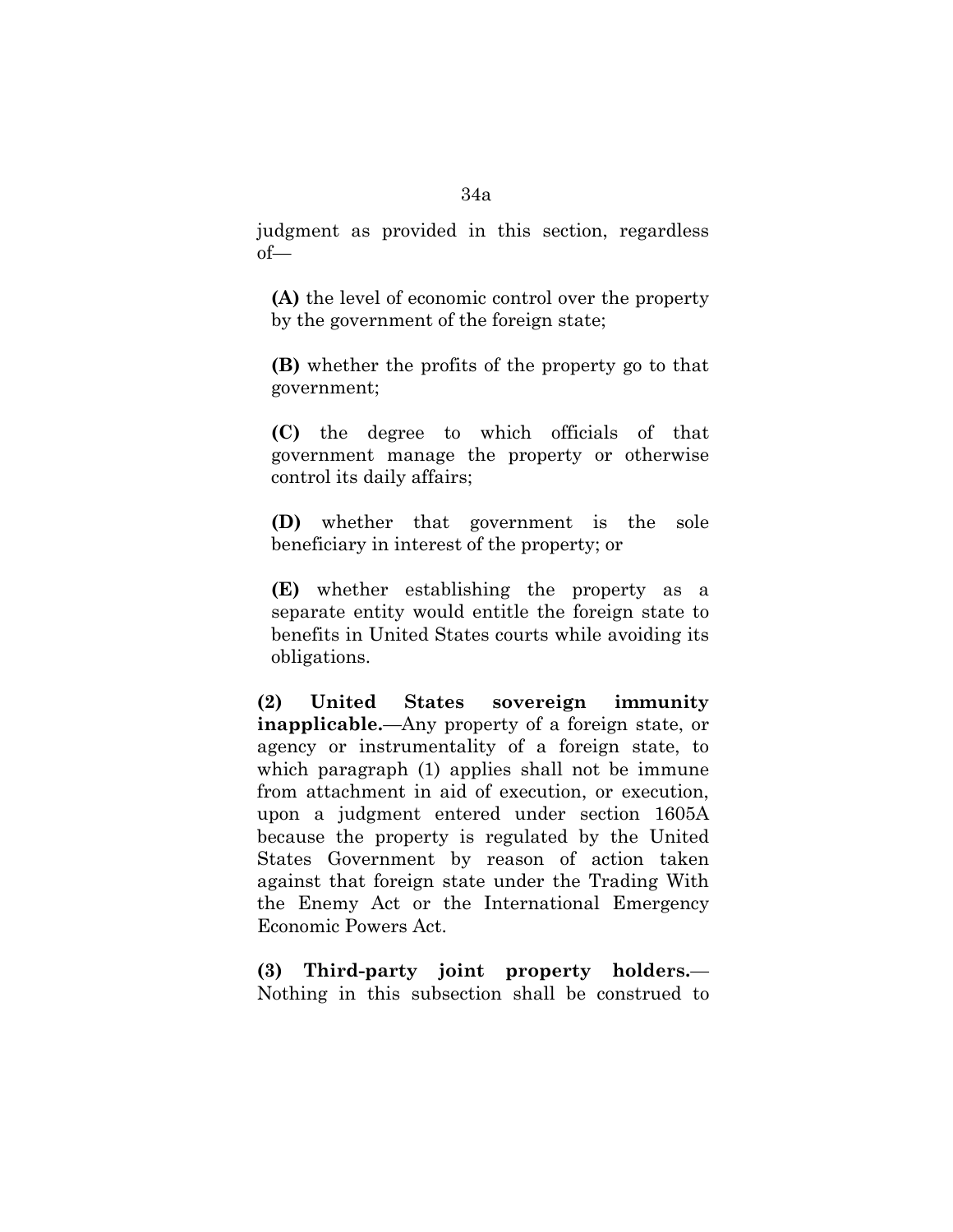# 35a

supersede the authority of a court to prevent appropriately the impairment of an interest held by a person who is not liable in the action giving rise to a judgment in property subject to attachment in aid of execution, or execution, upon such judgment.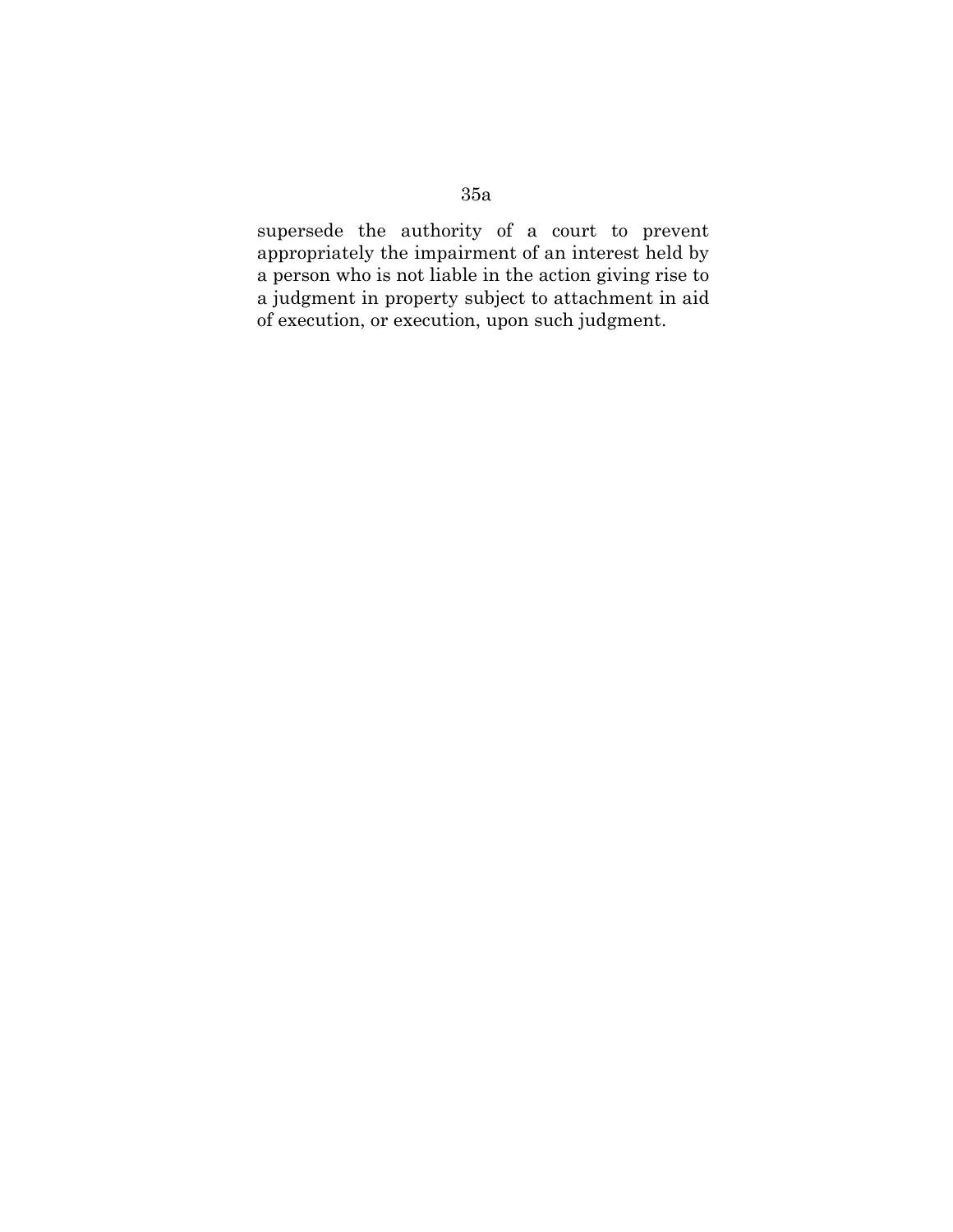## **28 U.S.C. § 1611. Certain types of property immune from execution**

**(a)** Notwithstanding the provisions of section 1610 of this chapter, the property of those organizations designated by the President as being entitled to enjoy the privileges, exemptions, and immunities provided by the International Organizations Immunities Act shall not be subject to attachment or any other judicial process impeding the disbursement of funds to, or on the order of, a foreign state as the result of an action brought in the courts of the United States or of the States.

**(b)** Notwithstanding the provisions of section 1610 of this chapter, the property of a foreign state shall be immune from attachment and from execution, if—

**(1)** the property is that of a foreign central bank or monetary authority held for its own account, unless such bank or authority, or its parent foreign government, has explicitly waived its immunity from attachment in aid of execution, or from execution, notwithstanding any withdrawal of the waiver which the bank, authority or government may purport to effect except in accordance with the terms of the waiver; or

**(2)** the property is, or is intended to be, used in connection with a military activity and

**(A)** is of a military character, or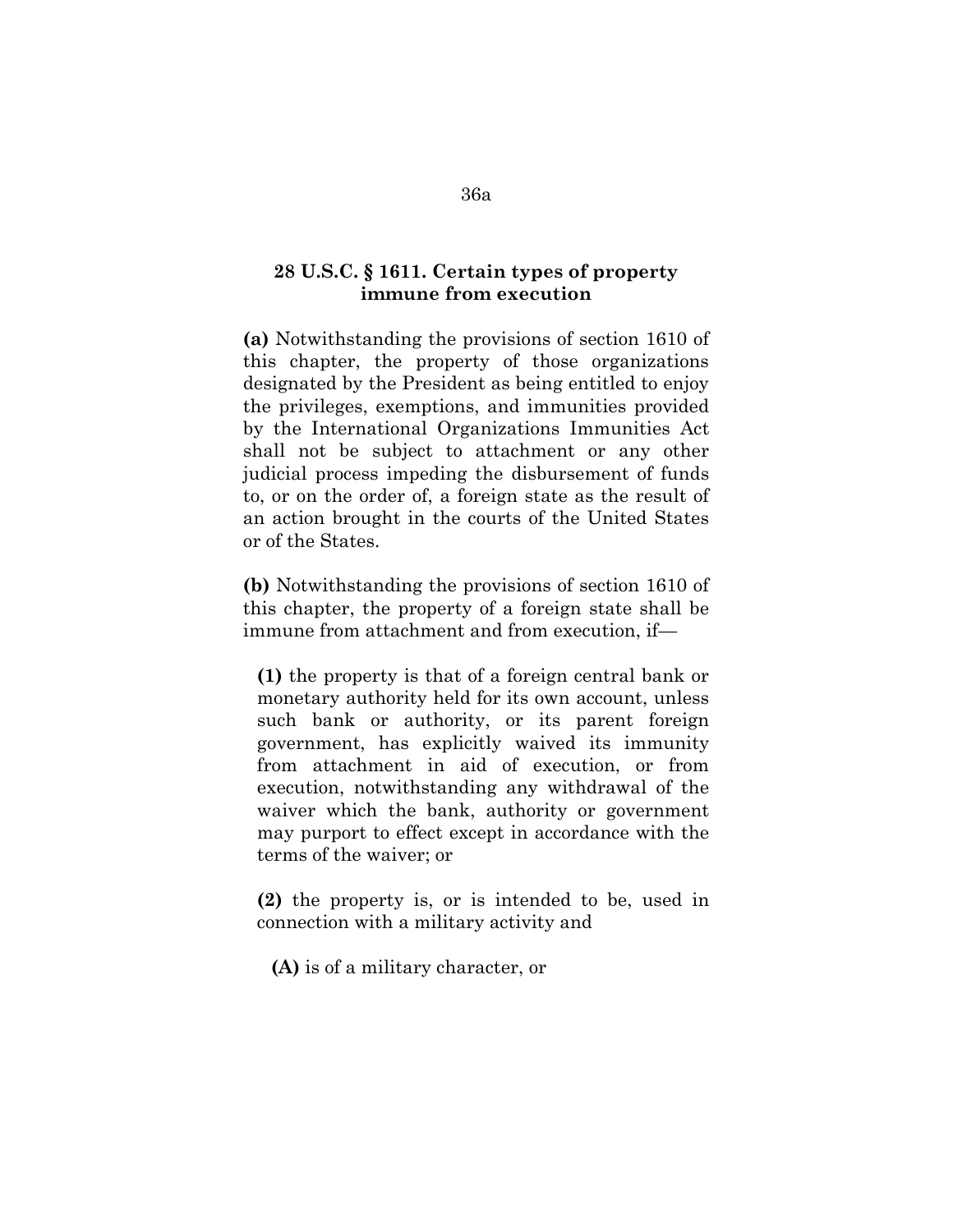**(B)** is under the control of a military authority or defense agency.

**(c)** Notwithstanding the provisions of section 1610 of this chapter, the property of a foreign state shall be immune from attachment and from execution in an action brought under section 302 of the Cuban Liberty and Democratic Solidarity (LIBERTAD) Act of 1996 to the extent that the property is a facility or installation used by an accredited diplomatic mission for official purposes.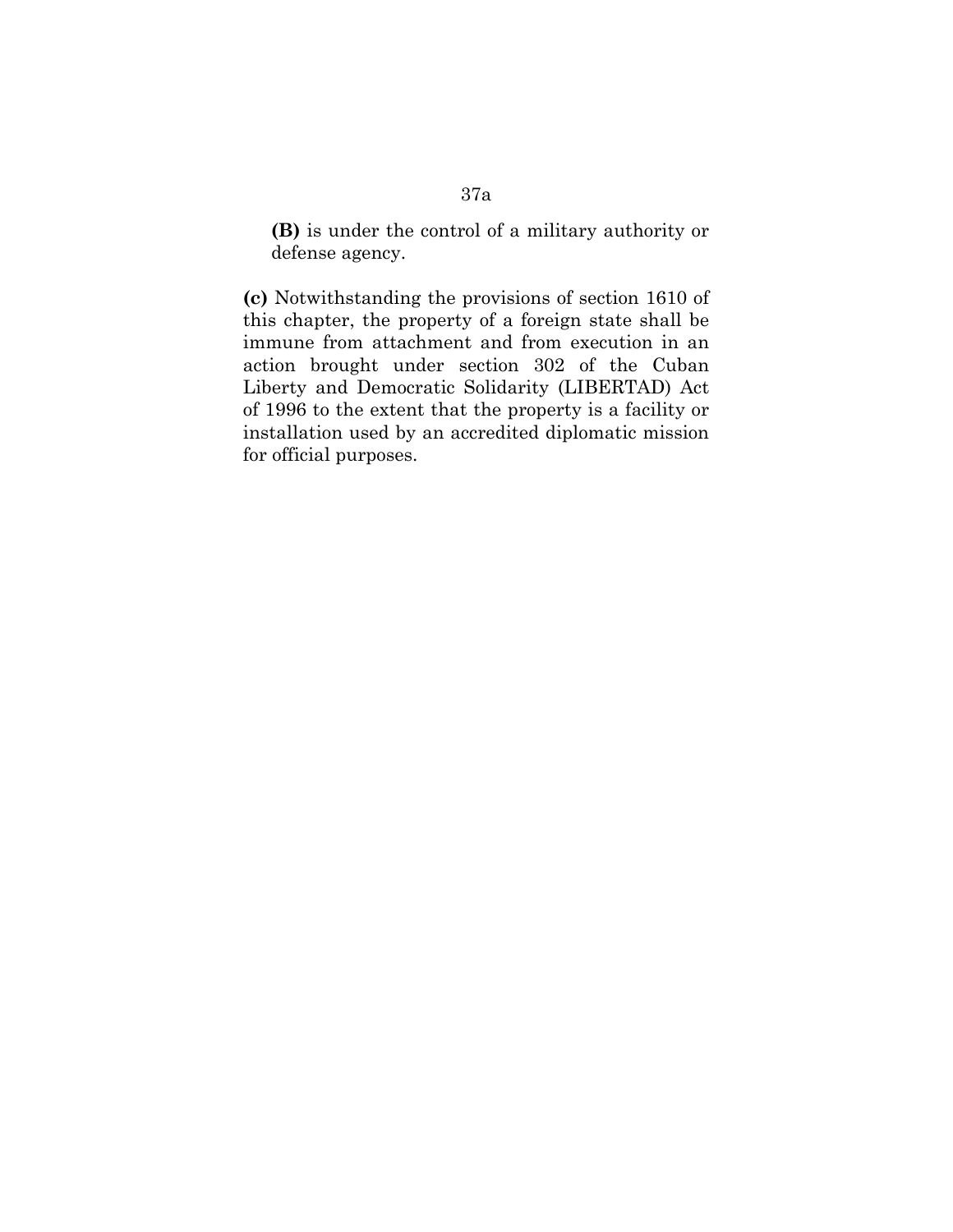#### **28 U.S.C. § 1330. Actions against foreign states**

**(a)** The district courts shall have original jurisdiction without regard to amount in controversy of any nonjury civil action against a foreign state as defined in section 1603(a) of this title as to any claim for relief in personam with respect to which the foreign state is not entitled to immunity either under sections 1605-1607 of this title or under any applicable international agreement.

**(b)** Personal jurisdiction over a foreign state shall exist as to every claim for relief over which the district courts have jurisdiction under subsection (a) where service has been made under section 1608 of this title.

**(c)** For purposes of subsection (b), an appearance by a foreign state does not confer personal jurisdiction with respect to any claim for relief not arising out of any transaction or occurrence enumerated in sections 1605-1607 of this title.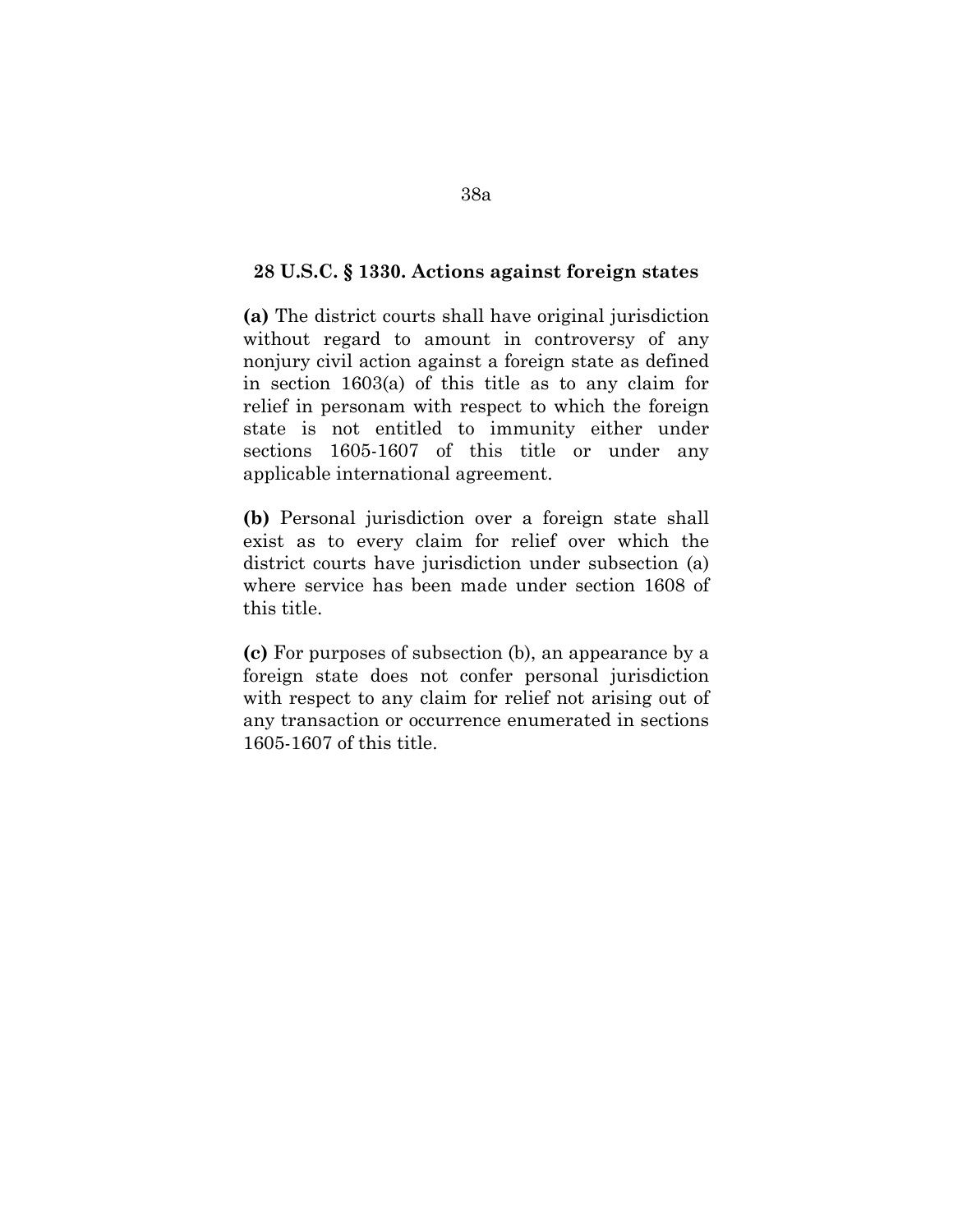# **ALIEN TORT STATUTE**

# **28 U.S.C. § 1350. Alien's action for tort**

The district courts shall have original jurisdiction of any civil action by an alien for a tort only, committed in violation of the law of nations or a treaty of the United States.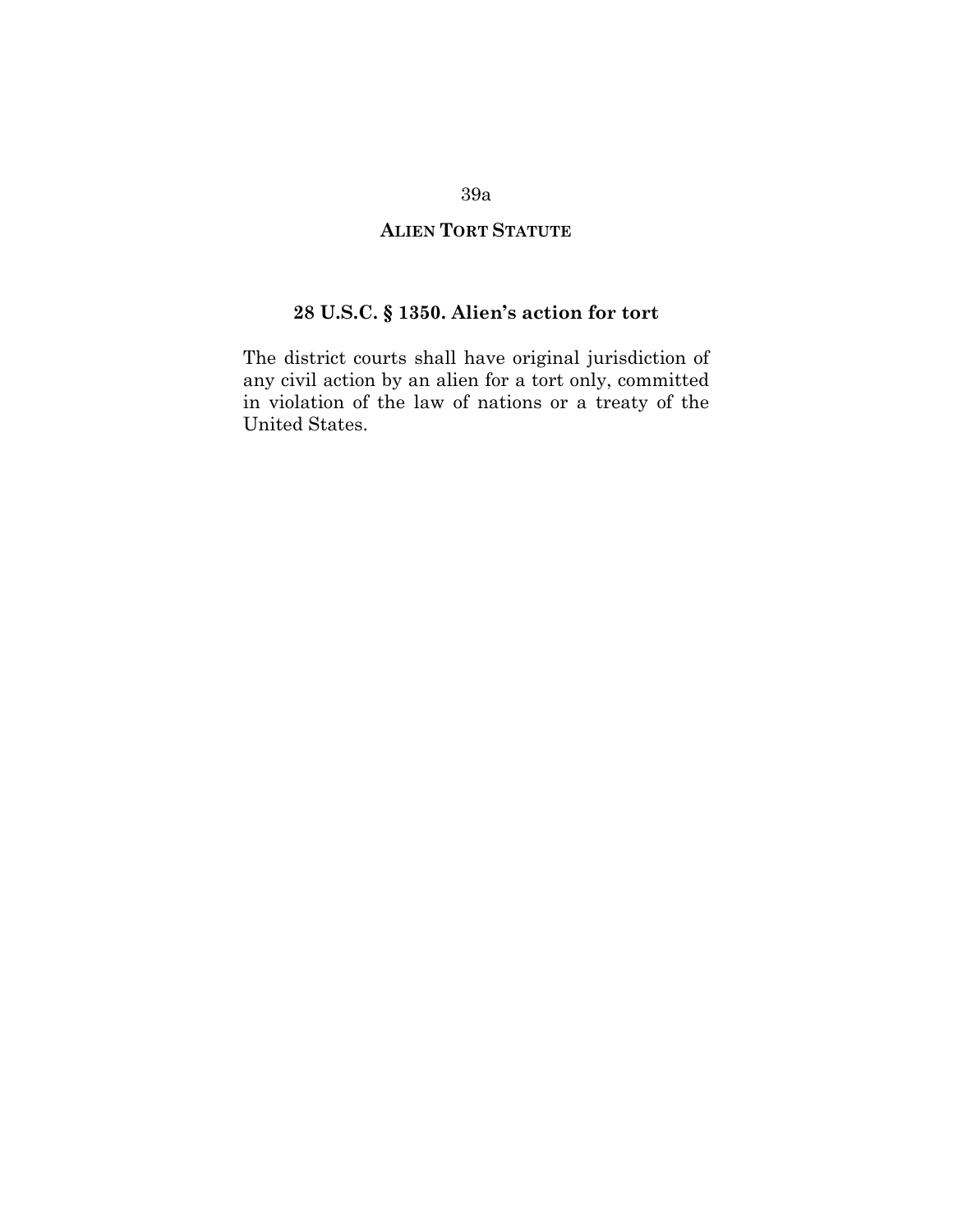# **TORTURE VICTIM PROTECTION ACT OF 1991, Pub. L. No. 102-256, 106 Stat. 73 (reproduced at 28 U.S.C. § 1350 note)**

### **Section 1. Short Title.**

This Act may be cited as the "Torture Victim Protection Act of 1991."

#### **Sec. 2. Establishment of civil action.**

**(a) Liability.**—An individual who, under actual or apparent authority, or color of law, of any foreign nation—

**(1)** subjects an individual to torture shall, in a civil action, be liable for damages to that individual; or

**(2)** subjects an individual to extrajudicial killing shall, in a civil action, be liable for damages to the individual's legal representative, or to any person who may be a claimant in an action for wrongful death.

**(b) Exhaustion of remedies.**—A court shall decline to hear a claim under this section if the claimant has not exhausted adequate and available remedies in the place in which the conduct giving rise to the claim occurred.

**(c) Statute of limitations.**—No action shall be maintained under this section unless it is commenced within 10 years after the cause of action arose.

### 40a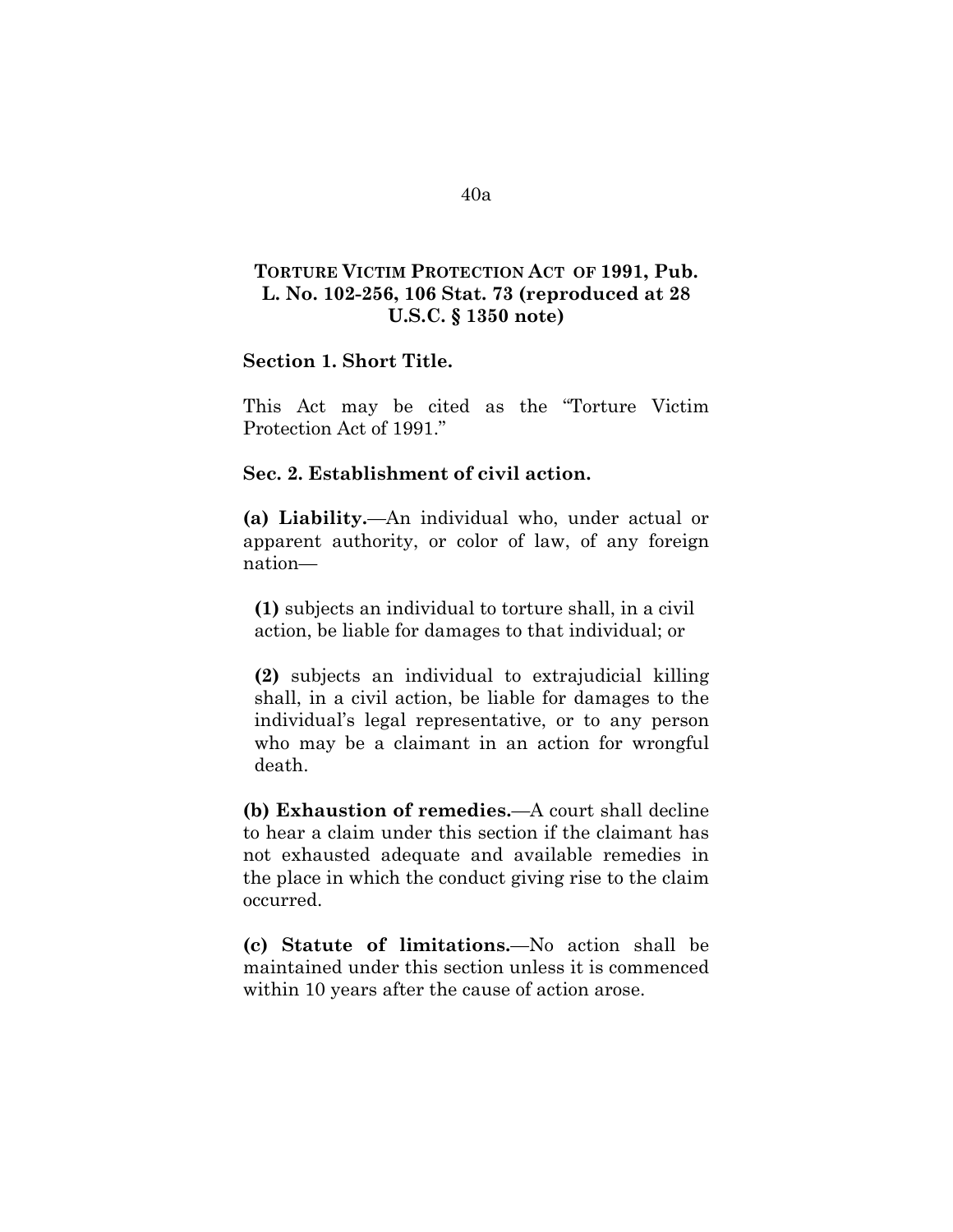### **Sec. 3. Definitions.**

**(a) Extrajudicial killing.**—For the purposes of this Act, the term "extrajudicial killing" means a deliberated killing not authorized by a previous judgment pronounced by a regularly constituted court affording all the judicial guarantees which are recognized as indispensable by civilized peoples. Such term, however, does not include any such killing that, under international law, is lawfully carried out under the authority of a foreign nation.

**(b) Torture.**—For the purposes of this Act—

**(1)** the term "torture" means any act, directed against an individual in the offender's custody or physical control, by which severe pain or suffering (other than pain or suffering arising only from or inherent in, or incidental to, lawful sanctions), whether physical or mental, is intentionally inflicted on that individual for such purposes as obtaining from that individual or a third person information or a confession, punishing that individual for an act that individual or a third person has committed or is suspected of having committed, intimidating or coercing that individual or a third person, or for any reason based on discrimination of any kind; and

**(2)** mental pain or suffering refers to prolonged mental harm caused by or resulting from—

**(A)** the intentional infliction or threatened infliction of severe physical pain or suffering;